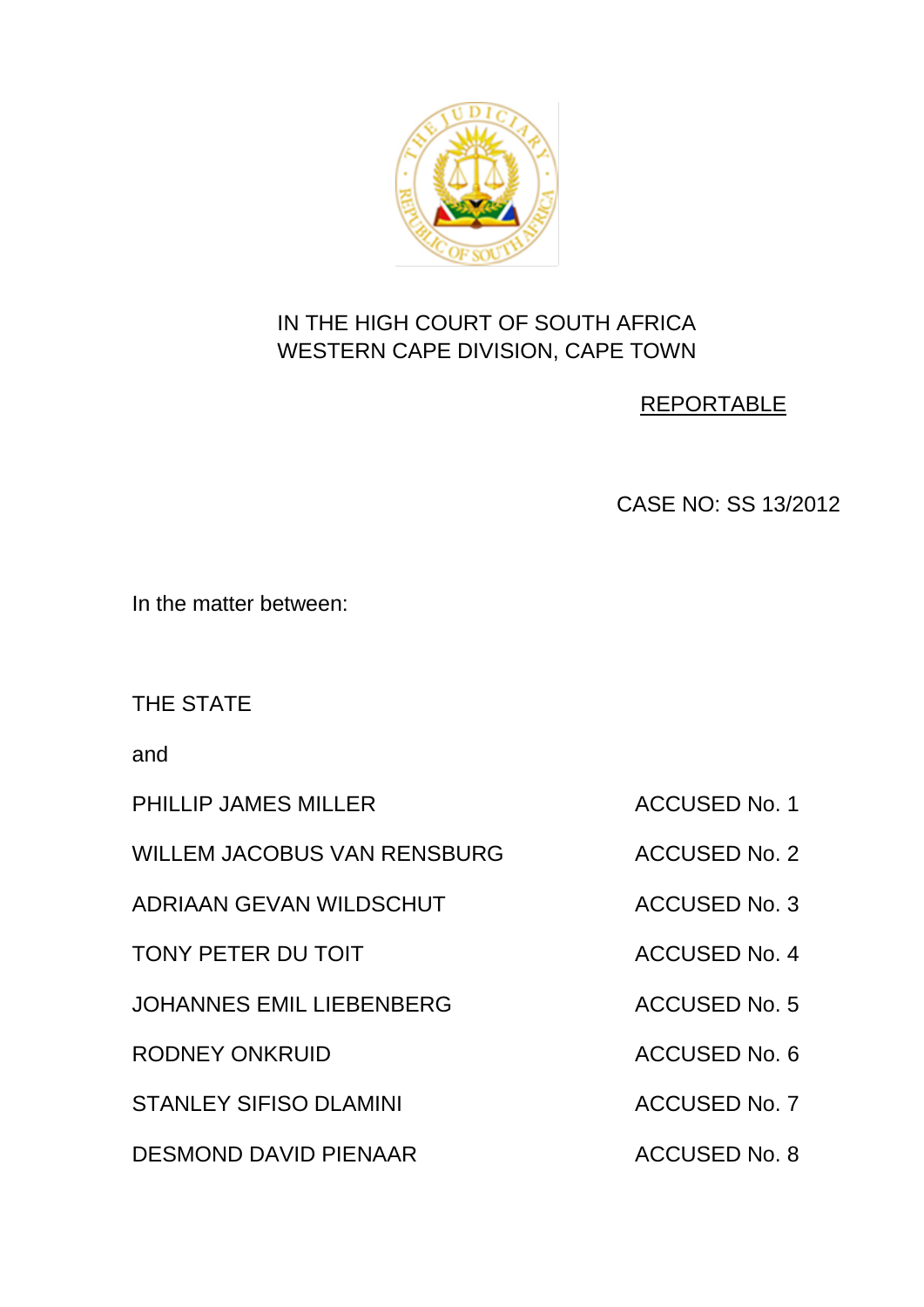## SENTENCES HANDED DOWN ON MONDAY 19 MARCH 2018

\_\_\_\_\_\_\_\_\_\_\_\_\_\_\_\_\_\_\_\_\_\_\_\_\_\_\_\_\_\_\_\_\_\_\_\_\_\_\_\_\_\_\_\_\_\_\_\_\_\_\_\_\_\_\_\_\_\_

#### GAMBLE, J:

### **INTRODUCTION**

[1] On 4 September 2017 Accused no's 1 to 4 were convicted on several charges relating to the unlawful possession or control for commercial purposes of varying quantities of abalone at times during the period 2005 to 2006 in contravention of Reg 39(1)(a) of the Regulations published the Marine Living Resources Act, 18 of 1998 ("the MLRA"). The same accused were also convicted of contravening s2(1)(e) of the Prevention of Organised Crime Act, 121 of 1998 ("POCA") in that they conducted (or were associated with the running of) an unlawful enterprise through a pattern of racketeering activity. Accused no's 2,3 and 4 were also found guilty of contravening s 18(1) of the MLRA in that they operated a fish processing establishment without the necessary license.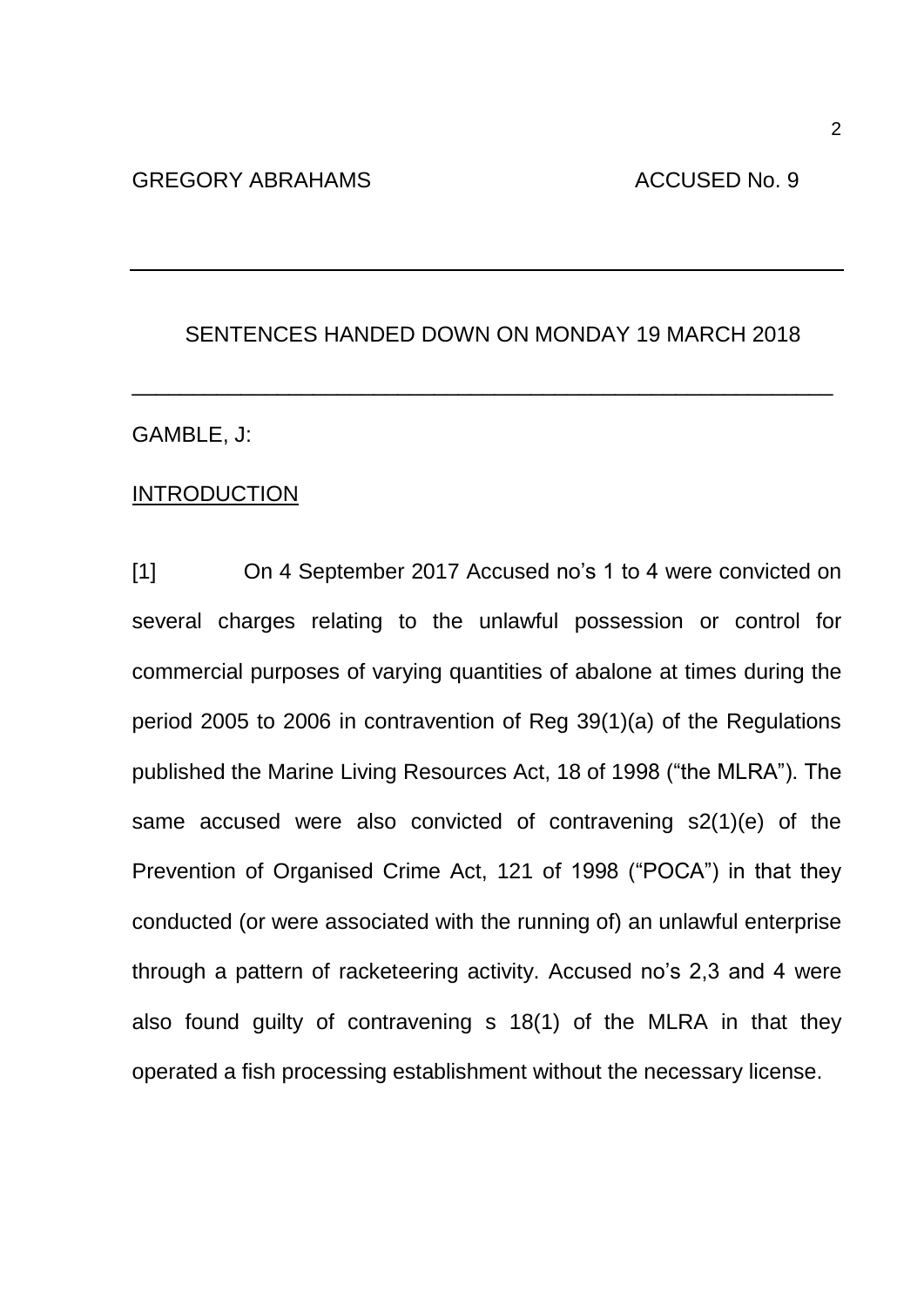[2] Accused no 5 was convicted of a single count of contravening the aforesaid Reg 39(1)(a) in that he was found in unlawful possession of a quantity of abalone on a single occasion in October 2006 but was acquitted under the POCA charge he faced. The charges against accused no. 7 were held in abeyance after he absconded just after the commencement of the trial in August 2014, while accused no's 6, 8 and 9 were acquitted on all charges.

[3] After conviction the case stood down for several months while pre-sentencing reports were procured. Upon resumption on 5 February 2018 after the summer recess the court heard evidence in mitigation of sentence on behalf of all the accused, the details whereof will appear later as each accused is dealt with invidually. The court also heard evidence in aggravation of sentence presented by the State and the Court asked that a social worker who had furnished a report in relation to accused no 3's domestic circumstances be called to give oral evidence in amplification of her report.

[4] Thereafter the court adjourned for argument on sentence which concluded on 7 March 2018. The court is once again indebted to counsel on both sides for their detailed written and oral submissions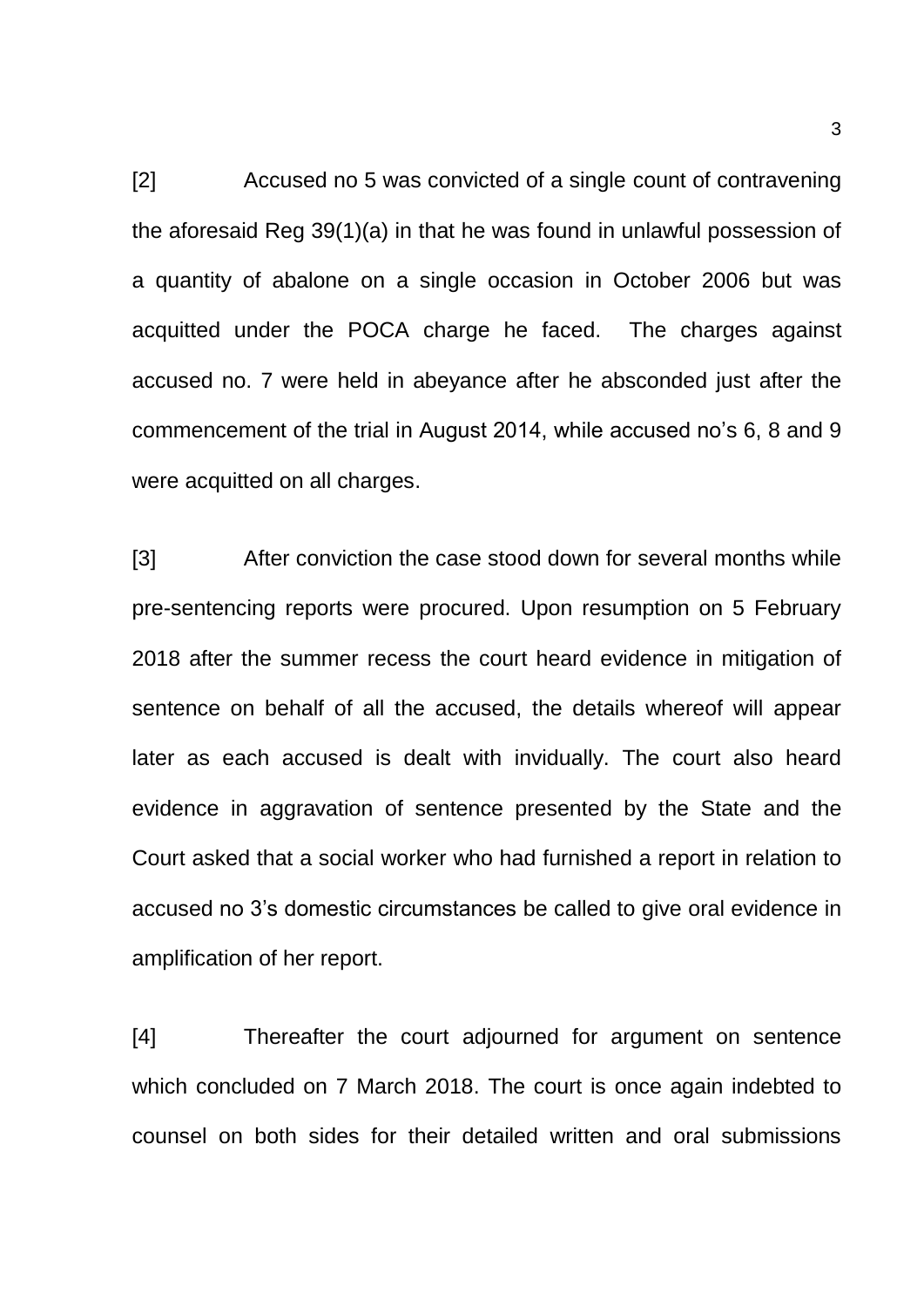made in regard to sentence, which have greatly assisted in this onerous task at the end of what has been a marathon trial lasting in excess of 165 court days.

# THE GENERAL APPROACH IN RELATION TO SENTENCE IN CRIMINAL MATTERS

[5] It has been said on more than one occasion that the function of passing sentence is a task both most onerous and lonely, for it falls on the Presiding Judge alone to consider the multitude of relevant facts and circumstances and to achieve the necessary balance to ensure that the sentences imposed are fair, just and lawful. In this matter, the court has been fortunate to continue to enjoy the assistance of an experienced assessor who has been consulted in relation to the sentences which will be imposed and with which he is in agreement. But, at the end of it all it is the court's function to conclude these proceedings by imposing sentence on each of you, and so it must be.

[6] The approach to sentence in the constitutional setting was restated by Sachs J in S v M (Centre for Child Law as amicus curiae) 2007 (2) SACR 539 (CC) at [10]. In that matter the Constitutional Court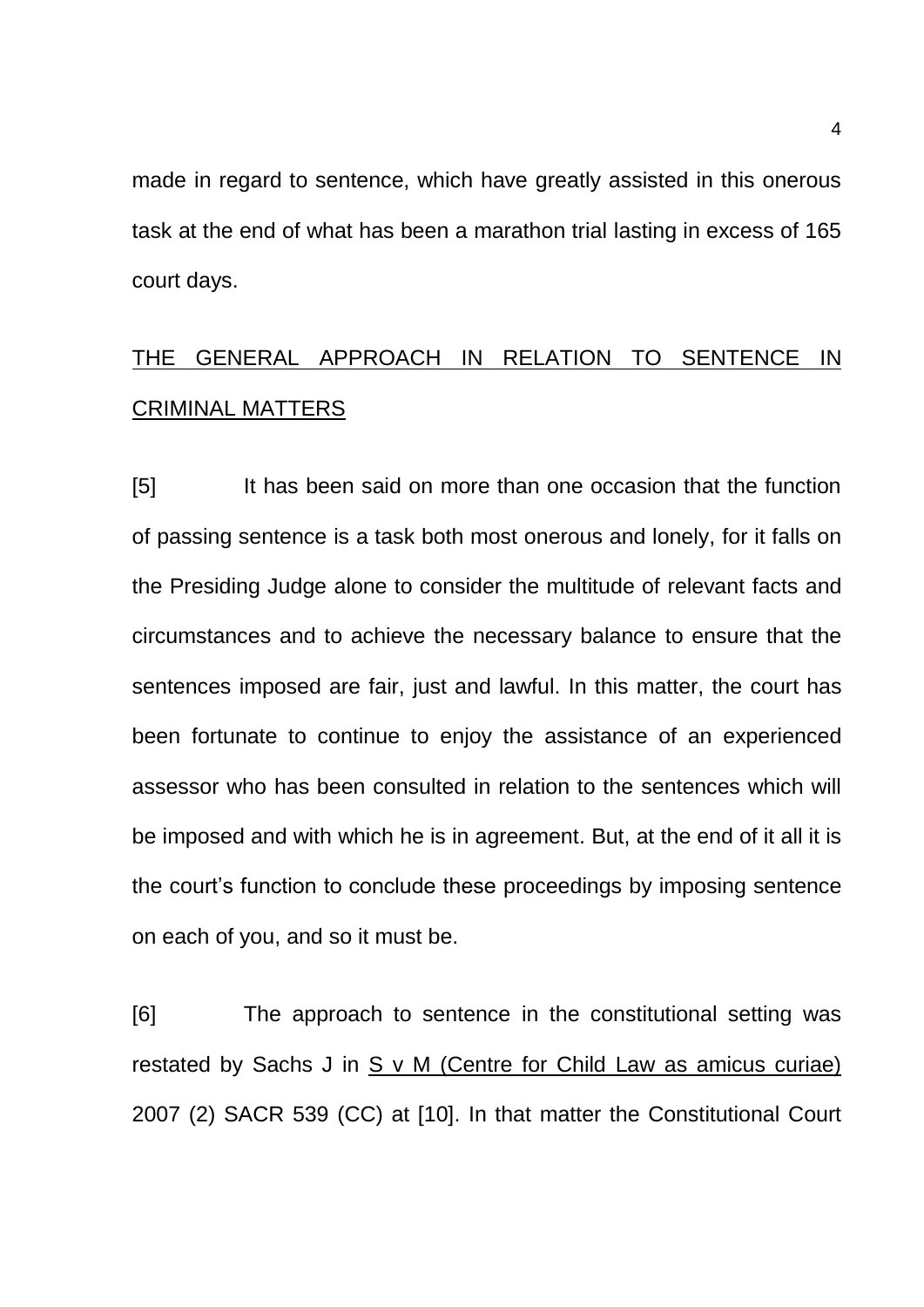confirmed that the point of departure (or the *"north star"* as Sachs J called it) in considering sentence remains the decision of the erstwhile Appellate Division in S v Zinn 1969 (2) SA 537 (A) at 540G-H in which the so-called "*triad sentencing formula*" was defined. I quote in full from para 10 of the judgment in M.

*"[10] Sentencing is innately controversial. However, all the parties to this matter agreed that the classic Zinn triad is the paradigm from which to proceed when embarking on 'the lonely and onerous task' of passing sentence. According to the triad the nature of the crime, the personal circumstances of the criminal and the interest of the community are the relevant factors determinative of an appropriate sentence. In S v Banda 1991(2) SA 352 (B) at 355A Friedman J explained that:*

'*The elements of the triad contain an equilibrium and a tension. A court should, when determining sentence, strive to accomplish and arrive at a judicious counter-balance between these elements in order to assure that one element is not unduly accentuated at the expense of and to the exclusion of the others. This is not merely a formula, nor a judicial*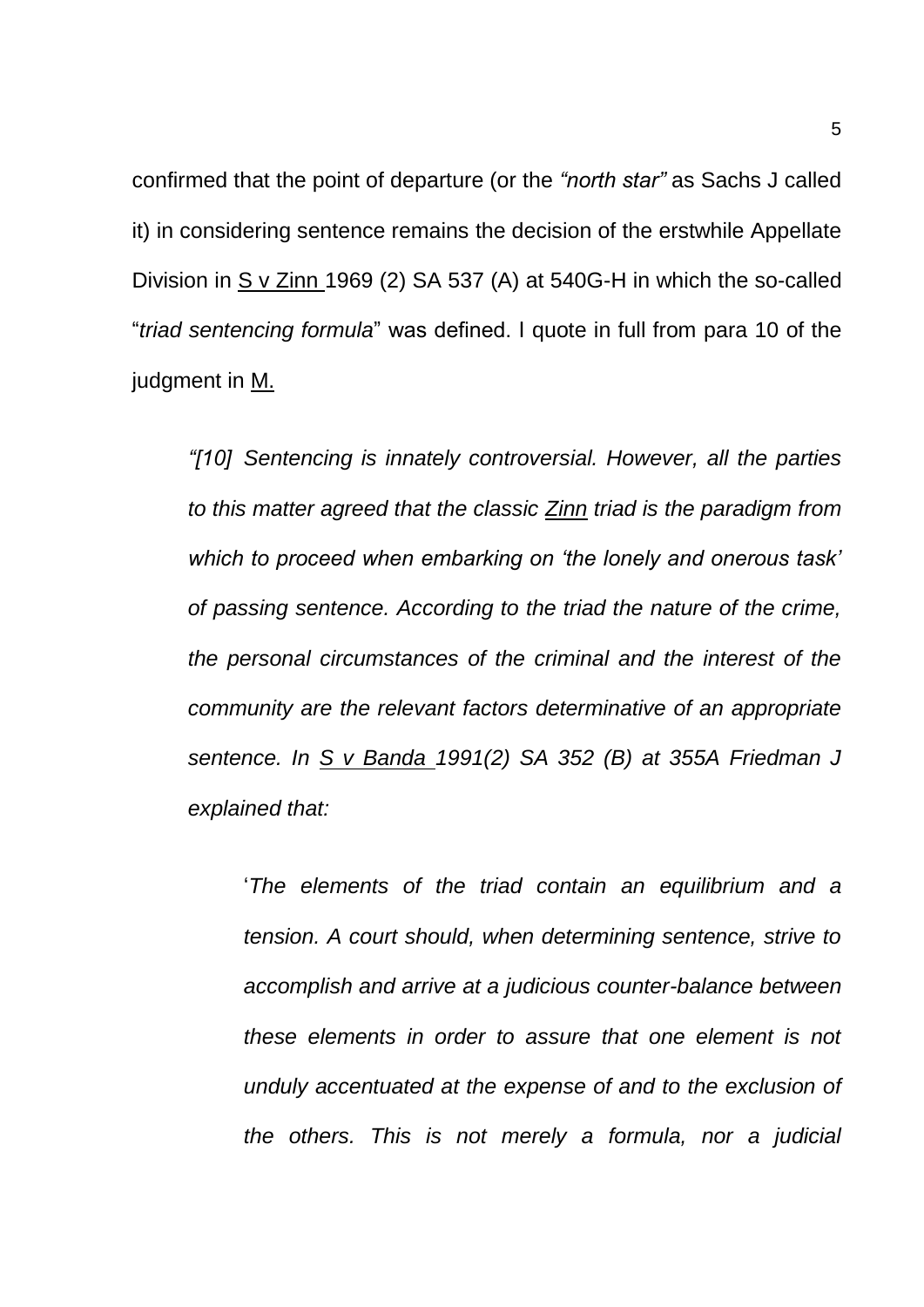*incantation, the mere stating whereof satisfies the requirements. What is necessary is that the court shall consider, and try to balance evenly, the nature and circumstances of the offence, the characteristics of the offender and his circumstances and the impact of the crime on the community, its welfare and concern.'*

*And, as Mthiyane JA pointed out in Director of Public Prosecutions, KwaZula-Natal v P 2006 (1) SACR 243 (SCA) at para 13, in the assessment of an appropriate sentence the court is also required to have regard to the main purposes of punishment, namely, its deterrent, preventative, reformative and retributive aspects. To this the quality of mercy, as distinct from mere sympathy for the offender, had to be added. Finally, he observed, it was necessary to take account of the fact that the traditional aims of punishment had been transformed by the Constitution."*

[7] In footnote 3 to para 10 of his judgment Sachs J refers to a report by the South African Law Commission of November 2000 entitled "*Report on a New Sentencing Framework*" to give context to his reference to the controversial nature of sentencing.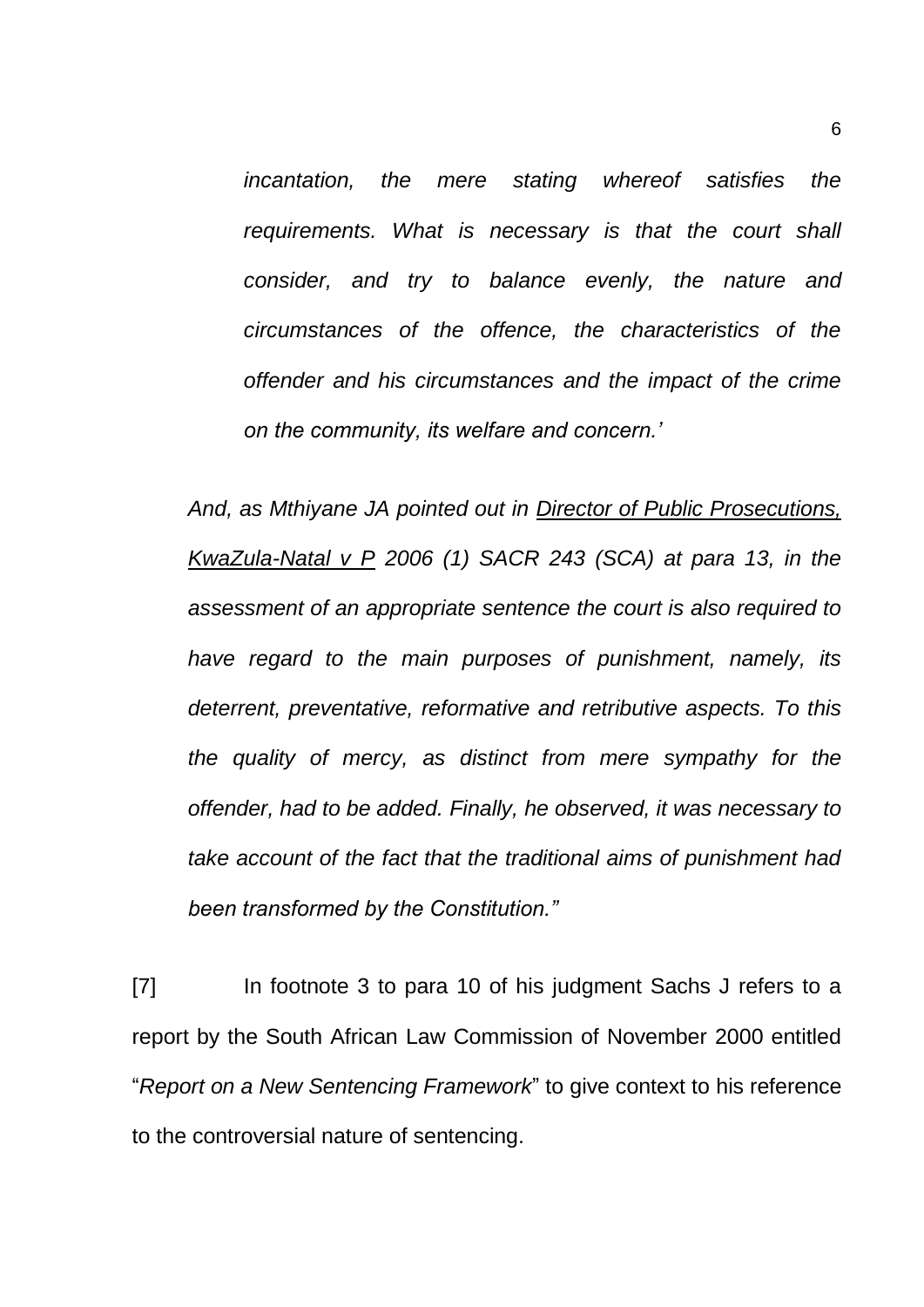*"The report explains at para 1.2 that individual decisions are announced to a critical public who analyse them against a variety of expectations. They not only ask whether the sentences express public condemnation of the crime adequately and protect the public against future crimes by the reform and incapacitation of offenders and by the deterrence of both the individual offender and other potential offenders, but also whether the sentences are just in the sense of similar sentences being imposed for offences that are of equal seriousness or heinousness. In addition there is a growing expectation that the sentence must be restorative, in the sense both of compensating the individual who suffered as a result of a crime and of reparing the social fabric that criminal conduct damages. All these concerns are inevitably particularly prominent amongst victims of crime, who have a special interest in the offences that they themselves have suffered."*

[8] Nowadays the public interest in sentencing of offenders, which is the final destination in any criminal trial, is spurred on by both the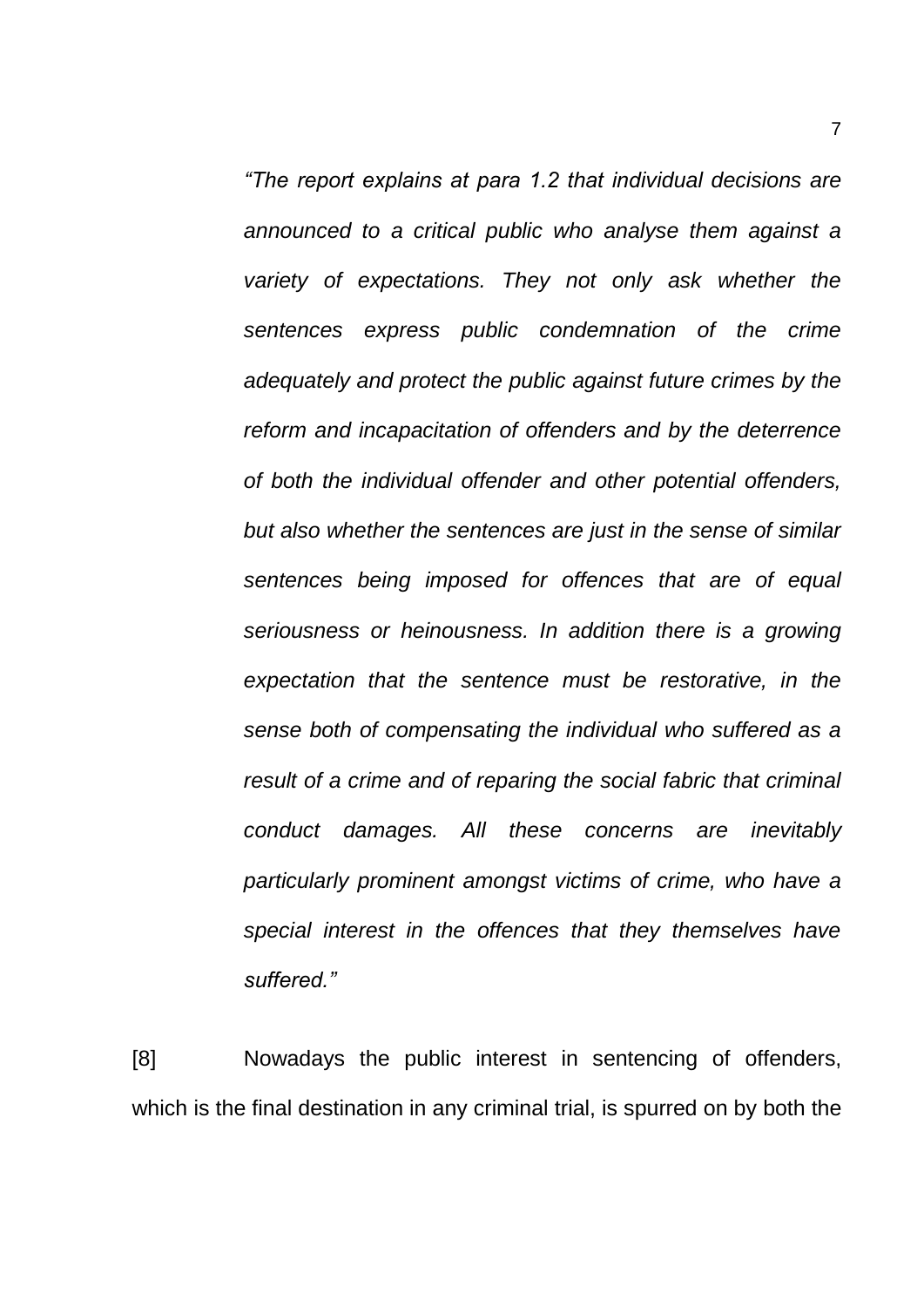demand for societal recompense for the extraordinary levels of crime with which our communities are plagued on a daily basis and the media coverage of criminal proceedings which now convert the living room into a virtual court room. And so, one often has to endure the indiscriminate public clamour for heavy sentences when considering that leg of the triad. But at the end of the day, a balanced approach is what the Constitution demands of a court of law, always cogniscant of the fact, as Ackermann J pointed out in the Constitutional Court in S v Dodo 2001 (1) SA 594 (CC) at para 38, that one must not lose sight of the dignity of the offender involved given that *"(h)uman beings are not commodities to which a price can be attached; they are creatures with inherent and infinite worth; they ought to be treated as ends in themselves, never merely as a means to an end."*

[9] A further consideration which is important in the present matter is the fact that the court is dealing with multiple accused who have been convicted of a variety of offences. In such circumstances the court must have regard to the principle of consistency which demands, on the one hand, that similar sentences be imposed in circumstances where similarly placed offenders commit similar crimes and on the other hand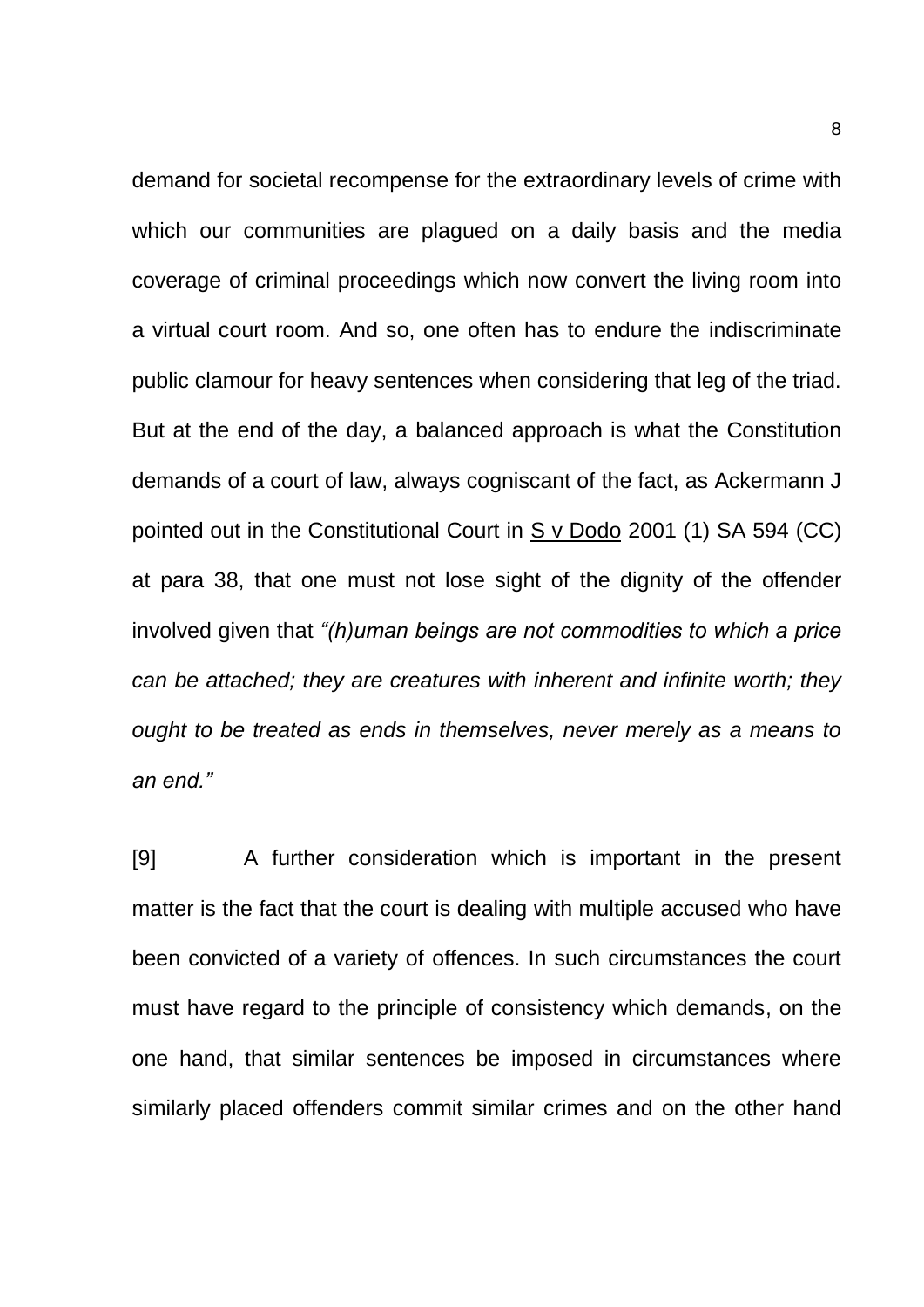that the perpetrators of more serious crimes be sentenced more severely thereby ensuring that the most blameworthy offenders receive the severest sentences. See in this regard SS Terblanche, A Guide to Sentencing in South Africa, 3<sup>rd</sup> ed at p139 para3.2.

# THE NATURE OF THE OFFENCES INVOLVED AND THE INTERESTS OF SOCIETY IN RELATION THERETO.

[10] These 2 legs of the **Zinn** triad will be addressed jointly given that they are closely aligned to each other. In so doing, I turn firstly to consider the crimes of which the accused have been convicted. On the one hand there are the contraventions of the MLRA, which involve the unlawful possession, control and/or keeping of large quantities of abalone for commercial purposes and the processing thereof in informal, illegal fish processing establishments ("FPE's). On the other hand, there are the contraventions of POCA which embrace the running of, and/or participation in, the affairs of an unlawful enterprise through a pattern of racketeering activity.

[11] The prescribed sentences for the various offences give one some idea of how seriously the Legislature considered the gravity of the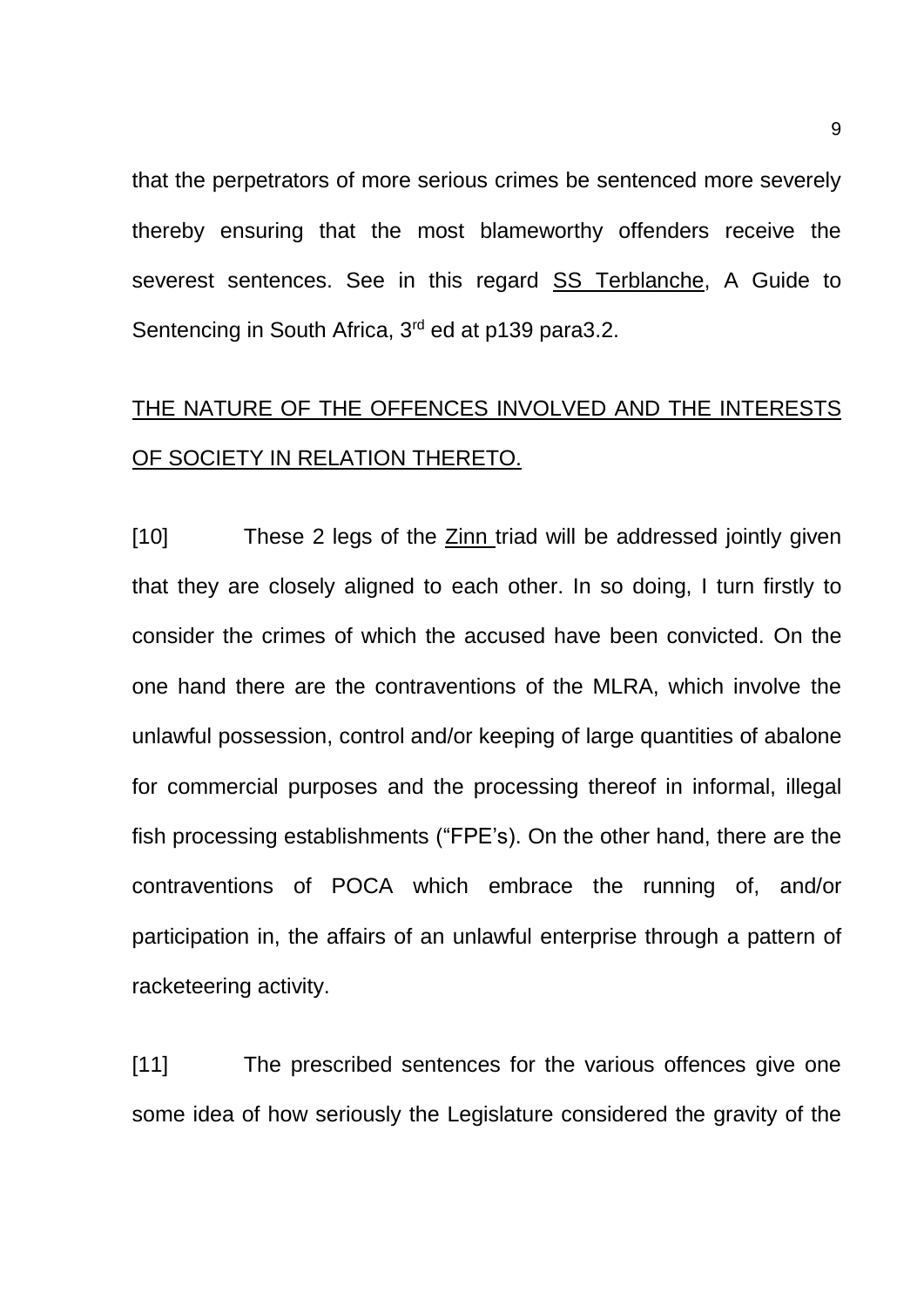offences. As already pointed out in the main judgment, each act of illegal possession etc of abalone for commercial purposes carries with it the sanction of a fine up to a maximum of R800 000 or imprisonment of not more than 2 years. That sentence is stipulated without any regard for the amount or size of abalone involved in any particular act of such possession. The offence of running an unlicensed FPE attracts a fine not exceeding R2m or imprisonment up to a maximum of 5 years.

[12] Turning to the POCA contraventions, the Legislature has determined in s3(1) that a fine of R1000m (ie a billion Rand) or life imprisonment may be imposed for a contravention of s2(1)(e) of that act. I know of no heavier penal sanction for any statutory contravention in our law. In addition, Part 2 of Chapter 3 of POCA makes provision for a court convicting a person of a contravention of that act to conduct an enquiry into any benefit which such person may have derived from the proceeds of the crime which has been committed. In that event the court may make an order that such proceeds be forfeited to the State. Such an enquiry has been launched by the Asset Forfeiture Unit against accused no 2 and will be dealt with by this court in due course after sentencing has been concluded.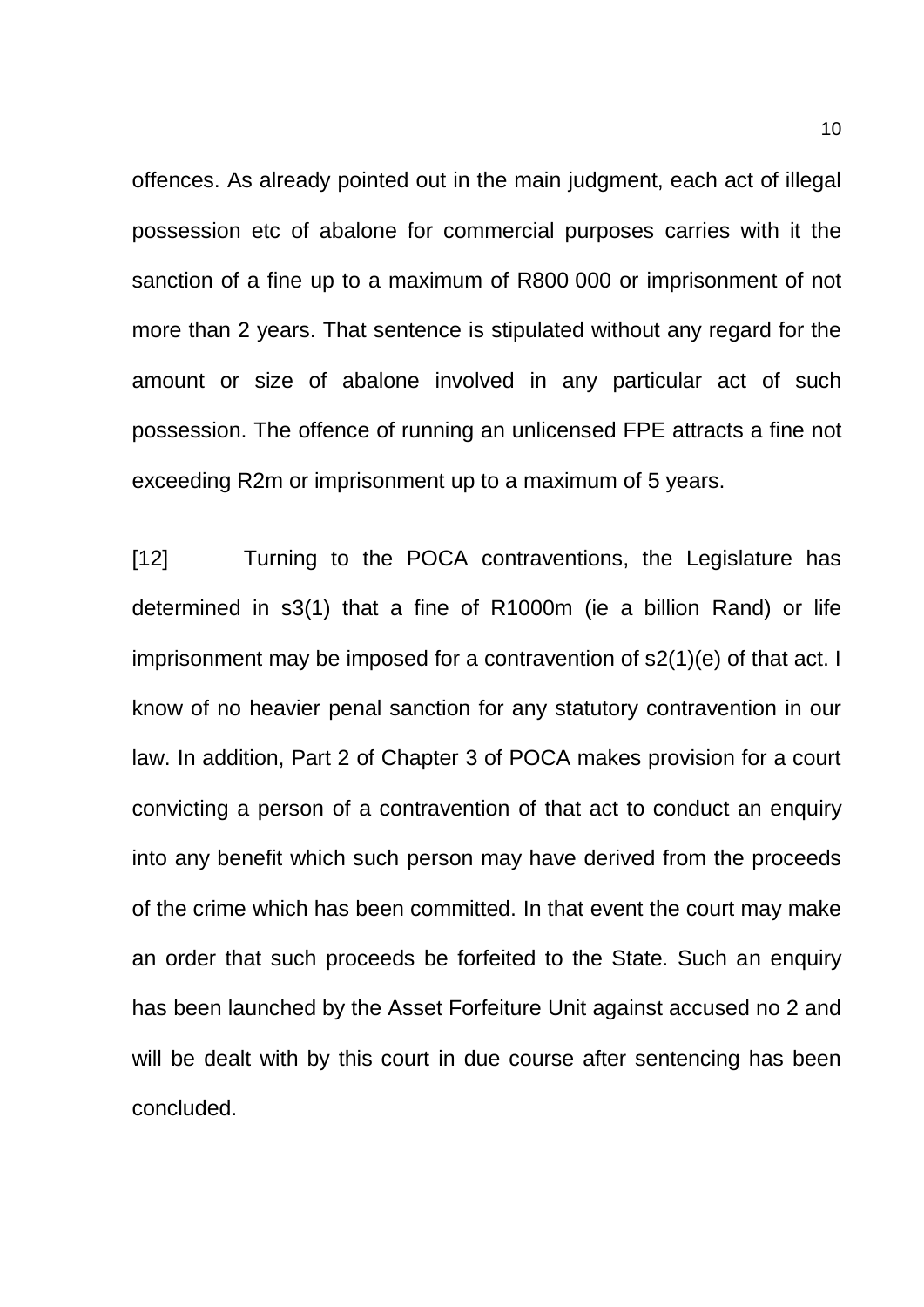# THE EFFECT OF ABALONE POACHING ON THE MARINE ENVIRONMENT

[13] It has been suggested by some that the illicit possession of abalone is really a victimless crime. It is said that unlike murder, rape or robbery there is no victim who suffers physical harm at the hands of the perpetrator. The perception is that offences such as the illegal possession of rare plants, reptiles, diamonds, gold, ivory, rhino horn or abalone are invariably driven by commercial interests and it is sometimes said that such persons should be convinced, often by the imposition of a hefty fine, *"that financially the game is not worth the candle."* See R v Mbele 1955 (4) SA 203 (N) at 207A.

[14] In this case the State adduced the evidence of a number of employees of the Branch: Marine and Coastal Management ("MCM") of the erstwhile Department of Environmental Affairs and Tourism. Pursuant to the rearrangement of government departments these witnesses later fell under the current Department of Agriculture, Forestry and Fisheries ("DAFF"). They are Messers Bernard Liedemann, Angus McKenzie and Keith Thompson to whom I shall refer through their former employment at MCM. I do not intend reciting their evidence in any detail: it is a matter of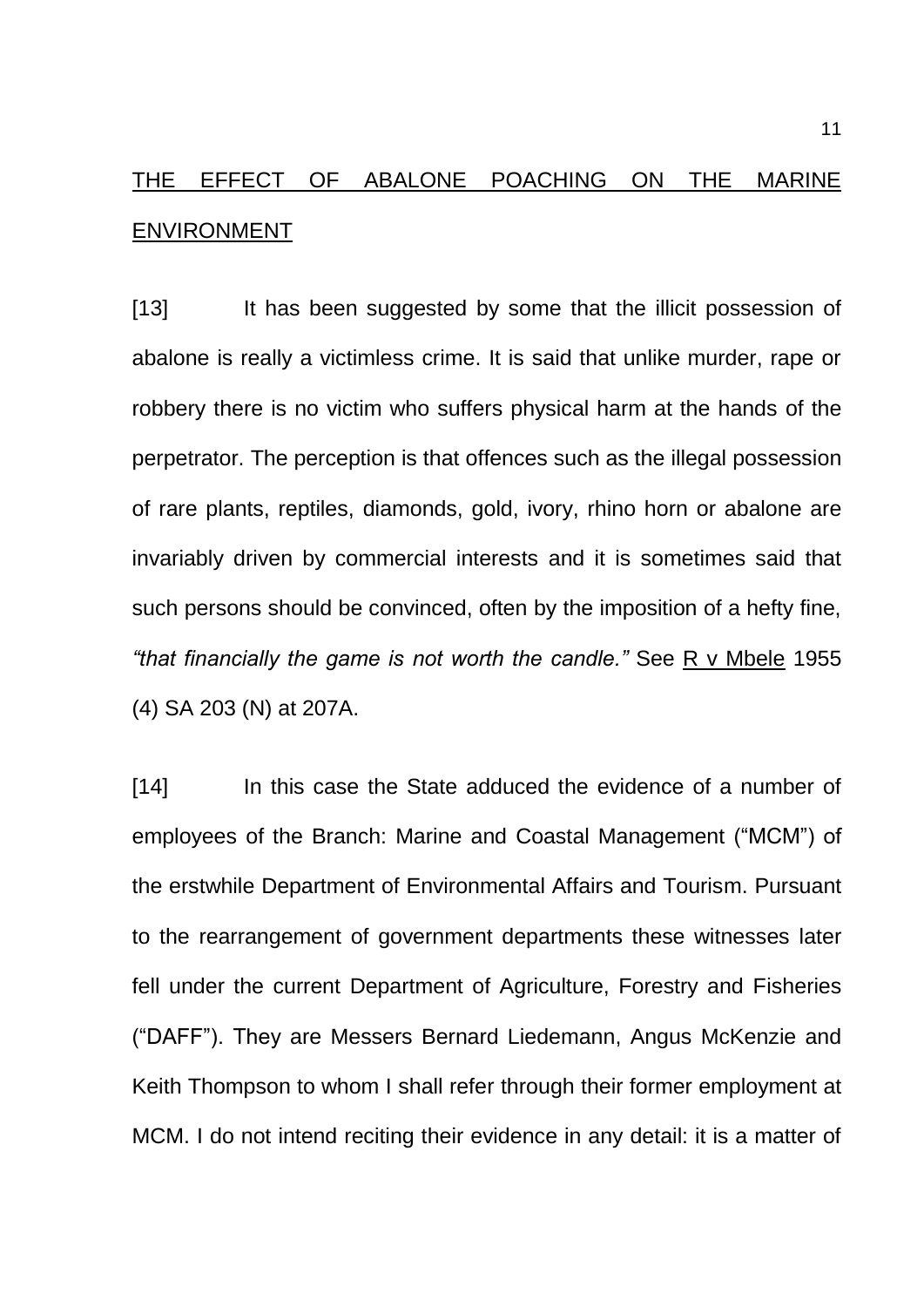record in the case and I shall focus thereon only to the extent that it impacts on the question of sentence.

[15] The evidence of the MCM officials gave the court some idea of the extent of the abalone industry (both legal and illegal) in South Africa, the current state of abalone stocks along our coastline, the impact of abalone poaching on the marine environment and the value of abalone in the trade, both locally and abroad. Mr McKenzie's evidence in the trial was illustrated by a useful Powerpoint presentation which included tables emanating from marine research and photographs of abalone poaching taken in situ.

[16] The evidence of Mr McKenzie, a qualified oceanographer with more than 30 years experience with MCM in the field of abalone research, explained in detail how in the 1950's and 1960's abalone was originally harvested by local artisanal fisherman living along the coastline from Hawston to Gansbaai and beyond in small craft using a surface supply of compressed air piped down to divers on the sea bed. It was an unsophisticated, community-based activity in which the locals took from the sea what they believed was their rightful due.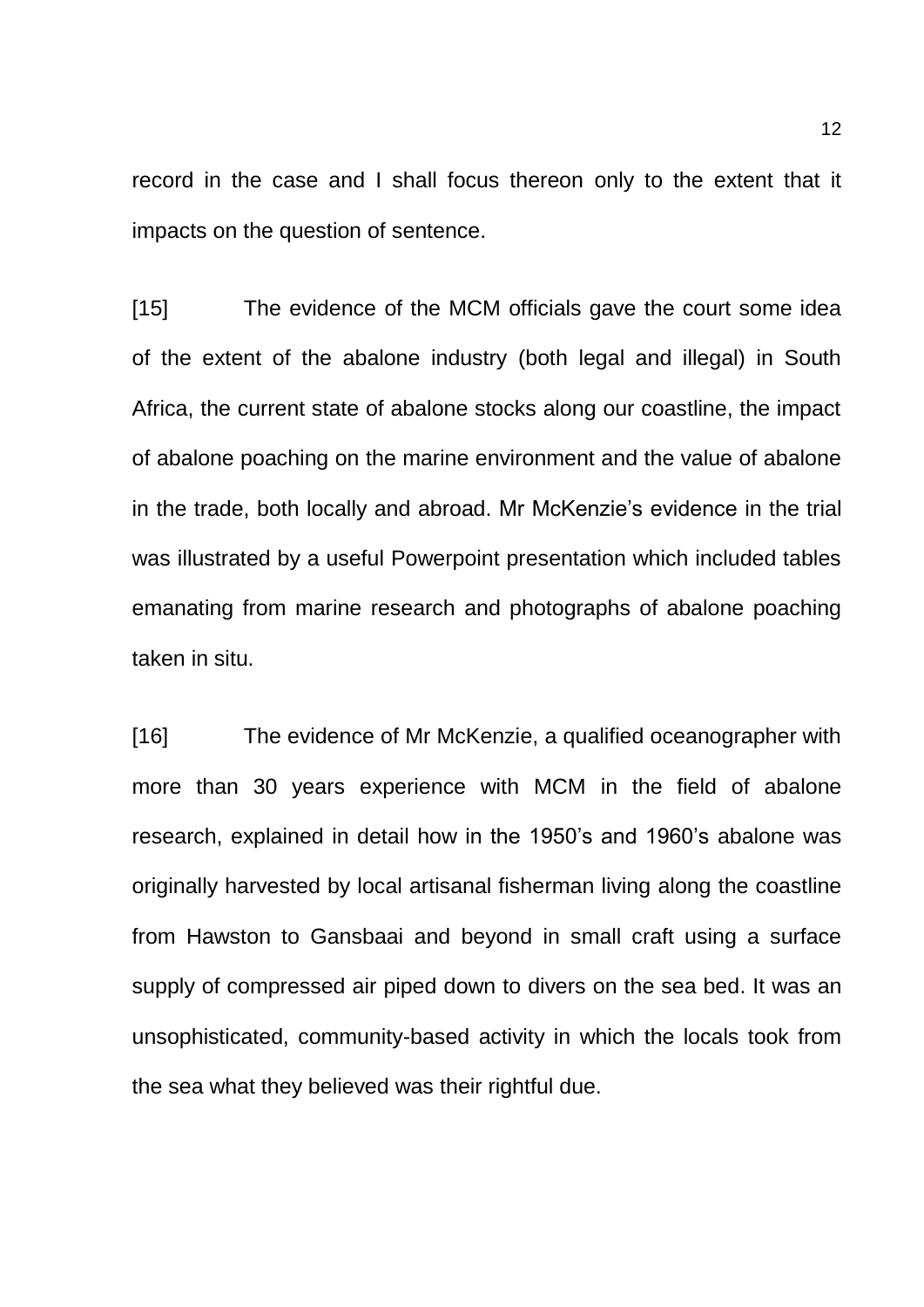[17] However, as the product became more sought after due to its popularity in the Far East particularly on festive occasions, it became necessary to control the fishing rights relating to abalone. For instance, in the 1985/6 fishing season, MCM, employing scientific measures, determined (as it did with other species of fish and rock lobster) what the annual TAC (total allowable catch) would be for abalone for that season. The season, I should point out, corresponds with the tax year – from 1 March in year 1 to 28 February in year 2. Each holder of the right to harvest abalone was allocated a portion of the TAC for individual commercial exploitation. The rights-holder (invariably a diver) was required to bring the abalone ashore at a designated place where a fisheries' inspector was available to inspect the catch, weigh it and endorse the diver's permit accordingly.

[18] MCM also ensured that the processing of abalone for the export market was strictly controlled through the licensing of FPE's to which export permits were granted. Most of these FPE's were said to be in the Hermanus/Overstrand area, close to the where the resource was harvested.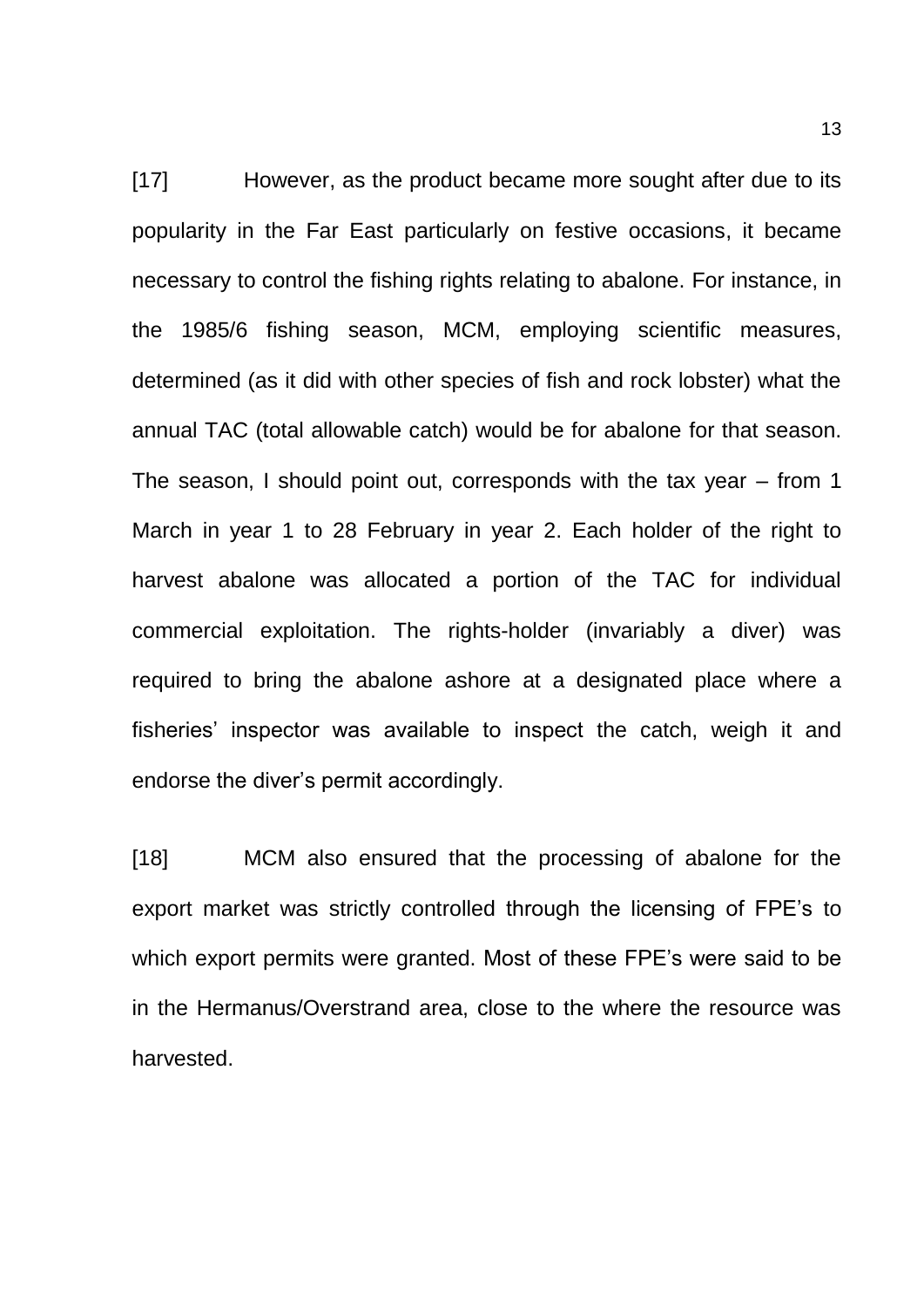[19] In the result, a rights-holder for the harvesting of abalone was permitted to collect annually no more than the weight specified in the permit and was obliged to deliver the harvested animals (for that is what they really are) in their shells only to a registered FPE. The rights-holder could instruct the FPE how the harvested product was to be processed (eg tinned, dried or frozen) and might even nominate the end user (eg by designating a specific purchaser), or the holder could sell the product to the FPE which was then entitled to process and on-sell the abalone at its discretion. Where a rights-holder had not used up the entire allocation in a particular year, MCM permitted the balance of the allocation to be rolled over to a subsequent year.

[20] It can be seen therefore that the commercial harvesting, processing and exporting of abalone was strictly controlled and monitored by the authorities so that the sustainability of the resource could be maintained, on the one hand, and the revenue stream could be monitored on the other hand. It was important that commercial enterprises involved in the abalone market paid their dues to the fiscus, thereby ensuring revenue to the State derived from the commercial exploitation of its natural resources. Mr McKenzie testified that by far and away the bulk of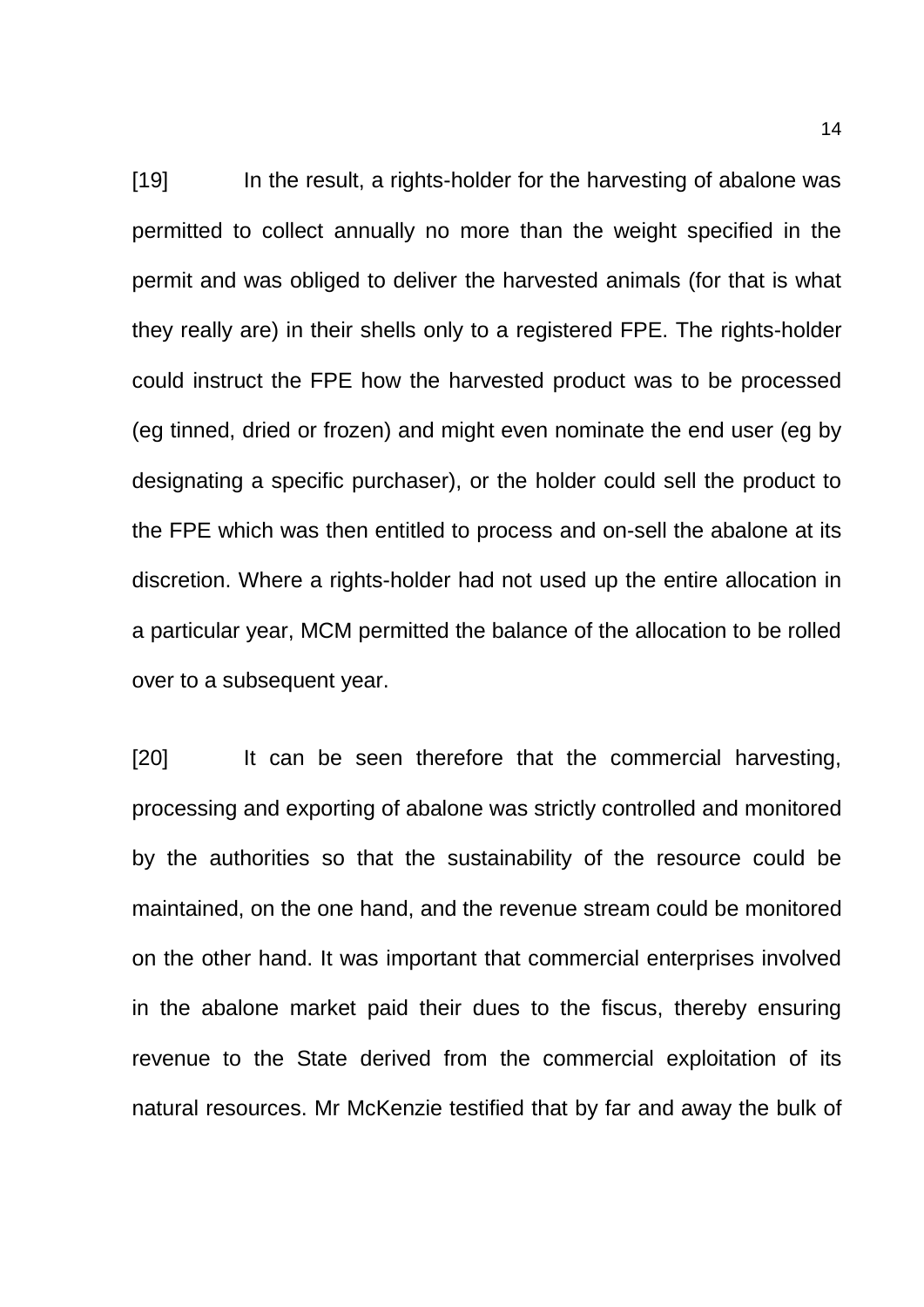abalone harvested in South Africa was destined for the Far East and was usually shipped through the port of Hong Kong.

[21] In addition to the commercial exploitation of abalone, in the past recreational divers were permitted to harvest a daily bag limit for personal consumption. Initially this was set at 5 units per person per day and subsequently reduced to 3. From about 1994 onwards, MCM noticed an upsurge in the harvesting of abalone by recreational divers and thereafter a siginificant increase in poaching along the coast around Hawson near Hermanus. During the next 10 years poaching of abalone was said to have increased about 10 fold, so much so that in the 2003 season recreational diving for abalone was banned indefinitely, a situation which persists to this day.

[22] As the demand grew and law enforcement clamped down, poachers of abalone began using sophisticated equipment such as specialized air supply tanks (called "bombs") which were silent (unlike the compressors of old) and enabled clandestine diving expeditions to take place. Through the use of night sights, radio scanners and cellphones the poachers were able to take out abalone around the clock, making use of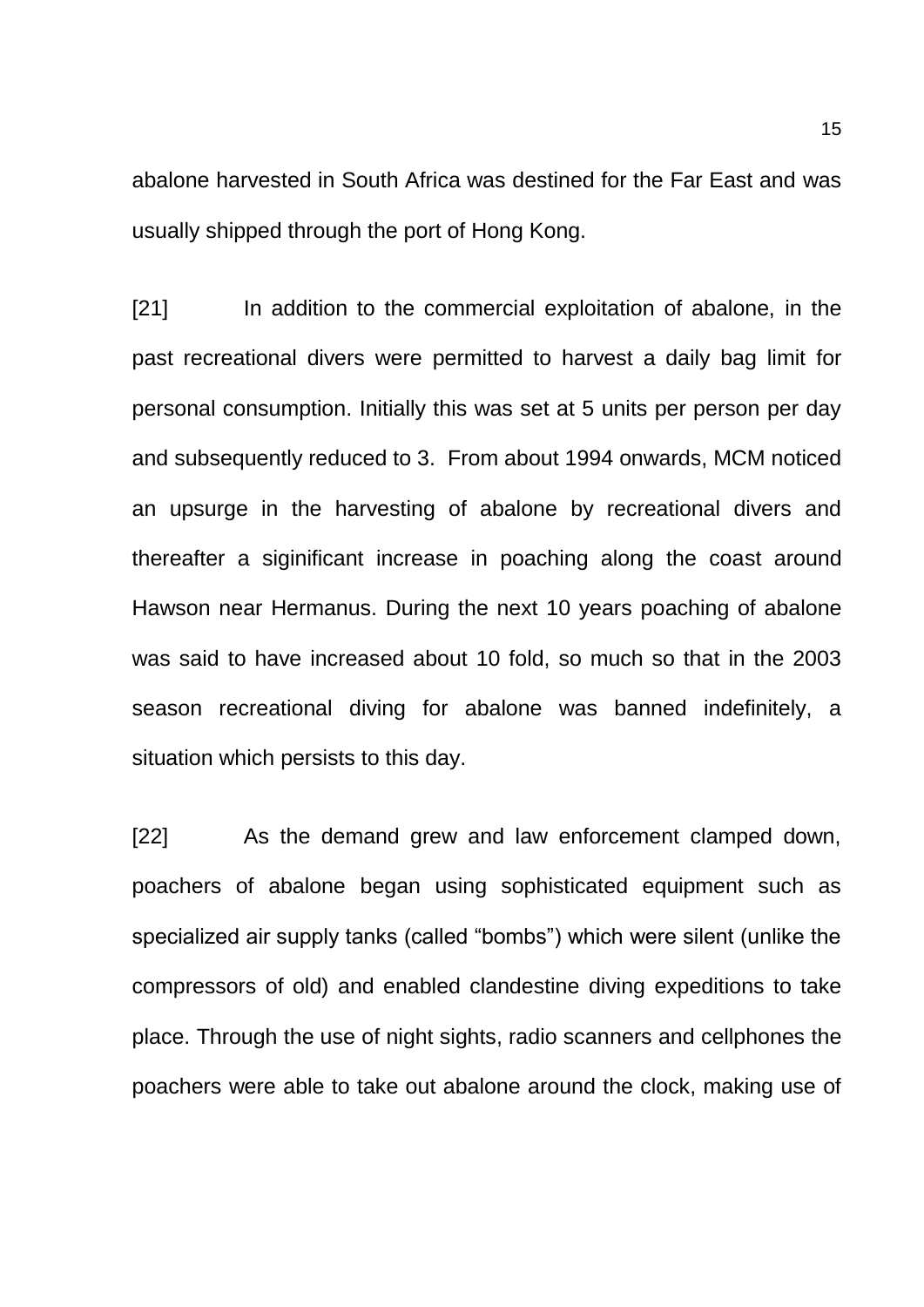7m inflatable craft with powerful engines (so-called *"super- ducks*") so as to outpace the hapless fishing inspectors.

[23] Applying the maxim of "safety in mumbers" large groups of divers took to the sea to harvest abalone. In a photograph included in Mr McKenzie's presentation one can see as many as 14 crew members on one "super-duck" as it makes its way out to sea. These fishermen were supported on land by gangs of men and women armed with a variety of weapons including semi-automatic rifles. Understandably, the small numbers of under-resourced fisheries' officers were no match for these poachers who shamelessly made their way over the beaches of the Overstrand to relieve the small craft of their valuable cargos.

[24] As a consequence there was an unmitigated plunder of the country's natural resources and the areas under attack were soon fished out. Undeterred, the poachers expanded their horizons moving further east and west of Hawston. It would be fair to say that Gansbaai, directly across the picturesque Walker Bay from Hermanus but about 40kms by road to the east, became synonymous with the illegal abalone poaching industry in the first decade of this century. Indeed, accused no 3, Mr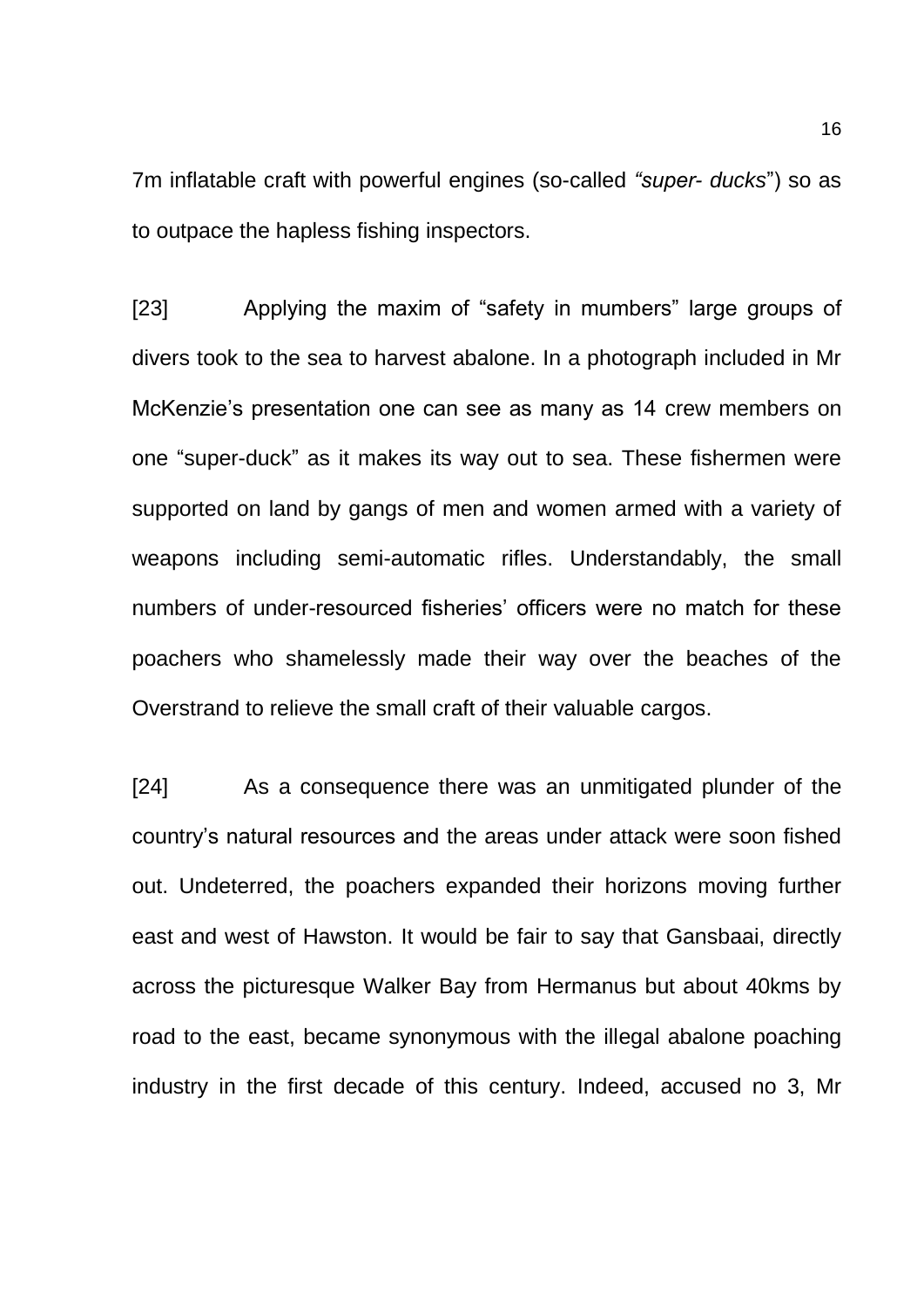Wildschut, a sometime resident of that village, confirmed as much in his evidence in mitigation of sentence.

[25] But the poachers did not only begin exploiting new marine areas (including the marine protected areas off Betty's Bay and Robben Island), they also started taking out smaller, undersized abalone. While the minimum shell diameter of a legally sized animal measured 114mm, Mr McKenzie testified that more than 60% of poached abalone seized by the authorities was found to be undersized. This meant that the reproductive cycle of the species was being compromised as immature adults were harvested.

## IMPACT ON THE THE TOTAL ALLOWABLE CATCH

[26] The response of the authorities to this impending ecological disaster was to reduce the TAC annually and to reduce the areas ("zones") in which harvesting was permitted to take place. Mr Thompson, who was recalled by the State to give evidence in aggravation of sentence, testified that in the 2003/4 season the TAC for abalone was fixed at 282 tons, a figure which was down by nearly 30% in comparison to the previous season. That tonnage was allocated to 300 individual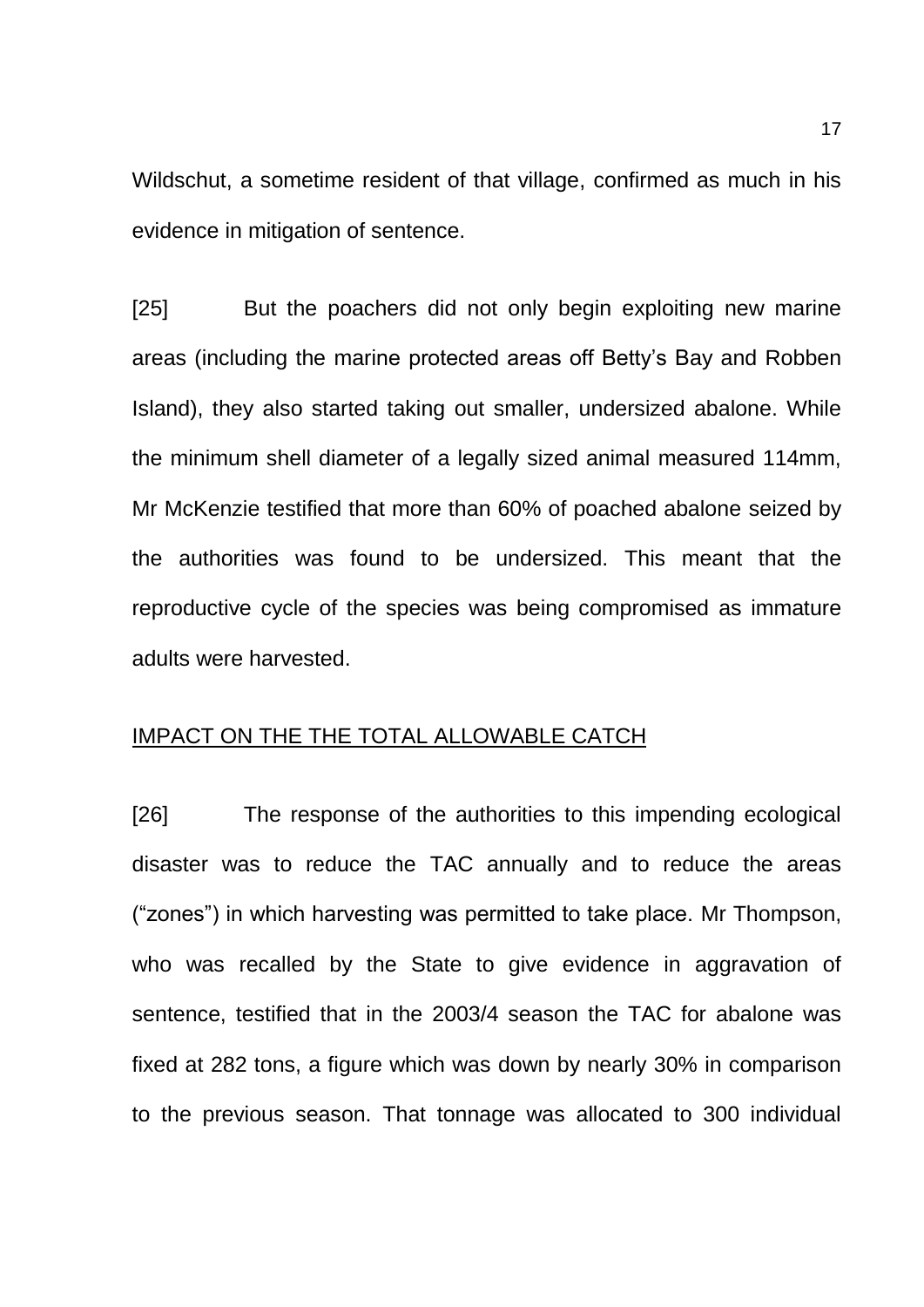rights holders who each received permission to harvest a quota of 940 kg per season at that time.

[27] There was a steady decline in the TAC. By 2005/6 it was down to 223 tons and the following season (2006/7) it almost halved to 125 tons. These are important figures to which I shall return later since the abalone involved in this matter was exported between January 2005 and September 2006. In the 2007/8 season the TAC was reduced further to 75 tons but the situation was so dire that no TAC was allocated in the 2008/9 season in an endeavour to protect the species.

[28] This environmentally proactive step understandably resulted in an outcry amongst the licensed fisherman who suffered a complete loss of income. The court was informed that litigation ensued and that as a consequence thereof, the authorities were ordered to reinstate a TAC in the 2009/10 season: for the next 4 seasons 150 tons were allocated. These were shared amongst the rights-holders who were then each allocated 500kg per season. In the 2013/14 season the TAC was dropped again to 96 tons rendering an annual quota of 320 kg for each rightsholder. As matters presently stand that is the TAC for the 2017/18 season.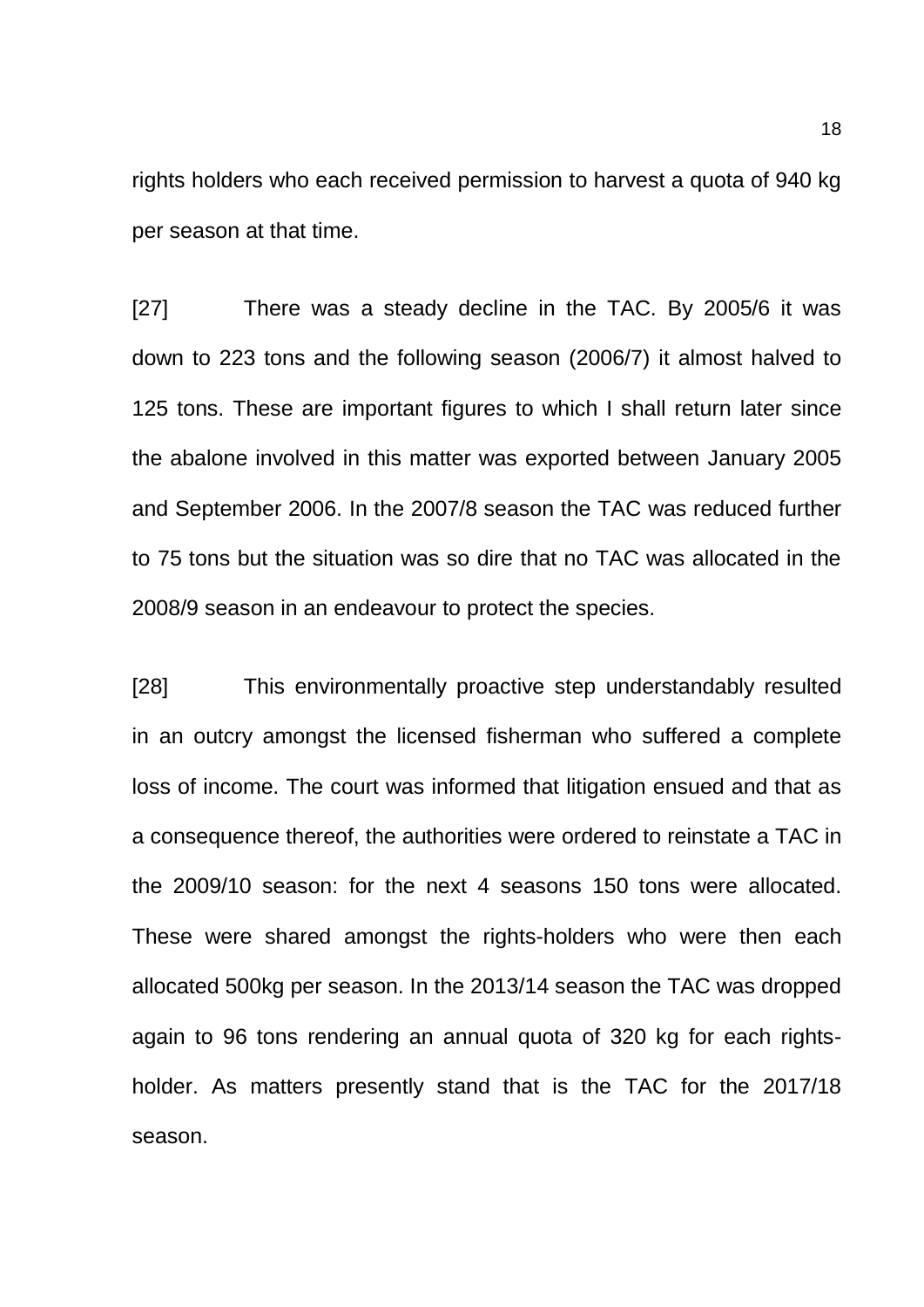[29] Mr Thompson explained to the court how the weight of the abalone is reduced through the processing phase. First of all, the animal must be delivered to the FPE in a live state ie "shell-on". Once the shell is removed and the abalone is gutted of its entrails, its weight reduces by about 70%. So, for example, a live animal weighing 1kg on delivery to the FPE will render approxiamately 300g of raw meat for processing for human consumption. That 300g portion of abalone meat can be frozen and exported as such, or it can be canned.

[30] There is evidently also a good market in the Far East for dried abalone, which must also be processed by an FPE. In such event, said Mr Thompson, there is a further reduction in the mass of the cleaned, fresh meat by about 70% rendering around 90-100g of dried abalone meat from a live, "shell-on" animal of 1kg. For the purposes of this judgment I shall refer to the live, "shell-on" animal as "*live abalone"*.

[31] Mr Liedemann, now a Deputy Director in DAFF charged with MLRA compliance, told the court that he visited Hong Kong in October 2011 in the course of his work in a related abalone prosecution and encountered any number of retail stores selling a variety of marine products, from sharkfin, mussels and sea cucumbers to a large selection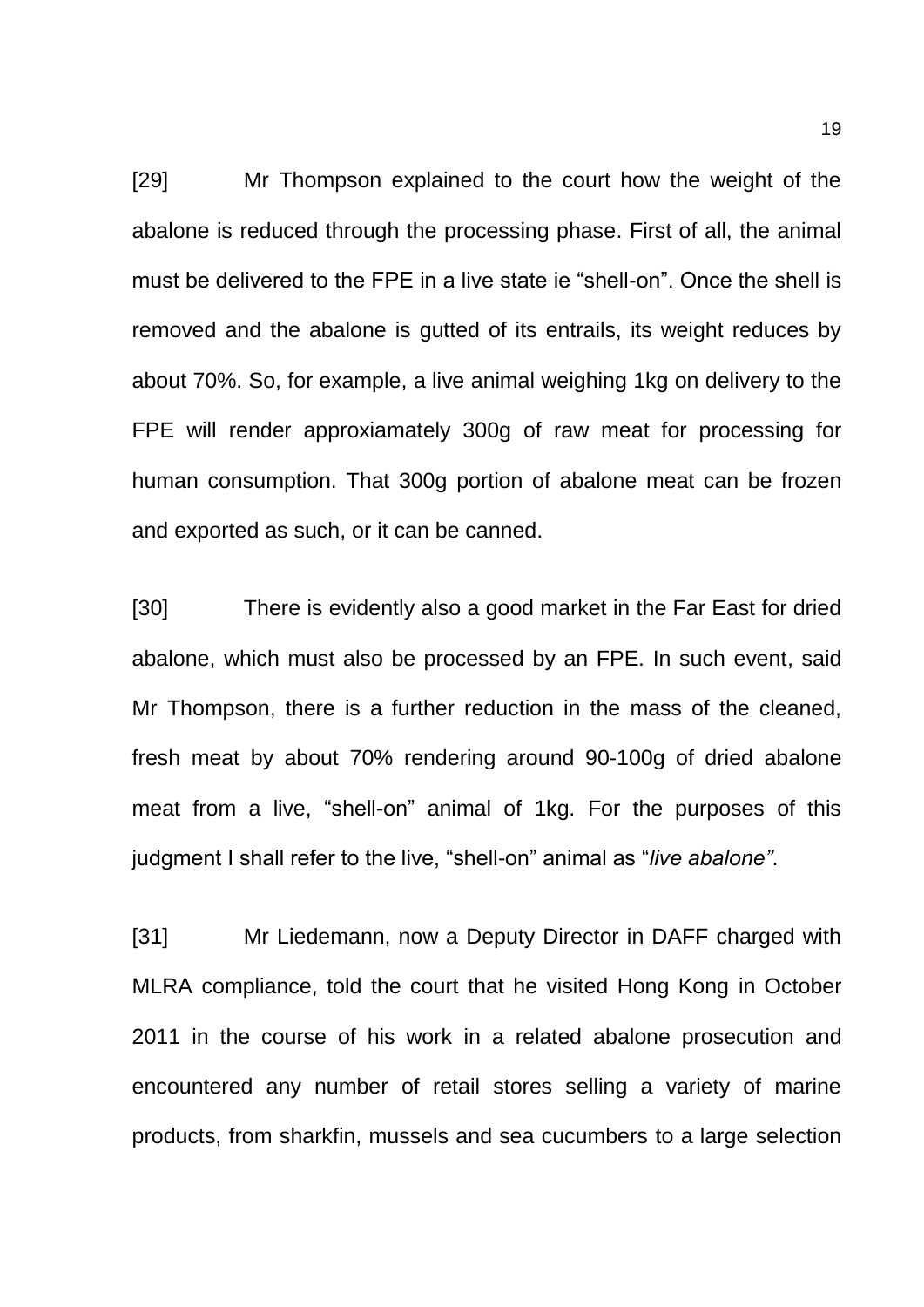of abalone products. He was able to sneak a few photographs of abalone on the shelves of a store he passed (he was apparently not permitted to go in and photograph) and produced these as Exhibit VV. On several of these photographs one can see dried abalone stored in large glass cannisters. According to Mr Liedemann, South African abalone is on sale "on almost every street in Hong Kong" and some of his photographs included South African abalone, which he was able to identify.

[32] The price reflected on the cannisters photographed by Mr Liedemann suggests a retail price of HK\$ 3800 per catty. This, according to Wikipedia Online Encyclopaedia, is a traditional unit of mass used in the Far East for weighing food and groceries in shops and street markets. In Hong Kong it is the equivalent of 604 metric grams. I shall return later to the Rand equivalent per kilogram of dried abalone on sale in Hong Kong. Suffice it to say that there is a huge mark-up of this sought after product from the time that it leaves the kelp-clad reefs of Gansbaai and beyond until it reaches the shelves of stores in Hong Kong.

[33] Mr. McKenzie's presentation included a table recording the total number of units of abalone confiscated during the decade between 2001 and 2010. The lowest was in 2001 when 300 000 units were seized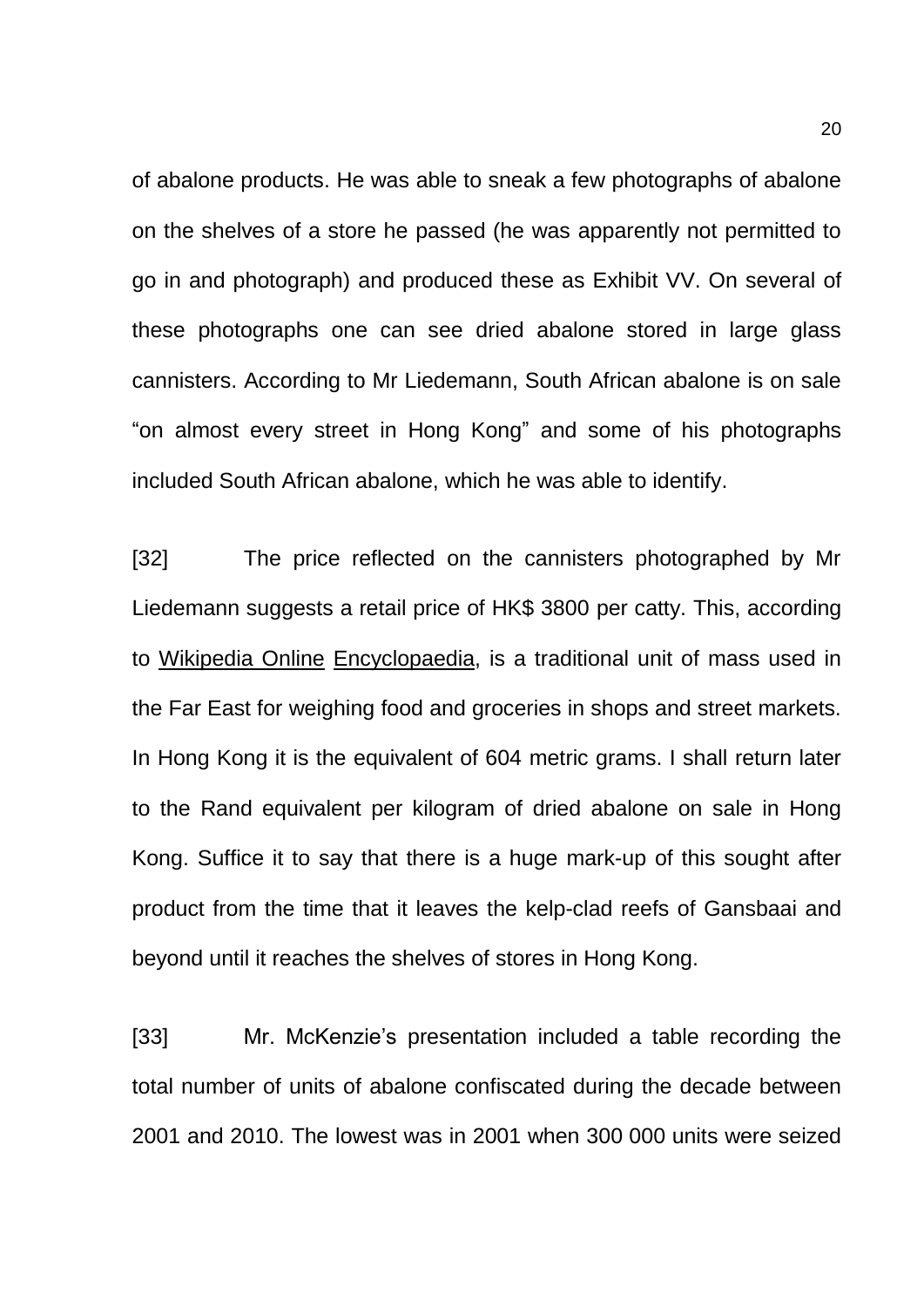and the highest in 2007 when this figure had trebled to 900 000 units. Understandably, the authorities were unable to produce accurate figures indicating the annual tonnage of abalone illegally harvested and exported from South Africa but Mr McKenzie was able to cast some light on the probable extent thereof.

[34] When he testified in 2014 Mr Mckenzie testified that the TAC was 150 tons which meant that a maximum of 150 tons of live abalone could be caught for commercial exploitation throughout South Africa. If that abalone was cleaned and frozen for export, said the witness, this would have rendered approxiamately 50 tons of fresh or frozen abalone available for legal export. If the total TAC was dried, on the other hand, this would have rendered only 15 tons of dried abalone available for export. Mr McKenzie said that he inspected the abalone seized in this matter when the containers exported through V&A Cold Storage were returned from Singapore and the contents taken to the MCM store in Paarden Eiland. There he found boxes of abalone concealed as pilchards, some containing frozen abalone and some containing dried abalone. This confirmed his earlier evidence that there is a market in Hong Kong for both forms of processed abalone.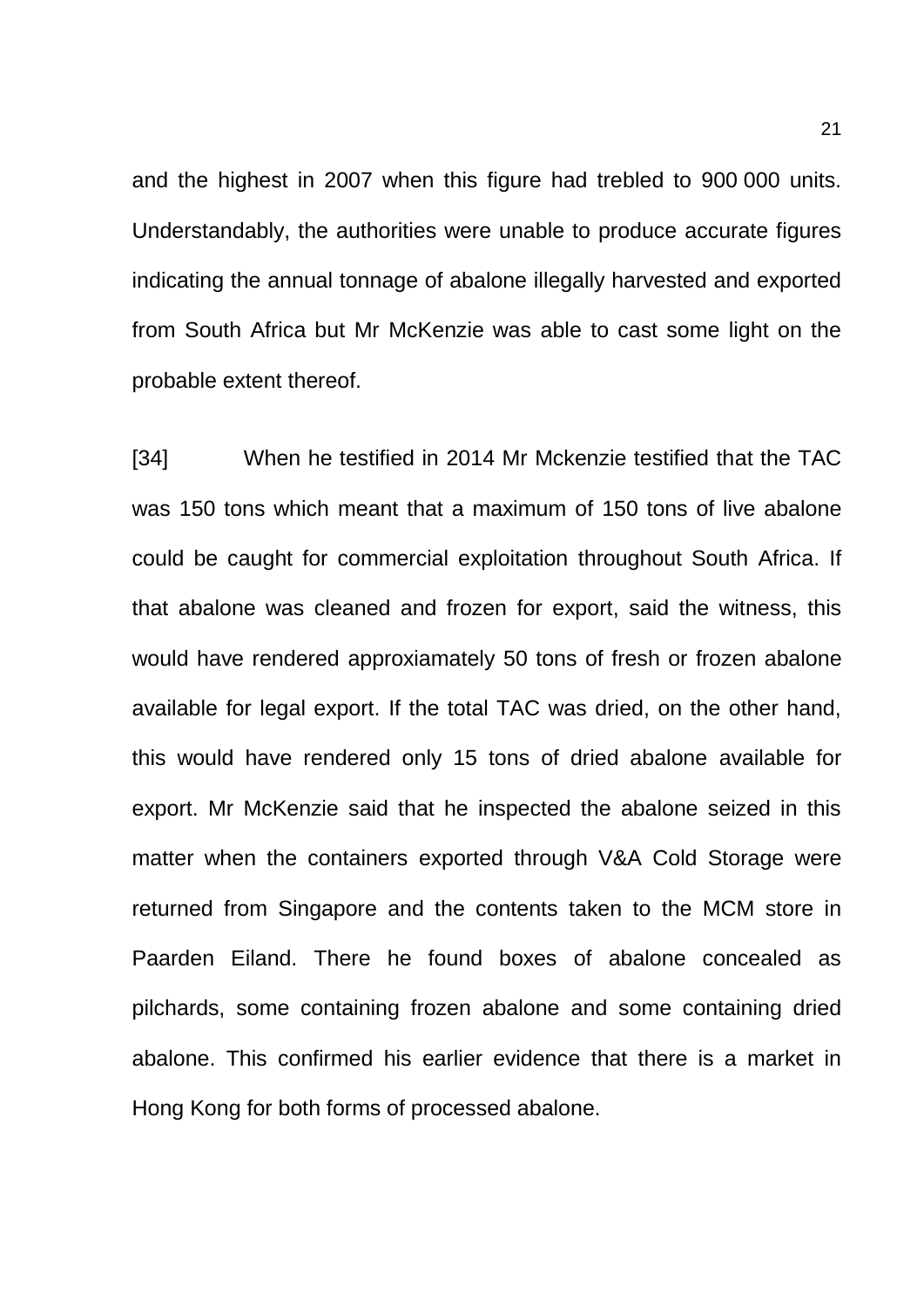[35] In reply to questions from the Bench, Mr McKenzie testified that the South African authorities were in regular contact with the authorities in Hong Kong responsible for the monitoring of the illegal trafficking of wild life and related products through that port. His knowledge thereof stemmed from a working group on which he served. Mr McKenzie testified that a member of the working group in Hong Kong monitored the quantities of abalone passing through that port and submitted an annual report to the group. At the time of giving evidence in 2014 Mr McKenzie testified that it was estimated that a total of between 1000 and 2000 tons of processed South African abalone passed through Hong Kong annually.

[36] Assuming for the moment the lower figure of 1000 tons, and assuming further that all of this abalone was frozen (and we know that it was not), the evidence shows that the TAC would have been exceeded 20 fold. Put differently, if 50 tons of frozen abalone could be lawfully exported in terms of the 2014 TAC of 150 tons, then 950 tons of the 1000 tons of abalone monitored by the Hong Kong authorities was illegal. This suggests, at the very least, that of the order of 95% of the South African abalone passing through Hong Kong in 2014 was illegally harvested and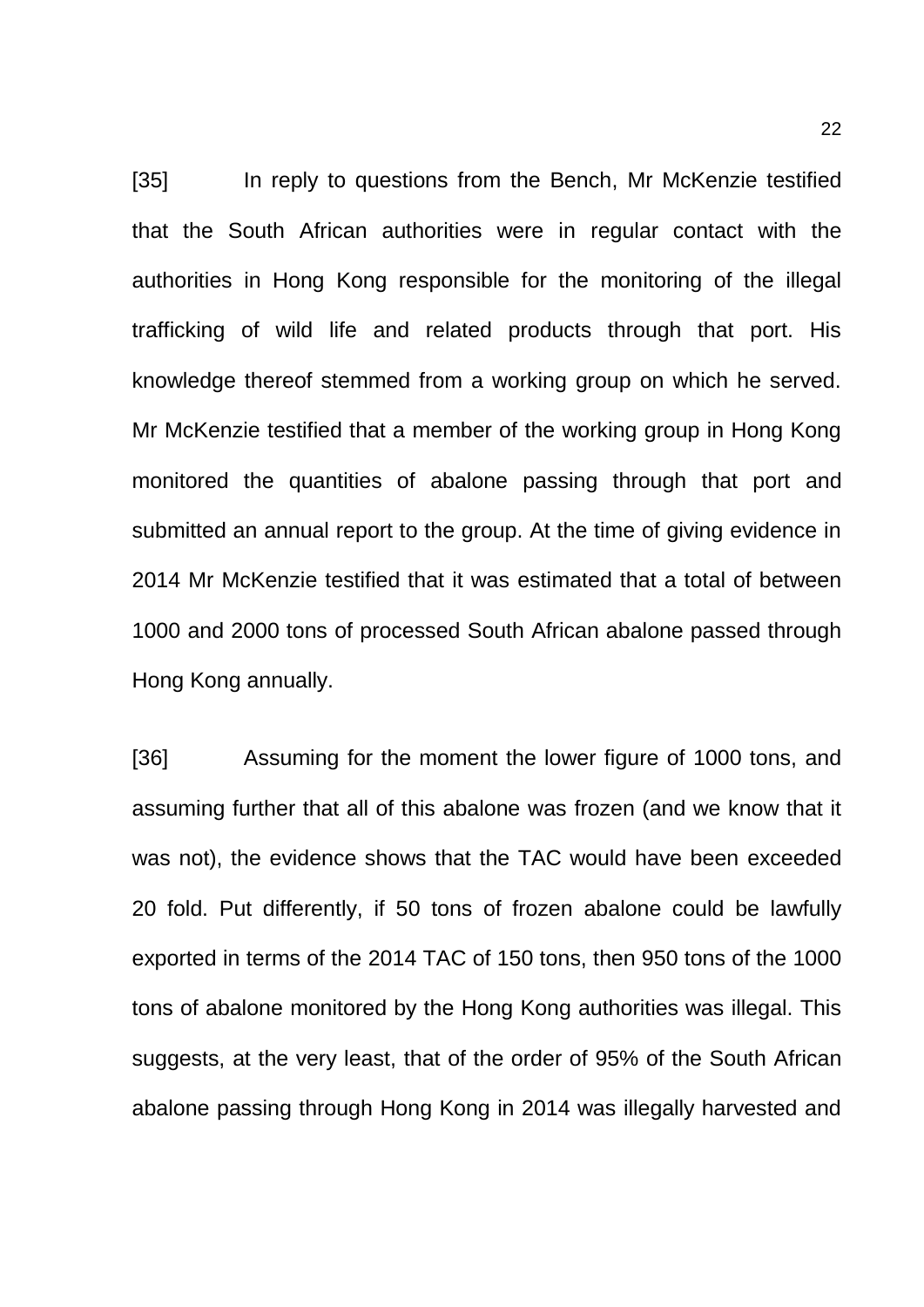exported. The assumptions I have made are conservative and the volume of illegal abalone will increase if account is taken of the possible movement of 2000 tons and, further, if it is assumed that some of the tonnage was dried.

[37] At the end of the day, I believe it can be stated with a fair degree of certainty that the evidence establishes that extraordinarily large amounts of South African abalone have left our shores for the Far East market and that only a very,very small percentage thereof was legally harvested and exported. I turn now to consider the consequences of this plunder of one of our country's prized, natural marine resources.

## THE CURRENT STATE OF THE RESOURCE

[38] In the first place, consideration has to be given to the current state of the resource. As already indicated, Mr Mckenzie testified about the diminishing size of confiscated abalone. Whereas a legally sized live abalone in the shell was required to measure 114mm in diameter (a little larger than the width of the palm of an adult male hand) and to weigh about 700g, the authorities found increasingly that smaller and smaller animals were being harvested. In one of Mr McKenzie's slides from 2014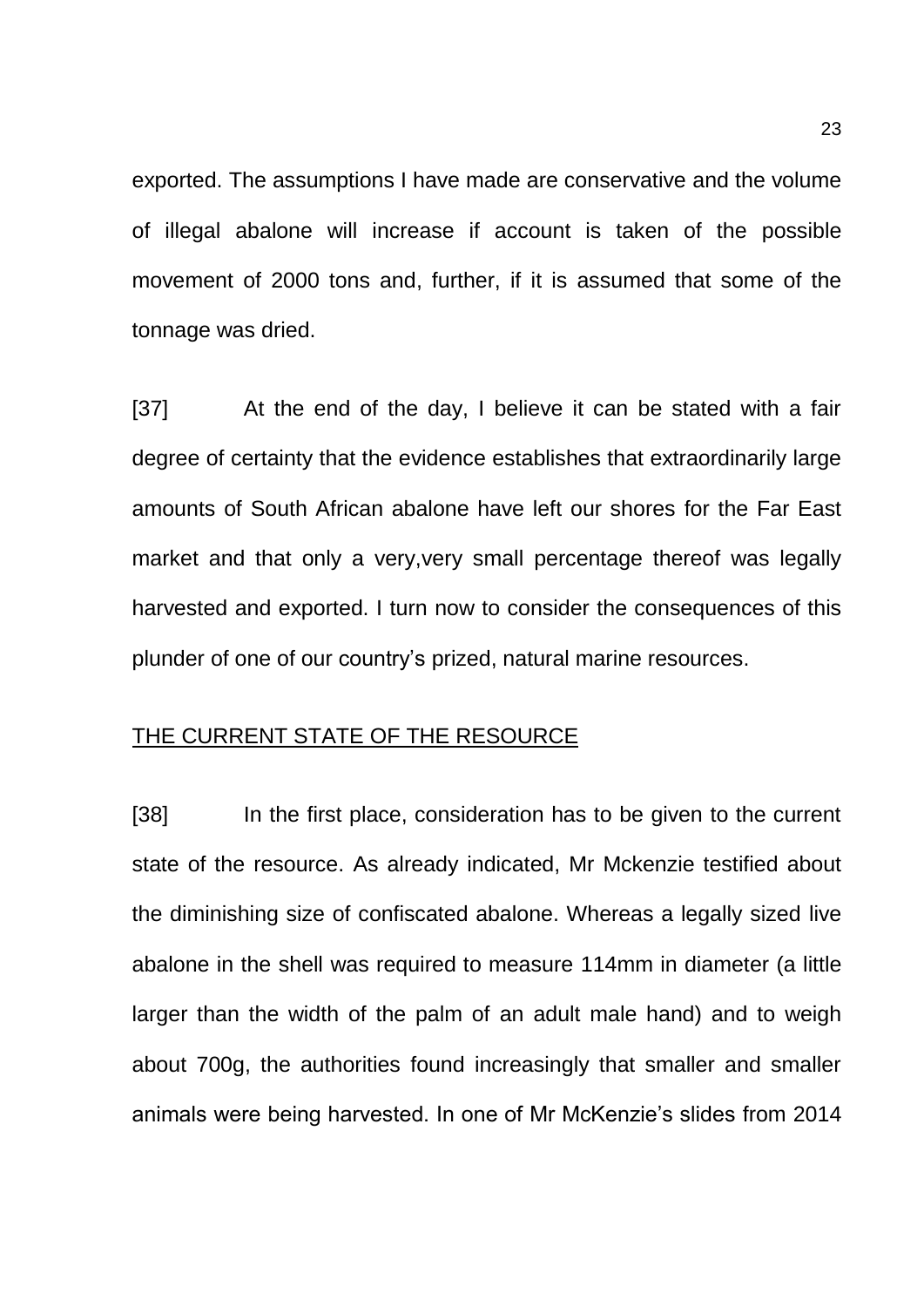one sees a pair of outstretched male hands holding 10 small shucked abalone rather than the 2 (or perhaps a maximum of 3) which one would legitimately expect to find. Furthermore, upon his return to the witness box in 2018, Mr Thompson spoke of seeing confiscated, shucked abalone as small as a R5 coin. In the circumstances, the marine biologists are most concerned that the reproductive ability of the species is under serious threat.

[39] Mr McKenzie told the court of the necessity to introduce designated zones where abalone could be harvested in an attempt to maintain the sustainability of the resource. These zones were surveyed over the years to measure the density of abalone found in an area of 50sq metres of ocean bed (that is an area of approxiamately 7x7m). He showed, for example, that around 2001 the density of abalone in the Gansbaai area was of the order of 0,75 units per 50 sq metres while in 2010 it had dropped significantly (about 5 fold) to around 0,15 units. Both Messers McKenzie and Thompson were extremely pessimistic about the survival of the species and the extinction of wild abalone appears to be a very real possibility.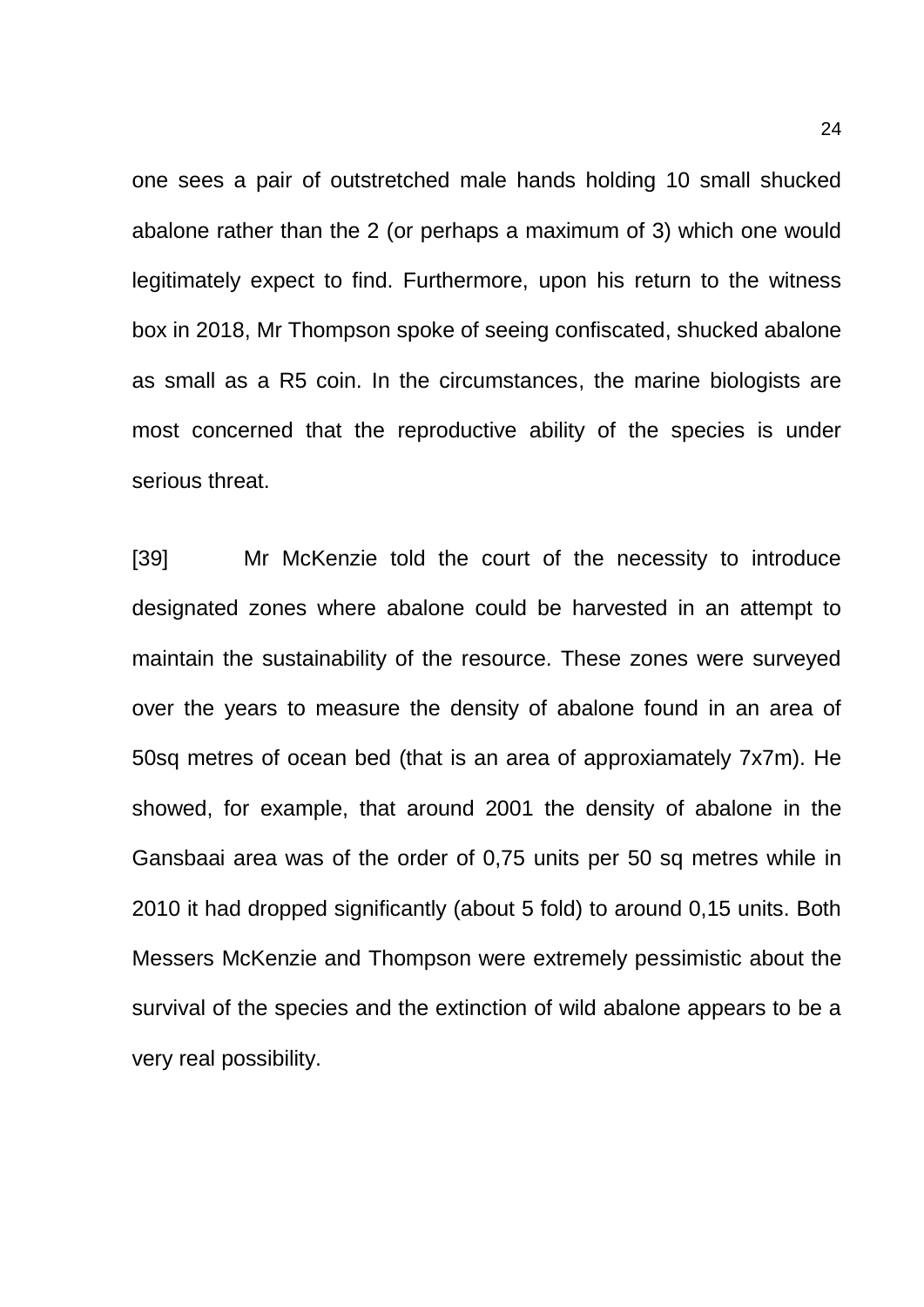[40] The area from Hermanus to Gansbaai has seen the growth of the mariculture industry and, in particular, the harvesting of farmed abalone which is grown in tanks close to the sea. Such farms might well ensure the continued existence of the species but it seems that even they are under threat from the poaching community. In a press report on the News 24 website on 9 August 2017 it was stated that more than 120 men had descended on an abalone farm at Danger Point near Gansbaai the previous day and indiscriminately helped themselves to farmed abalone. It was reported that the following day law enforcement officials came upon 37 bags (containing 3100 units of abalone) awaiting collection.

[41] According to Mr Thompson the abalone produced at these mariculture facilities is treated like gold. He described to the court how the live product is transported to the airport under armed guard in vehicles customarily associated with cash-in-transit deliveries and related an anectodal incident where an off-duty policeman, who was apparently moonlighting as a security escourt for such transport, was gunned down in an attack on such a vehicle.

[42] While the long term effect on the ecology due to the elimination of abalone remains a matter of speculation and will probably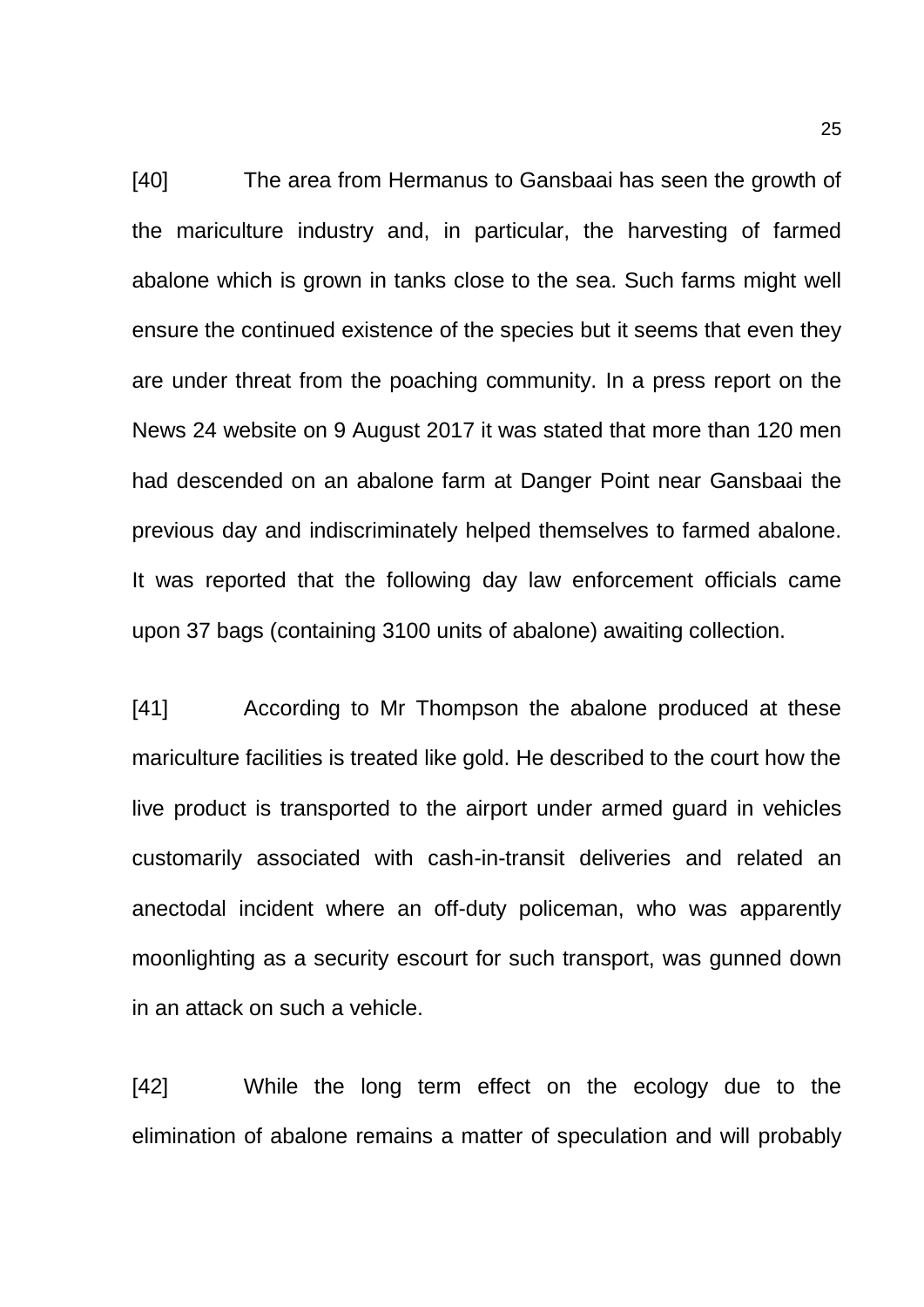only be fully appreciated in the decades to come, both Mr Mc Kenzie and Mr Thompson testified regarding a noticeable uptake of West Coast rock lobster in areas where they were formerly not found and where abalone stocks are now depleted. This was particularly noticeable in the area around Cape Hangklip and eastwards. Evidently the theory is that the lobster feed on small abalone, some as small as a thumb nail, and that the destruction of the larger abalone has left the smaller units vulnerable to predation by lobster.

[43] Furthermore, it is said that the stripping of abalone off the reefs and rocks on the ocean floor has led to an increased surface area for kelp to take root. Consequently, there has been an increase in the density of kelp forests and there are concerns that this will affect the proliferation of in-shore fish species which might struggle to survive in the more dense kelp forests. It seems fair to say then that the large scale destruction of abalone is likely to have significant ecological consequences beyond just the extinction of the species.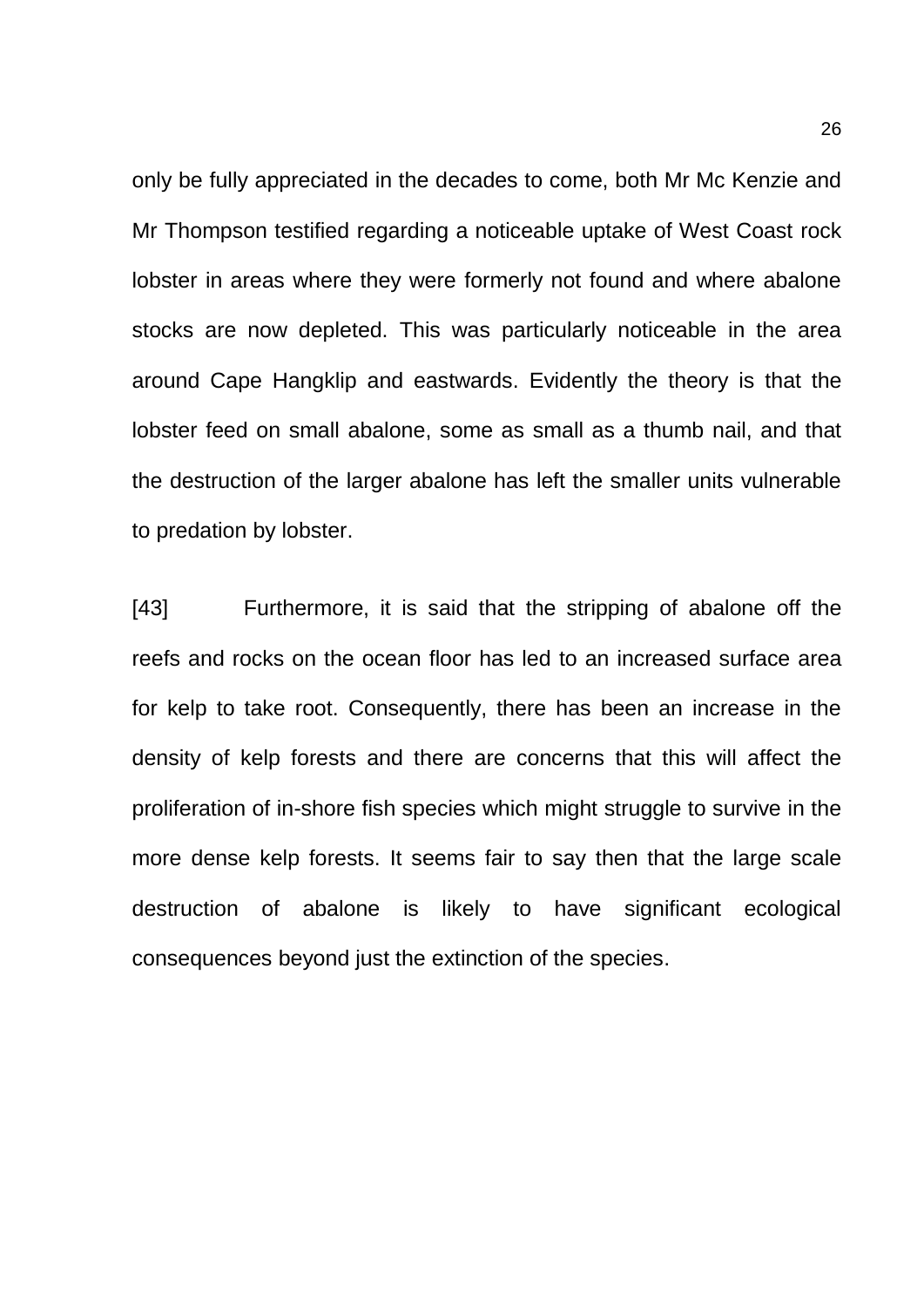## SOCIAL IMPLICATIONS FOR LOCAL COMMUNITIES

[44] The involvement of organized crime syndicates, in particular the so-called Chinese Triad gangs, in abalone is well documented. In a paper issued by the Institute for Security Studies in April 2005 (ISS Paper 105) the well known author Jonny Steinberg discusses the involvement and influence of these organizations in abalone smuggling at length in a paper entitled "*The Illicit Abalone Trade in South Africa".* So do Charles Goredema and Khalil Goga in a later paper issued by the same institute in August 2014 (ISS Paper 262) entitled *"Crime Networks and Governance in Cape Town*". Both papers link the high incidence of substance abuse in areas where abalone smuggling is rife to the emergence of drug smuggling syndicates who are said to exchange abalone for drugs.

[45] While there is no evidence in this case which links Richard Chao, the mastermind behind the criminal enterprise run under the names Rapitrade and Syroun, I believe that it is fair to say that abalone poaching generally has had a deleterious effect on society. This phenomenon is not only to be found in the writings of academics distant to the area. Accused no 3 himself shared with the court his personal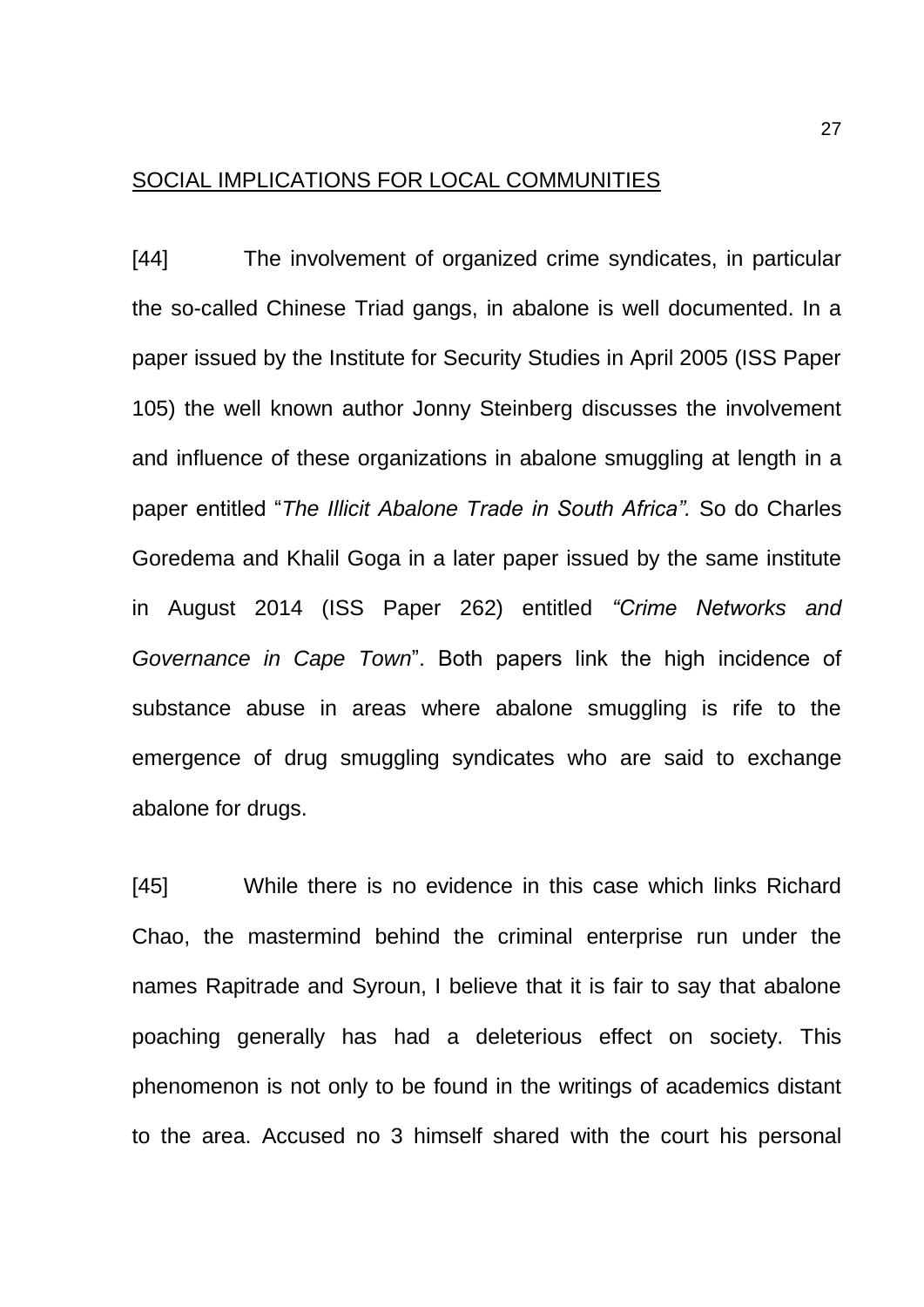experience of substance abuse and anti-social behaviour amongst the youth in his neighbourhood at Gansbaai where jobs are few and poaching a ready source of income for the locals. This situation is also confirmed in a recent study commissioned by the Western Cape Department of Human Settlements in collaboration with the Overstrand Local Municipality, in which a social development agency known as SOREASCO was asked to report on the needs and demand for affordable housing in the area under the jurisdiction of the Overstrand Local municipality.

[46] In chapter 7 at p 128 of their report entitled "*Quality of Life*" the authors refer to their assessment of the concerns of local residents in the areas from Betty's Bay to Gansbaai as follows.

*"Increasing social and deviant behaviour within communities was repeatedly mentioned as a primary factor negatively impacting on the quality of life of surveyed communities. This was described as a serious issue in all settlements, albeit in varying degree, with the least affected community reported to be Mooiuitsig in Betty's Bay and the worst Masakhane in Gansbaai. Participants from the latter mentioned community repeatedly mentioned their disquiet with the*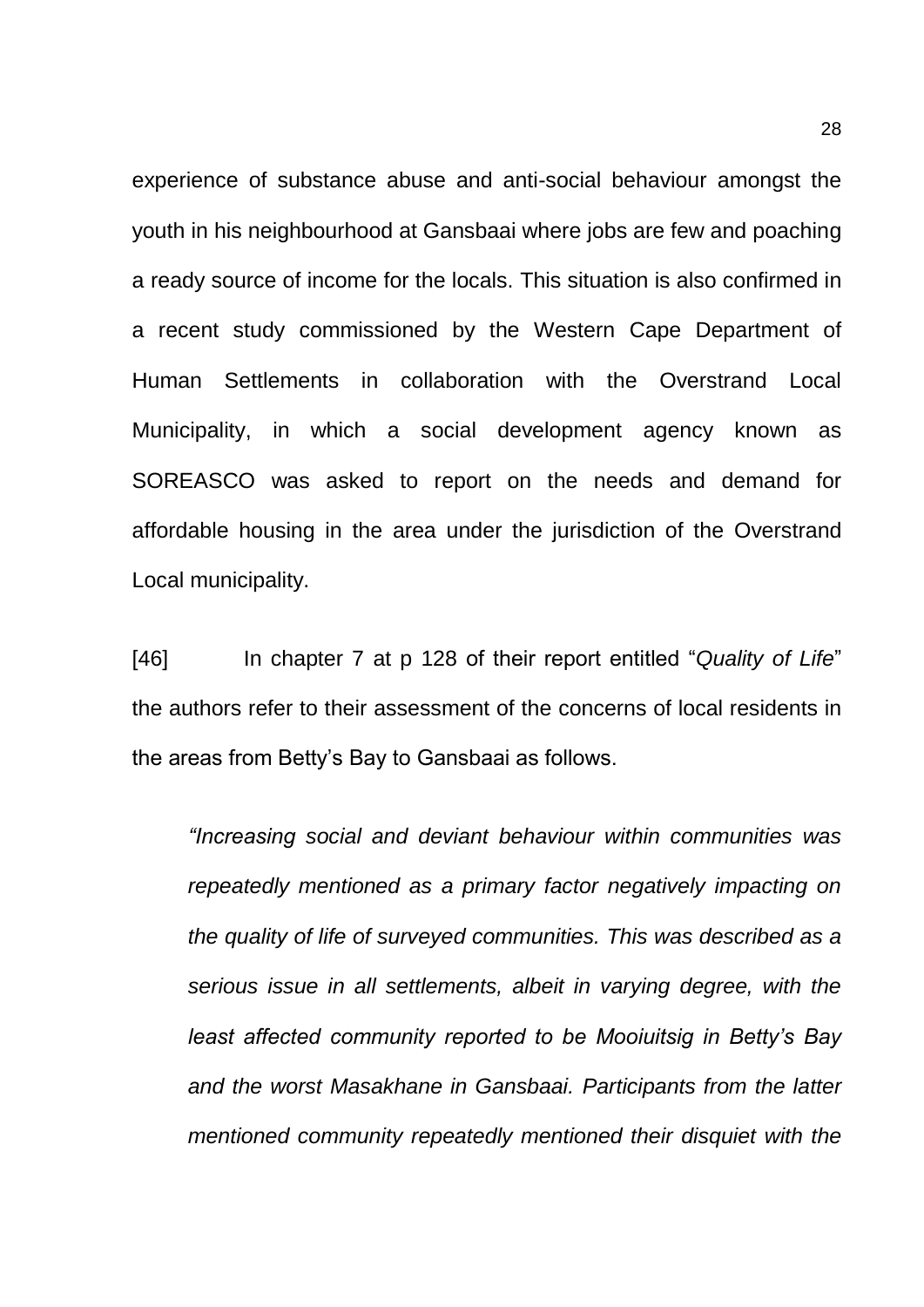*steady decline in the moral standing in this community, stating that Masakhane used to be a very safe community. The situation has, however, changed drastically. It has become, according to a leader, a community that has been… 'high-jacked by criminal elements directly linked to the poaching groups active in the area' and residing in Masakhane.*

*The decay in the social fibre in Masakhane is endemic according to the respondents. The youth, including the very young, are increasingly being affected and becoming involved in criminal behaviour, particularly relating to drugs and alcohol abuse and sexual promiscuity. Particular concern was expressed about young girls that are being corrupted by the display of affluence and conspicuous spending by poachers. Some of the local police were also implicated by the respondents claiming that they assist poachers in their criminal activities….*

*The exact same sentiment was expressed by a community leader… in Pearly Beach. Concern was raised about the increasing crime and abuse of substances in this settlement, claimed to be intimately associated with the practice of poaching. The impact of this illegal*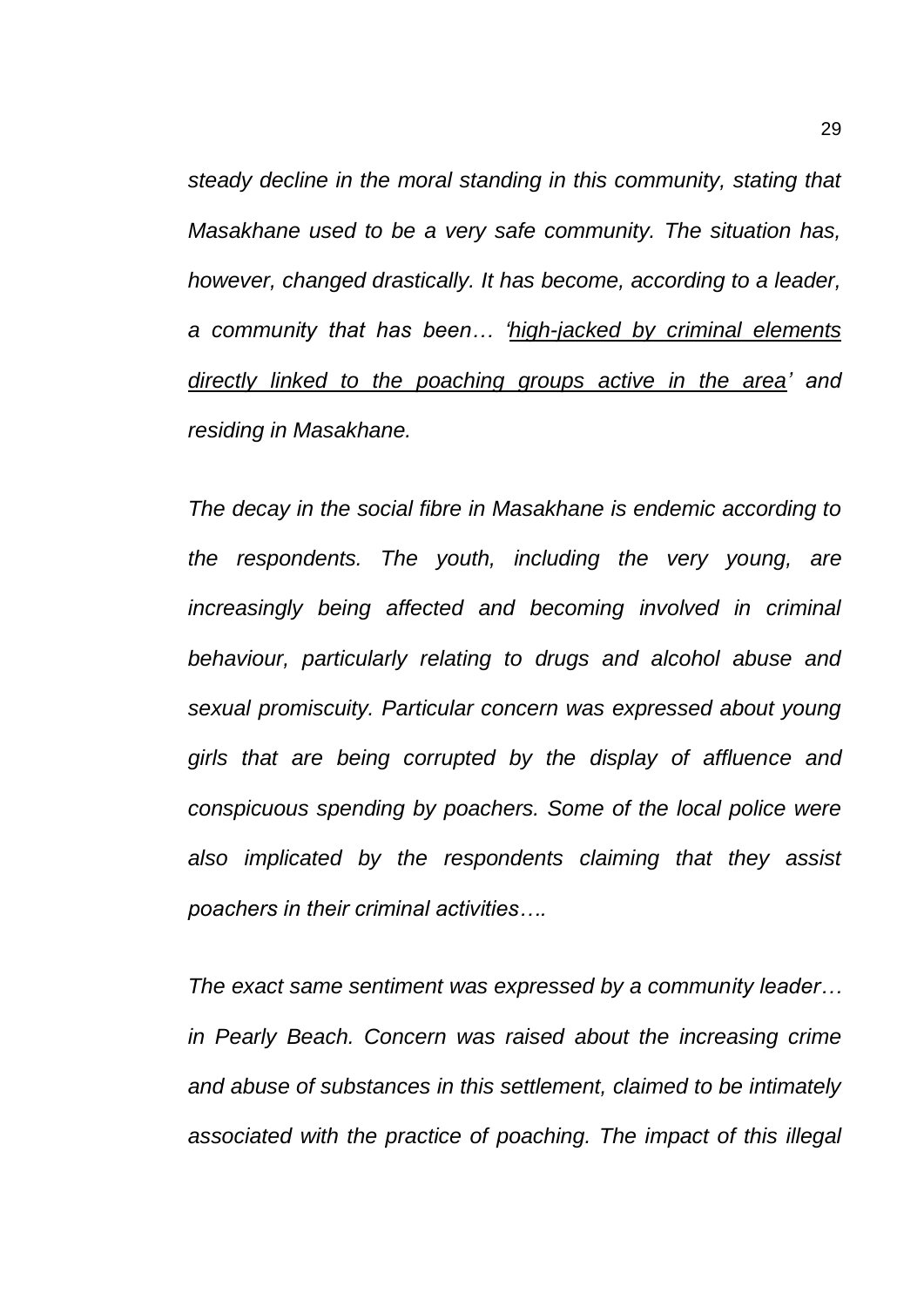*activity on the community's mores and cohesion is negative and is exacerbated by the lack of concerted punitive action by what is described and alleged to be a corrupt local police service.*

*This sentiment was repeated by community leaders and members of Hawston, stating that children are increasingly getting involved in drugs and gang activities…..*

*It is evident from these narratives that a general deep concern pertaining to the decline in the social fabric exists among all low income settlements of the Overstrand. In all discussion spontaneously this was directly associated to the abalone poaching sub-culture evident in these communities…."*

[47] There are no doubt a variety of socio-economic, socio-political and historical factors which contribute to the predicament of poor communities in our province. However, this court cannot ignore the anecdotal evidence before it of the negative impact that abalone poaching has had on the residents of the areas where the resource has been so actively poached.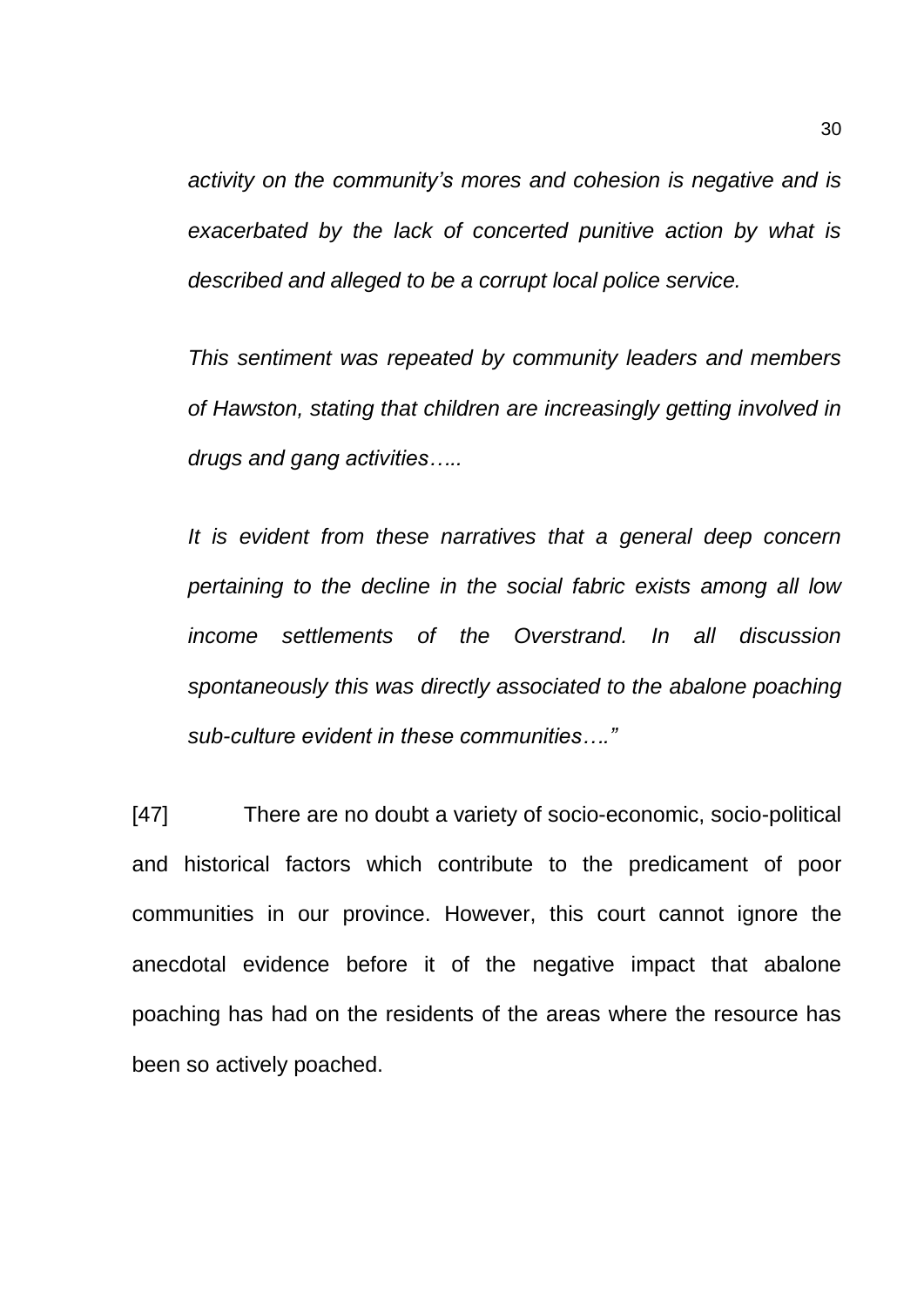[48] In the circumstances this court rejects the notion that the illegal exploitation of abalone for commercial purposes is a victimless crime. This court has little doubt that both the leaders and the residents of those communities look to the courts to take appropriate steps to improve the quality of life and safety of their communities when the perpetrators of this scourge are brought to book.

[49] Clearly none of the accused before court were directly involved in the removal of abalone from the sea. But each of them, in his own individual way, was a vital link in the chain of production which facilitated the illegal export of hundreds of tons of this prized delicacy to its end users. They are all intelligent people who were willing and knowing participants in the greater scheme to advance the commercial interests of people like Richard Chao, the prime mover behind this unlawful enterprise. They too like Chao were driven by greed and without their participation, the poachers would not have had a market for their bounty. In the circumstances, their moral blameworthiness is not far off that of the mastermind.

[50] Notwithstanding the current concerns about the extinction of the species (and I pause to mention that Steinberg in his 2005 paper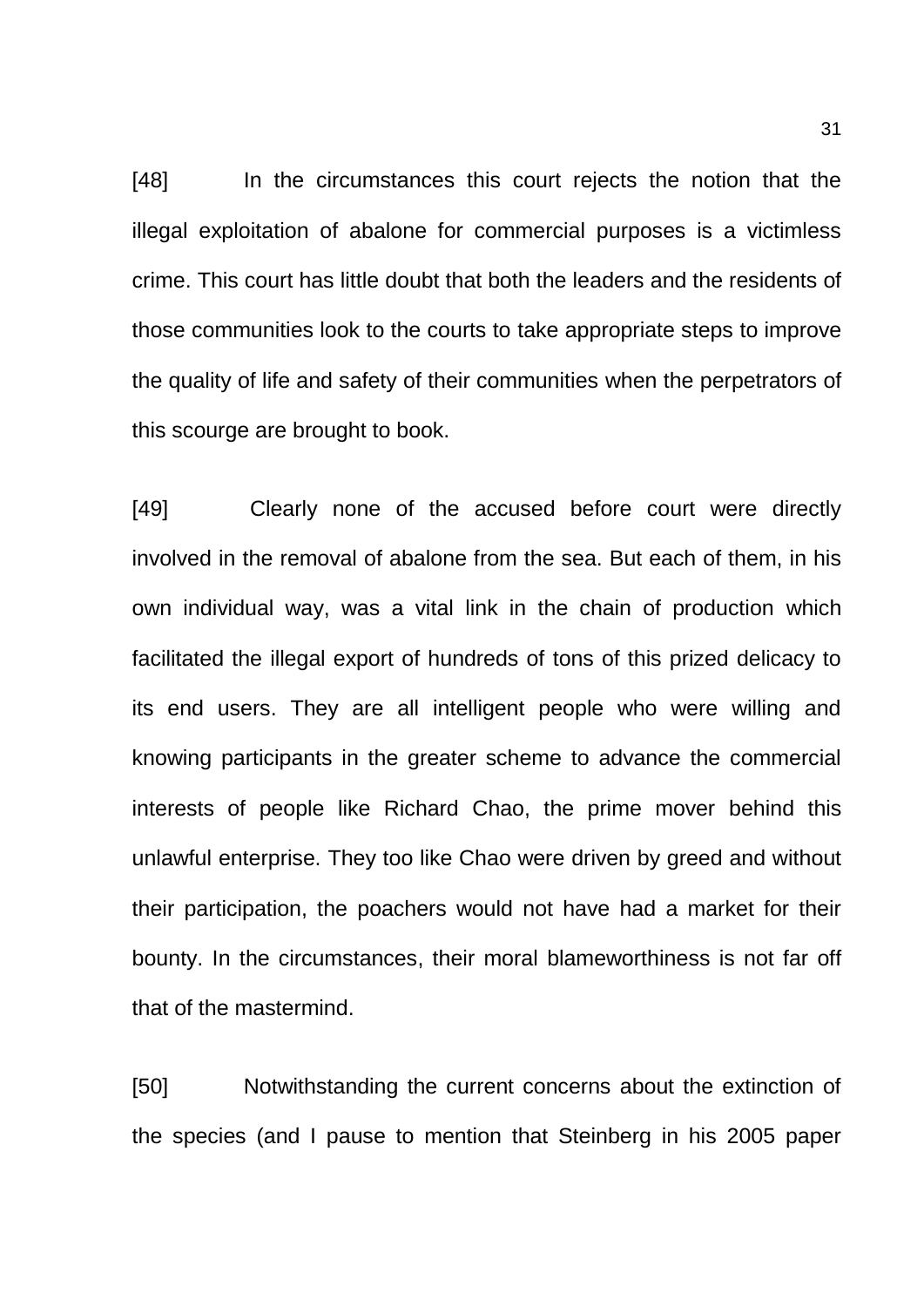predicted that it was already imminent then), the poaching of abalone continues apace. In the main judgment I referred to news reports of regular police raids and roadblocks at which large quantities of illegal abalone were seized during 2017. There does not appear to have been any let-up in that situation.

#### ON-GOING POACHING

[51] At the very time that Mr Thompson was giving evidence in aggravation of sentence (8-13 February 2018), there was a news report of a gas explosion (with the loss of a life) at an illegal FPE in Maitland a mere 10km or so from the seat of this court. Mr Thompson confirmed, after checking records at the MCM store, that more than 11400 units of dried abalone weighing 669kg were seized during the raid at those Maitland premisies, together with 15355 units of fresh, shucked abalone weighing 1603kg. This is a total of 26735 units with the average weight of a unit of fresh abalone being 104g and dried 5 g.

[52] In addition, Mr Thompson informed the court of another ongoing investigation in which he was involved at the time of testifying involving the seizure of a large quantity of abalone at a destination which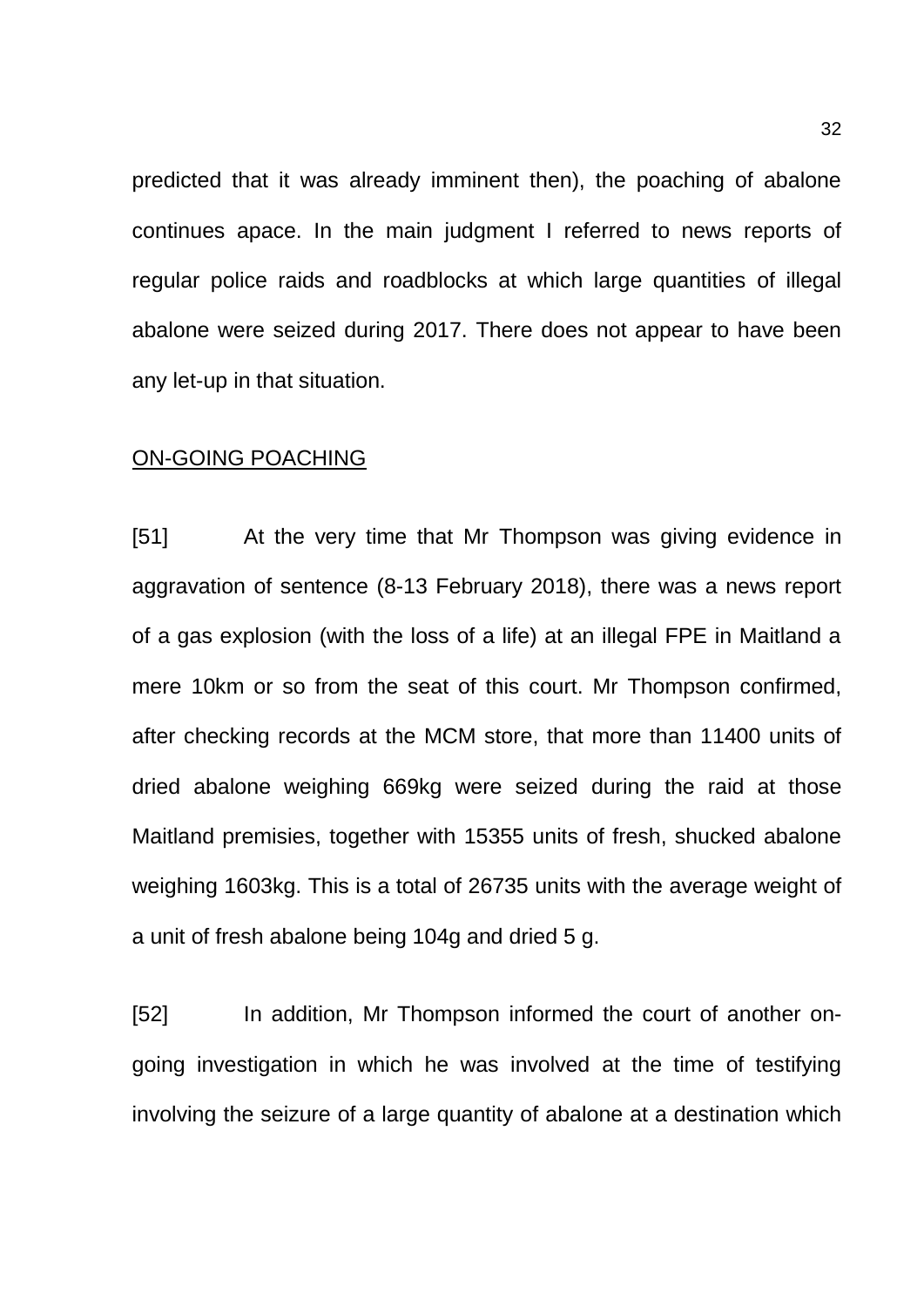he preferred not to disclose for fear of prejudicing that investigation. And, indeed only last week we read in the local newspapers of a large raid in the Overstrand in which a number of fisheries inspectors were arrested along with more than a dozen poachers.

[53] In short it must be said that the alarming fact is that poaching of large quantities of undersized abalone continues unabated. The sentences handed down by the lower courts (often fines coupled with an alternative of imprisonment, as we see in the case in respect of accused no 3 in regard to his guilty plea after his arrest at Foxhole Farm in February 2006) seem to have been no more than an occupational hazard taken into account by the unlawful enterprises as part of their necessary running expenses.

[54] The poaching of abalone, like other forms of poaching, is an offence which at its core is based on dishonesty. As this case shows, the participants in such crime will go to extraordinary lengths to conceal their activity, knowing full well that what they are busy with is unlawful. In the result, the sentences handed down in a matter such as this must send a clear message to those who choose to become involved in abalone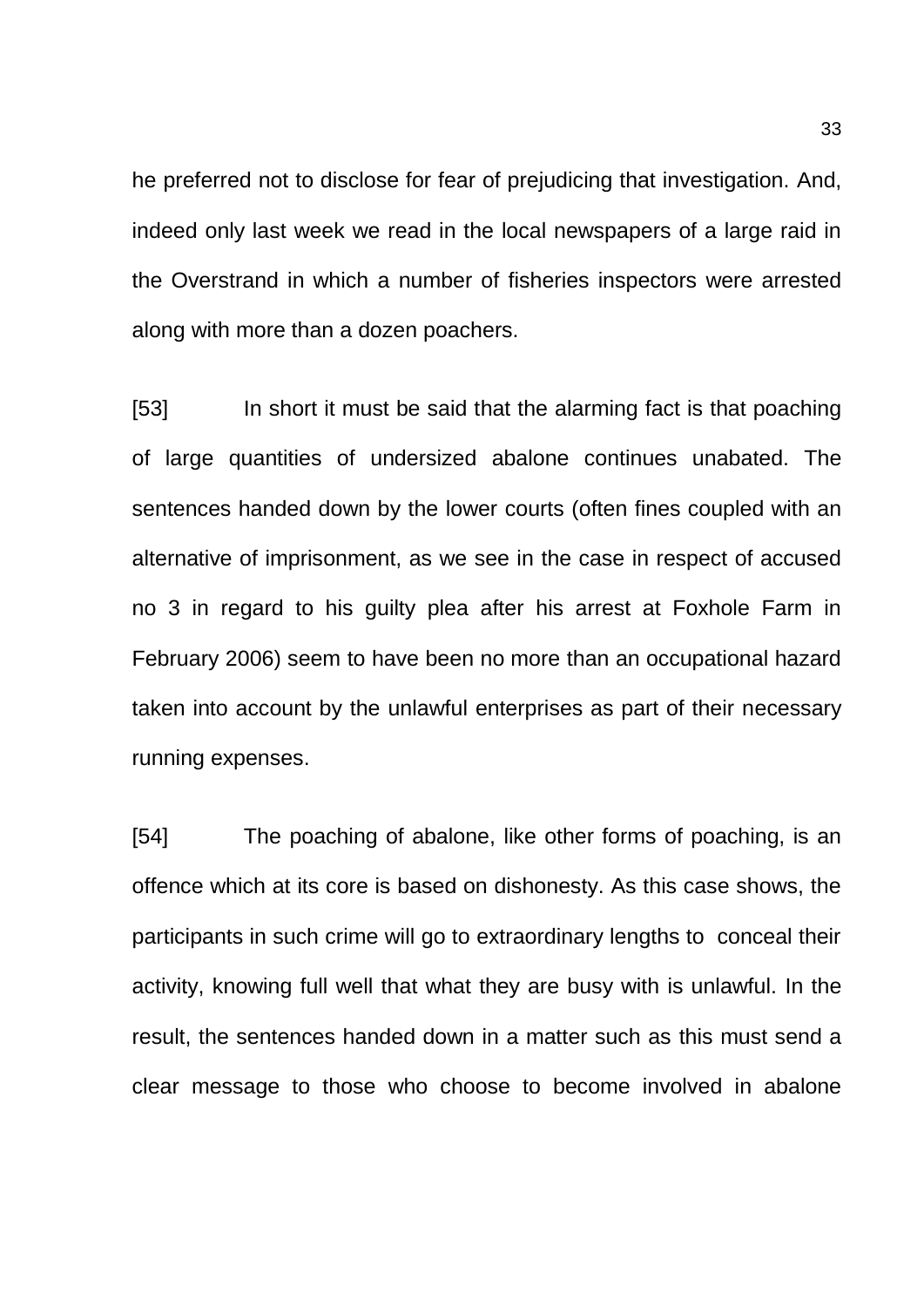poaching, wherever in the chain they may fit in, that heavy sentences are lkely to be handed down in the future.

### THE ESTIMATED VALUE OF THE ABALONE INVOLVED

[55] I turn now to consider the value of the abalone involved in this matter. The State led evidence from Mr Thompson on his re-call in relation to the going price paid by legal FPE's for abalone in 2005-6. He testified that as part of his preparation for testifying in criminal prosecutions relating to abalone over the years he and his colleague Barend Smal (who also testified in realtion to the convictions) made regular enquiries from the handful of FPE's in the Hermanus to Gansbaai area regarding the price paid by those entities to rights-holders for the purchase of live abalone at the time of such enquiries. The purpose of the enquiry was to attempt to fix some sort of basic, reliable market price for abalone. Mr Thompson did say that it was not an easy task as competitors in the industry did not easily reveal their trade secrets.

[56] These figures were set out in a table annexed to Mr Thompson's statement prepared for submissions on sentence, Exh RSC6A, which reflects that the price paid in 2006 by the FPE's for live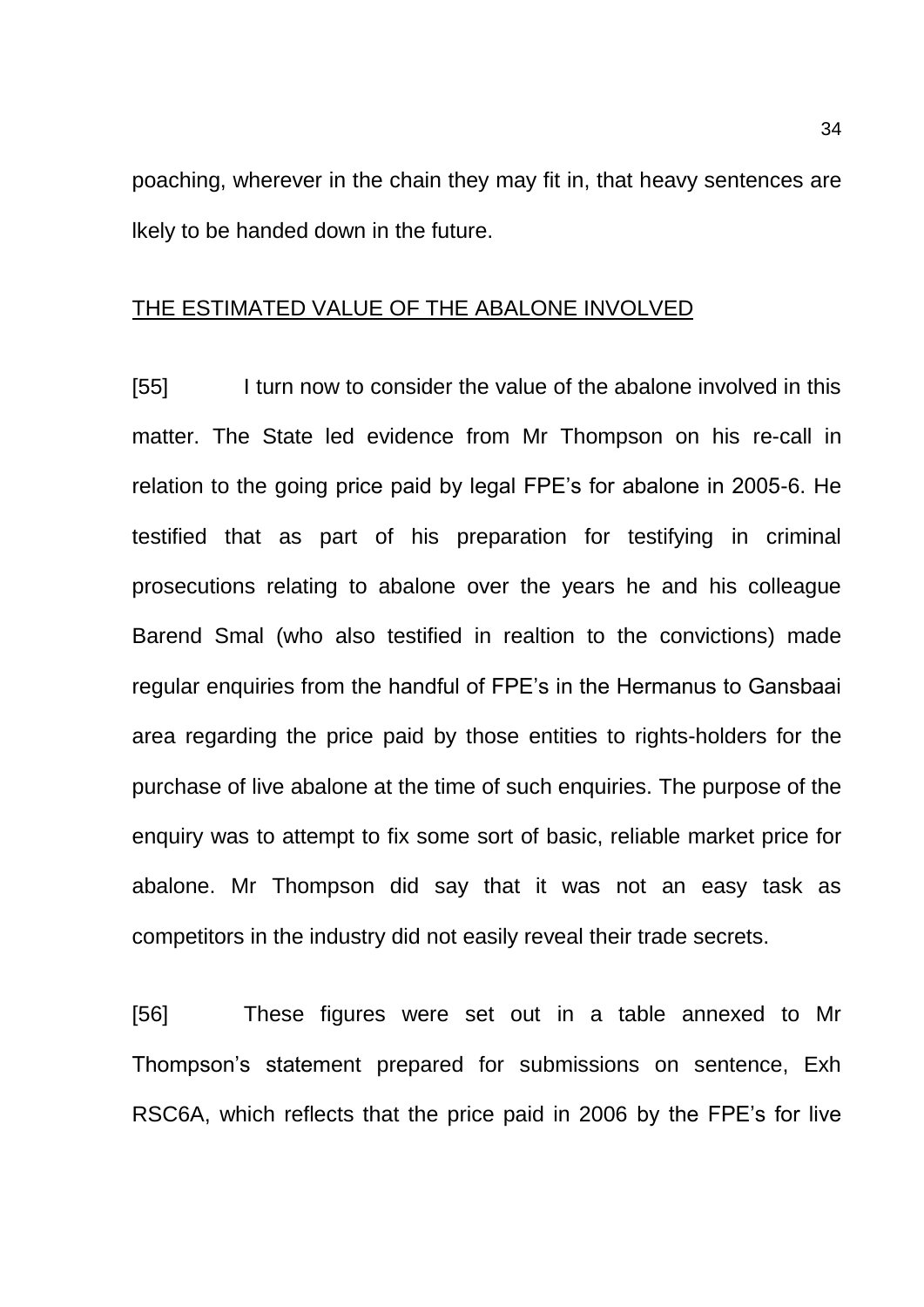abalone was R300/kg . Mr Thompson then purported to calculate the value of the abalone controlled commercially by each of the accused by multiplying that rate by the mass handled per accused. His calculation in relation to the mass so controlled is, however, fundamentally flawed and cannot be relied upon. Suffice it to say at this stage that the value was overstated due to errors which crept into the calculations resulting in the overstatement of the mass of abalone attributed to each accused.

[57] Mr Uijs SC, on behalf of accused no 2, took issue with this aspect of Mr Thompson's evidence and attempted to demonstrate that in 2006 the price paid for live abalone was only R150/kg. Counsel did not adduce any viva voce evidence in this regard but sought to rely on various documents which he handed in from the Bar and placed before the witness for comment. The documents in question are Exhs RSC 9 to RSC13.5. The State objected to the admissibility of these exhibits and in the result they were only provisionally admitted into evidence.

[58] The documents include invoices and payment advices purportedly issued by a company known as Legitprops 3016 CC, which traded as S&W Fishing. It appears now to be common cause that this was an FPE operating out of the industrial area in Hermanus of which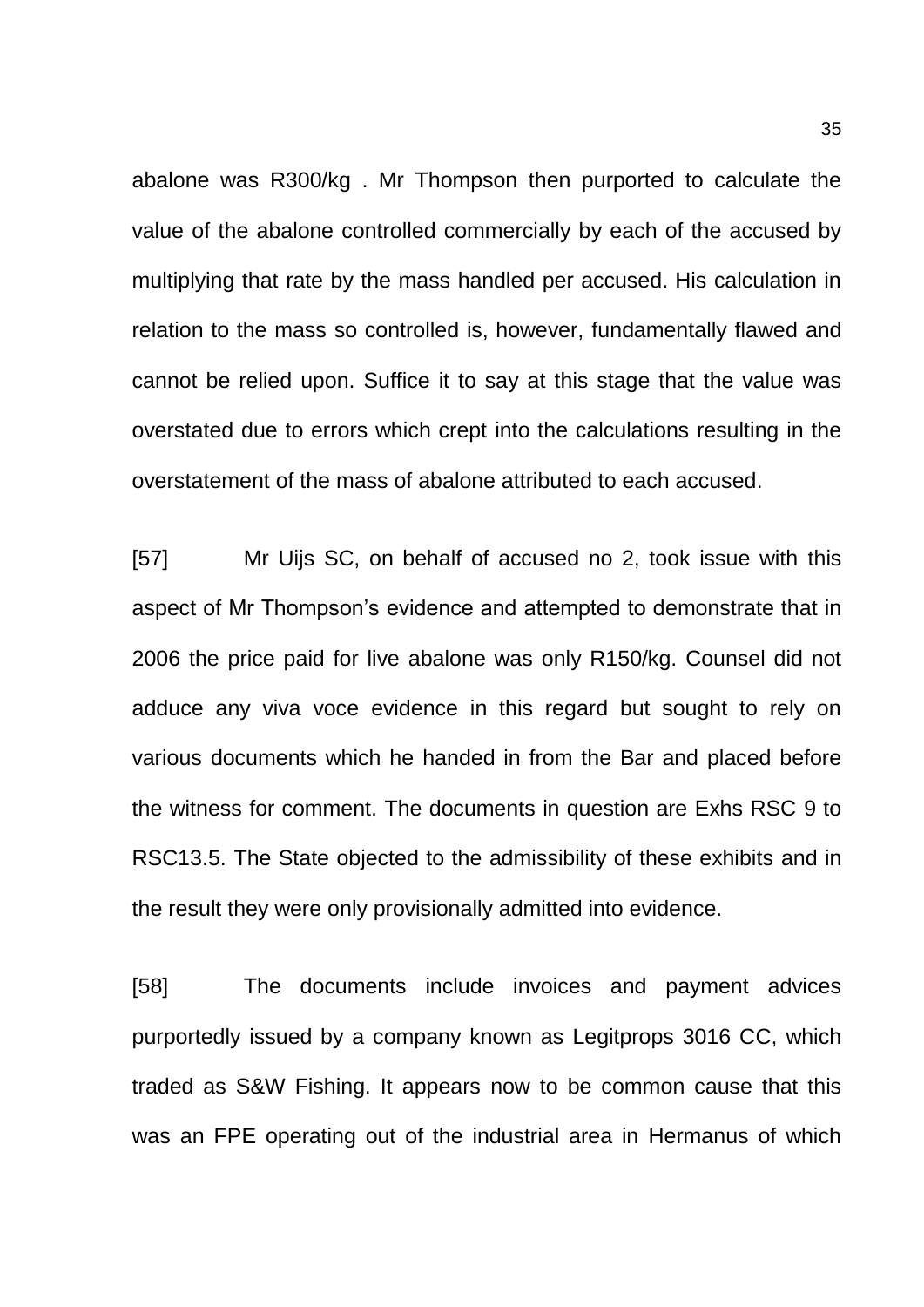accused no 2 was a member together with a certain Mr Shaun Smith. These documents suggest that in April and September 2004, S&W Fishing paid rights-holders R150/kg for live, "shell-on" abalone delivered to its factory.

[59] There is also a "*Purchasing Agreement*" between S&W Fishing and one D.Bannister in terms whereof the latter's entire allocation of 600 kg of live abalone for the 2004/5 season was purchased by S&W for R78 000. This equates to R130/kg.

[60] Given that the documents were intended to be used only for purposes of mitigation of sentence, and that the accuracy thereof was not critical to the guilt of the accused, I am prepared to allow some latitude in relation to the issue of admissibility, much like one would allow in a letter of commendation or a testimonial regarding an accused person. The admission of these documents does however leave one with a problem: how does one square the rate referred to therein with the evidence of Mr Thompson, based on his annual survey, regarding a "*going rate*"?

[61] Obviously, if the S&W Documents had been proved through a witness one would have been in a position to establish the accuracy of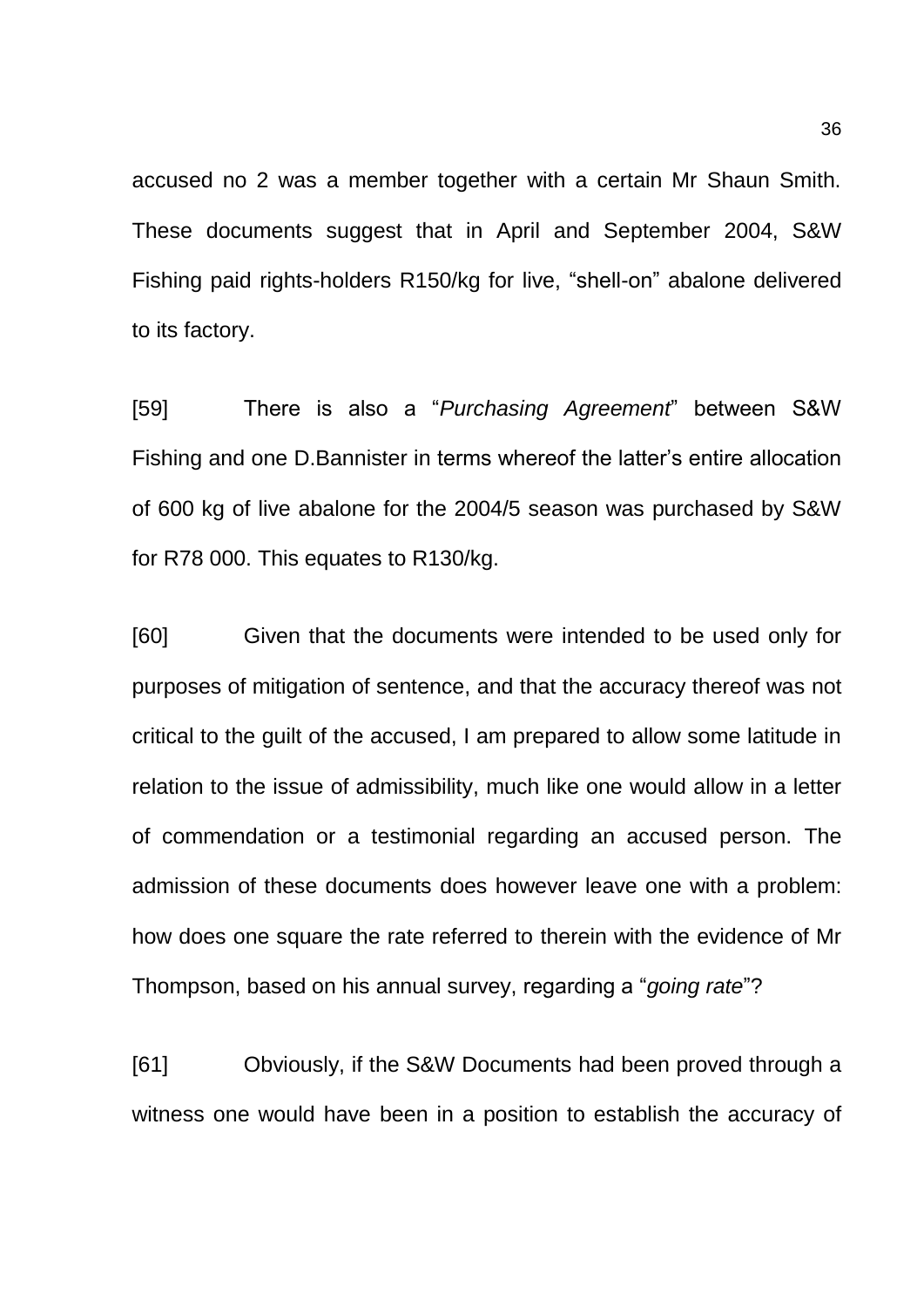the rate, and, importantly, the circumstances under which it was paid. One notes, for instance, that the purchase agreement with Bannister makes provision for an upfront payment by S&W and it is possible therefore that the price was discounted to make provision for this indulgence by the purchaser in favour of the seller.

[62] The evidence of Mr Thompson is not without problems either to the extent that it relies on the say-so of others. But there is some consistency (and hence reliability) in the fact that what he presented is really a survey of rates paid by a number of FPE's. When challenged in the witness box with the accuracy of his figures, Mr Thompson approached one of the FPE's, Walker Bay Canners Ltd, and asked the accountant (a Mr van der Berg) to verify the rates in his (Thompson's) table. A reply dated 7 February 2018 (Exh RSC 12.1-2) on the letterhead of Walker Bay Canners (which it appears is a subsidiary of I&J Ltd, a well-known, listed company in the fishing industry) stated that their records only went back as far as 2011. Nevertheless, the price paid per kg to rights-holders for live abalone during the period 2011 to 2017 refelected in that letter adequately corroborates Mr Thompson's table for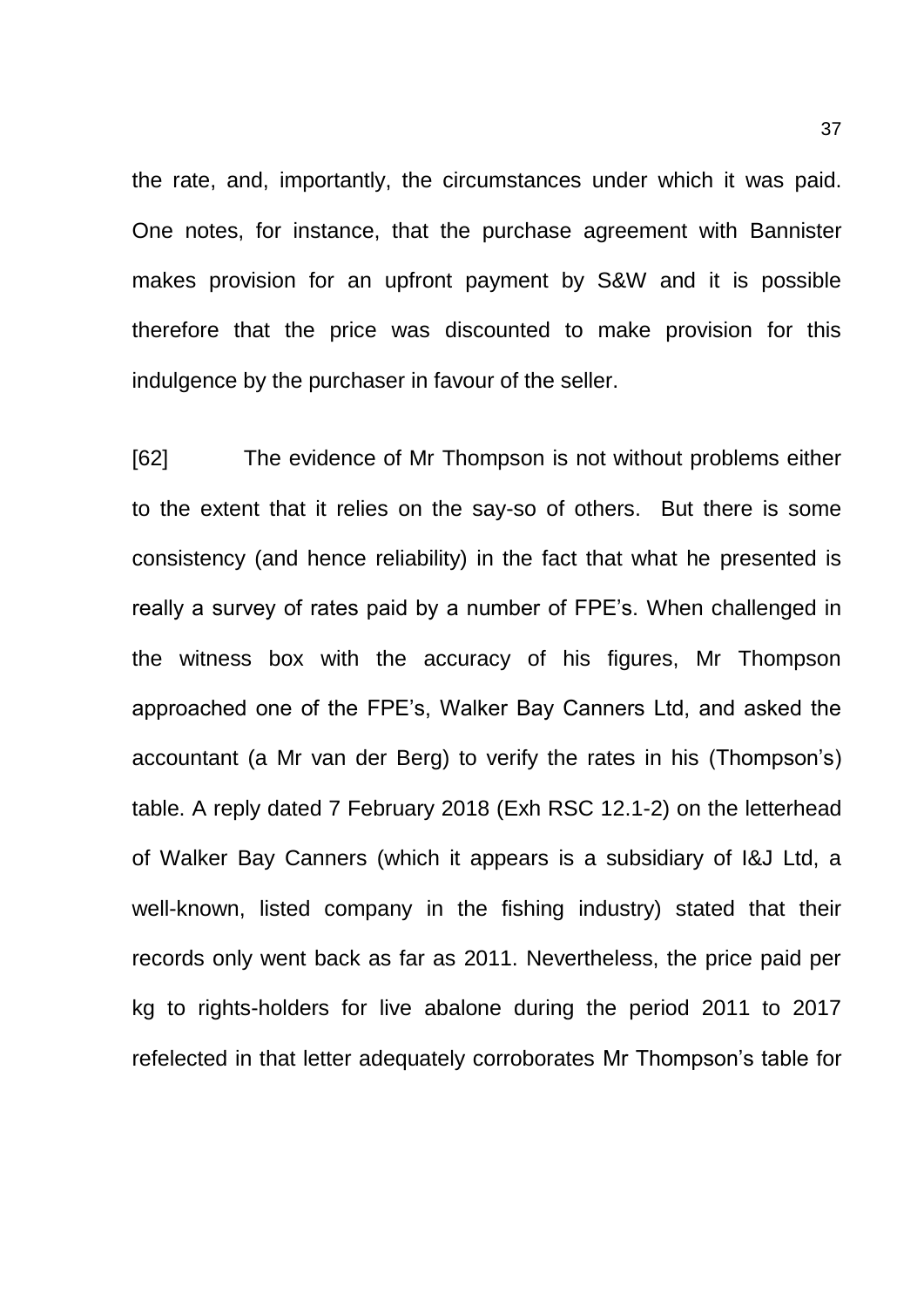those years. There is no reason to think that the rates for earlier years would not have been reliably obtained.

[63] In the matter of S v Roberts and others to which further reference will be made later, the rate payable to divers for live abalone in the Eastern Cape in 2006 was said to be US\$ 40 – 60/kg. Assuming an exchange rate of R6,70/ US\$ at that time (the figure put forward by Ms van der Merwe in argument), this equates to a price of around R270 to R400/kg, rates which sit comfortably with those mentioned by Mr Thompson.

[64] In the result, one is left with a range of suggested rates for the payment of live abalone from 2004 to 2006 of between R130/kg and R300/kg. I suppose this might be termed the local "*commercial value*" of the product for that is what legitimate rights-holders might have received for the sale of the abalone if they had been permitted to harvest it and lawfully dispose thereof to an FPE. It therefore reflects the cost of the lost opportunities for those rights-holders. For the purposes of later calculations as to the value of abalone involved in this matter, and in an endeavor to be fair to all concerned I shall assume that the price for live abalone in the years  $2005 - 2006$  was R250/kg.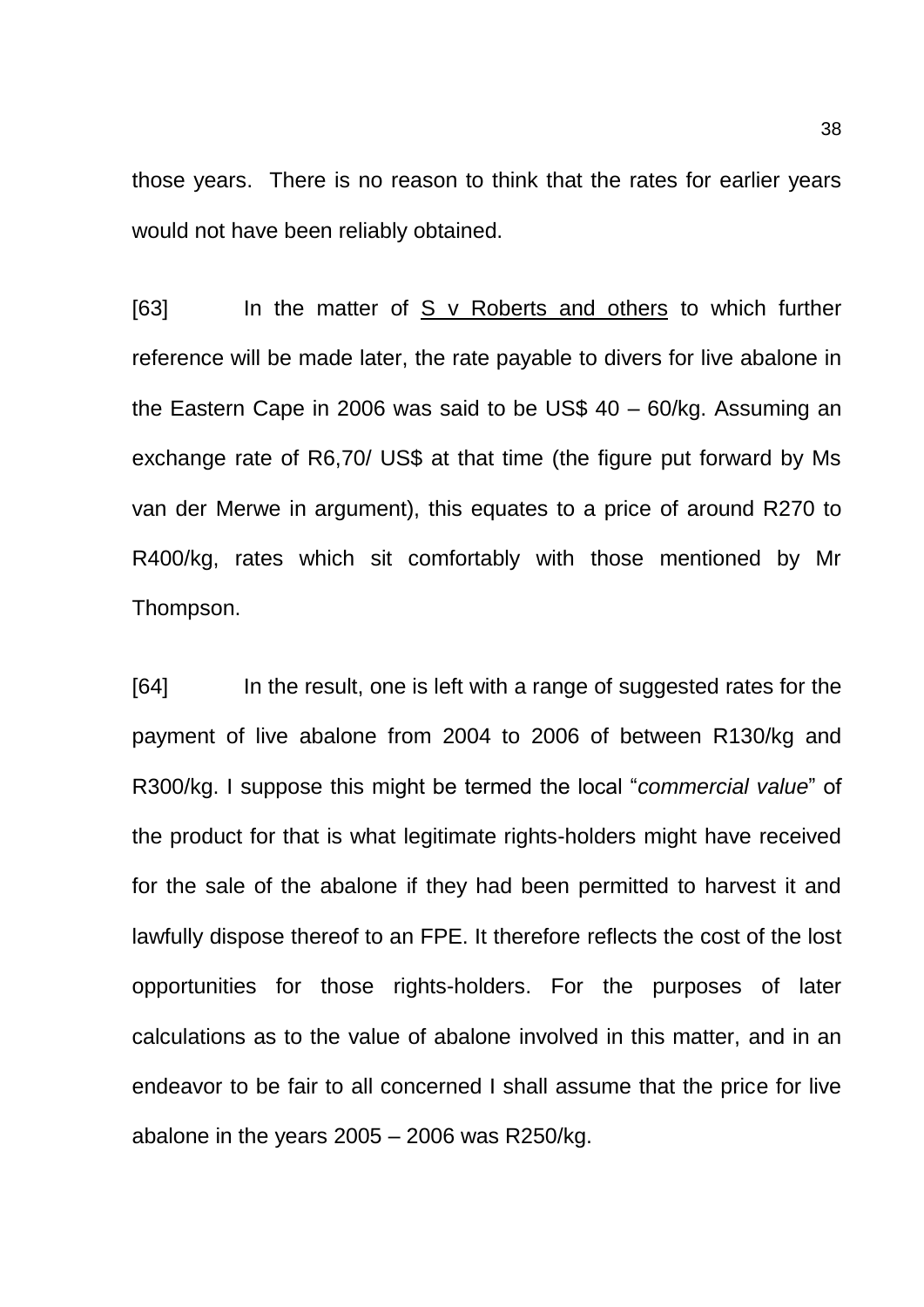[65] However, this is not the only comparator in relation to the measurement of the financial implications of the crimes of which the accused have been convicted. We know from the evidence that the FPE's are responsible for the export of processed abalone since they are the entities that are licensed to do so. To the extent that accused 2, 3 and 4 have been convicted as a result of their involvement in the running of unlawful FPE's, one may ask what the value was to them of the abalone which Rapitrade on the one hand, and Syroun on the other, delivered to V&A for export by Richard Chao.

[66] Save in respect of accused no 4, that figure is unknown to the court, as is the value to Chao of the hundreds of tons of frozen and dried abalone which he unlawfully exported to Hong Kong. In regard to Mr du Toit, Mr Uijs SC pointed out in final argument that in his evidence he said that he was paid R30/kg by Chao for his work in cleaning, packing and freezing the abalone. This evidence was not challenged, said counsel. Mr Uijs SC also referred the court to an invoice included in the bundle of documents handed up during argument on sentence which suggested a rate chargeable by a legitimate FPE. In the absence of evidence to the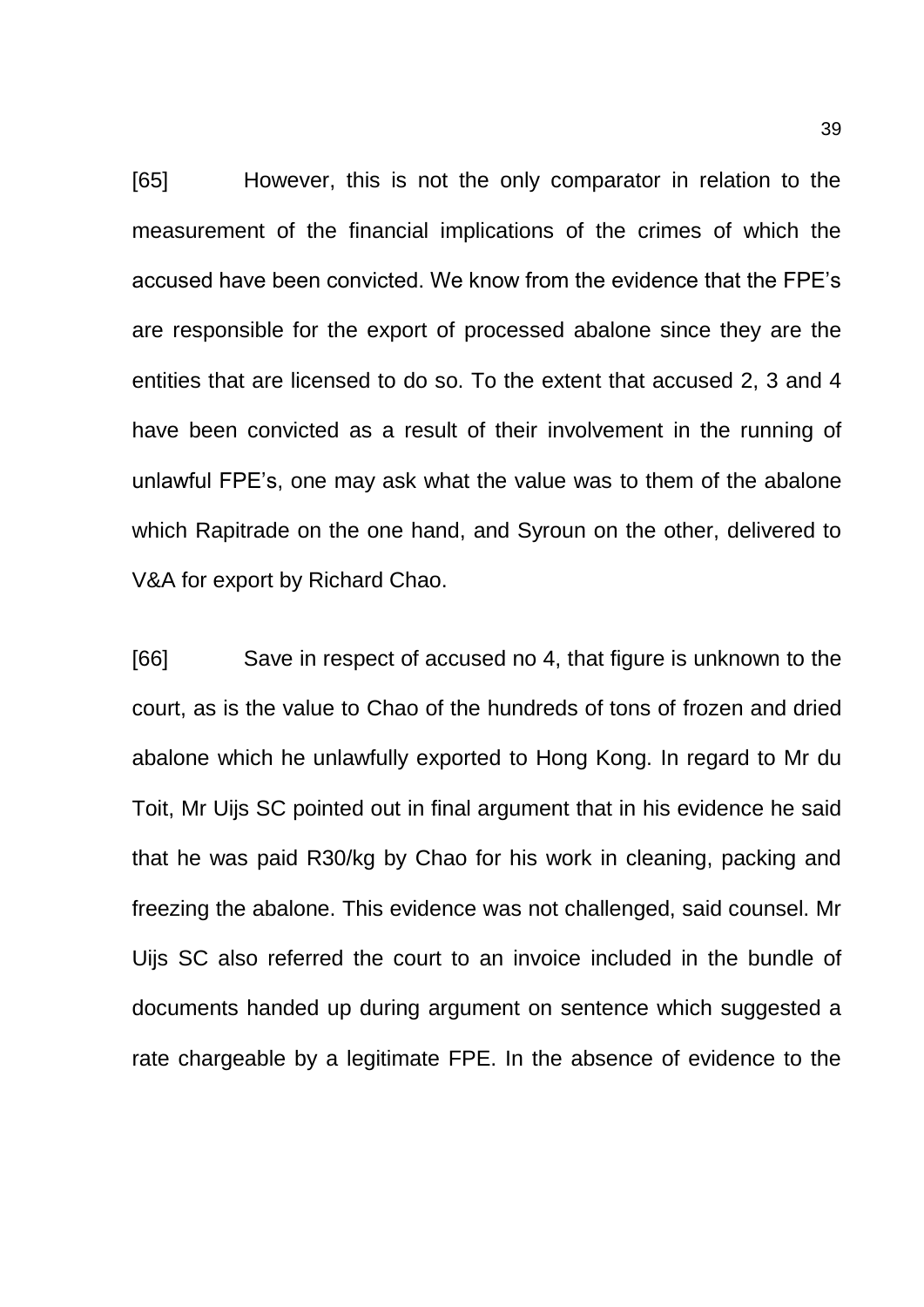contrary, I am prepared to work with the rate referred to by Mr du Toit in evidence.

[67] What we do know, for instance, is that the mass of frozen abalone delivered by accused no 4 to Sea Freeze in 2005 was 44 tons, to V&A in 2005 was 1,8 tons and to V&A in 2006 was 24,46 tons. This amounts to 70,26 tons of frozen abalone over the 2 seasons. This figure excludes the abalone seized at Kendal Road and Brackenfell and which had not yet been delivered to Chao. Applying the accepted formula referred to by Mr Thompson of a 70% loss of weight between live and processed abalone, we can estimate what the mass of the live abalone delivered to Mr Du Toit for processing was, and we can also calculate the value thereof at the rate of R250/kg.

[68] In the result, we see that the weight of the total mass of 70,26 tons of frozen product actually delivered by or on behalf of Mr du Toit for storage by Rapitrade would have been of the order of 234 tons in the shell. At the alleged rate of R250/kg the cost of buying in that live abalone from a rights-holder would have been R58,5m. I shall deal with the Kendal Road and Brackenfell abalone separately as that had not yet been delivered when seized.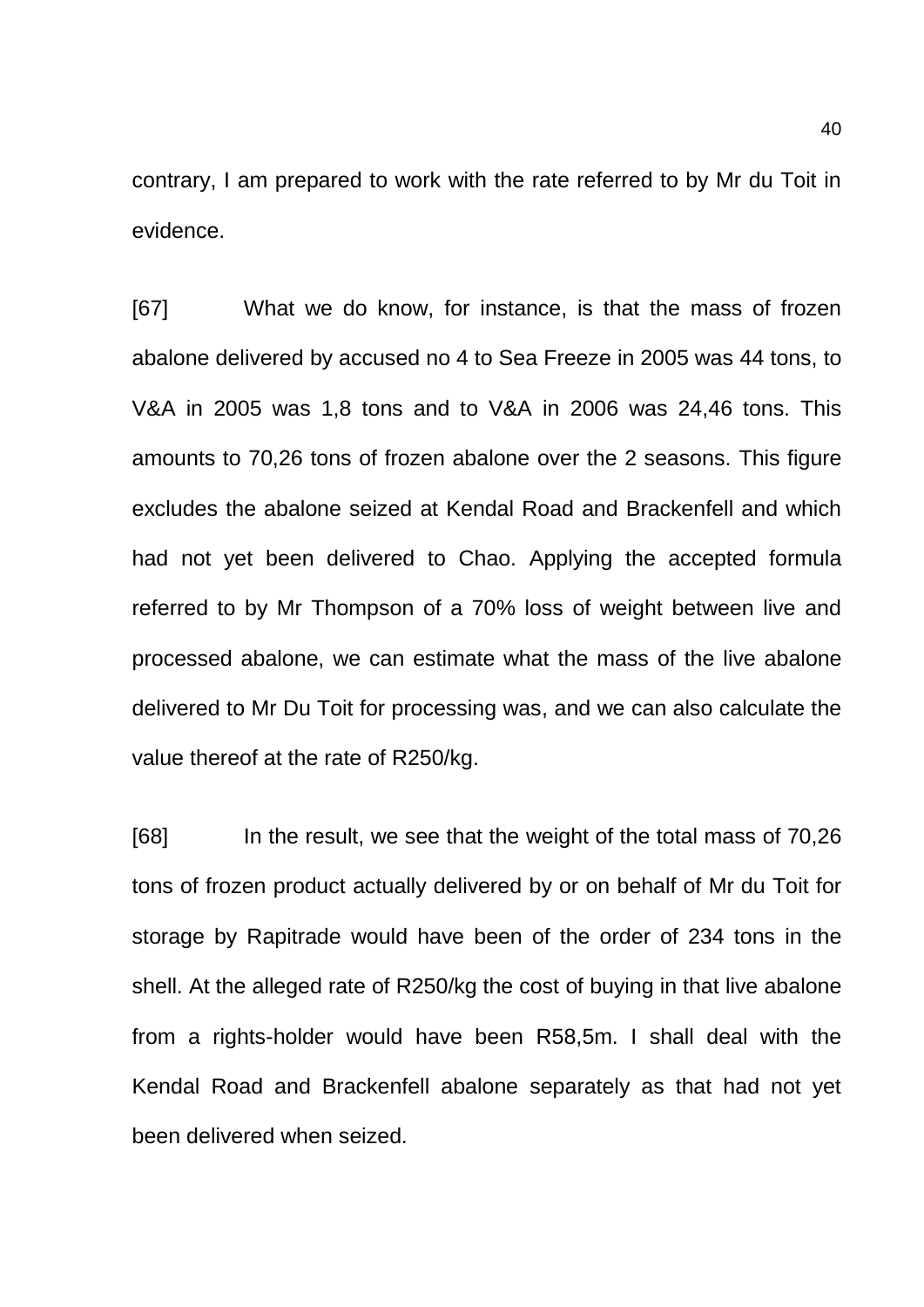[69] In his cross examination of Mr Thompson, Mr Uijs SC referred the witness to RSC 13.1 which was said to be an invoice for the export of live wild abalone by a registered FPE to a purchaser in Hong Kong. The document reflected the value thereof in March 2006 as being US\$ 49/kg. According to the website of the South African Reserve Bank [\(www.resbank.co.za\)](http://www.resbank.co.za/) the exchange rate for 1 US\$ on that day was R6,25 meaning that the export value to the FPE would have been R306,25/kg. If this document is a valid and reliable invoice, it suggests that live abalone that had been purchase for R150/kg (as contended for on behalf of accused no.2) was being on-sold live for just over R300/kg which reflects a mark up of 100%. If the live rate is increased to R250/kg, the mark-up is lower.

[70] Certain of the other documents handed up by Mr Uijs, refer to abalone transactions in October 2013 with an entity called Sea Point Sidewalk CC. In her evidence in mitigation on behalf of accused no 2, Ms van Rensberg suggested that at some stage or other her husband had an interest in this corporation. The documents refer to the export of some 40 kg of frozen abalone at the rate of US\$ 100/kg, while the exchange rate as reflected on that invoice was R9,80/US\$. The "*product weight*"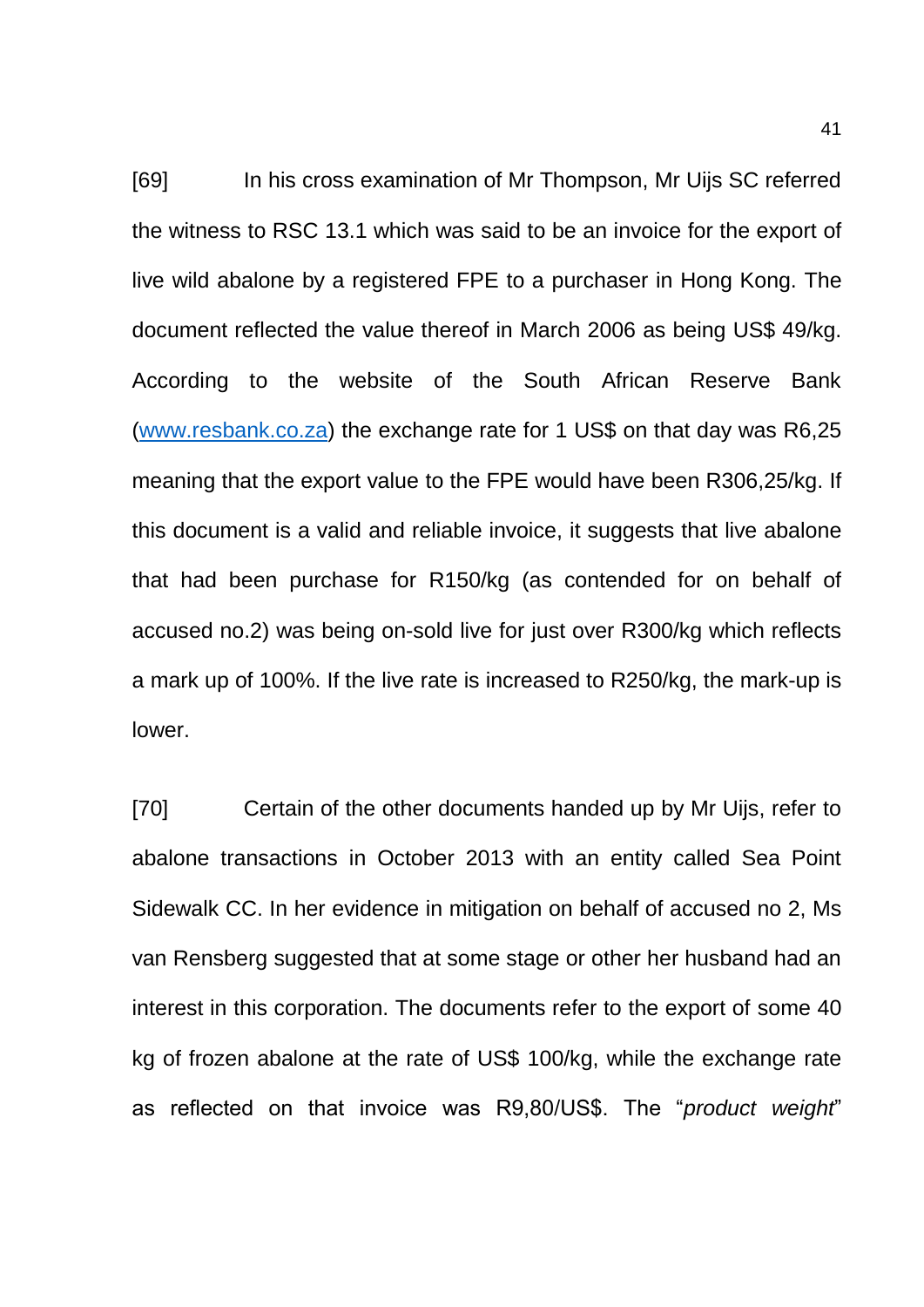recorded on the invoice was 120kg, which Mr Uijs suggested was the weight of the live abalone before it was shucked and gutted. The conclusion counsel sought to draw then was that a delivery of 120 kg of live abalone rendered 40 kg of frozen abalone which was exported for R980/kg before deduction of freight and admin expenses. So, after paying R420/kg for live abalone (the 2013 figure suggested by Mr Thompson in his table), the legal FPE effected a mark-up in excess of 130%.

[71] I referred earlier to the evience of Mr Liedemann regarding dried abalone which he saw on sale in legitimate retail outlets in Hong Kong in 2011 for HKD 3800/catty. That would equate to around HKD 6333/kg in 2011 terms. According to the website of the SA Reserve Bank the average exchange rate in 2011 was HKD  $1 = ZAR0.95$ , giving an equivalent of just over R6000/kg for dried abalone on sale in Hong Kong in 2011. That is also the figure that Mr Liedemann put up.

[72] The court does not know what the price per catty for dried abalone was in 2006, but, in light of inflationary increases in commodities generally it is fair to infer that it was lower 5 years earlier than HKD 3800.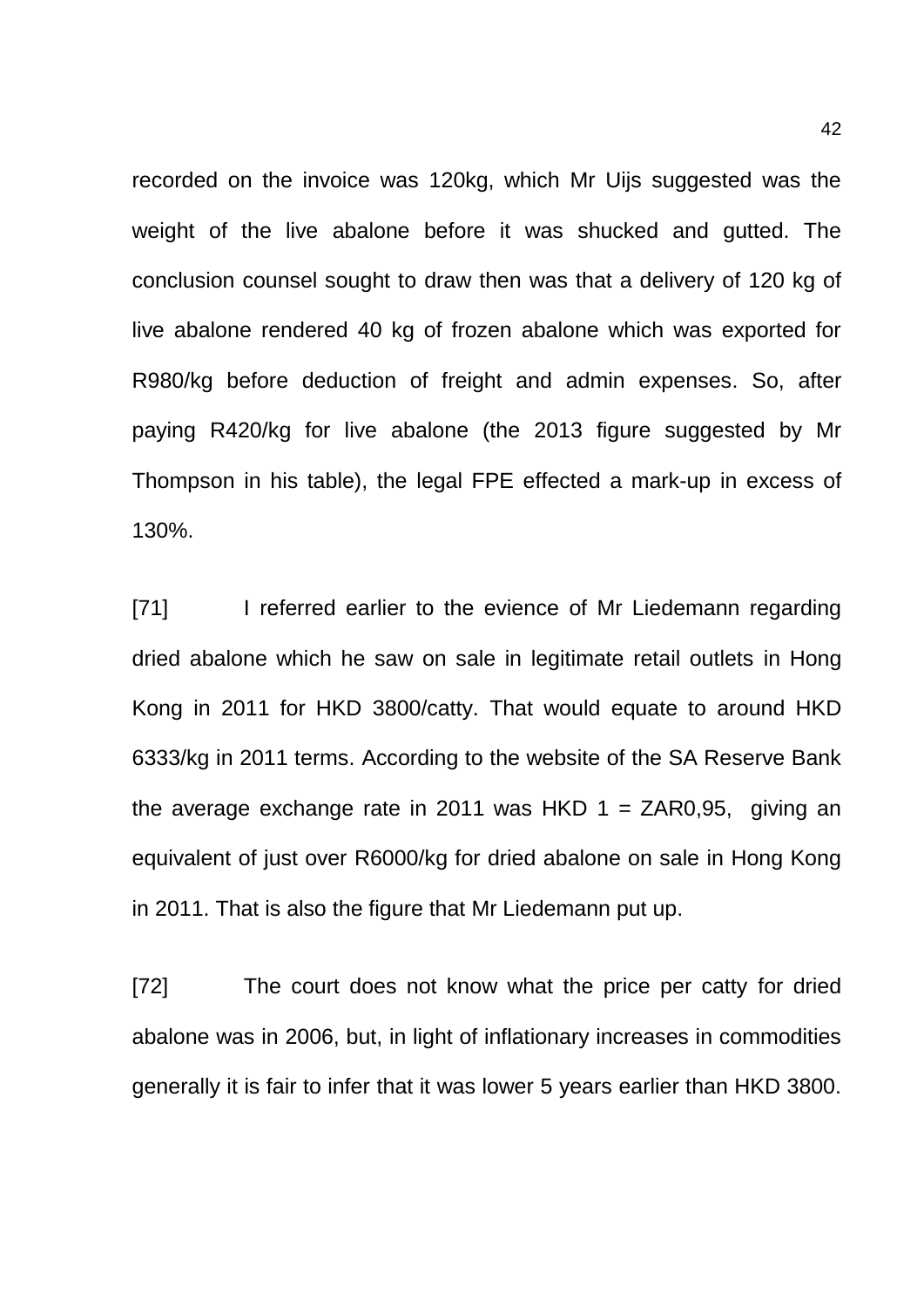According to the tables on the Reserve Bank website the average exchange rate in 2006 was  $HKD1 = ZAR1.10$ .

[73] In the absence of any reliable evidence, it is not for the court to speculate what the 2006 price was in Hong Kong for dried abalone per catty. But what the court can do is to look at Mr Thompson's table which reflects the price allegedly paid by FPE's for fresh abalone in 2011 as being R400/kg. Taking this as a baseline figure, and comparing it to the 2011 price in Hong Kong for dried abalone (R 6000/kg), one can assume that the value of 1kg of live abalone in South Africa increased around 15 fold (ie 1500%) before it attained its dried selling price in Hong Kong. And assuming that the same increase in value applied in 2006, live abalone with a value then of R250/kg might have sold for around HKD 3750/kg for dried abalone.

[74] Mr Thompson testified that there was a difference between the prices paid for live abalone by legitimate FPE's to rights-holders and those paid to poachers by illegal FPE's. He suggested that in the latter case the poacher might only receive half of the going commercial rate. If that is so, the profits to be made through the illegal exportation of the product would be even higher than those suggested above.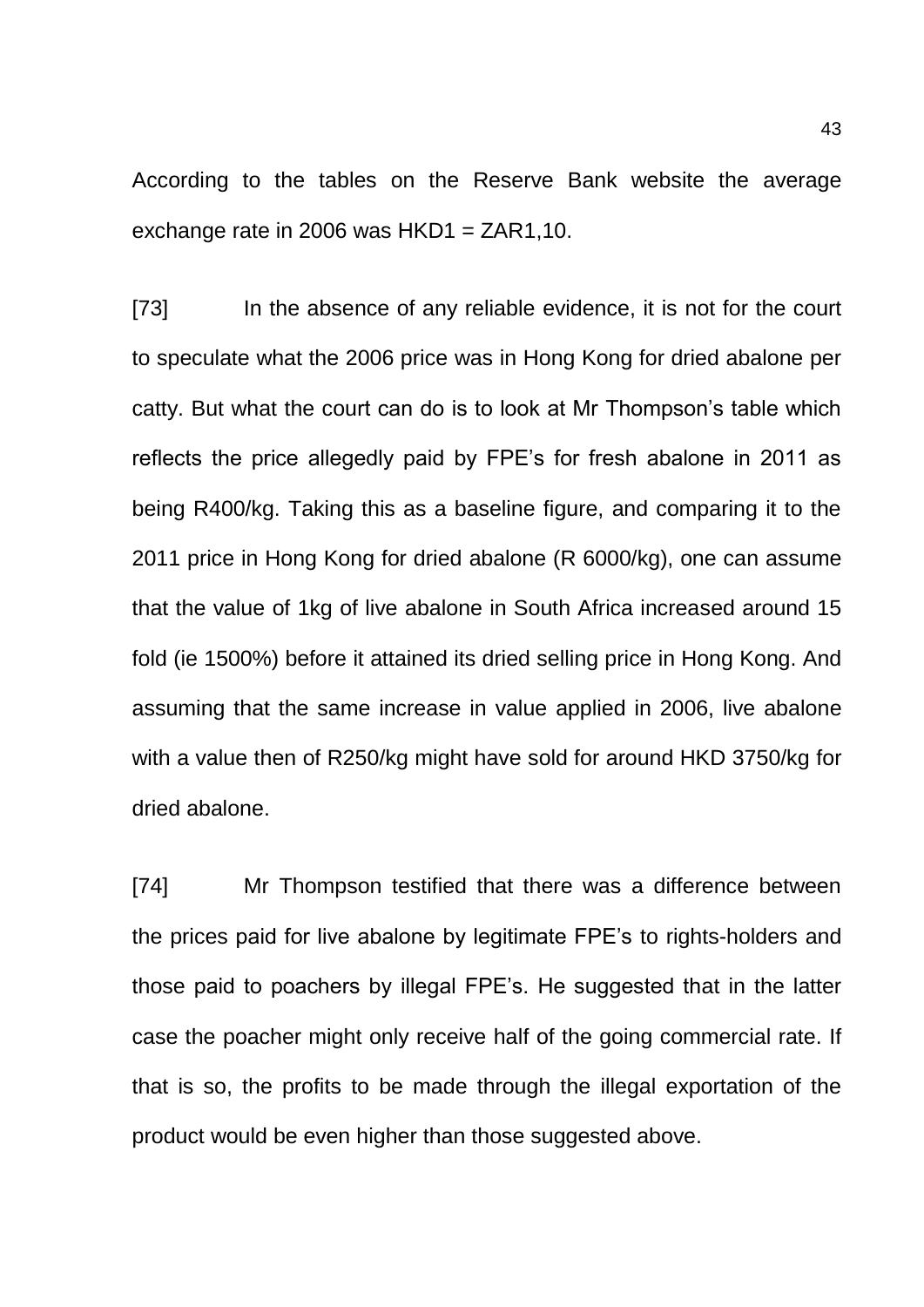[75] These figures all necessarily involve a degree of speculation given that there are so many variables in the calculations which might influence the figures one way or the other. For the purposes of sentence in this matter it is not necessary (nor practically possible) for the court to arrive at an accurate figure: this is not a case where there is a direct correlation between the quantity of contraband involved and the extent of the sentence such as one finds, for example, in drug legislation. But what the court can find is that there was (and no doubt still is) a massive difference between what the South African diver (or rights-holder) earns for a kilogram of live abalone and what the Hong Kong consumer pays for a kilogram of the product in its dried form. Simply put, the figures demonstrate persuasively that there are very good profits to be made along the value chain through the illegal poaching, processing and exporting of South African abalone.

# THE MASS OF ABALONE INVOLVED

[76] A further consideration in relation to the gravity of the offence and its impact on society relates to the loss of revenue which the fiscus suffers through illegal poaching of abalone. I dealt earlier with the interrelationship between the TAC and the high percentage of abalone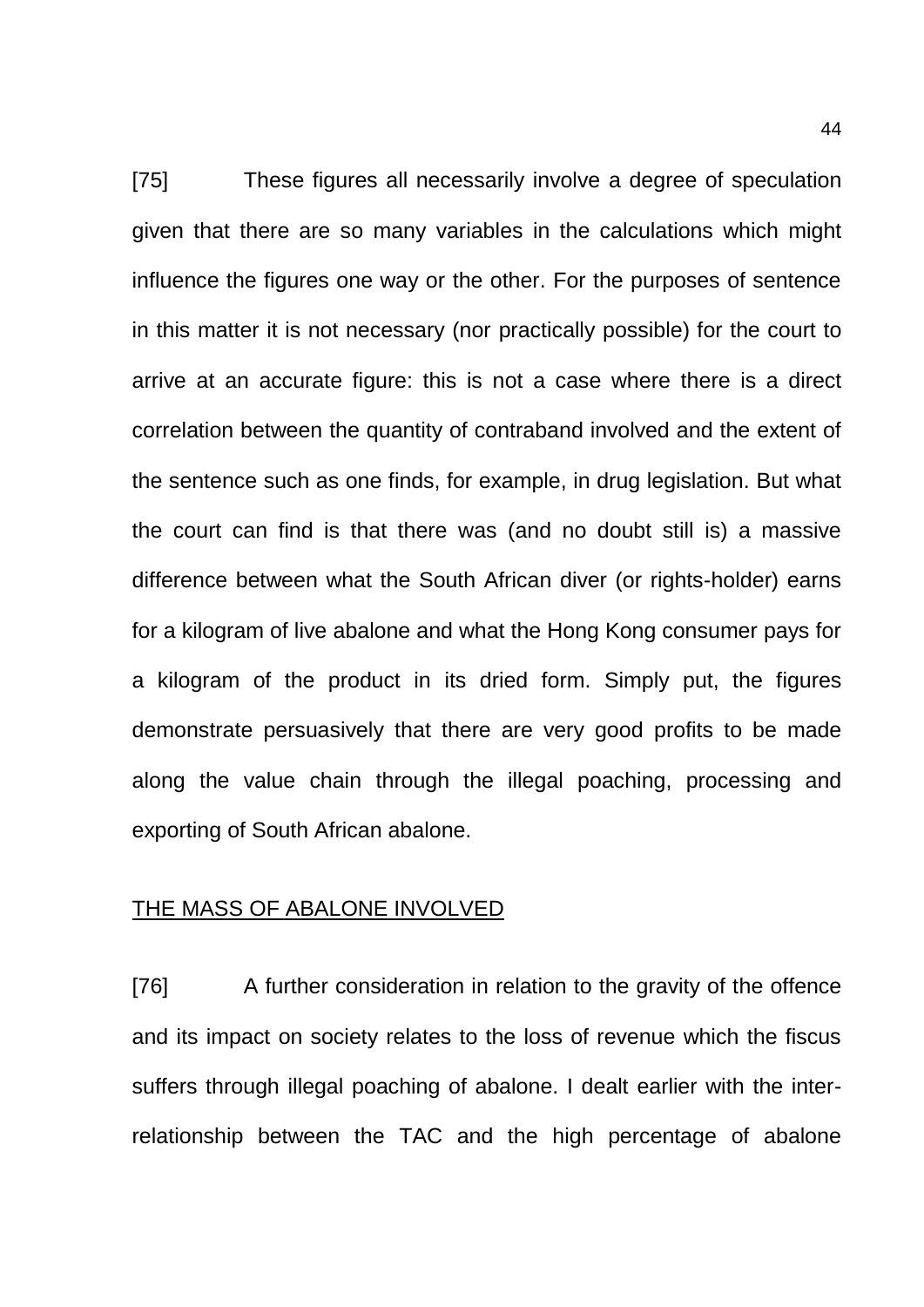entering Hong Kong illegally. It is now apposite to consider the numbers involved in this matter. Mr Thompson testified that the combined TAC for the years covering this case totaled 348 tons of live abalone – 223 tons for the 2005/6 season and 125 tons for the 2006/7 season. That is the equivalent of 104,4 tons of shucked, fresh/frozen abalone. For purposes of these calculations it will be assumed that a frozen unit of cleaned abalone is the same weight as a fresh cleaned unit and I shall henceforth therefore only refer to frozen abalone for purposes of mass comparison.

[77] The mass of frozen abalone exported on behalf of Rapitrade in this case totals at least 74,3 tons. This comprises

77.1 44 tons exported via Sea Freeze in Hout Bay during 2005;

- 77.2 1,8 tons delivered by accused no 4 to V&A on 25 February 2005 (count 14);
- 77.3 A total of 21,5 tons exported via V&A Cold Storage from 24 February 2006 to 23 August 2006;
- 77.4 In addition to this tonnage, there were some 12,1 tons of frozen abalone which were retrieved after the containers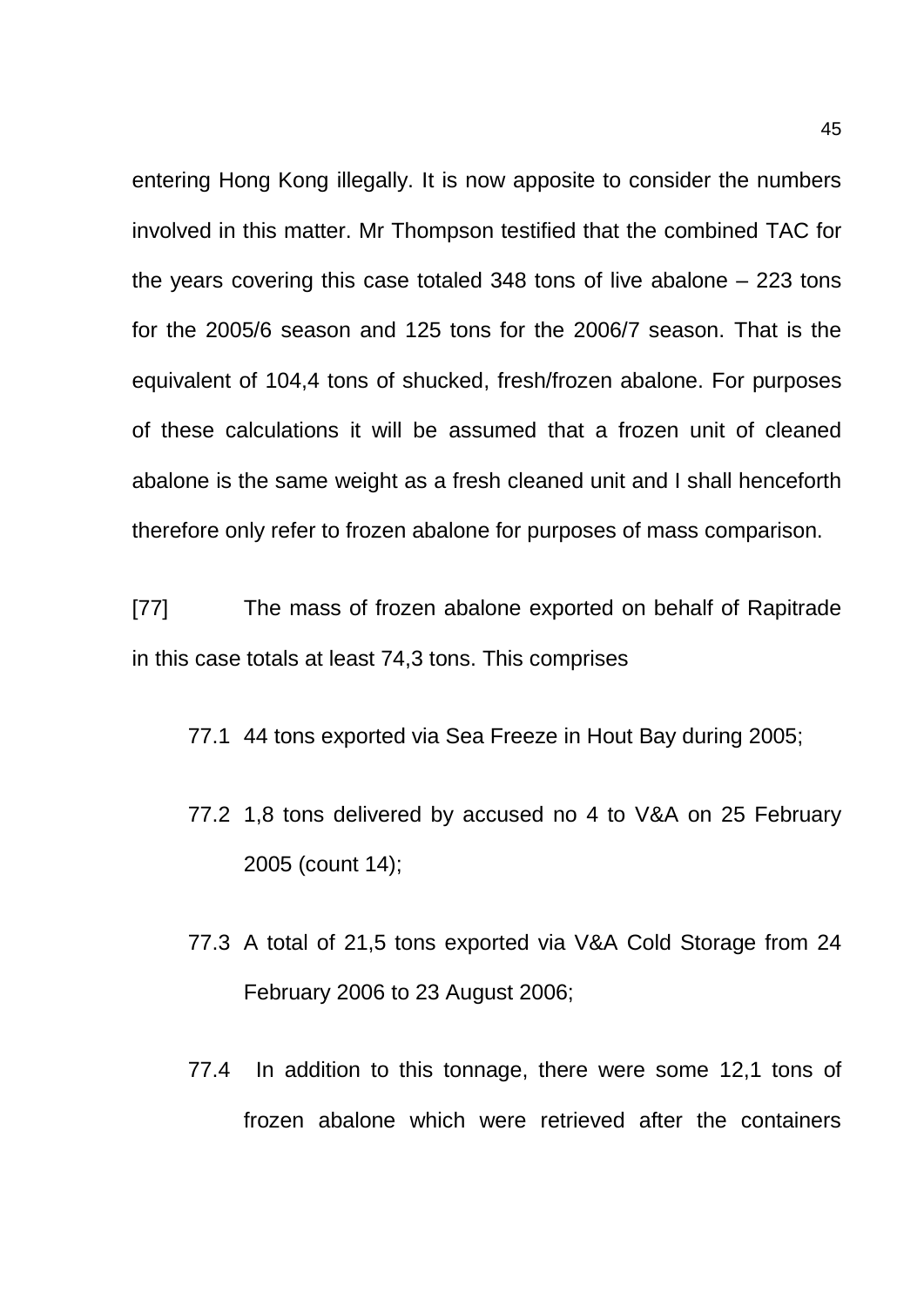seized in Singapore ("the Singapore containers") were returned to Cape Town. According to Exhibit ZZZZ, these containers were shipped from V&A on 12–13 September 2006. Rapitrade's share of this tonnage was 2,96 tons;

- 77.5 There were 1706 frozen units seized at Kendal Road, which at 110g/unit weighed 1876 kg or 1,876 tons, and
- 77.6 Lastly, there are the 1969 frozen units seized at Brackenfell on 6 October 2006, which at 110g/unit weighed 2165 kg or 2,165 tons.

[78] Accused no 2 has been linked to 27,5 tons of Rapitrade's frozen abalone, Accused no 4 has been linked to the full amount of 74,3 tons and Accused no 5 to 2,1 tons thereof.

[79] Syroun, on the other hand, handled at least 67,43 tons of abalone, some of it frozen and some dried, made up by

> 79.1 31,33 tons of abalone (both frozen and dried) exported via V&A from February to 4 September 2006;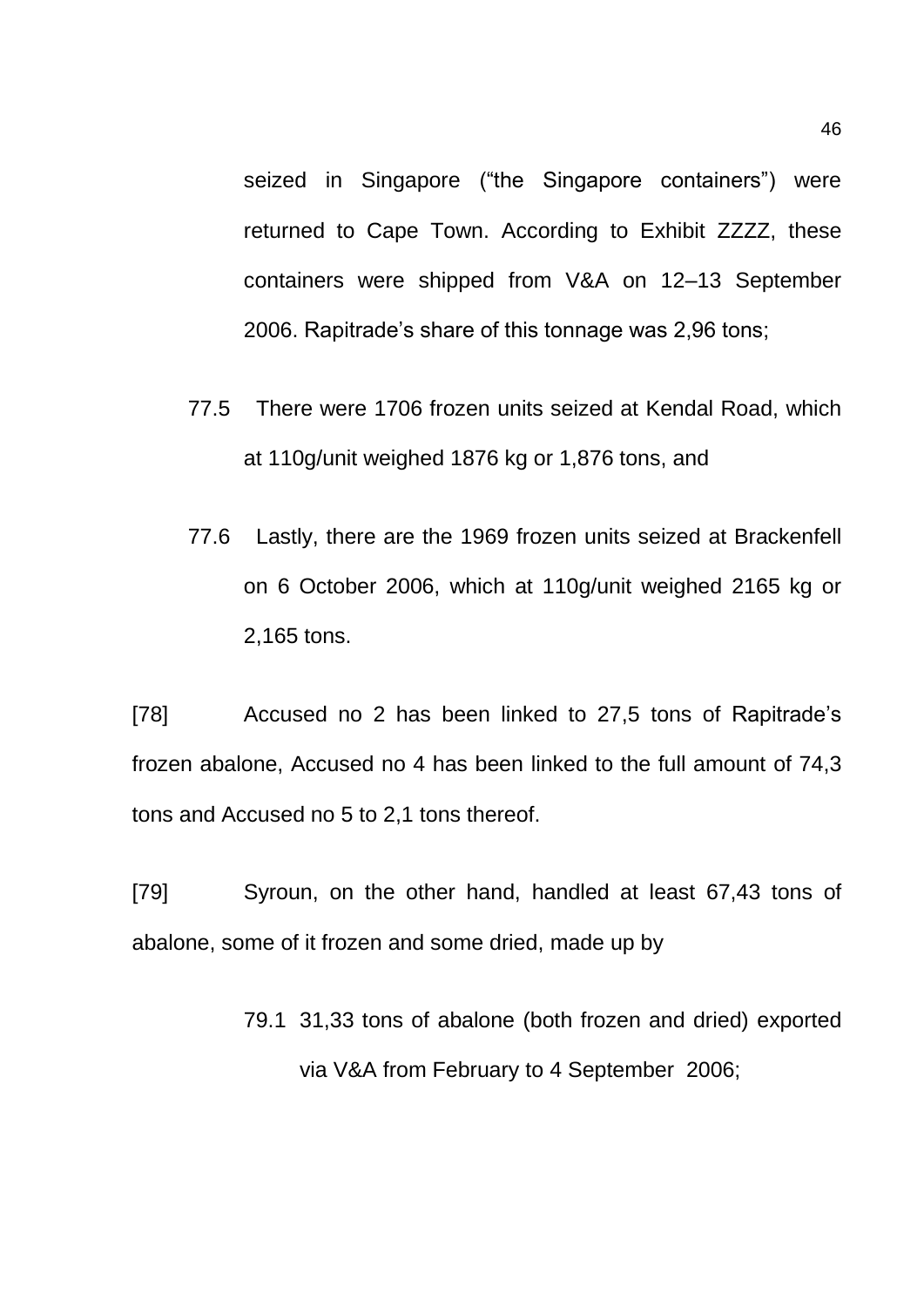- 79.2 10788 freshly shucked units seized at Hercules Street. At 110g/unit this equates to 11866kg or 11,86 tons;
- 79.3 11030 freshly shucked and frozen units found at Faraday Street which equates to 12133 kg or 12,13 tons; and
- 79.4 Syroun's share of the Singapore containers, which consisted of both frozen and dried abalone exported between 12 and 13 September 2006. We are unable to state with any degree of certainty how many of the frozen units belonged to Syroun. What we do know, however, is that there were 45602 dried units in two of the Singapore containers. This must have belonged to Syroun and at 30g/unit this quantity of dried abalone equates to 13680 kg or 13,68 tons.

[80] In addition to the tonnages referred to in para 79, Syroun handled other dried abalone. It is reasonable to assume (and I did not understand counsel to argue to the contrary) that the dried abalone found at Faraday Street and Volmoed Farm, Rawsonville was part of Syroun's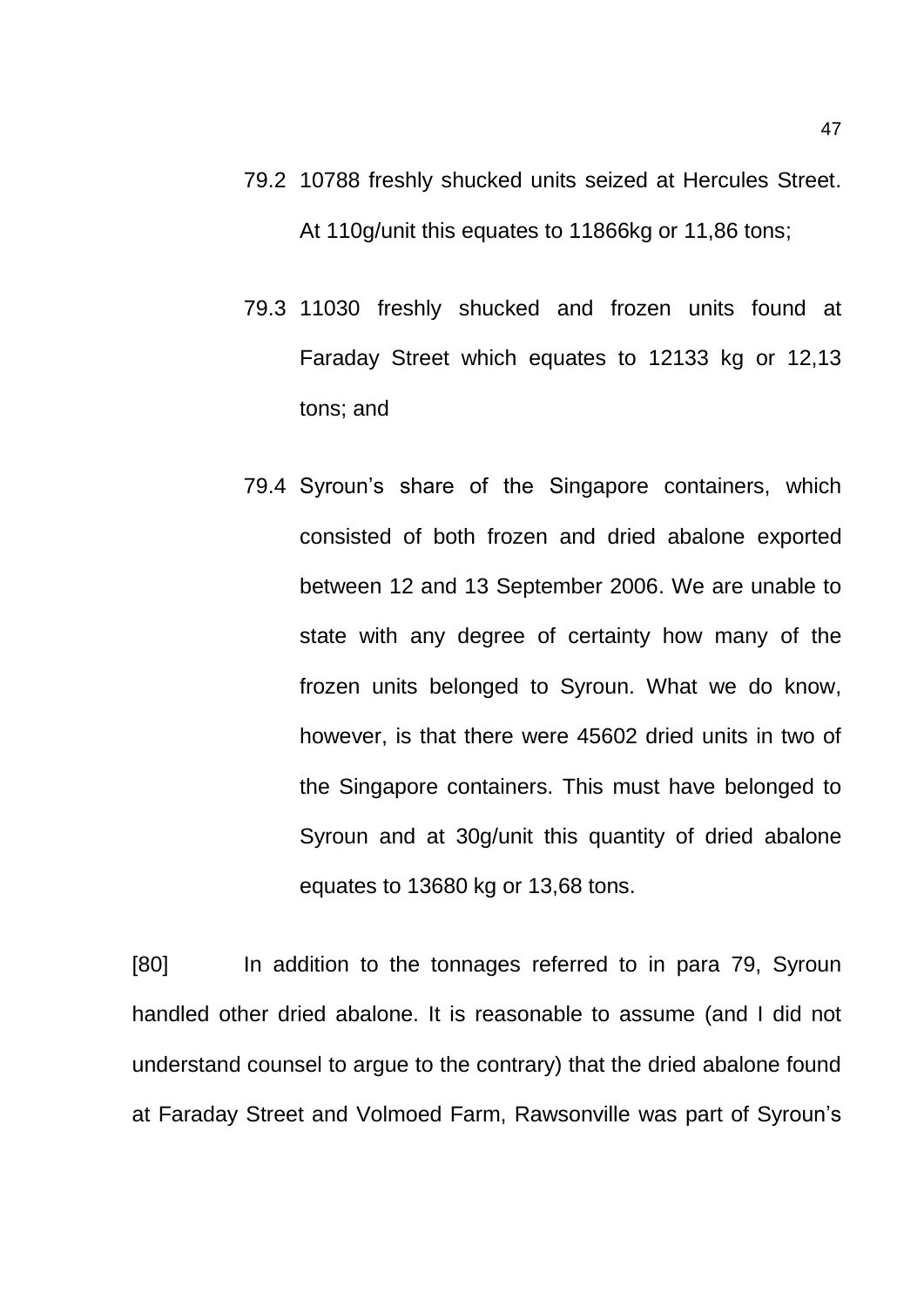intended export product. The total of the dried abalone seized at those localities amounts to 24713 units made up as to –

80.1 41 units found at Faraday Street; and

80.2 24672 units found at Volmoed.

[81] The weight of these units at 30g/unit equates to 1683 kg or 1,683 tons of dried abalone. For purposes of comparison and the calculation of values generally in this case it is preferable to calculate the weight of the fresh, shucked abalone before it was dried. And then it is necessary to calculate the live weight thereof to arrive at the local commercial value of the product. In the result, it is reasonable to conclude that 1683 kg of dried abalone was derived from 18700kg (18,7 tons) of live abalone, which, when shucked, cleaned and then frozen would have been reduced to 5610kg or 5,6 tons.

[82] In addition to the amounts already dealt with there is the evidence regarding the raid at V&A Cold Storage on 19 September 2006 when, according to the revised indictment 72749 units of abalone were found. These units comprised both frozen and dried abalone and were stored on 12 pallets. One of these pallets, it is common cause, belonged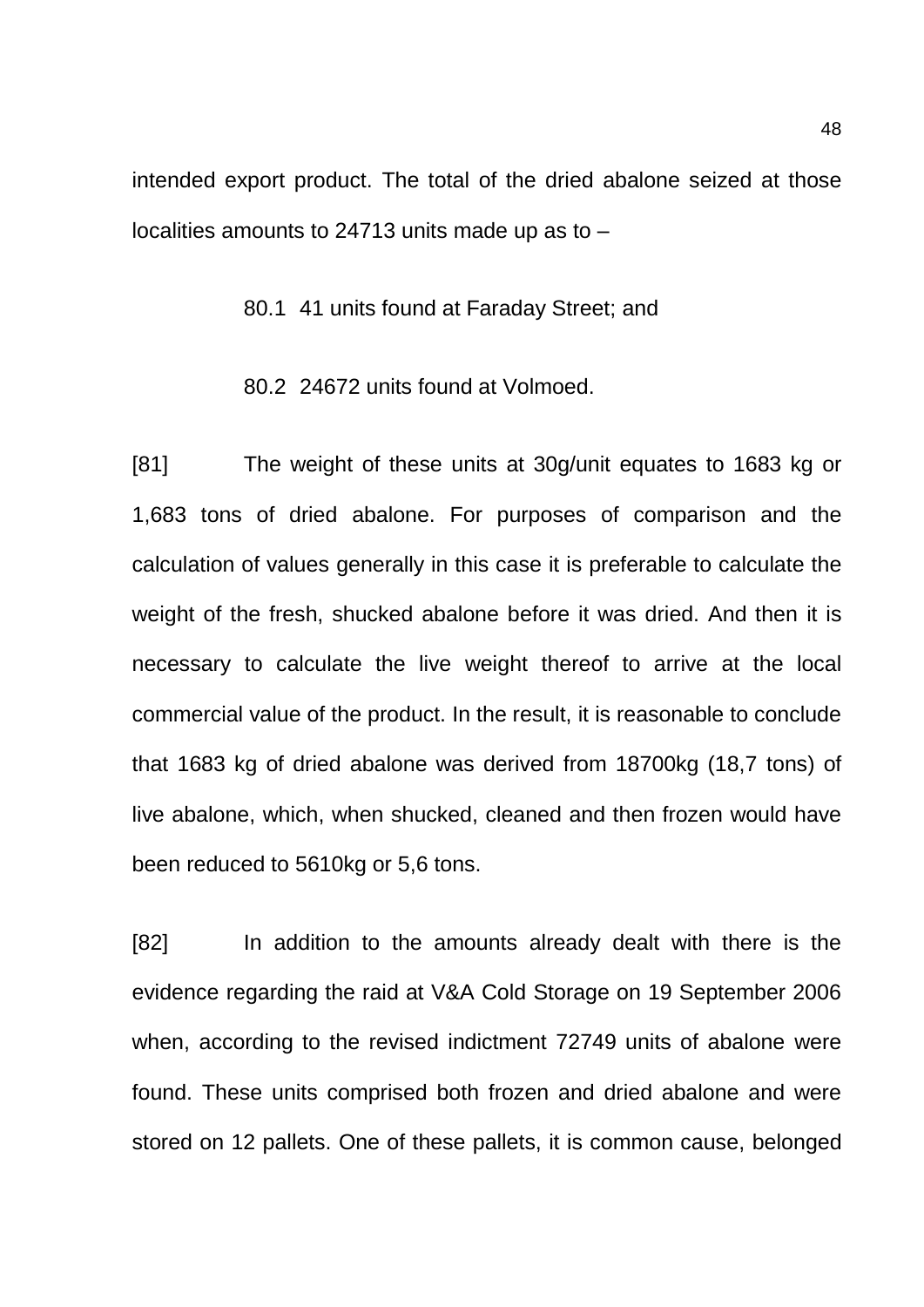to an entity called "Aqualina" and played no part in this case. That leaves 11 pallets which contained abalone stored on behalf of both Rapitrade and Syroun. As I have said, that stored on behalf of Syroun contained dried product but may well have included frozen abalone as well.

[83] On the available evidence,the court is unable to conclude how many of these units were stored on behalf of Rapitrade, and how many on behalf of Syroun. Nor are we able to assess what quantity of the said units were frozen and how many were dried. All that can be said is that the tonnages calculated on behalf of both Rapitrade and Syroun are significantly understated, and further that there are of the order of 5 tons or more which cannot be reliably linked to either company. When considered in the greater scheme of things, however, 5 tons of abalone, although worth a lot of money, will not have a significant impact in relation to sentence in this matter. In the circumstances, the accused must receive the benfit of any doubt occasioned by the lack of conclusive evidence on this score.

[84] The effect of these calculations is that it can be concluded with a reasonable degree of certainty that the combined mass of frozen abalone handled by Rapitrade during the period 2005 to 2006 amounts to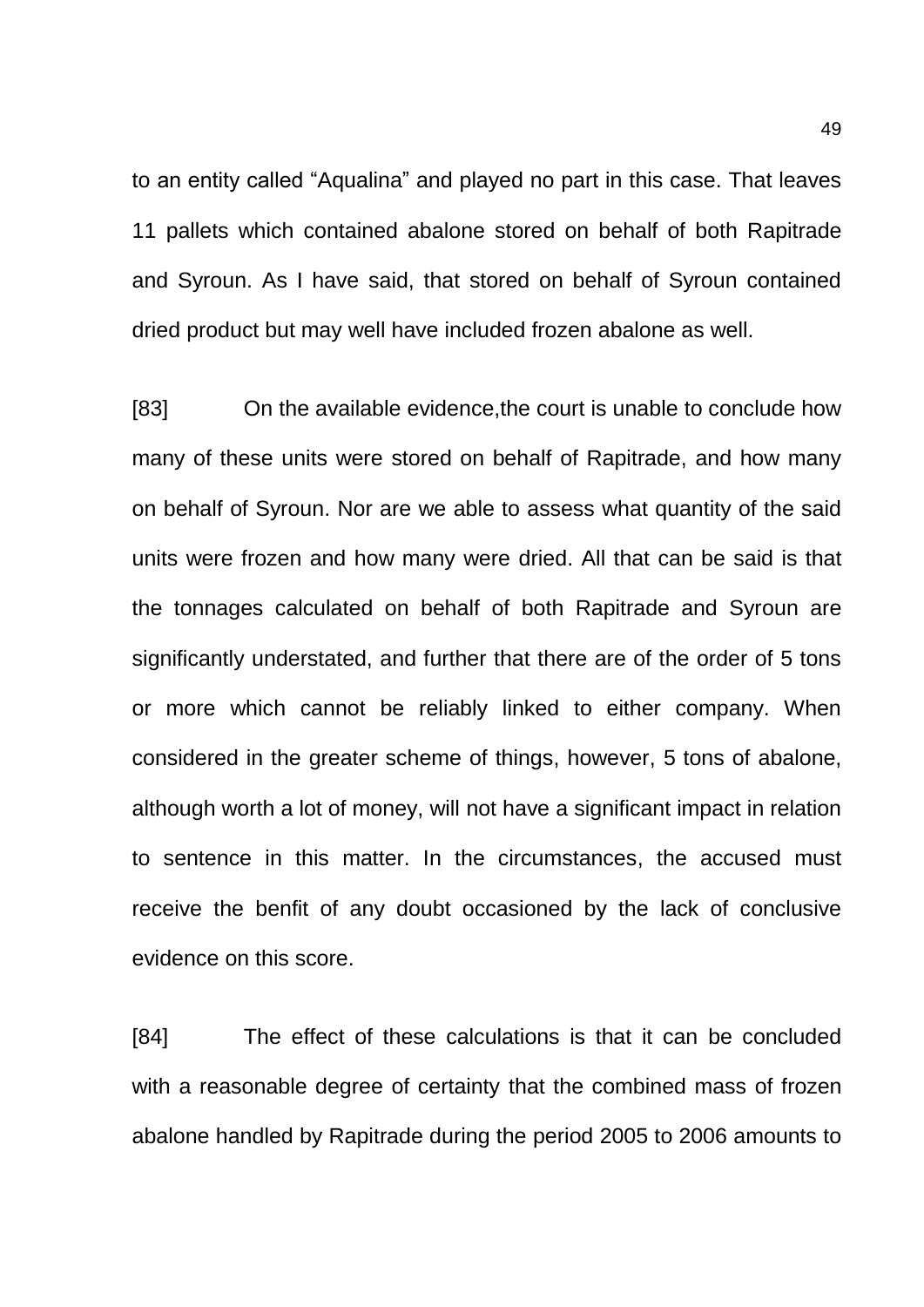74,3 tons. The live weight thereof would have been of the order of 247 tons which at R250/kg was worth R61,9m.

[85] Valuing Syroun's exports is more difficult because of the combination of frozen and dried abalone. In fairness to accused no 3 the court will assume that all of Syroun's product was frozen and can therefore be valued at R250/kg. The total tonnage of 69,8 tons processed and stored by Syroun in the 8 month period from February to August 2006 equates to 232,6 tons of live abalone. At R250/kg this equates to R58,16m. It is important to stress that the monetary values expressed are in 2006 terms and do not take account of the effects of inflation and the devaluation of money. The present day value of that money would certainly be higher.

[86] In summary then, while the TAC for the 2 seasons (2005/6 and 2006/7) amounted to 348 tons of live abalone, the unlawful enterprise in this matter controlled by Richard Chao processed almost 480 tons of live abalone (Rapitrade's 247 tons + Syroun's 232,6 tons). This is nearly 132 tons more than the permissible TAC in a shorter period than that covered by the TAC and amounts to almost 140% of the TAC.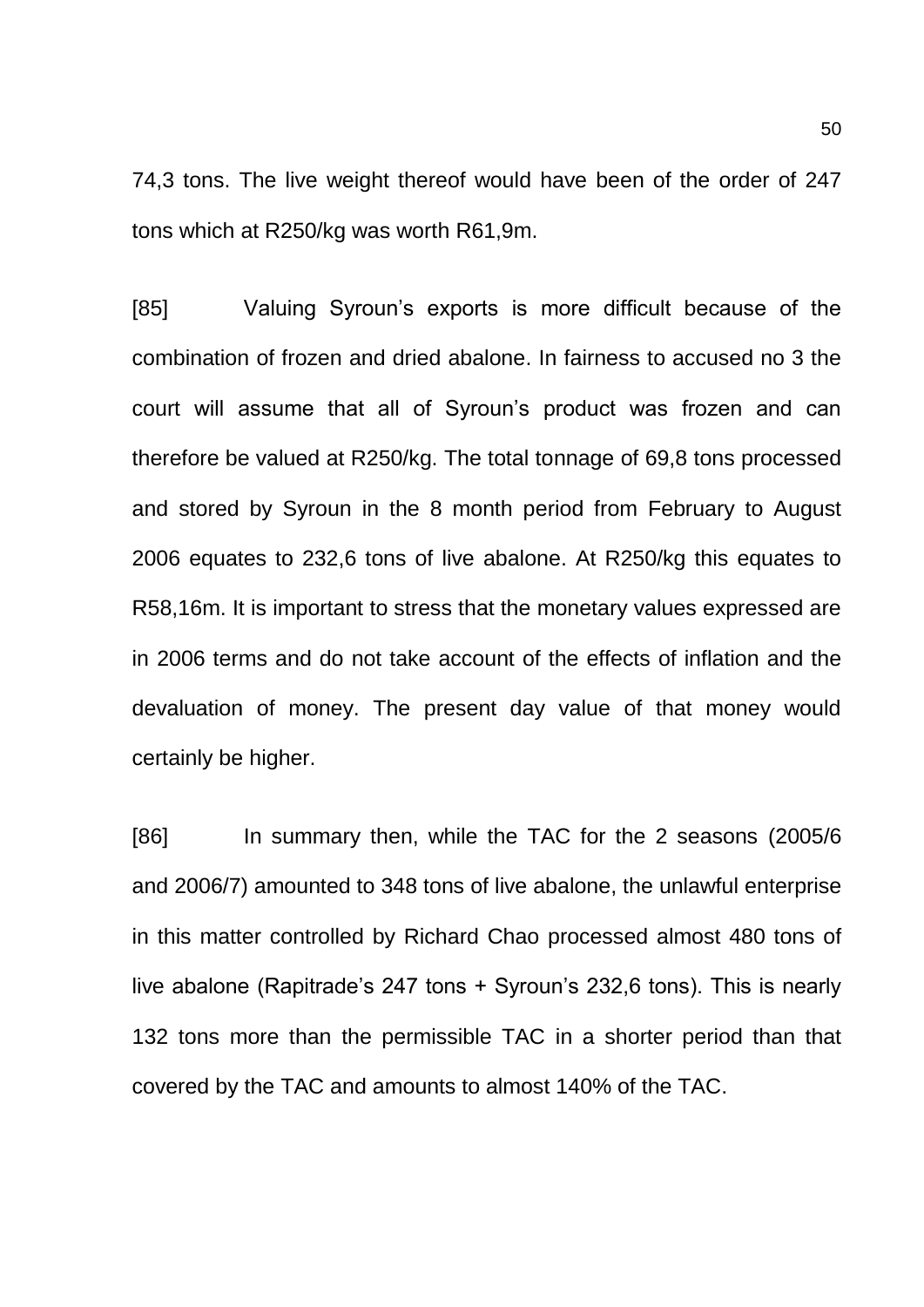[87] These are startling figures when they are considered in the context of the TAC and what MCM considered to be the appropriate mass of this resource to be exploited commercially. And, I would hasten to add, as accused no 3's evidence suggests, this was not the only unlawful enterprise involved in abalone poaching at that time. While this matter has been running, another lengthy POCA trial involving the poaching and export of abalone (The State v Frank Barends and others, case no SS 47/2012) has been running in this Division before Mr Justice Erasmus. Judgment in that matter has not been delivered yet.

[88] In considering the agreed rates and volumes for purposes of sentence, it is apparent that certain of the assumptions made in paragraphs 321, 347 and 353 of the judgment on conviction in relation to the weight of individual units of abalone were incorrect. Those assumptions have been ignored for purposes of sentence and only the calculations in this judgment on sentence have been considered.

# IMPLICATIONS FOR THE FISCUS OF THE POACHING IN THIS CASE

[89] Mr Ebenhaeser Beukes returned to the witness box to testify in relation to sentence. He is a tax investigator with the SA Revenue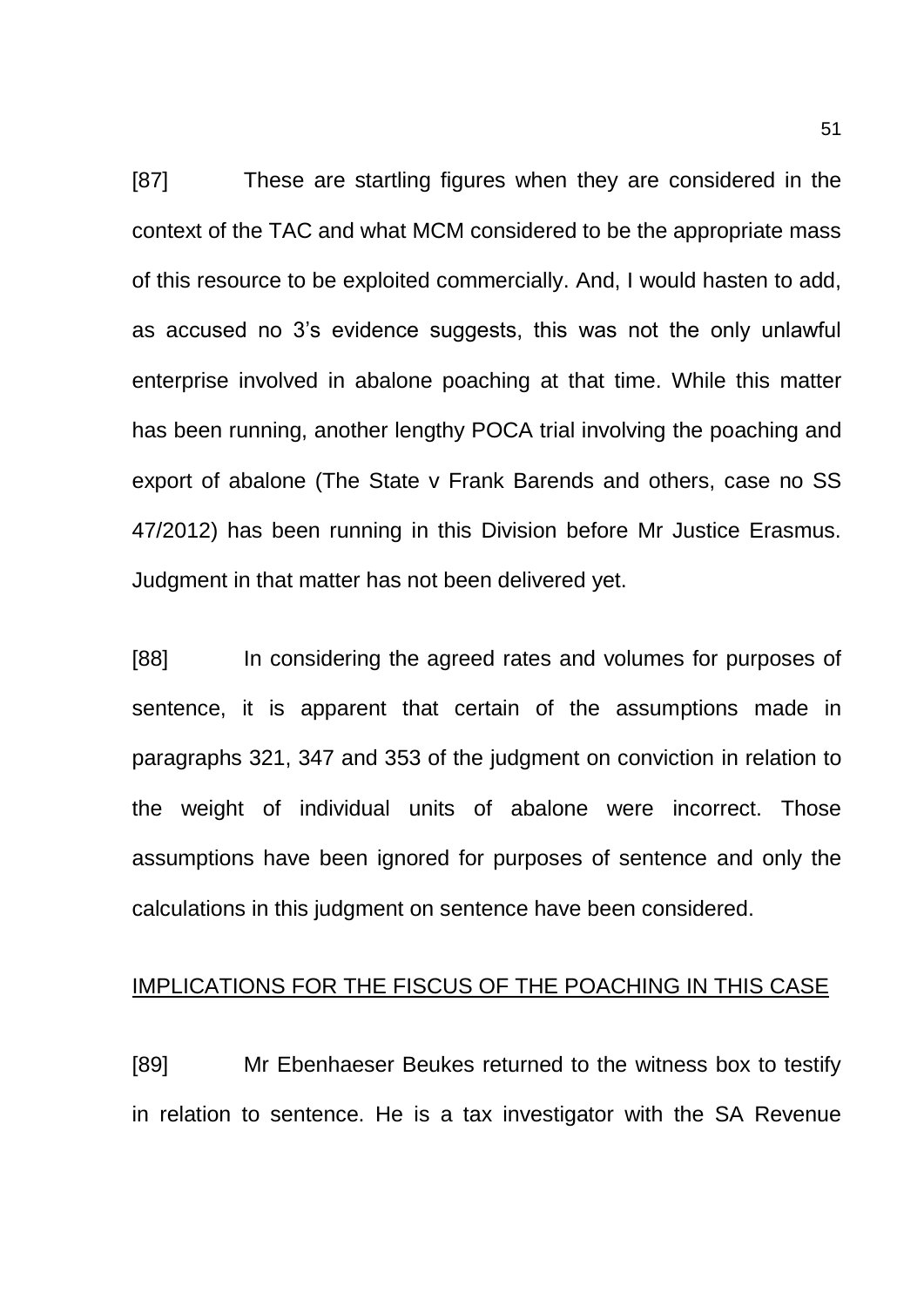Service and was asked to estimate the lost revenue to the fiscus as a consequence of these offences. Mr Beukes testified that he sat down with Mr Salvin Africa after the latter's arrest and considered the contents of exhibit GG to determine the amount of abalone (exclusive of pilchards) which was exported through the two cold storage companies involved in this matter. As a consequence of an extensive consultation with Mr Africa, the sole shareholder and director of both companies, the witness was able to provide figures for revised tax estimates in relation to Rapitrade and Syroun for the periods relevant to this case.

[90] Mr Beukes stated that as far as Rapitrade was concerned, the company had declared a loss of R18 313 for the tax year ending 28 February 2005 (i.e. calendar year 2004). Having consulted with Mr Africa the tax position of the company was revised so as to reflect an under declaration of income for that tax year and a revised taxable income in the amount of R2 262 407. The tax payable on this amount (exclusive of penalties and interest) amounted to R656 222. For the 2006 tax year, Rapitrade rendered no tax return and on the strength of the documentation made available to it SARS issued a revised assessment reflecting a taxable income of R27 486 030. The tax payable on that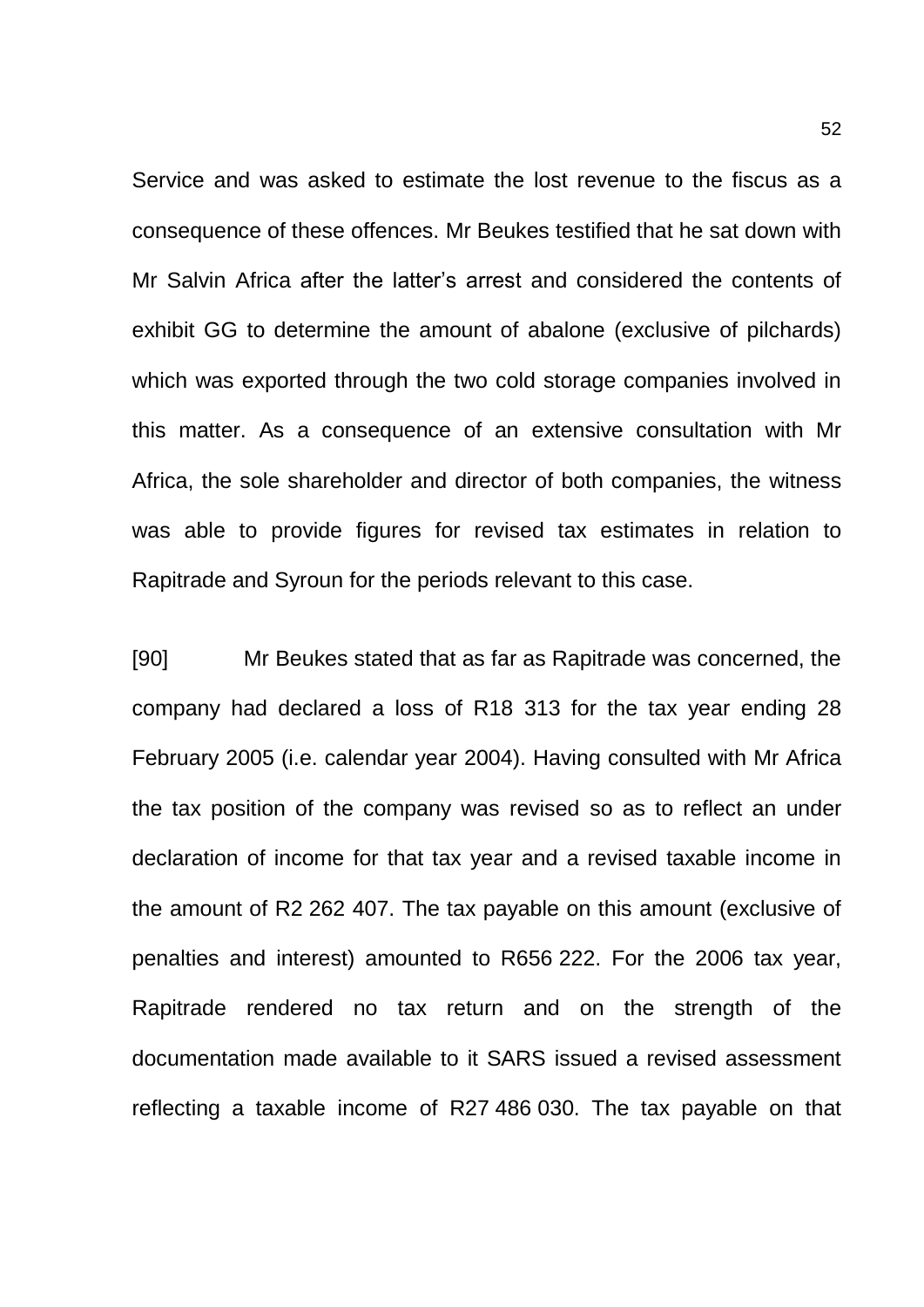figure amounted to R7 919 948. Finally, for the 2007 tax year, there was once again no return filed on behalf of Rapitrade, an assessment by SARS was fixed in the amount of R29 833 830 with tax in the amount of R8 590 810 payable.

[91] Turning to Syroun, Mr Beukes testified that that company's tax return for the 2005 tax year reflected a loss of R59 505. This figure was revised so that the assessment reflected a taxable income of R11 870 65 with tax in the amount of R333 619 payable. For the 2006 tax year the company filed no tax return. A revised assessment drawn up by SARS for that year reflected taxable income of R4 494 360 with tax payable in the amount of R1 252 364. Lastly, in respect of the 2007 tax year, Syroun similarly filed no tax return and pursuant to a revised assessment prepared by SARS was found to have a taxable income of R13 896 740. The tax payable on this was R3 969 054.

[92] In the result, SARS has calculated that the two companies owe it a total of R22 722 017 in arrear taxes for the three tax years in question. These amounts were not paid and would ordinarily attract penalty interest and fines of up to 200% of the assessed taxes.The composite figure after the addition of interest and penalties for the liability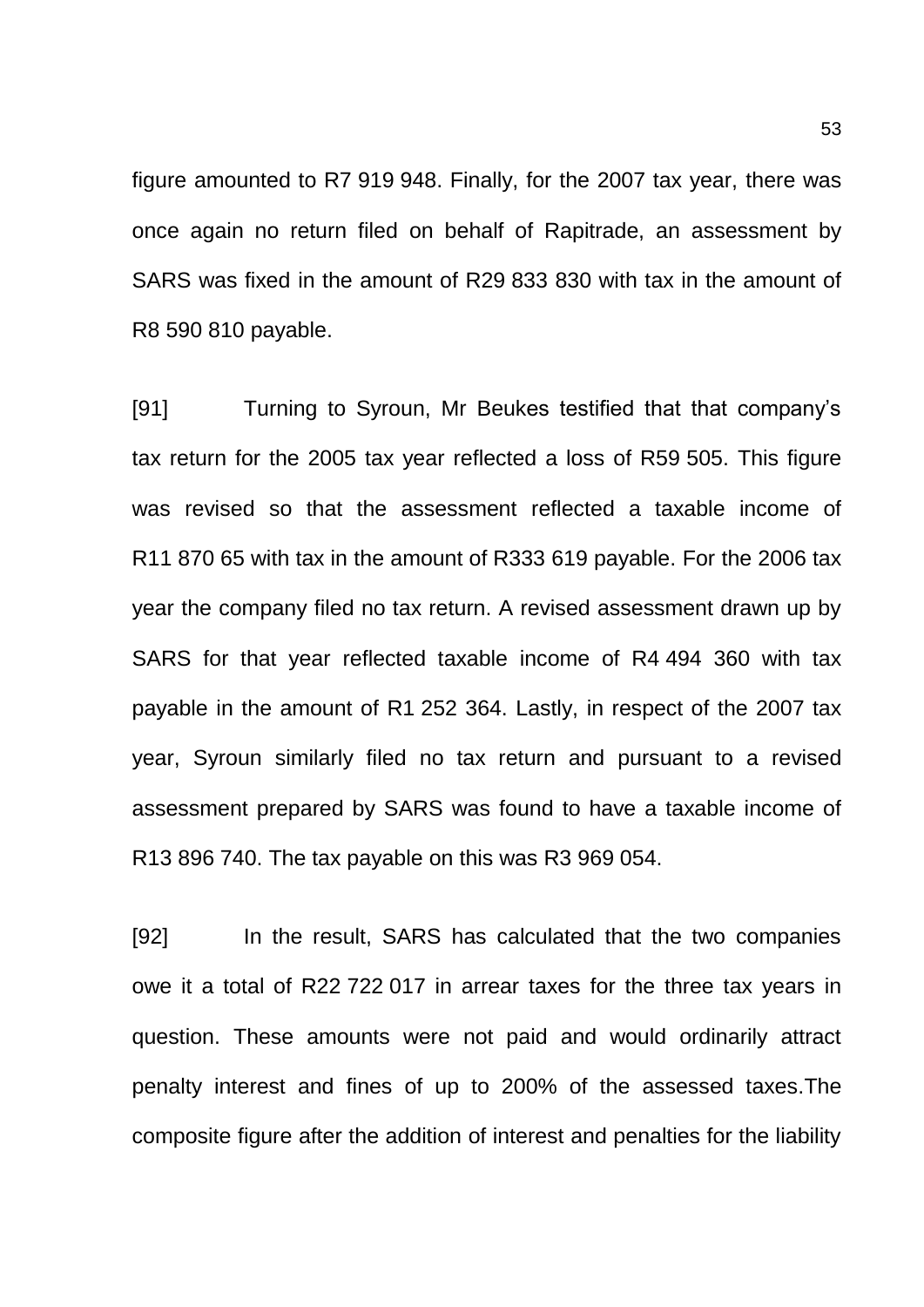of Rapitrade for the 3 tax years in question is R51 636 688 while in respect of Syroun it is said to be R12 731 798. The sum of these amounts for the 3 years under review is R69 368 486.

[93] The asumptions made by Mr Beukes are conservative in relation to the calculations made in this judgment. Furthermore, it must be said that the estimates referred to by Mr Beukes could have been subject to challenge by the taxpayers if they were considerd to be inaccurate. And, if the companies had been tax compliant and their assessed taxes had been paid timeously, or an arrangement arrived at for the payment thereof in instalments, it is possible that there might have been a reduction in the interest and/or the penalty components. But, at the end of the day, the loss to the national fiscus as a consequence of the abalone involved in this matter having been exported illegally, is still significant and runs into tens of millions of Rands.

### LOSS SUFFERED BY FISHING COMMUNITIES

[94] In my view, a further important consequence of the abalone in this matter having been poached, as opposed to lawfully harvested and exported, is that the livelihoods of the traditional artisanal fishing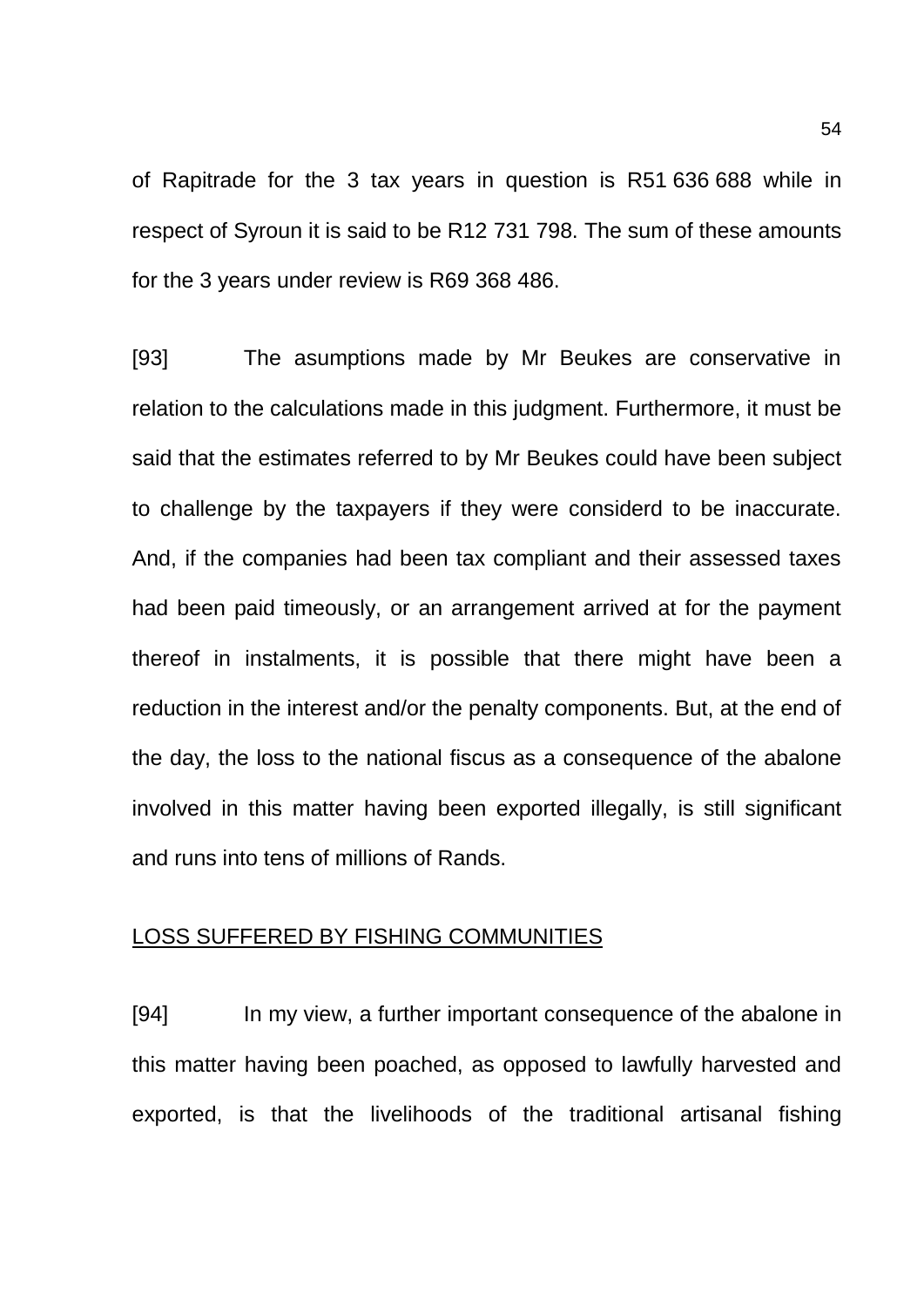communities and/or rights-holders have been negatively affected. Mention has already been made of the fact that in the 2009 season the harvesting of abalone was effectively stopped when no TAC was declared. Furthermore, the steady decline in the TAC over the years (eg. from 282 tons in 2003 to 96 tons presently) has had a direct effect on the earning capacities of those communities who were usually the beneficiaries of lawful rights allocations.

[95] Put differently, the increase in abalone poaching has led to a smaller quantity of the resource being made available for lawful harvesting, with the result that there is then less abalone available for commercial exploitation to enable families to earn a decent living. And, it would not be unreasonable to infer that persons who would otherwise have earned a living lawfully as rights-holders, might be driven (out of necessity) to poaching to enable their families to survive – a real case of a dog chasing its own tail.

[96] As I have already demonstrated, the facts here show that abalone worth more than R128m was harvested and supplied to Rapitrade and Syroun for processing and export in the 2005/6 and 2006/7 financial years. This does not mean that the local fishing communities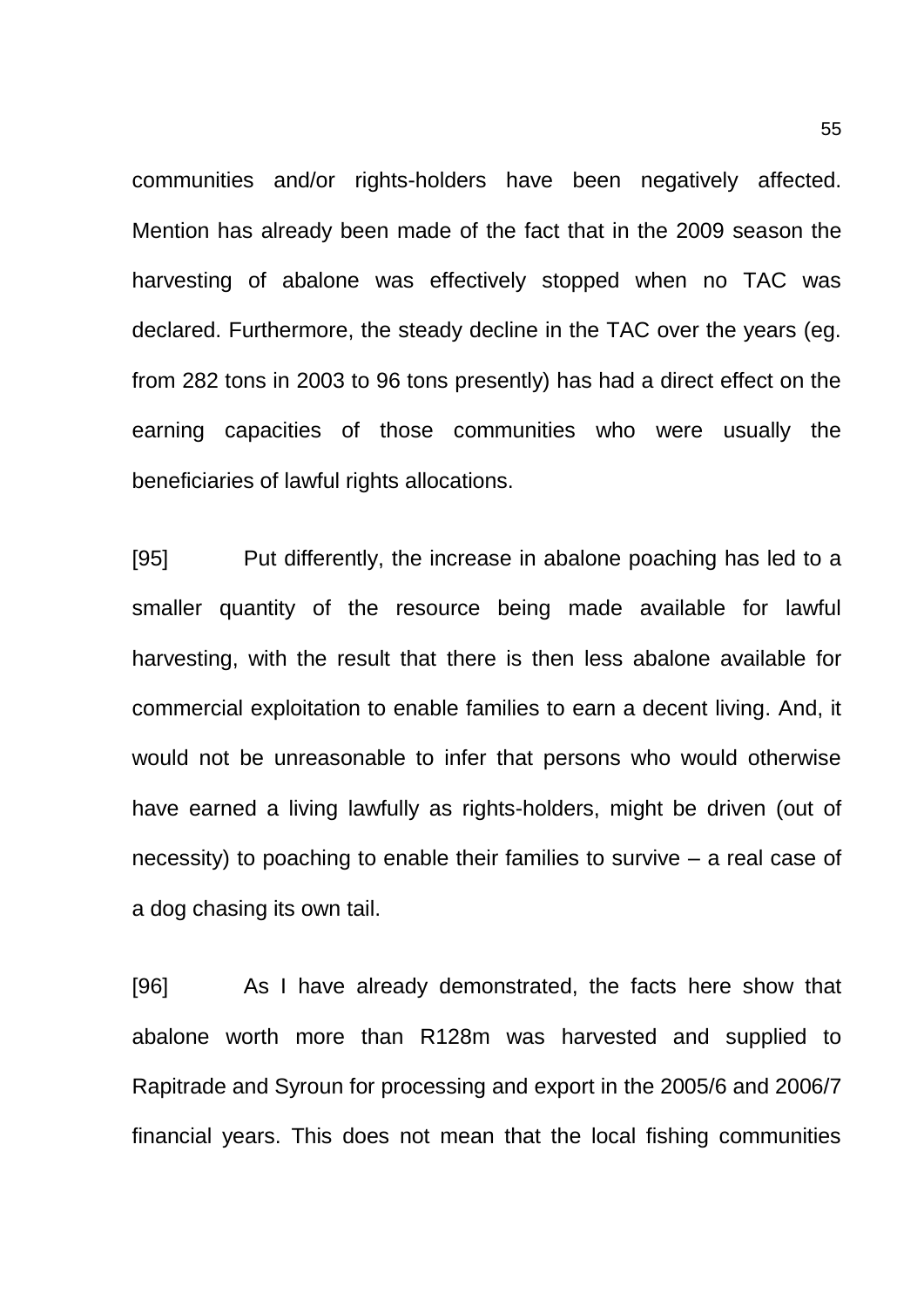suffered a loss in that amount, because the authorities would certainly not have permitted such an indiscriminate stripping of the marine resources. Rather, there would have been more abalone available for allocation to rights-holders with an increased TAC. Put simply, the poachers have taken the resource away from those who would otherwise be entitled to harvest abalone lawfully with all the beneficiation that that attracts.

# THE IMPORT OF THE POCA LEGISLATION

[97] I turn next to consider the import of the POCA convctions for purposes of sentence in respect of accused 1, 2, 3 and 4. The point of departure is an understanding of the purpose of the act and its penal provisions. In National Director of Public Prosecutions and another v Mohamed NO and others 2002 (4) SA 843 (CC) at 850D, the Constitutional Court, more than 15 years ago, considered the constitutionality of s38 - a provision of POCA dealing with the preservation of seized propertry pending a forfeiture order. In delivering the unanimous judgment of the court, Ackermann J gave some context to the main purpose of POCA.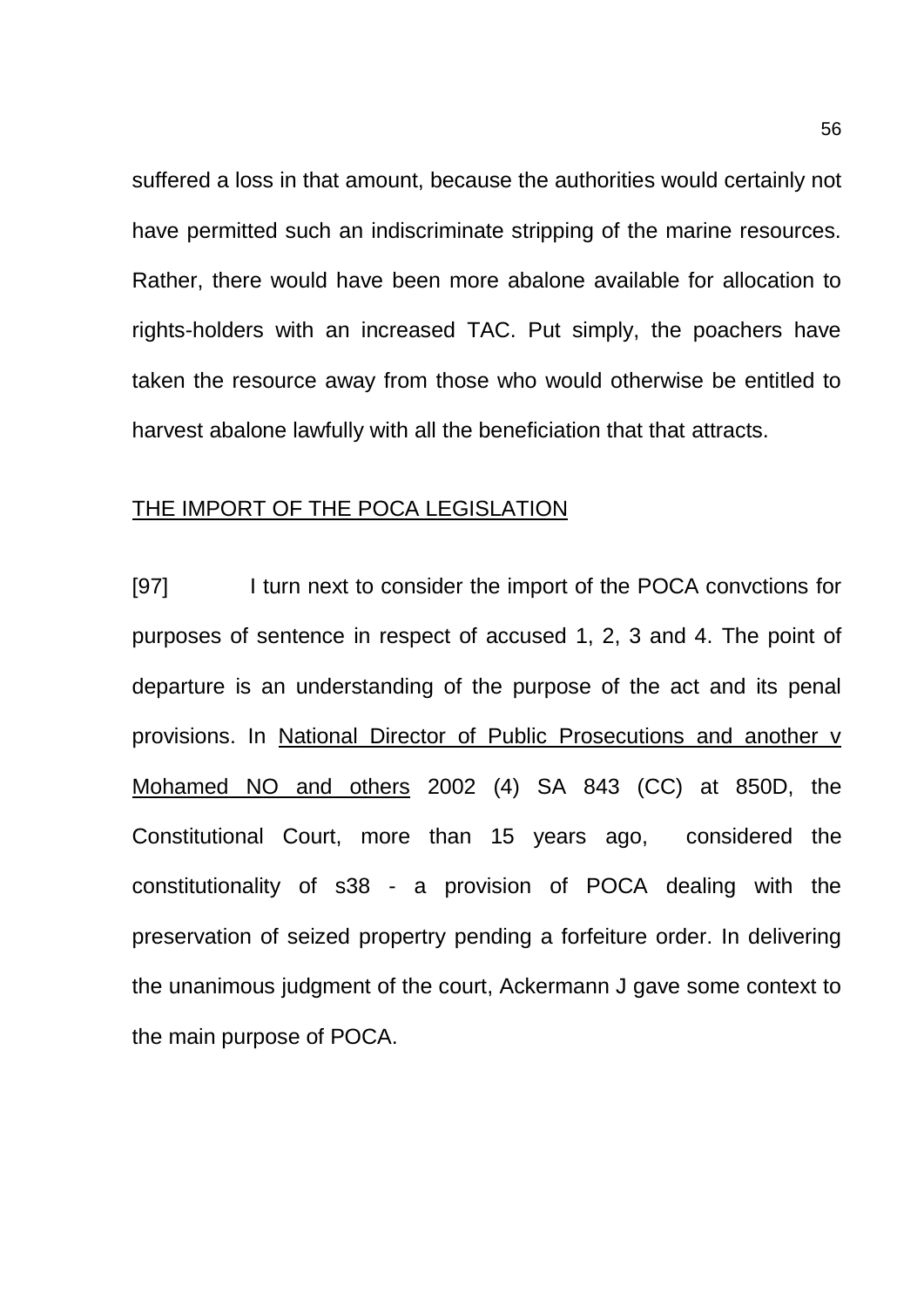*"[14] The Act's overall purpose can be gathered from its long title and preamble and summarised as follows: The rapid growth of organised crime, money laundering, criminal gang activities and racketeering threatens the rights of all in the Republic, presents a danger to public order, safety and stability, and threatens economic stability. This is also a serious international problem and has been identified as an international security threat. South African common and statutory law fail to deal adequately with this problem because of its rapid escalation and because it is often impossible to bring the leaders of organised crime to book, in view of the fact that they invariably ensure that they are far removed from the overt criminal activities involved. The law has also failed to keep pace with international measures aimed at dealing effectively with organised crime, money laundering and criminal gang activities. Hence the need for the measures embodied in the Act."*

[98] The measures in the act to which the Learned Justice refers are two fold. On the one hand POCA recognizes that often the hidden hand (or the so-called "*kingpin"*) behind the criminal enterprise is far removed from the persons who commit, and are ultimately apprehended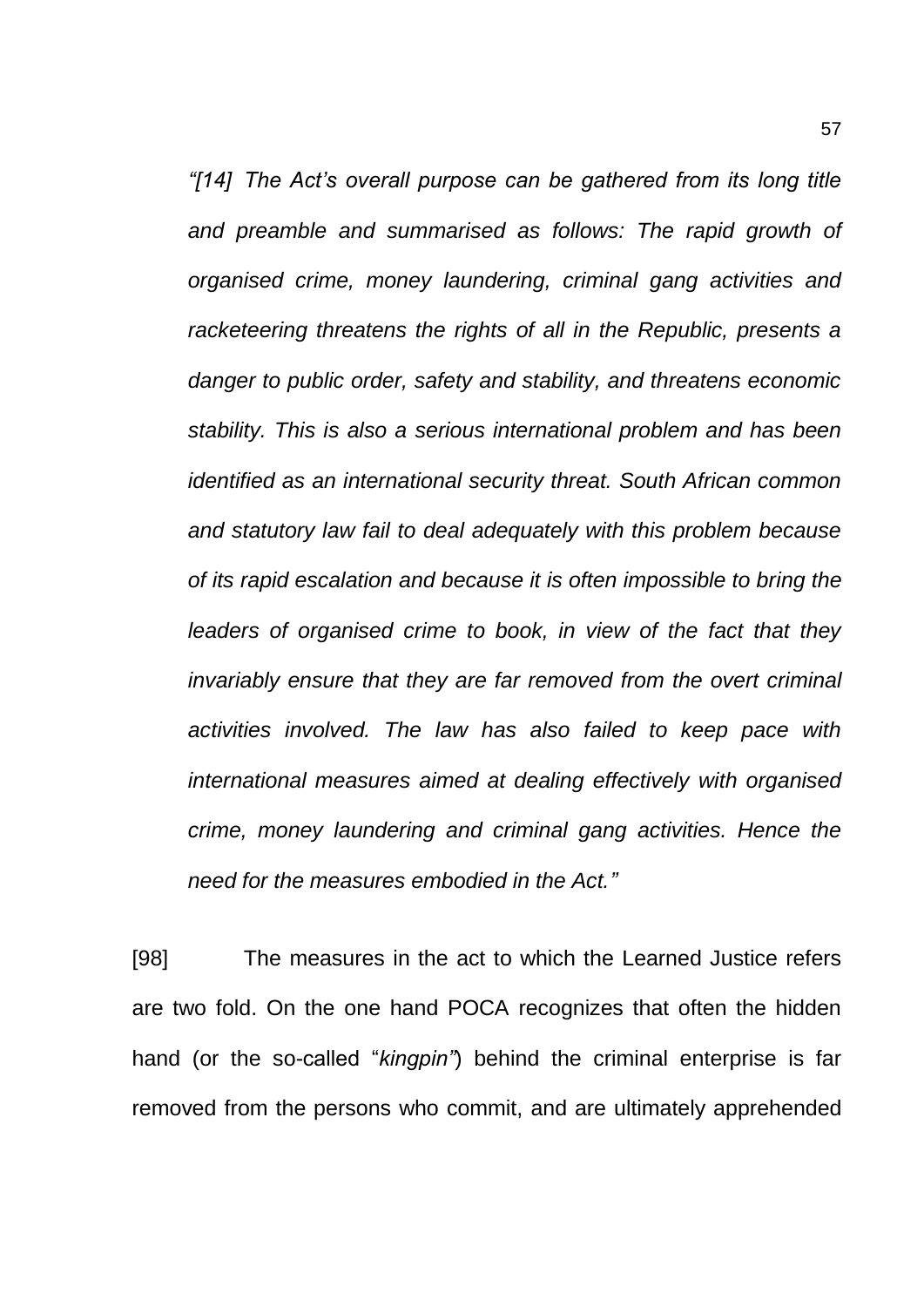and charged with, the predicate offences – the so-called "*footsoldiers*". To dissuade the kingpins from embarking upon acts of racketeering POCA authorizes the seizure and forfeiture of assets believed to be the proceeds of organized crime. As Justice Cameron put it in National Director of Public Prosecutions v Elran 2013 91) SACR 429 (CC) at [68], the legislation is intended to enable the law enforcement authorities to

> *".. Follow the money. Seize the profits. Target the spoils of criminality. This is what POCA does… It targets the proceeds of unlawful activities by enabling confiscation of their proceeds upon a criminal conviction…"*

As I said earlier, that is what the State has asked the court to do later in respect of the property of accused no 2.

[99] But in addition to the confiscation of assets, POCA mandates severe sentences in appropriate cases. It does so because, in addition to granting orders which are intended to inhibit the rewards for the kingpins of the network of criminality, it aims to dissuade such persons and the foot soldiers from indulging in such crime through the deterrence of heavy jail sentences. To that end POCA is intended to be a serious response to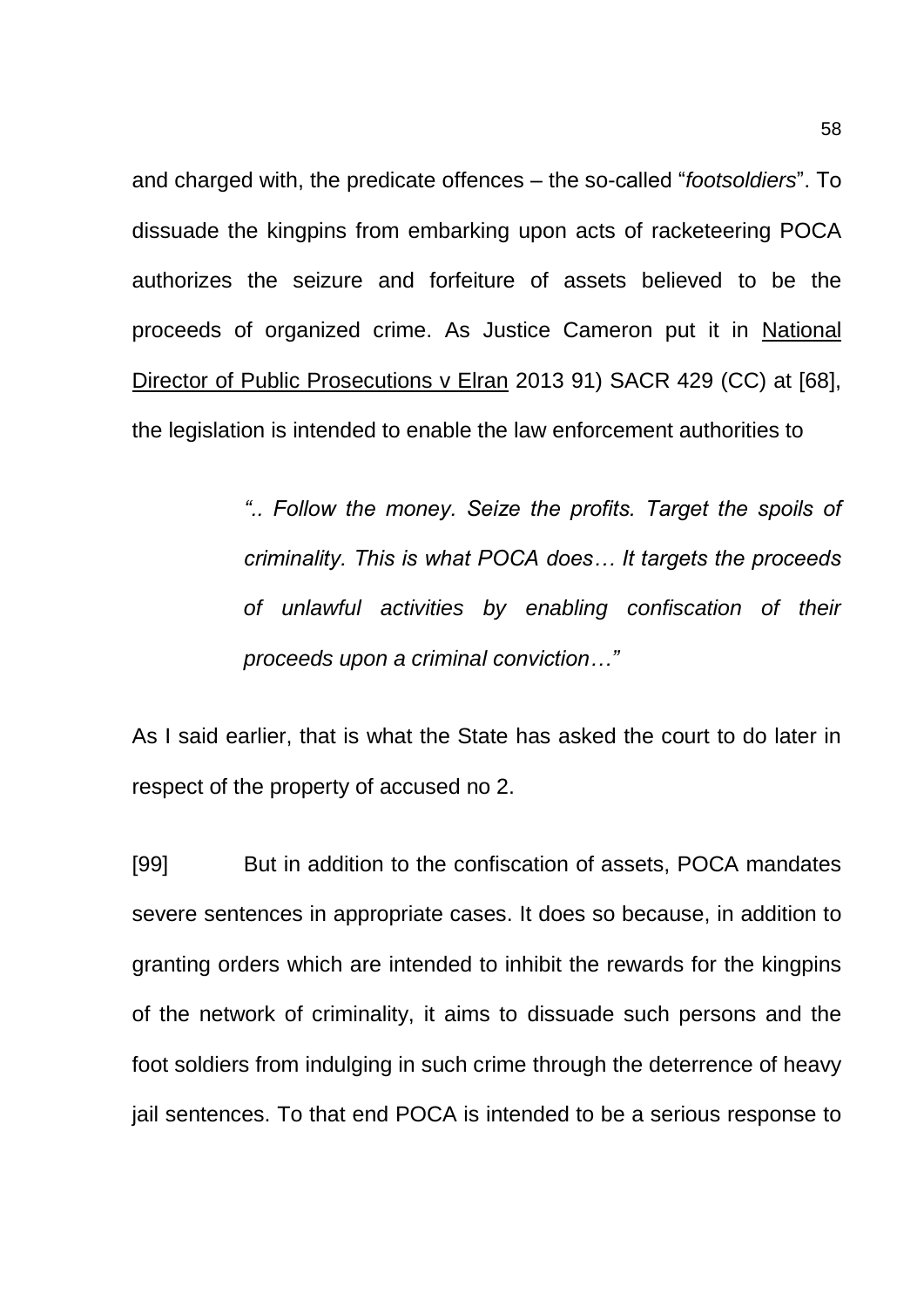a pernicious evil which undermines the very core of our constitutional order. We are still a relatively young democracy trying to address the injustices, both social and economic, of the past and our public purse needs every cent it can lawfully lay its hands on.

[100] And so, when our natural resources and wildlife are indiscriminately preyed upon and exploited by criminals whose only interest is financial gain, the courts are enjoined, through the punitive measures contemplated in POCA, to protect those resources for the benefit of the people to whom they ultimately belong – the people of South Africa. Prosecution of the masterminds is no easy task for there are many foot soldiers who will take the knock instead. But when cases eventually come before our courts involving the controllers of such criminal syndicates the courts must not hesitate to consider invoking the penal measures at thier disposal, firstly, to seek retribution for the theft of natural resources and secondly, to deter others who think they can do the same. As Justice Cameron suggested at para 70 of Elran

*"We should embrace POCA as a friend of democracy, the rule of law and constitutionalism – and as indispensable in a world where the institutions of state are fragile, and the instruments of law*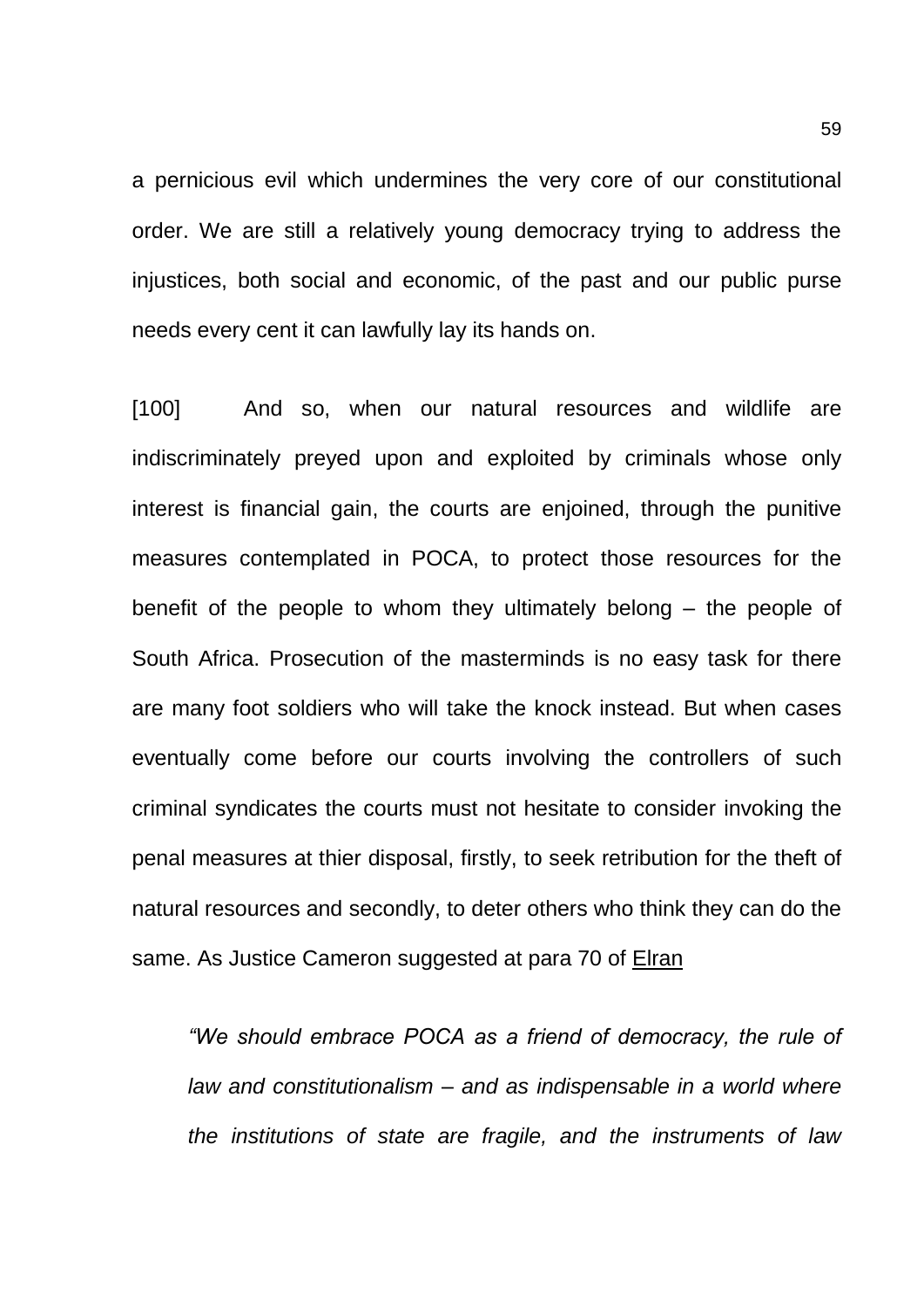*sometimes struggle for their very survival against criminals who subvert them"*

[101] It is true that in this case, the mastermind behind the criminal enterprise responsible for the export of these huge quantities of abalone to the East and the undoubtedly ultimate beneficiary of the scheme has escaped the clutches of the law by breaching the trust reposed in him by the court and skipping his bail. There is no doubt in the court's mind that Richard Chao's moral blameworthiness in respect of these offences is high and at the end of it all the ultimate beneficiary of this enterprise has avoided the law for now.

[102] Nevertheless, those who were willing to assist in the advancement of such interests for their own personal financial gain also attract a high degree of moral blameworthiness. Without the planning, financing, processing, packaging, storage and transportation of these vast quantities of abalone to the preferred destinations, the illegal poachers and divers responsible for the harvesting of the abalone would have no market for their bounty. Furthermore, it is not often that the members of what one might call the "*middle management*" of such an enterprise are apprehended. More often than not it is the foot soldiers –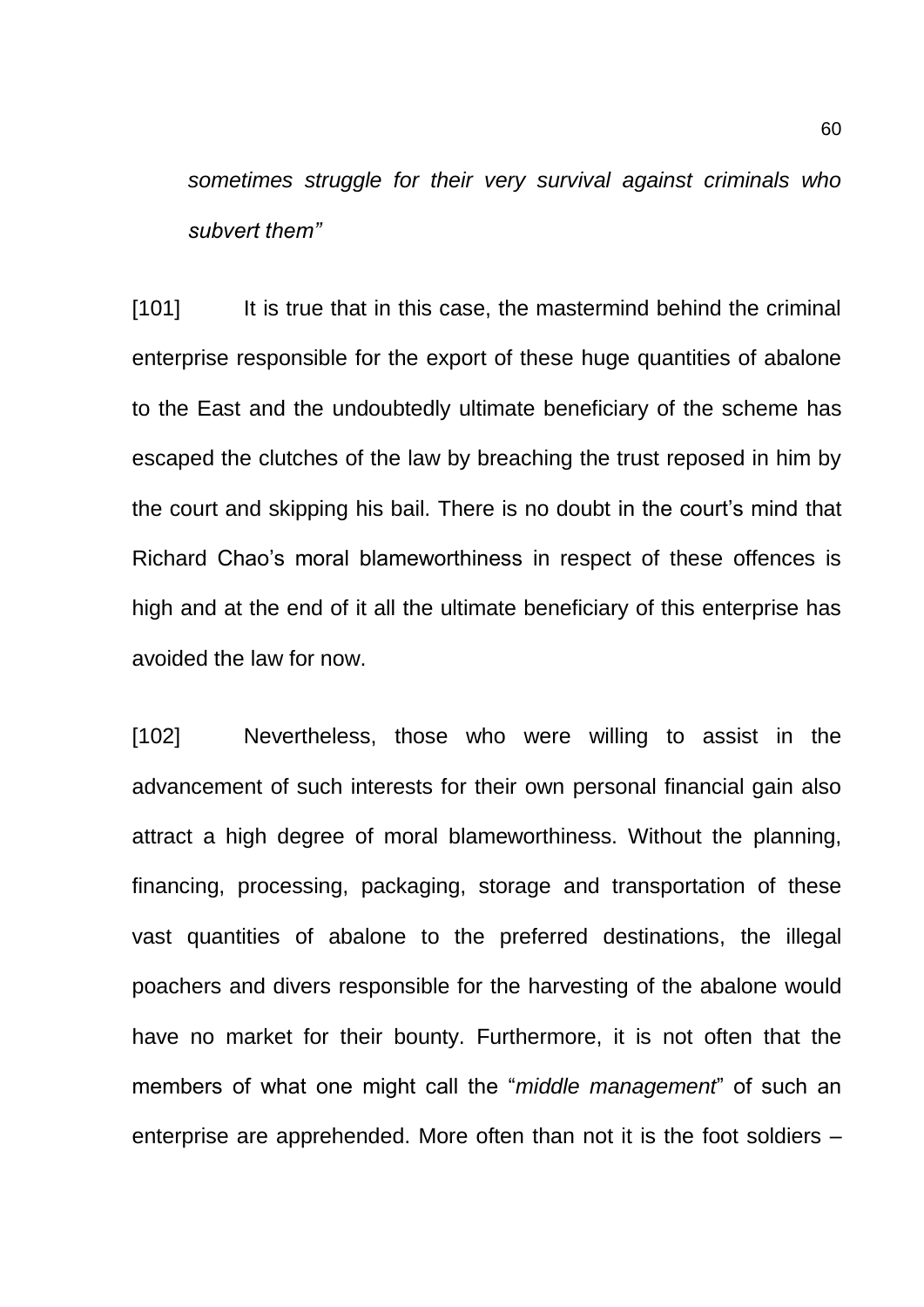the divers, the guards, the couriers and the FPE hands who are caught in possession of the abalone and for whom bail is posted, legal representation provided gratuitously and ultimately a fine paid by someone higher up the chain of command. That is exactly what this case has revealed.

[103] It is appropriate therefore that when those members of "*middle management*" of the criminal enterprise are eventually found out, they too be dealt with in the manner that POCA contemplates, for that is what the law-abiding public in general and the particular communities whose lives have been affected by this sort of criminality, expect of the courts. Serious criminal contraventions warrant serious sentences subject of course to the consideration of the personal circumstances of each accused and it is to that pillar of the Zinn triad that I now turn.

# THE PERSONAL CIRCUMSTANCES OF THE ACCUSED.

#### Accused No 1

[104] Phillip Milller, who grew up and was schooled in Cape Town, is 57 years old and has 2 adult children. He is in engaged to a woman from Heidelberg in the Southern Cape who farms cattle. Mr Miller has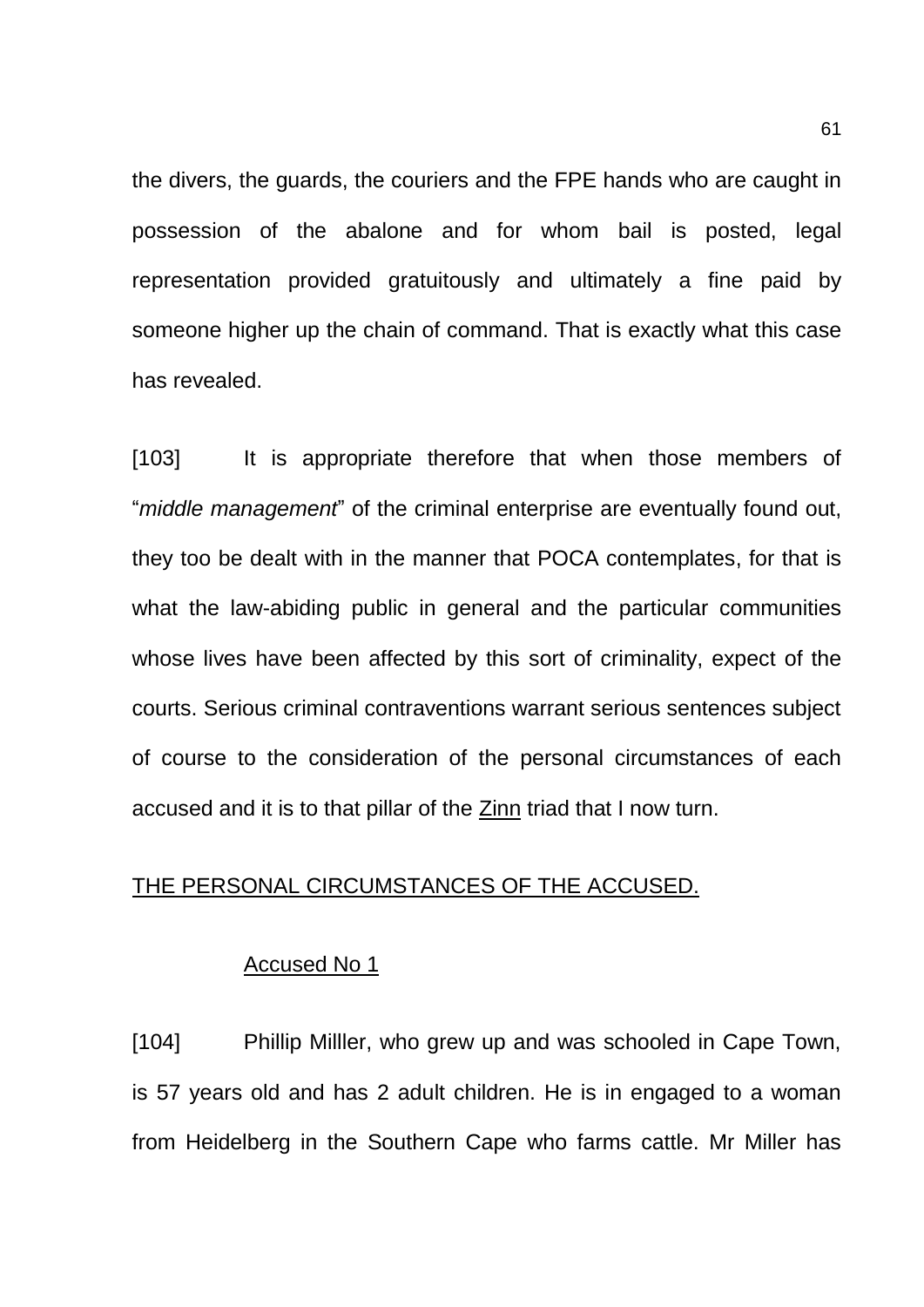extensive experience in the local fishing industry where he has worked most of his life. Currently, he consults to a fish processing factory in the Strand where he earns between R20 000 and R30 000/mth. Mr Miller spends extended weekends with his fiancé in Heidelberg where he assists with farming chores and during the week lives in the Strand close to his place of employment.

[105] Mr Miller has had various complicating orthopaedic conditions, resulting in many operations, throughout his adult life as a consequence of a parachuting injury sustained while performing military service nearly 40 years ago. He also suffers from high blood pressure and other age related ailments but he is a big, strong man who has had a lifelong interest in diving and the sea. He has no criminal record.

[106] With the consent of the State, Ms Joubert handed up a presentence report prepared by an employee of the Dept of Correctional Services. From that report, and indeed from hearing him in the witness box, it is apparent that Mr Miller has always been a person imbued with a sense of public service and spiritedness. He has had a long involvement with the Navel Cadet Corps in Cape Town which is a voluntary organization that endeavours to come to the aid of young people whose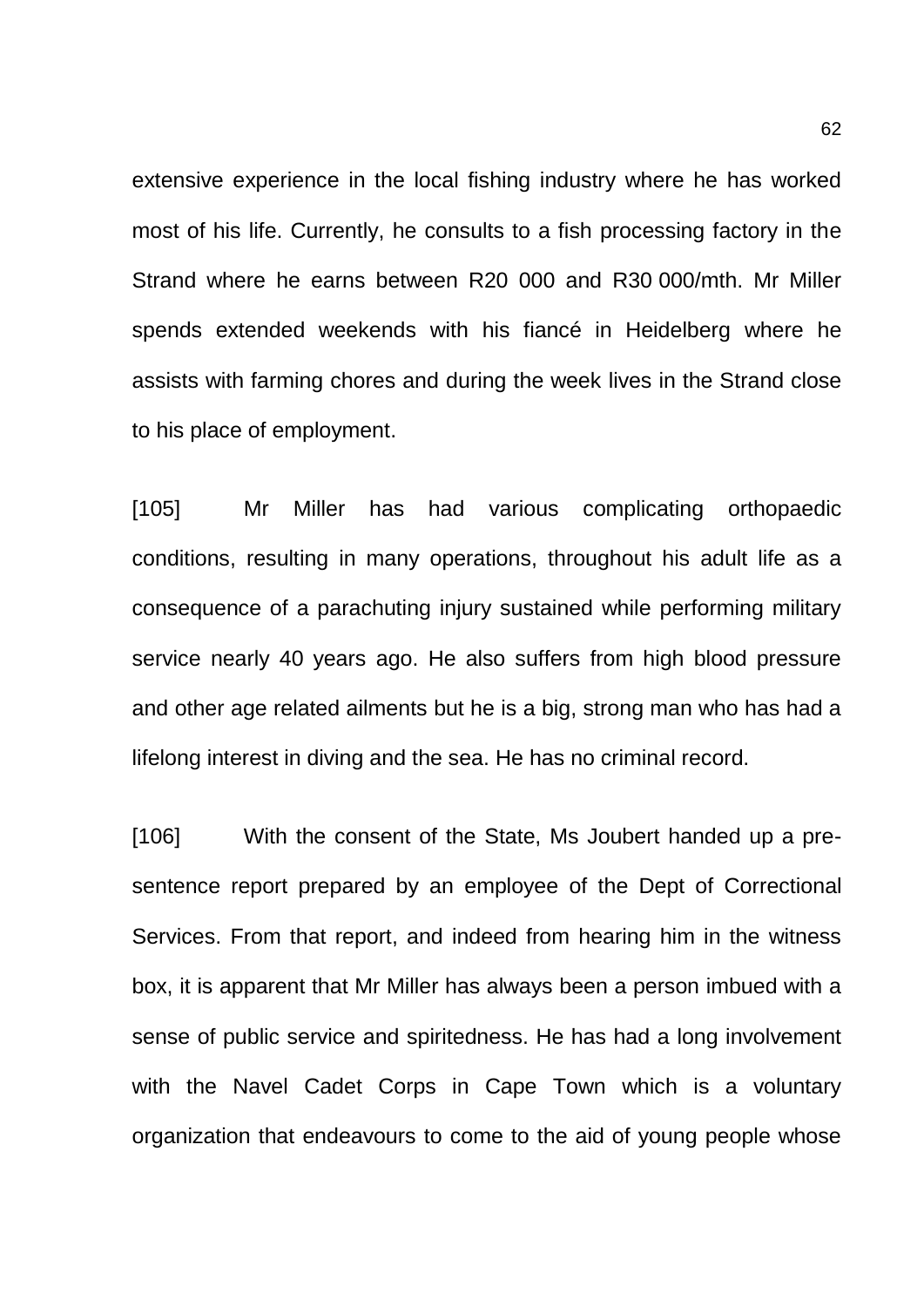lives have become troubled by engendering in them discipline and a love of the sea.

[107] Mr Miller returned to the witness stand to give evidence in mitigation of sentence and gave further evidence regarding his personal circumstances. He described the debilitating effect this case has had on him alluding to his state of mind as that of "*a dead man walking*". I have little doubt that the same can be said for his fellow accused who have had to wait for many years for this matter to be brought to conclusion while a plethora of collateral legal challenges have been made in relation to the legislation, the indictment and the admissibility of evidence in the case. That regrettably is the way in which these long trials with multiple accused run.

[108] Mr Miller is possessed of no assets of any meaningful value and is not in a position to pay a fine of any substance. In a thorough presentence report Ms Ncediswa Sentile comes to the conclusion that Mr Miller is a suitable candidate for a sentence of correctional supervision in terms of s 276(1)(h) of the Criminal Procedure Act, 51 of 1977 ('the CPA") should the court consider this an appropriate sentencing option. She observes that as Mr Miller is in full time employment, has a monitorable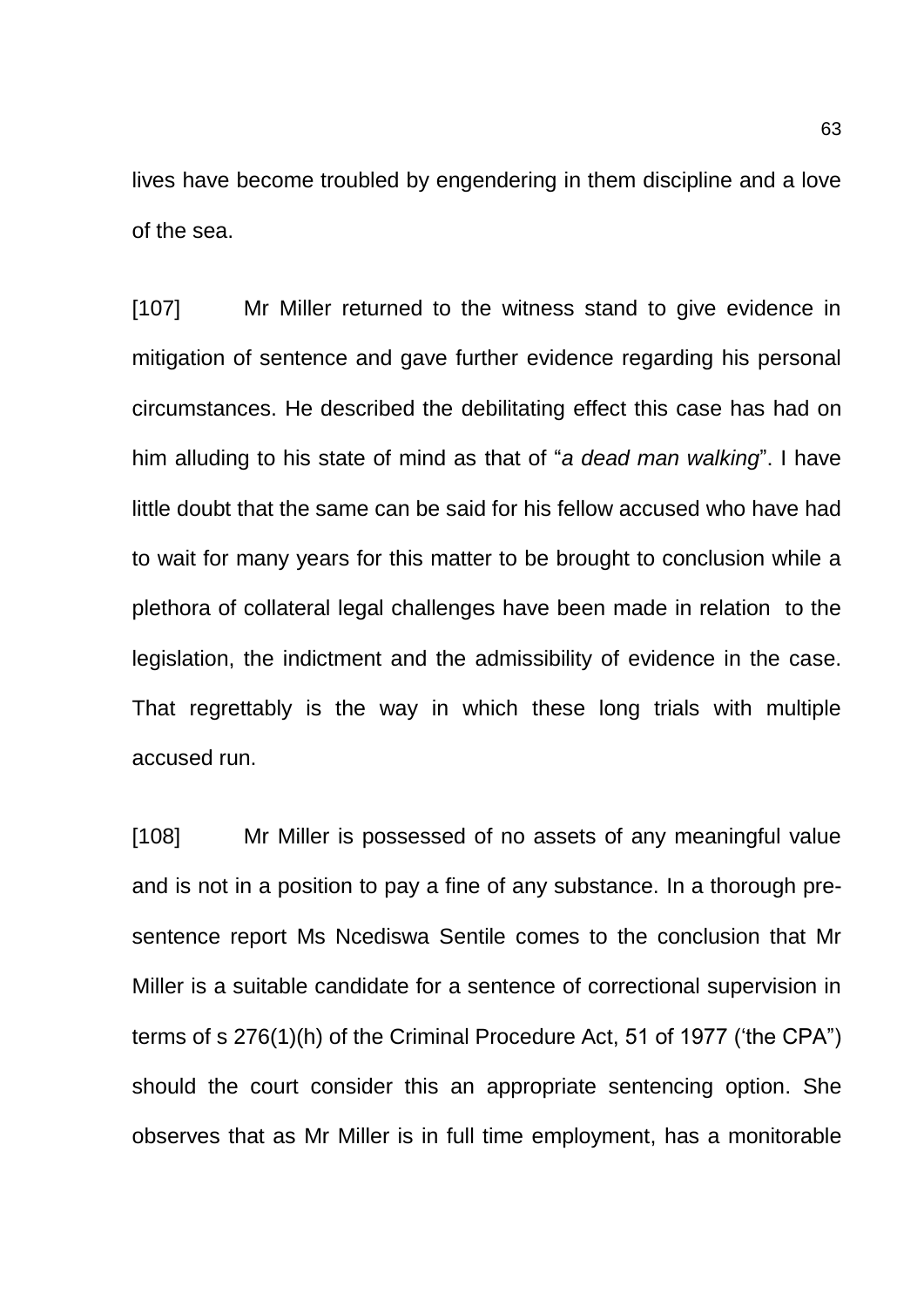address and he could be subjected to house arrest and community service in Heidelberg.

[109] Ms Sentile observes that Mr Miller does not acknowledge his guilt and takes no responsibility for the commission of the offences of which he has been convicted. It is therefore to be inferred that he shows no remorse for these offences. The court observed that when Mr Miller testified in regard to mitigation his evidence was carefully worded. When cross-examined by Ms van der Merwe about his apparent lack of remorse, Mr Miller said the following –

> *"I definitely supplied sardines to Rapitrade, there is no question about that. I had nothing to do with the exporting of abalone."*

Although the statement may be construed to be ambiguous, what Mr Miller did not say is that he did not know that Rapitrade was exporting abalone through Sea Freeze when he supplied pilchards to it through Pesca Atalantico.

[110] In my view Mr Miller spurned the opportunity to take the court into his confidence, to reflect on the matter and exhibit genuine remorse.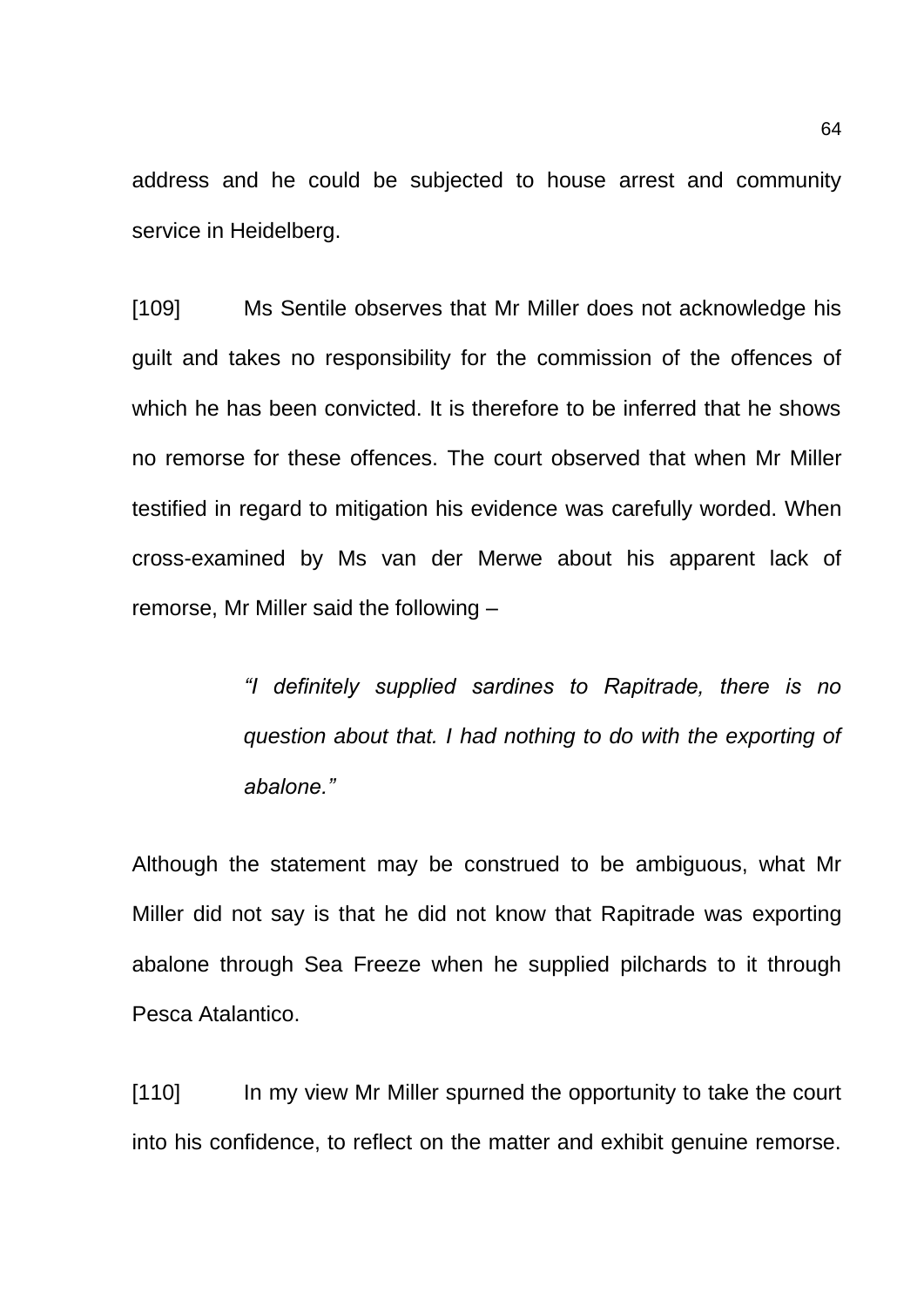That having been said, the court accepts that Mr Miller's involvement in the activities of the enterprise was less serious than that of Accused no 2, 3 and 4. Although, he supplied pilchards to help mask the illegal export of 44 tons of frozen abalone worth around R11m, his own interest (according to his counsel) was the commission he earned on the supply of pilchards which amounted to about R600 000 for the year in question. It is true also that Mr Miller was struggling financially at the time after the collapse of his company, FTE, and the he was driven also by need rather than just greed. In light of these factors, I am of the view that a lighter sentence is warranted in the case of accused no 1.

# Accused No 2.

[111] Other than tendering pleas of not guilty on the charges he faces, Mr Willie van Rensburg has not uttered a single word in these proceeedings. He has refused to take the court into his confidence on any aspects of the case, preferring rather to call his wife to give evidence in mitigation on his behalf. In addition, Mr Uijs SC also handed up a report by Ms Sentile confirming Mr van Rensburg's suitability as a candidate for a sentence of correctional supervision under s276(1)(h) of the CPA.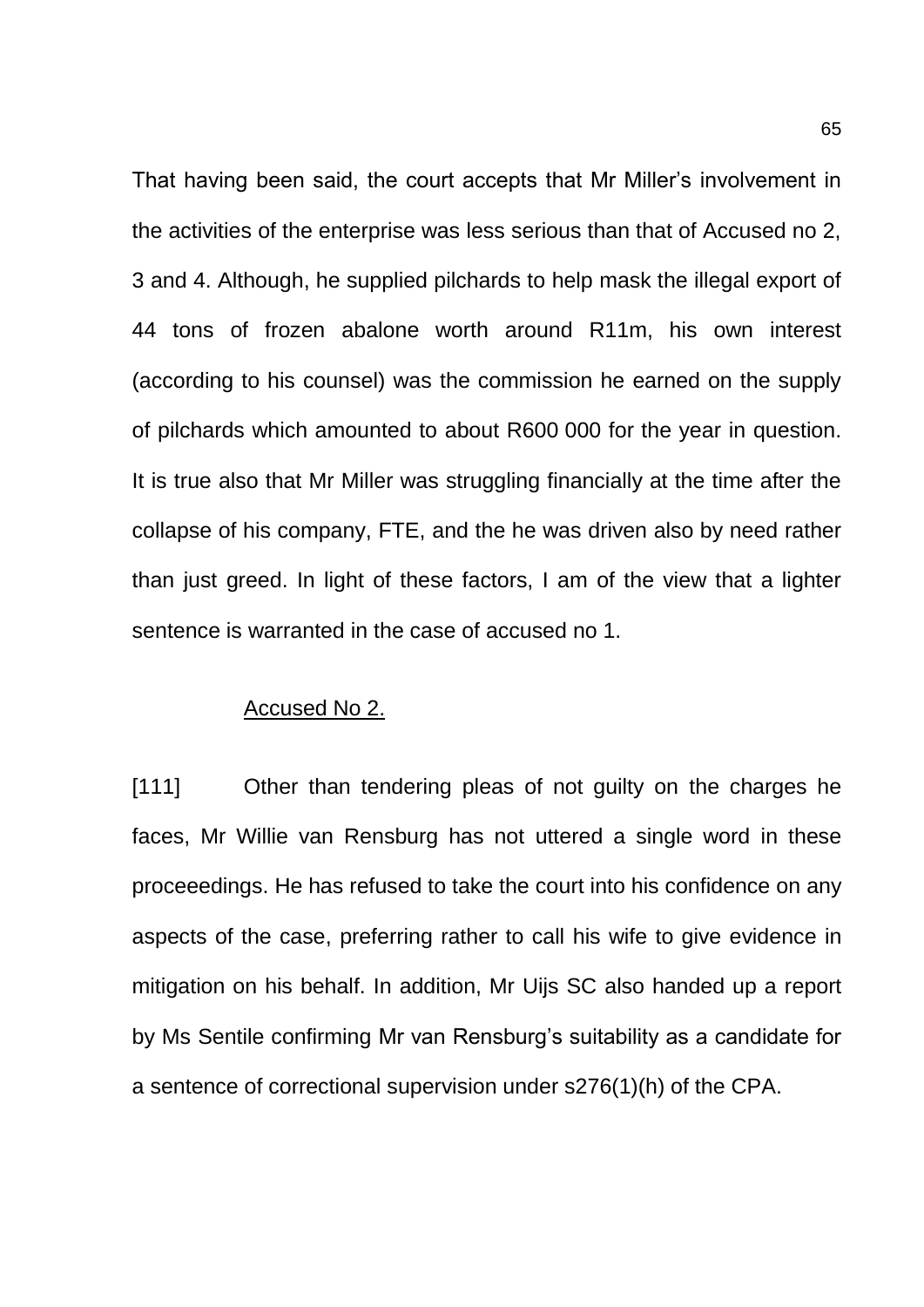[112] From the limited evidence placed before the court I am able to conclude that Mr van Rensburg is 45 years of age, is married and has 2 young daughters aged 11 and 9 years respectively who are being educated at a private school in the city. It would appear that the mother is the primary caregiver to the children.

[113] Mr van Rensburg grew up in Hermanus and attended Stellenbosch University where he met his wife, Ms Kim Sabbe. He did not finish his B.Com degree there and dropped out after 2 years. Ms van Rensburg told the court that she went on to complete an undergraduate degree and then an honours degree in the field of property valuation at Stellenbosch. She is clearly a successful businesswoman in her own right and owns a substantial investment portfolio. She describes her husband as an innovative entrepeneurial person with an eye for an opportunity.

[114] In her report Ms Sentile refers to Mr van Rensburg's current business activity which is said to involve the manufacture of fiberglass tanks for use in the mariculture industry, in particular the farming of abalone. It is said that the company employs 27 permanent staff in Hermanus and that Mr van Rensburg *"draws R20 000 per month from his….business for his monthly living expenses excluding rent, transport*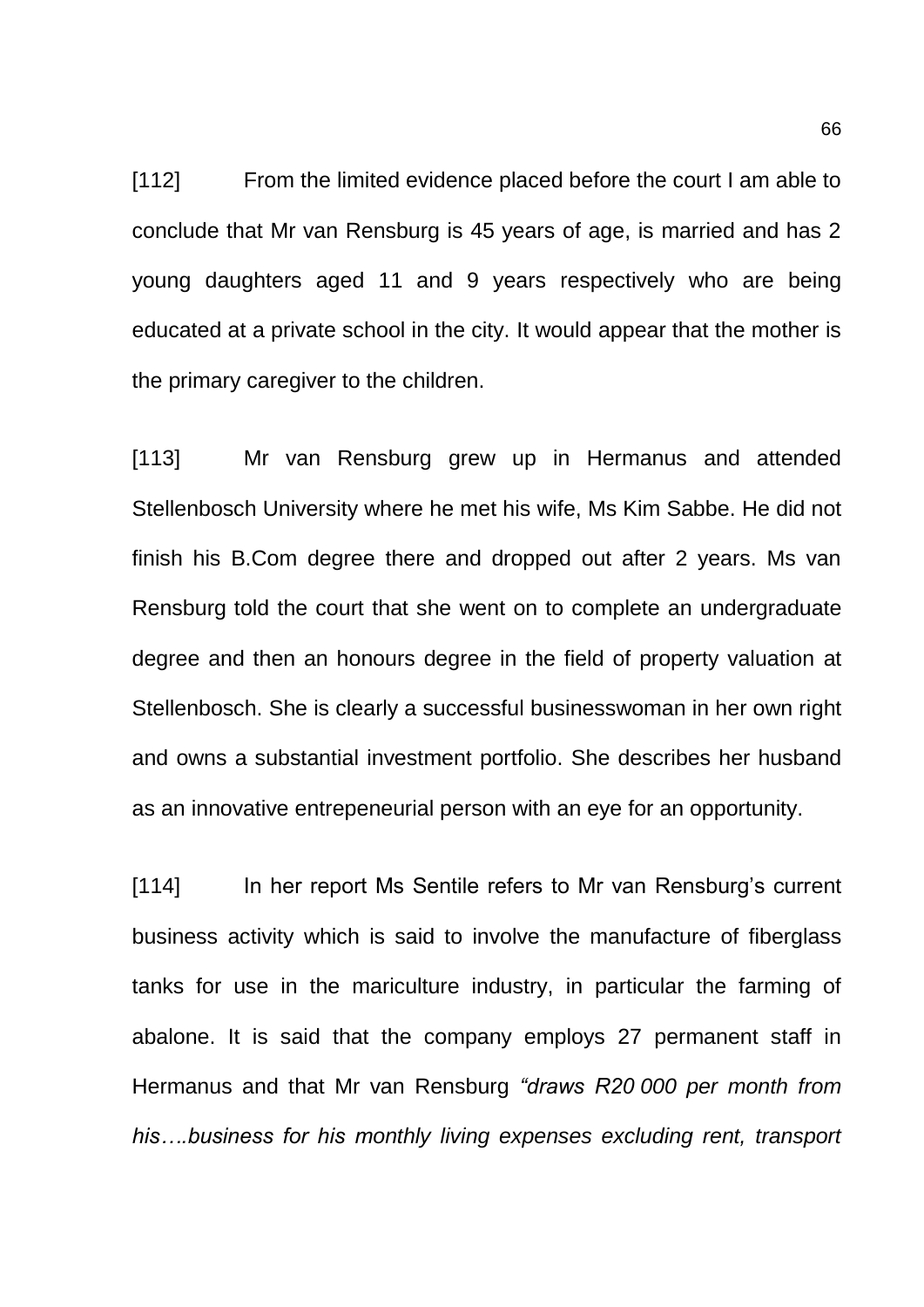*and children's school fees*." Ms Sentile reports that Mr van Rensburg travels through to Hermanus every Monday for work purposes and returns to Cape Town on weekends. During the week he evidently stays with his mother in Hermanus. Ms Sentile reports that Ms van Rensburg informed her that she earns around R25 000 per monthm from her business.

[115] Ms van Rensburg confirmed the allegation in the report that the family lives in Head Road in Fresnaye. She confirmed too that this a prestigious address in one of Cape Town's exclusive suburbs overlooking the Atlantic Ocean and said that she thought that the family home was worth around R18 million. Ms van Rensburg told the court that their home is rented and that the monthly rental was of the order of R45 000. Rather surprisingly she did not know the name of the owner of the property (in which she said they have lived for the past 10 years) but suggested that the rental was paid through a well-known national estate agency.

[116] Ms van Rensburg told the court that the school fees for their daughters, with whom she says accused no 2 has a close relationship, ran to around R40 000 per term. When the court asked how the family was able to afford an obviously opulant lifestyle, Ms van Rensburg said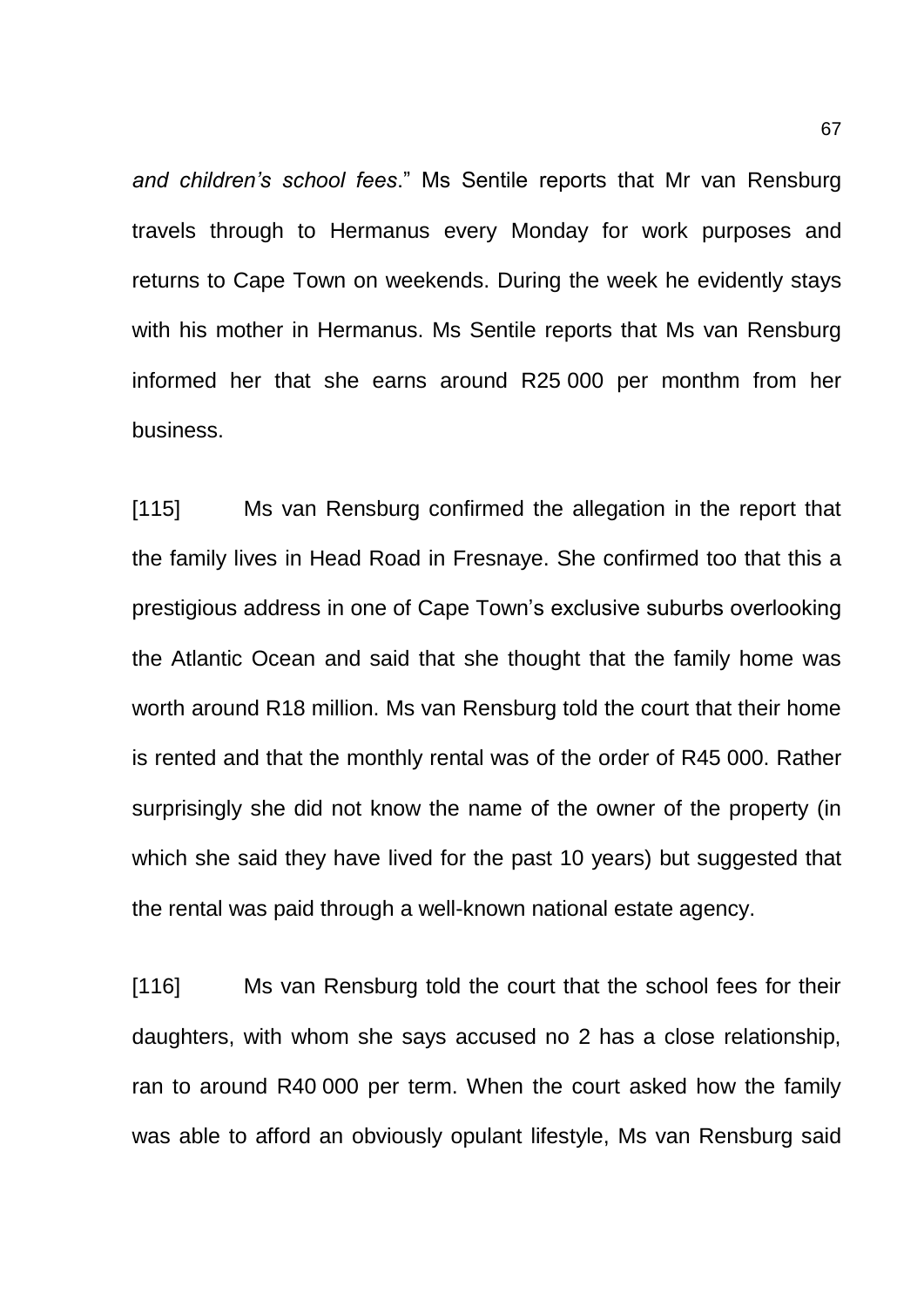that she and her husband funded certain of their shared domestic expenses through their respective businesses and drew therefrom what they needed to live on on an ad hoc basis. She said that accused no 2 contributed about R25 000 to the family's expenses but that he has no assets of any substance.

[117] There are certain problems with the evidence presented on behalf of accused no 2. In the first place, his wife did not refer in any great detail to the business venture dealt with by Ms Sentile. We heard little about the fiberglass tank business from Ms van Rensburg, but a lot about a company called CKW Steel (Pty) Ltd. Ms van Rensburg acknowledged that the name was an acronym for "Clive, Kim and Willie" and said that the "Clive" was a reference to Mr Clive Coetzee, an acquaintance of Mr van Rensburg, who has been present in the public gallery for much of this trial lending moral support to his long-standing friend. Ms van Rensburg has no interest in the business of CKW Steel, which according to company registration documents handed up by Mr Uijs SC, was registered in 2016 with accused no 2 as the sole shareholder and director.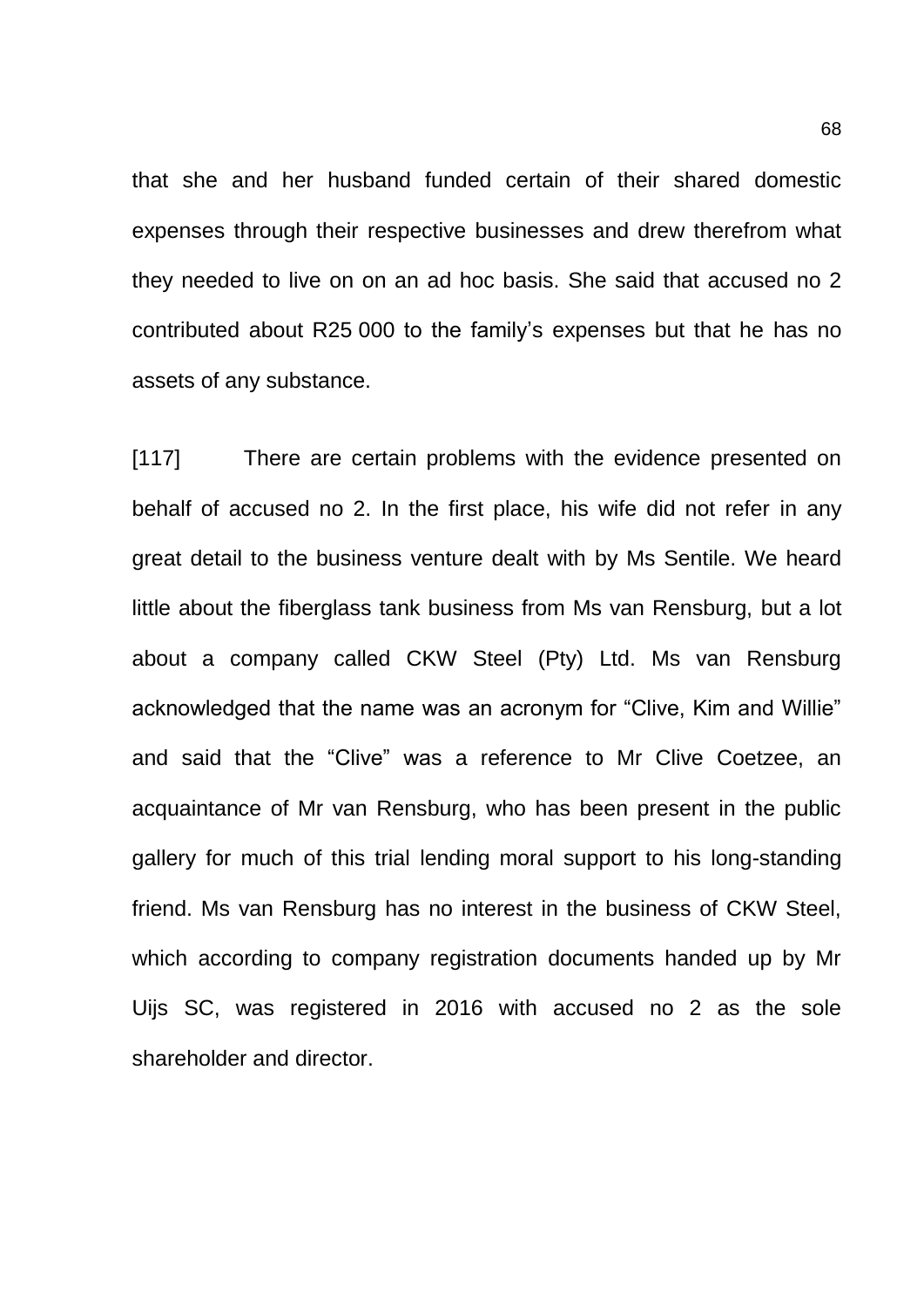[118] Ms van Rensburg explained that CKW was a company that her husband had set up with Mr Coetzee which imported steel products (for example wire and spikes) from China for use mainly in the agricultural sector. To this end it was said that Mr van Rensburg regularly visited China on business. The business was evidently run earlier through a Close Corporation known as Sea Point Sidewalk CC but later the name was changed to CKW. It is apparent to us from the evidence of Ms van Rensburg that CKW is currently Mr van Rensburg's primary source of income yet we know very little of the financial viability of the company. We have no details of its turnover, the staff compliment and the salaries of its employees or of its profitability.

[119] In the result I must come to the conclusion that accused no 2 has not been frank with the court regarding his current financial position. On the available evidence, this family enjoys an affluent lifestyle where just accommodation expenses and school fees amount to around R60 000/mth yet where their joint income is said to be of the order of only R45 000/mth. These figures do not make provision for food, clothing, medical expenses, motor vehicle and travel costs or entertainment, and at the end of the day the numbers simply do not add up.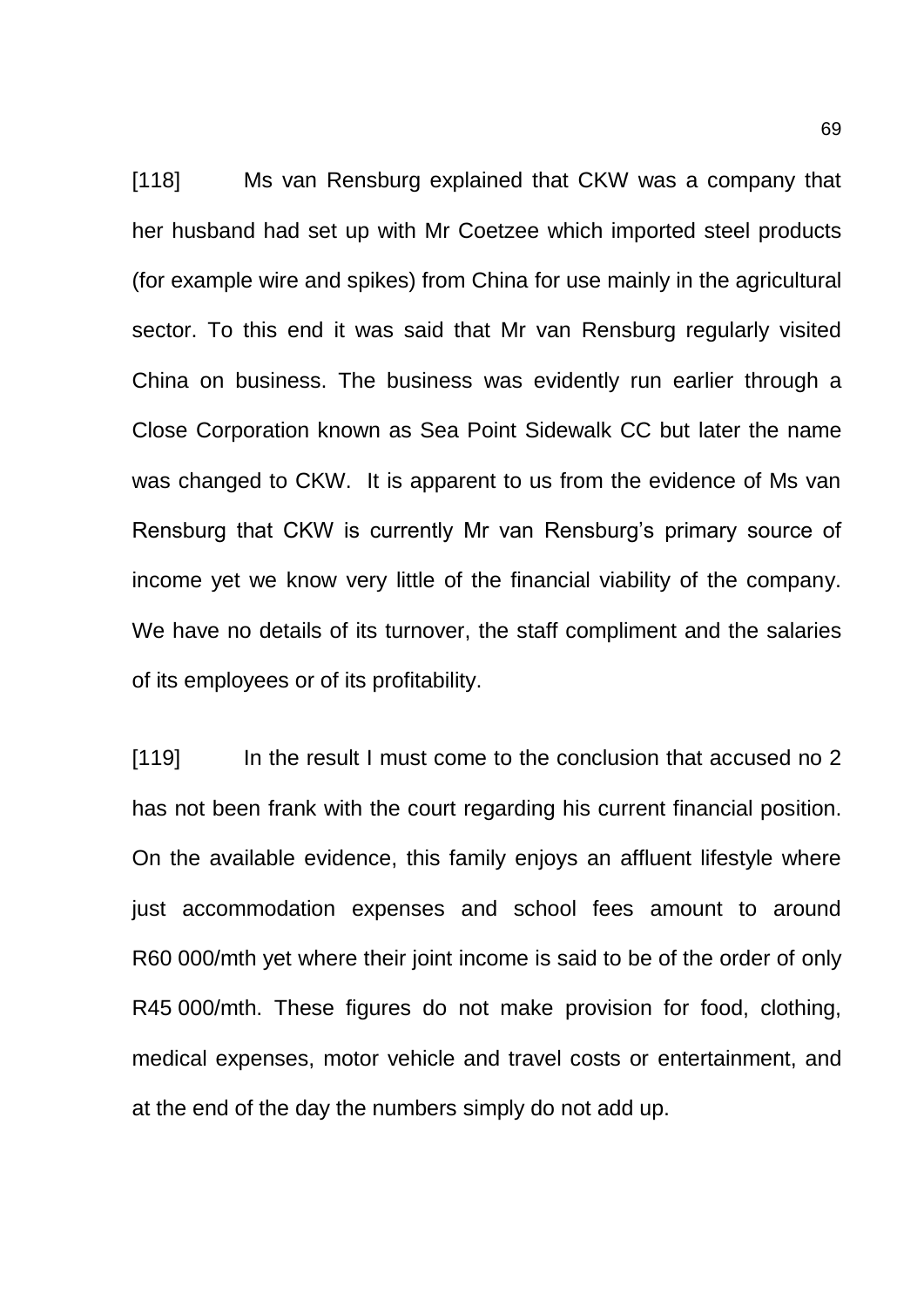[120] Ms van Rensburg was asked in her evidence-in-chief to deal with the domestic circumstances which prevailed in November 2006 at the time accused no 2 was arrested when they would both have been aged about 34. She explained that her husband owned a townhouse in a complex in Westcliff in Hermanus and that they also rented an apartment in Clifton. The arrangement with the landlord in Clifton was that they had to vacate the apartment over the summer holidays when it was rented out at a higher rate and during that period the van Rensburg couple (then still childless) would take up residence in their Hermanus home.

[121] Ms van Rensburg, who knows the property market well, confirmed that Clifton is the city's most expensive suburb on the Atlantic Seaboard and it is apparent that this young couple lived very comfortably at that time. We know, too, from the evidence in the main trial that Mr van Rensburg drove a Mercedes Benz luxury vehicle. One is therefore inclined to ask where the money came from?

[122] In his cross examination of Mr Thompson, Mr Uijs SC handed up the unsigned financial staements for the calendar year of 2006 of a company called Ligitprops 3016 CC. This was a close corporation which traded in Hermanus as S&W Fishing and the documents describe the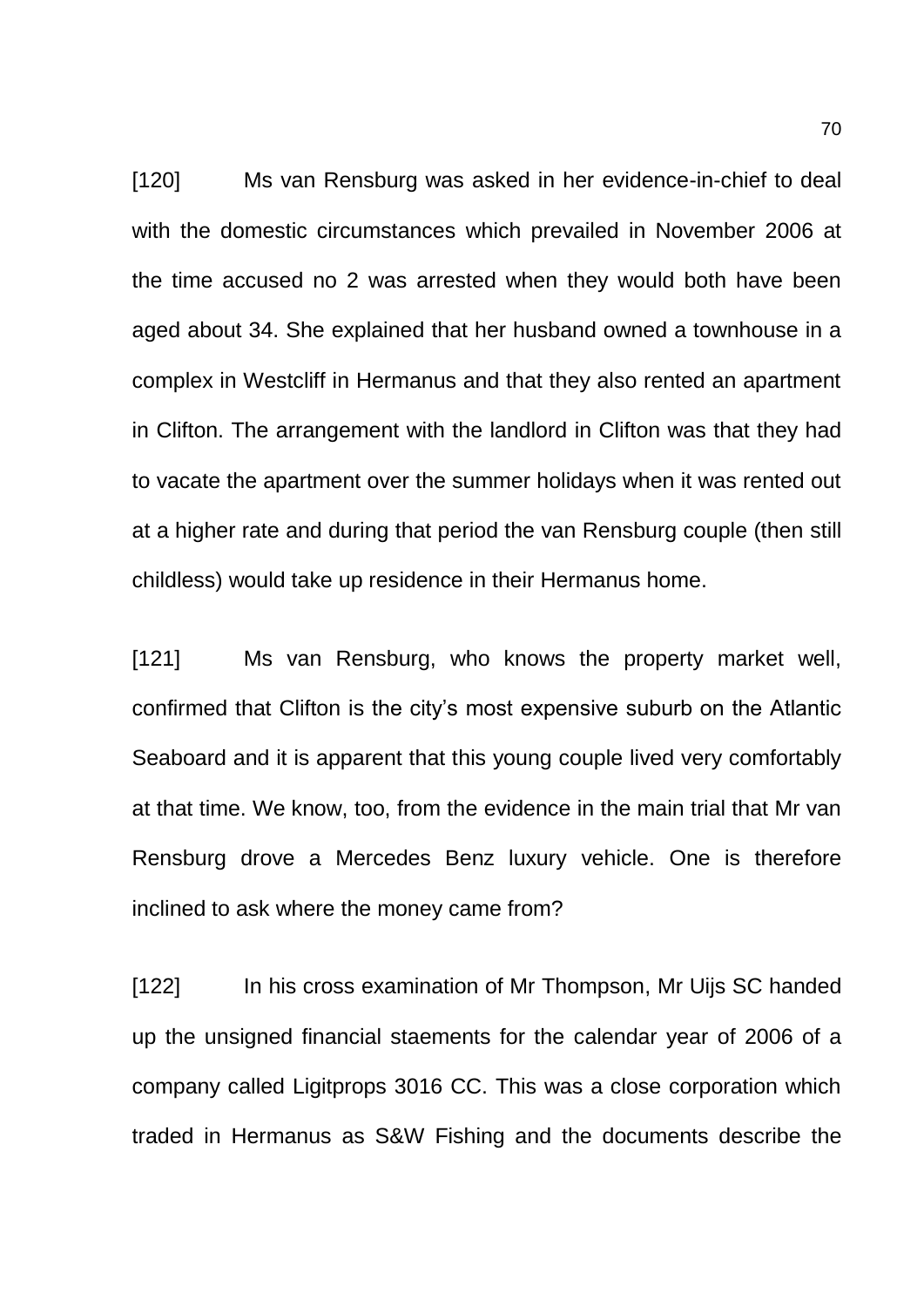nature of its business as the export of abalone, although Ms van Rensburg said that they exported crayfish as well. Its members were Willie van Rensburg and a certain Shaun M.Smith.

[123] The financial statements of this CC for the year ended 28 February 2007 reflect a healthy business with a gross income derived from the sale of abalone and crayfish of R11,7m. That figure was up by nearly R3,7m over the previous year – an increase in turnover of 46%, at a time when the abalone TAC had basically halved. While the list of expenses reflect a general deduction for salary and wages of R54754, the salary for members is recorded as nil. However, the members declared a dividend totalling R1,036m in that financial year. Assuming that each member drew the same amount via that dividend, this would have rendered a monthly income of just over R43 000 per member – not an insubstantial amount today let alone 12 years ago.

[124] In her evidence in mitigation on behalf of her husband, Ms van Rensburg let the cat out of the bag somewhat. She said that when she married her husband in 2004 he and Shaun Smith were running the biggest privately owned abalone exporting company in the country. They were evidently very successful – "huge" was the word Ms van Rensburg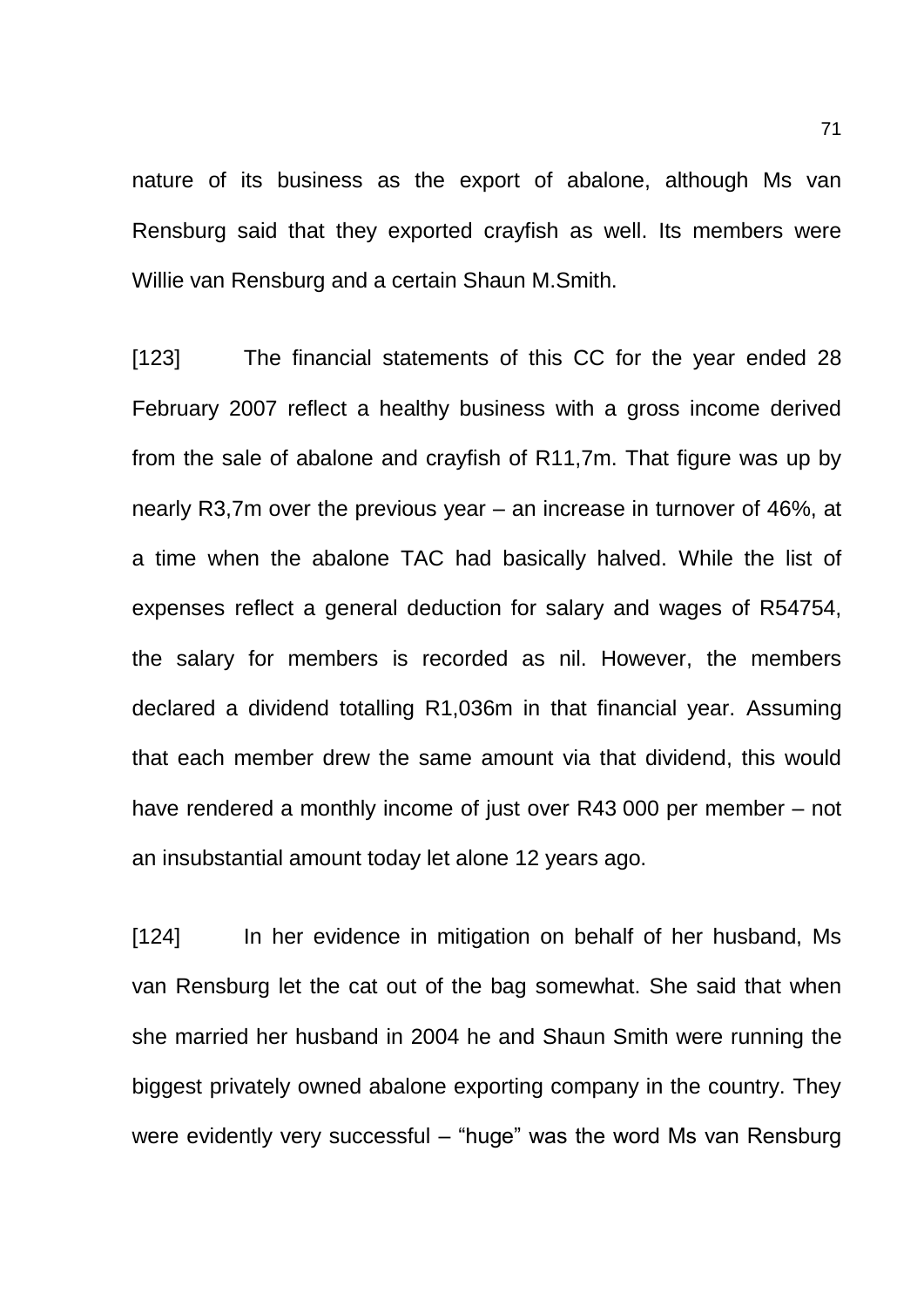proudly used. When asked what the turnover of S&W Fishing was "at that time" (and counsel was referring to the time around the arrest of no 2 in 2006), the witness repeatedly mentioned a figure of R30m. She knew about this because her husband and Mr Smith had told her of the figures.

[125] This figure, of course, does not tally with the turnover mentioned in the company's financial statements but it does give us some idea of the extent of accused no 2's probable benefits from his involvement with Rapitrade. The evidence fits neatly into the role described by Jaco Botha – that accused no 2 was the financial backer of accused no 4's illegal FPE which supplied huge amounts of abalone to Rapitrade for export.

[126] Finally, it should be mentioned that accused no 2 has 4 previous convictions – 1 for common assault in 1996 when he paid an admission of guilt fine, and 3 contraventions under the erstwhile Sea Fisherires Act. These relate to a single incident in September 1988 when the accused was found in illegal possession of shucked abalone. He was just 16 at the time and the magistrate imposed a sentence of a fine of R300 suspended for 4 years and an order that he write an essay of at least 500 words on the topic of why it was his duty to conserve marine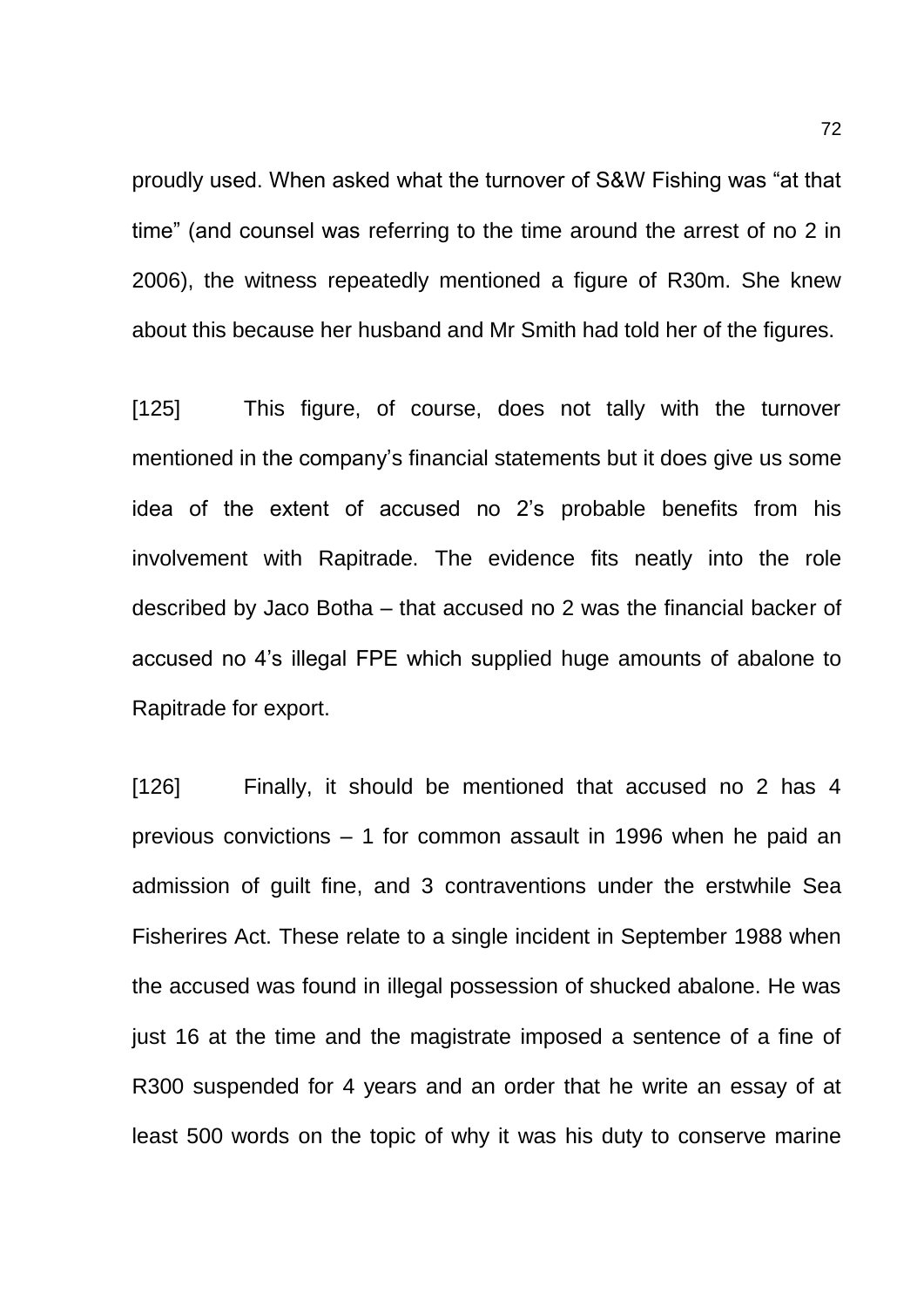life. While these convictions are old and must be ignored for present purposes in terms of s271A of the CPA, one wonders whether that essay was written and whether its purpose was ever truly taken to heart.

[127] The total amount of abalone involved in respect of the counts on which Mr van Rensburg was convicted is 28,5 tons of frozen abalone. This accords, in the main, with the volume handled by Mr du Toit in 2006, save that Mr van Rensburg was not convicted on count 14 (which Accused no 4 was) which involved 1,8 tons of abalone. The live weight of that frozen mass is 95 tons and the value thereof at R250/kg amounts to R23,7m.

[128] This figure sits fairly comfortably with Ms van Rensburg's evidence about the turnover of S&W. Of course, we do not know exactly what Mr van Rensburg's benefit was as a consequence of his involvement in the affairs of Rapitrade. Perhaps it was half the difference between the turnover in the financials and the figure mentioned by his wife? Maybe it was more and maybe it was less? But whatever it was, it can be stated with a measure of confidence that Mr van Rensburg's interest was driven by greed, given that he had a successful business offering a reasonable income. In light of the fact that he has only been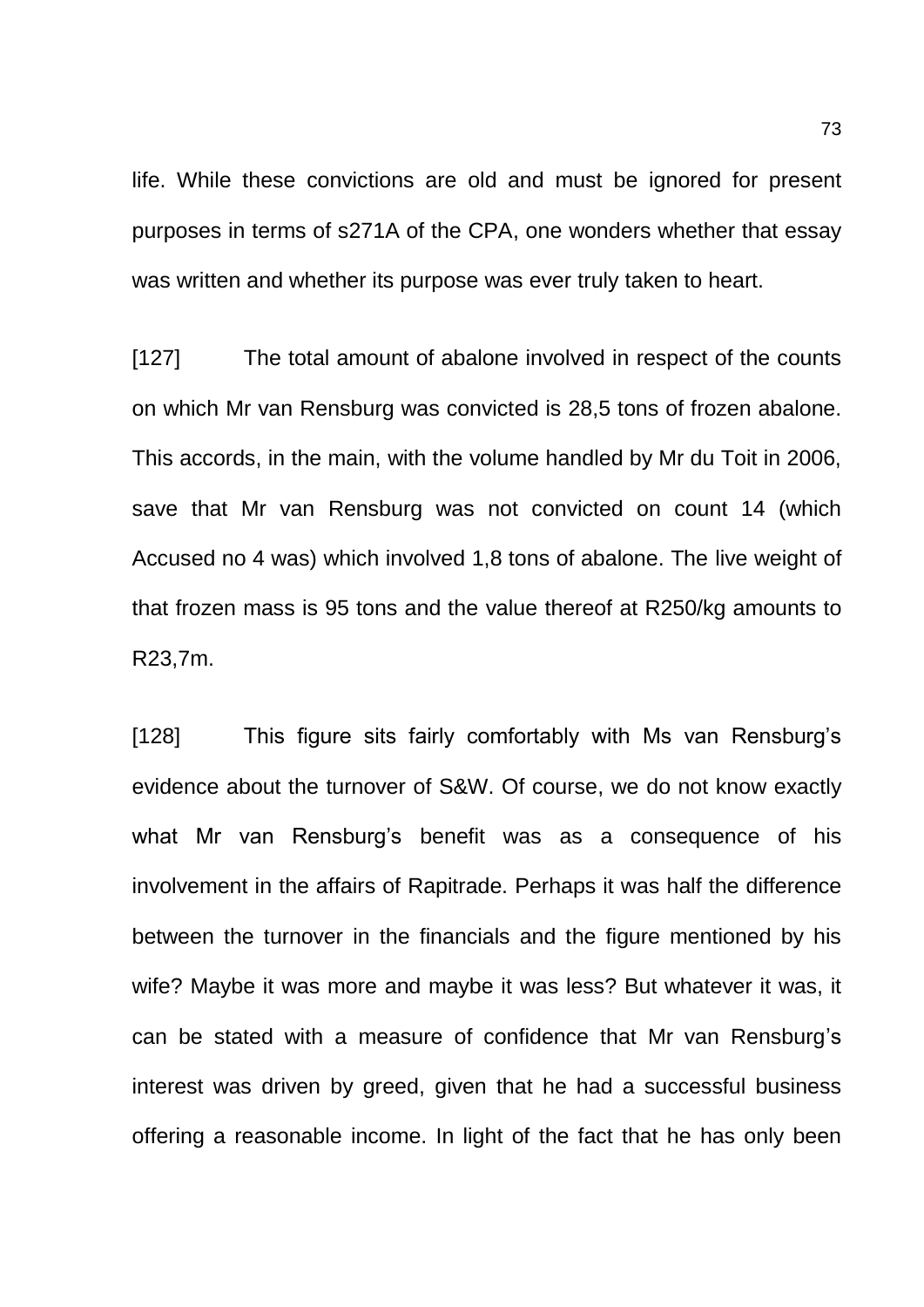convicted for his involvement with accused number 4 during 2006, and has been associated with a lower amount of abalone, his sentence will be ameliorated accordingly.

## Accused No. 3

[129] Gavin Wildschutt did not testify in the main trial but was called to give evidence in mitigation of sentence. He told the court that he is 42 years old and married with 4 children – a daughter aged 21 and 3 sons aged 18, 16 and 6 years. He grew up with an absent father who was a truck driver and was schooled in the Cape Town suburb of Elsies River where he left school in grade 11 to help provide for the family. Mr Wildschutt's early work life was as a guard on a taxi and later as a factory worker in Woodstock.

[130] The family lived in a house at 58 Naomi Street in Elsies River which they owned. As I understand it, Mr Wildschutt is now the rightful owner of the property in which his mother presently lives alone. He told the court that he feels morally obliged to his late father not to sell the house while his mother still needs a roof over her head. In 2013 Mr Wildschutt moved his family to Gansbaai to live in an RDP house which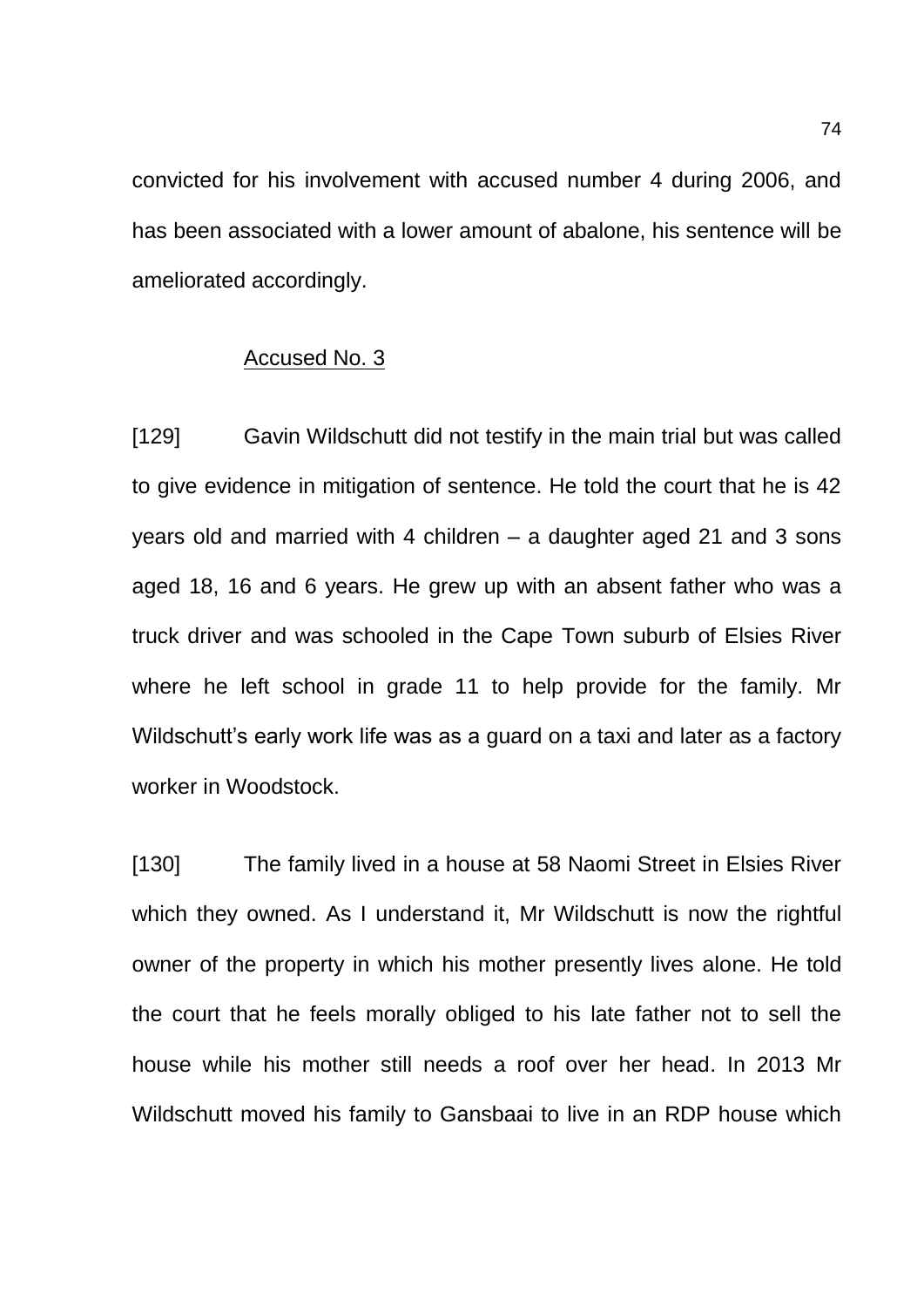he had bought there. The family still stays in Gansbaai where the 2 youngest children are in school. The 2 older children also currently reside in the Gansbaai house. Mr Wildschutt is currently employed on a casual basis with a local building contractor, Mr Isak Fourie, for whom he does tiling, painting and the like. Much of his time over the last 4 years has been taken up with this case but when he is able to work he earns up to R300/day.

[131] Ms Marilyn Wildschutt is 43 years of age and is chronically ill. In 2010 she was diagnosed with stage 3 cancer of the spine which has since spread to the liver and has progressed to stage 4. Notwithstanding advanced stem-cell treatment she has not recovered. Her mobility is severly compromised and Ms Wildschutt is now mostly confined to bed. She is cared for by her husband, the neighbours and the 2 older children. It seems as if Ms Wildschutt's prognosis is very poor.

[132] The family survives off Mr Wildschutt's earnings, a disability grant for Ms Wildschutt and social grants for the 2 younger children. Their daughter does part-time voluntary work as a teaching-assistant at a local school while she is studying through a correspondence degree to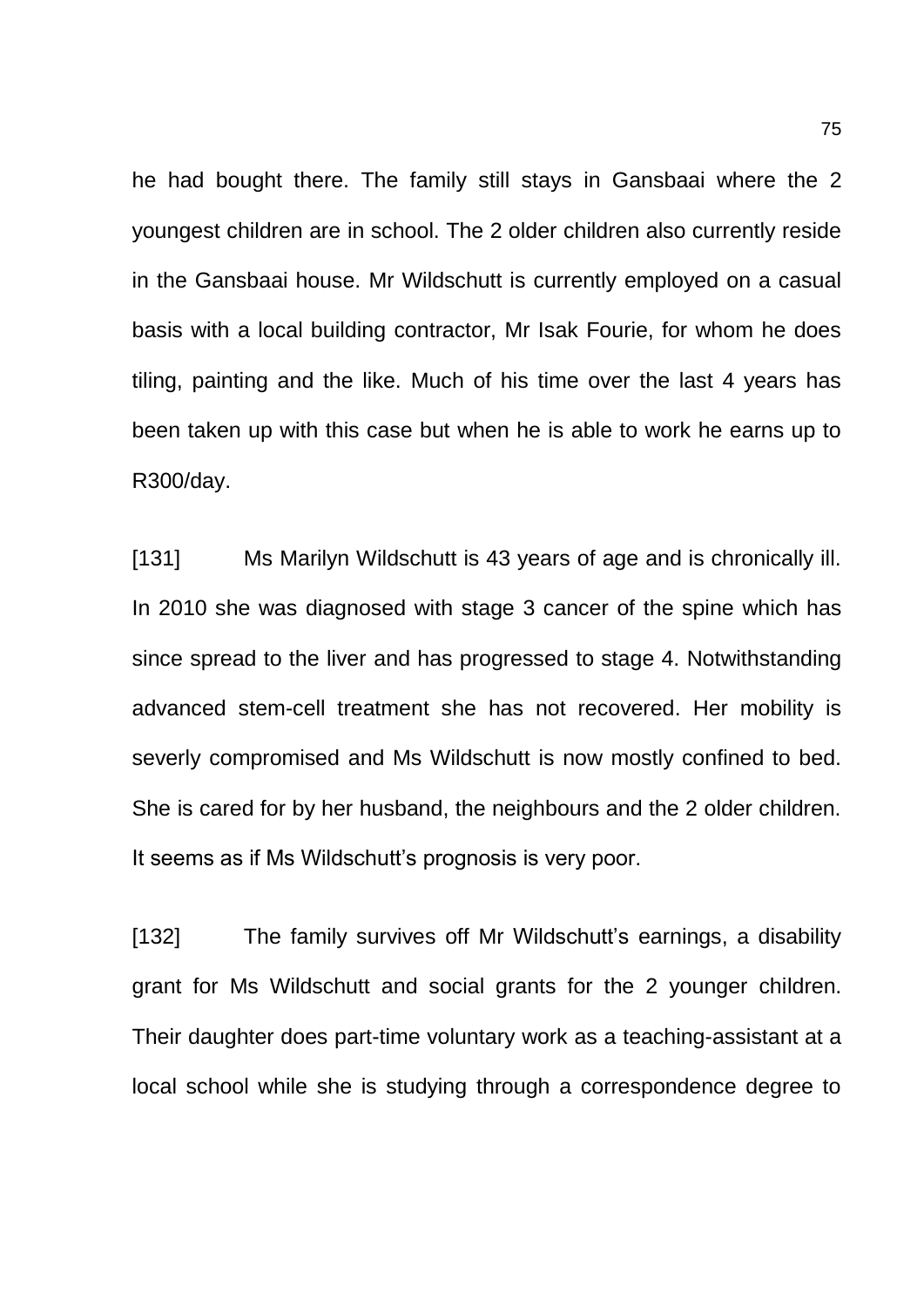become a teacher, while the oldest son is destined for university where he intends studying engineering.

[133] Mr Wildschutt himself is not healthy and suffers from a congenital illness which causes clotting of the blood and for which he is permanently on medication. While it is evident that Mr Wildschutt grew up in difficult circumstances, he has an engaging personality and is one who expresses himself in forthright terms. He impresses as a firm disciplinarian who has instilled good values in his children, for whom he obviously has high expectations.

[134] Mr Mellor handed up a report relating to the family's circumstances drawn up by Ms T. Klaas-Jolimvaba, a social worker with the Provincial Dept of Social Services in Hermanus, as well as a presentencing report by Ms. J Engelbrecht of the Department of Correctional Services. The court requested that Ms Klaas-Jolimvaba be called to give oral evidence in relation to the family's domestic circumstances in light of the presence of the minor children and the directions of the Constitutional Court in S v M , the case referred to at the beginning of this judgment.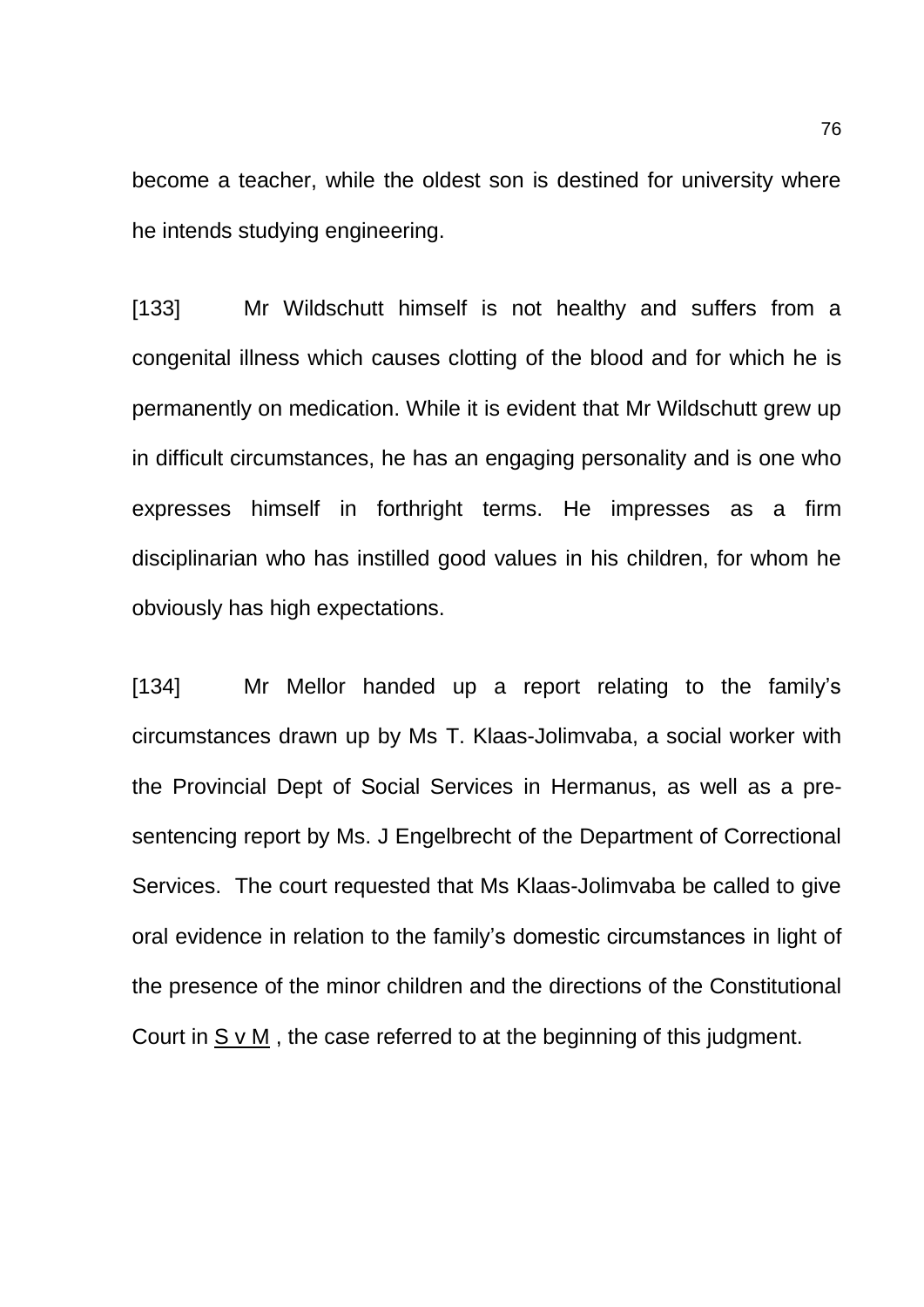[135] Ms Engelbrecht found that Mr Wildschutt was a suitable candidate for a sentence of correctional supervision while Ms Klaas-Jolimvaba, particularly in her oral evidence, assisted the court in assessing the impact that a sentence of imprisonment in respect of accused no 3 might have on the interests of the children. I shall revert to that aspect shortly but I first need to address Mr Wildschutt's criminal record and the issue of remorse.

[136] Mr Wildschutt has 2 previous convictions, both of which arise from the raid at Foxhole Farm on 8 February 2006. As stated in the main judgment he tendered a plead of guilty in terms of s105A of the CPA to a charge of possession of 5050 units of abalone for commercial purposes in contravention of Reg 39(1)(a), and guilty to a charge of participating in the running of an illegal FPE in contravention fo s18 of the MLRA. On 3 May 2006 accused no 3 was sentenced to a fine of R40 000 or 18mths imprisonment in the erstwhile Regional (Environmental) Court in Hermanus, the charges having been taken together for purposes of sentence.

[137] In his s105A plea explanation, which was concluded jointly with 5 other persons charged in relation to Foxhole, Mr Wildschutt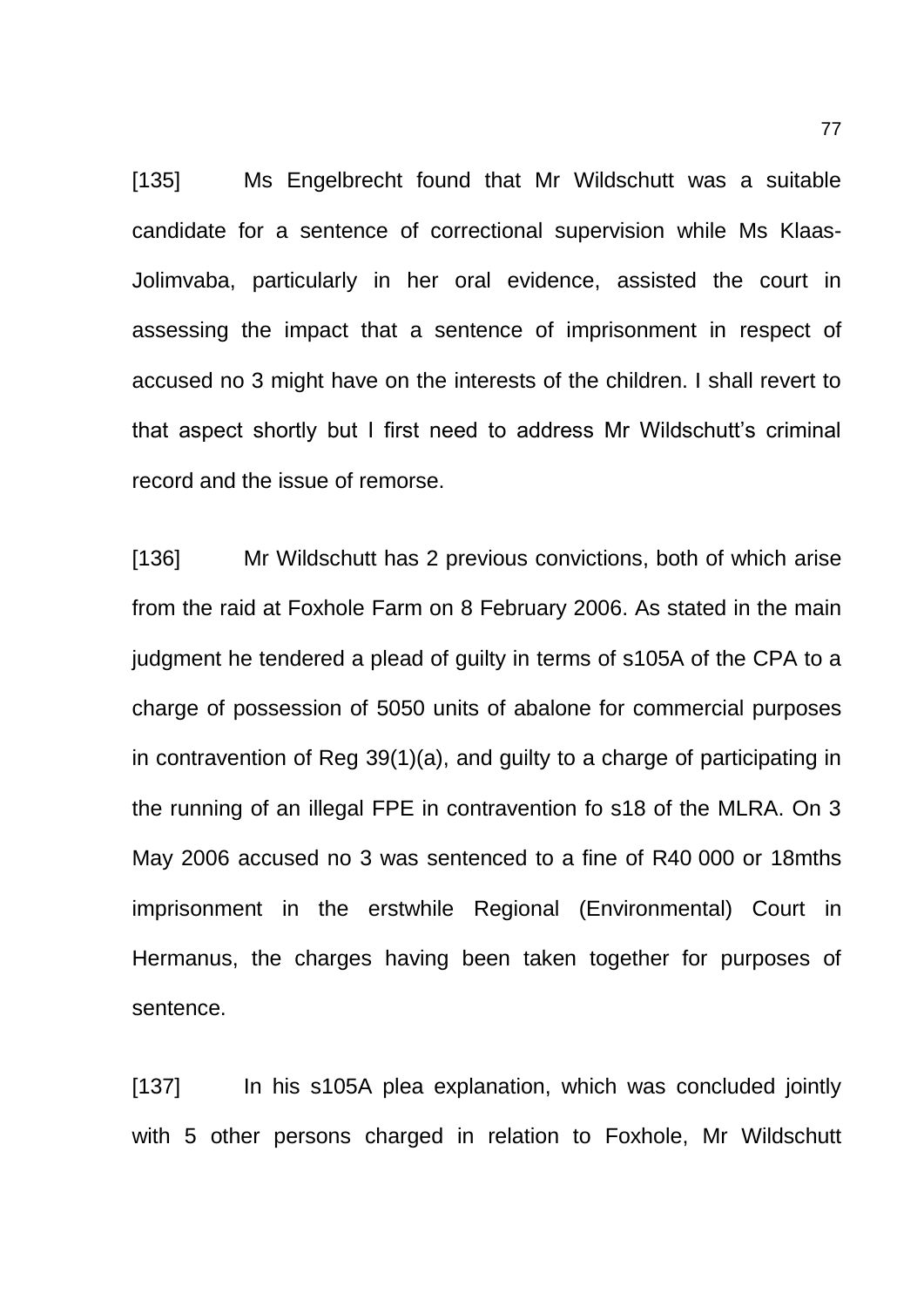expressly admitted that he was responsible for the transport of abalone to and from the premises. In the plea agreement, in which he said he was employed at the time as a wood-cutter earning R2000/mth, Mr Wildschutt associated himself with the following statements which were recorded in English for the benefit of accused no 4 in that case. An Afrikaans translation thereof was signed by Mr Wildschutt, as the  $5<sup>th</sup>$  accused in that case:

- "*5. The seriousness of the crime is recognized by all parties, specifically the ecological and economic importance of protecting the abalone resource.*
- *6. The following extenuating circumstances apply:*

*The more lenient sentences in regard to accused 4, 5 and 6 is (sic) the result of possible merit problems the State might have experienced in proving the case against the accused. Notwithstanding, accused 4, 5 and 6 indicated that they are willing to plea (sic) guilty to all counts and accordingly more lenient sentences are seen as appropriate."*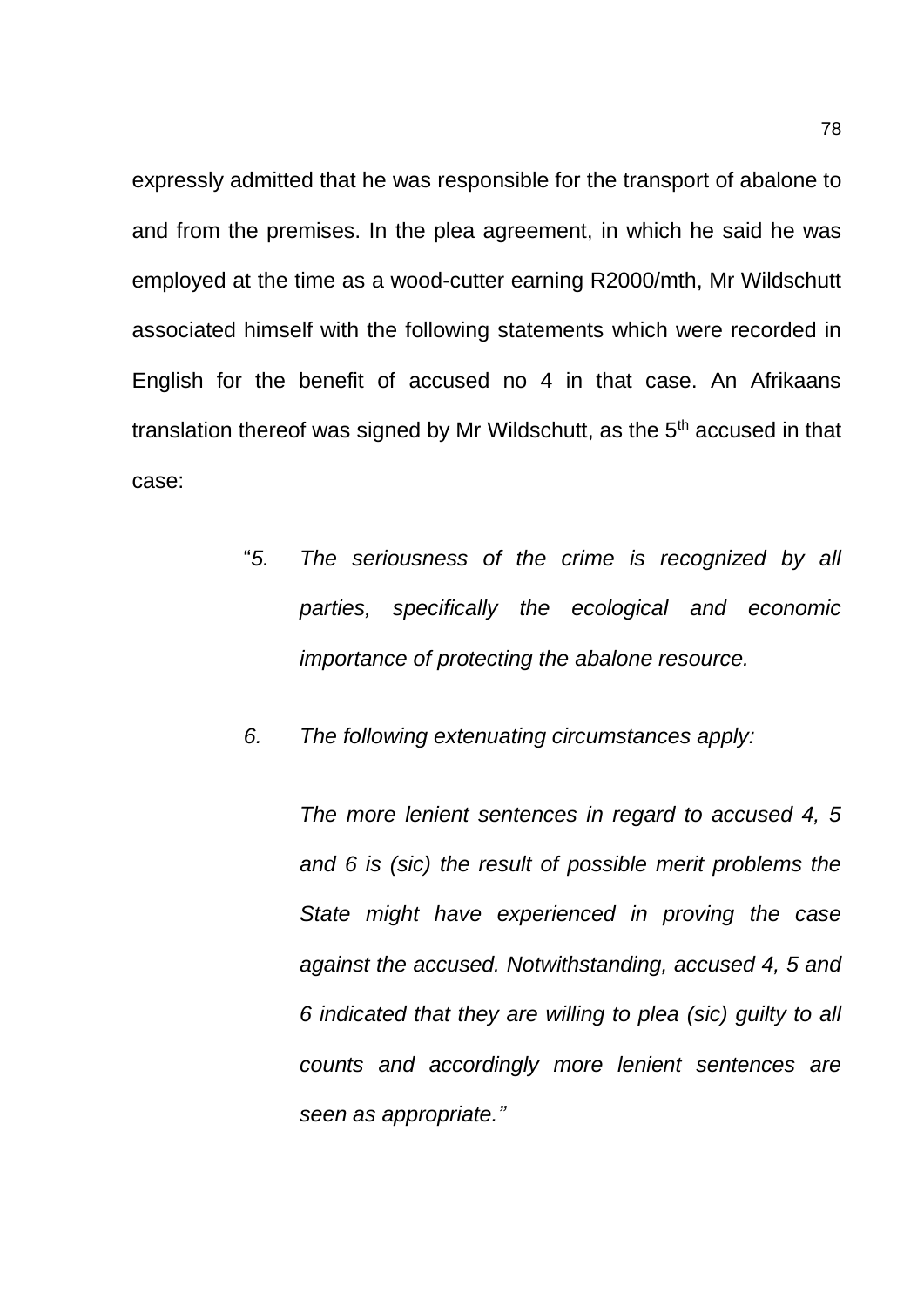[138] These convictions have already been taken into account as predicate offences for purposes of convicting accused no 3 under the POCA charge. But they are also relevant for purposes of aggravation in this matter. The documents before this court show that at the very time that Mr Wildschutt was dealing with the consequences of his arrest at Foxhole, he was busy with the establishment of the abalone drying facility at Volmoed. Of particular significance in this regard is, firstly, the fact that the rent for the cottage at Volmoed was paid into Ms Mouton's bank account in cash by accused no 3's wife in March and May 2006, and secondly, that he was identified by the witness David le Roux as one of the roleplayers involved in the establishment of the FPE there.

[139] There is further aggravation to be found in the fact that accused no 3 was involved, not only at Volmoed at that time, but also in the establishment of the FPE's at Hercules and Faraday Streets. He was evidently undeterred by the substantial fine which was payable in respect of Foxhole, but forged ahead with the processing of many, many tons of abalone notwithstanding his frank acknowledgement in his s105A plea regarding the ecological and financial harm associated with this activity. Clearly, the fine was no more an occupational hazard for the accused.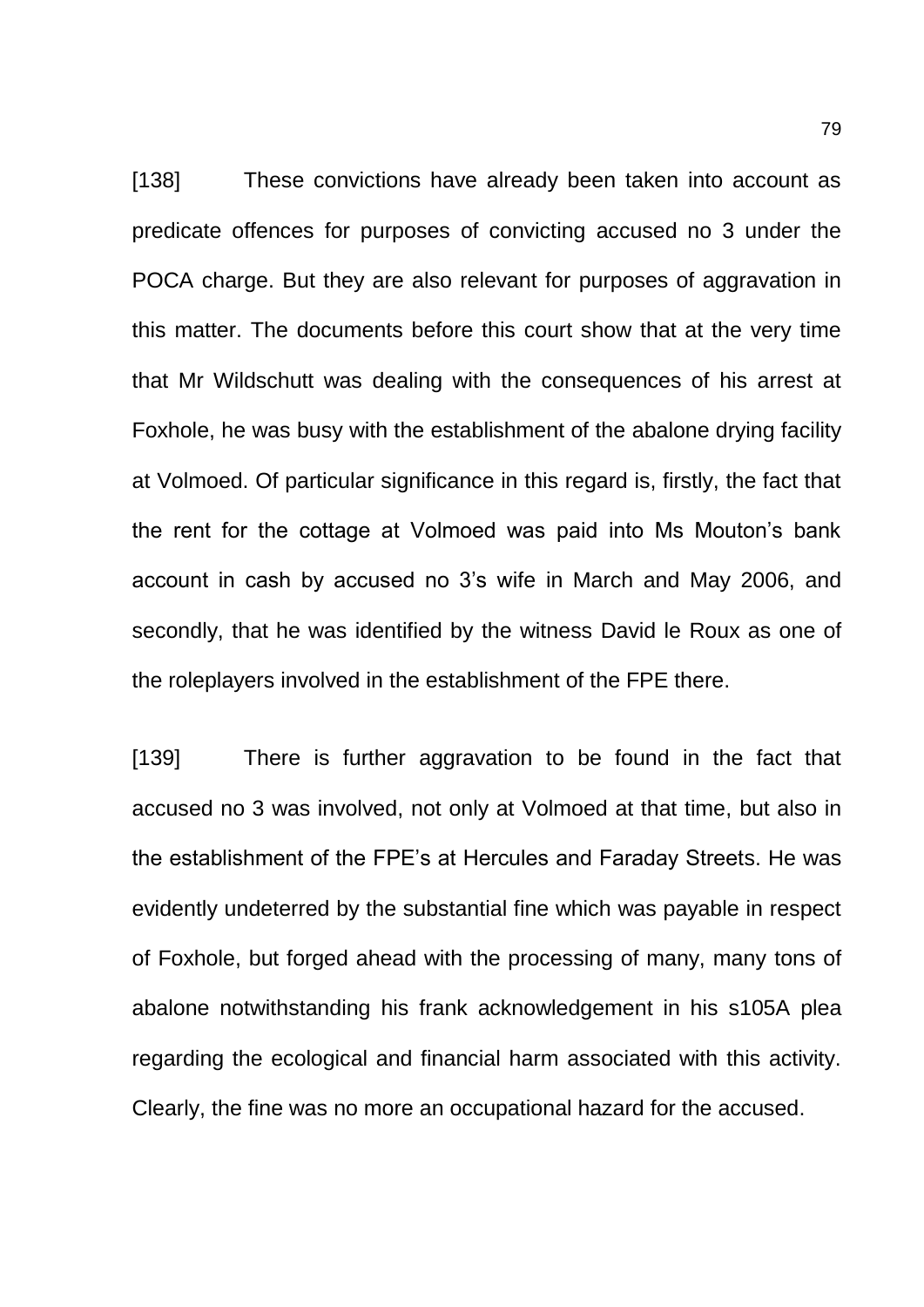[140] Indeed, in later explaining his plea in that matter to this court Mr Wildschutt candidly said that initially the State had offered a fine coupled with a suspended sentence in relation to the Foxhole prosecution but that he had refused this option. Clearly, he realized that at that stage he could not run the risk of having a suspended sentence hanging over his head if he was going to deal in poached abalone further. In my view, therefore, the moral blameworthiness of Mr Wildschutt's conduct in 2006 is very high.

[141] In her report to the court in consideration of Mr Wildschutt's suitability as a candidate for correctional supervision Ms Engelbrect noted the following.

> *"He takes responsibility for his actions, understands and comprehends the seriousness of his wrongdoings, verbalizes his remorse and is willing to be engaging (sic) in therapy in order to improve his social functioning as well as life skills programs as (sic) to assist him to cope and deal with life (sic) situation…."*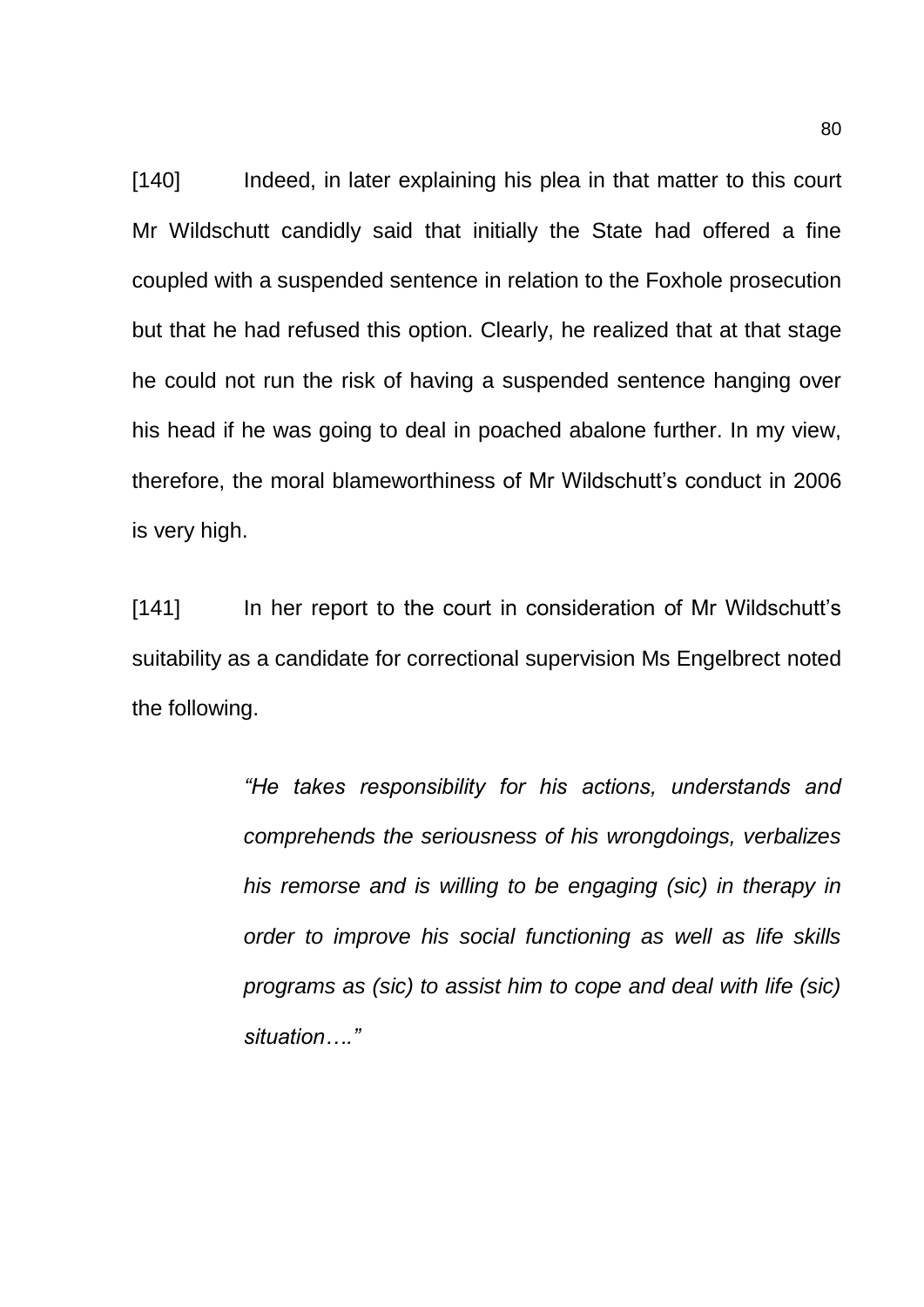[142] Ms Klaas-Jolimvaba, in her separate report had the following to say.

## *"6.3 BEHAVIOUR*

*The accused made bad choices in the past as he has a previous offense (sic) where abalone was involved. According to him he learnt from his past mistakes and decided to change his behaviour by doing business in wood cutting….*

## *7.1 PREVIOUS CONVICTIONS*

*The SAP 69 was not available when we compile (sic) this report, as it was requested from Gansbaai police station but unfortunately we did not received (sic). The accused was involved in case (sic) of abalone with his friends and was found guilty. He was fine (sic) for the conviction. According to him he learnt from his mistakes. He bought a truck to do business with wood after his release from prison.*

## *7.2 CURRENT OFFENCE*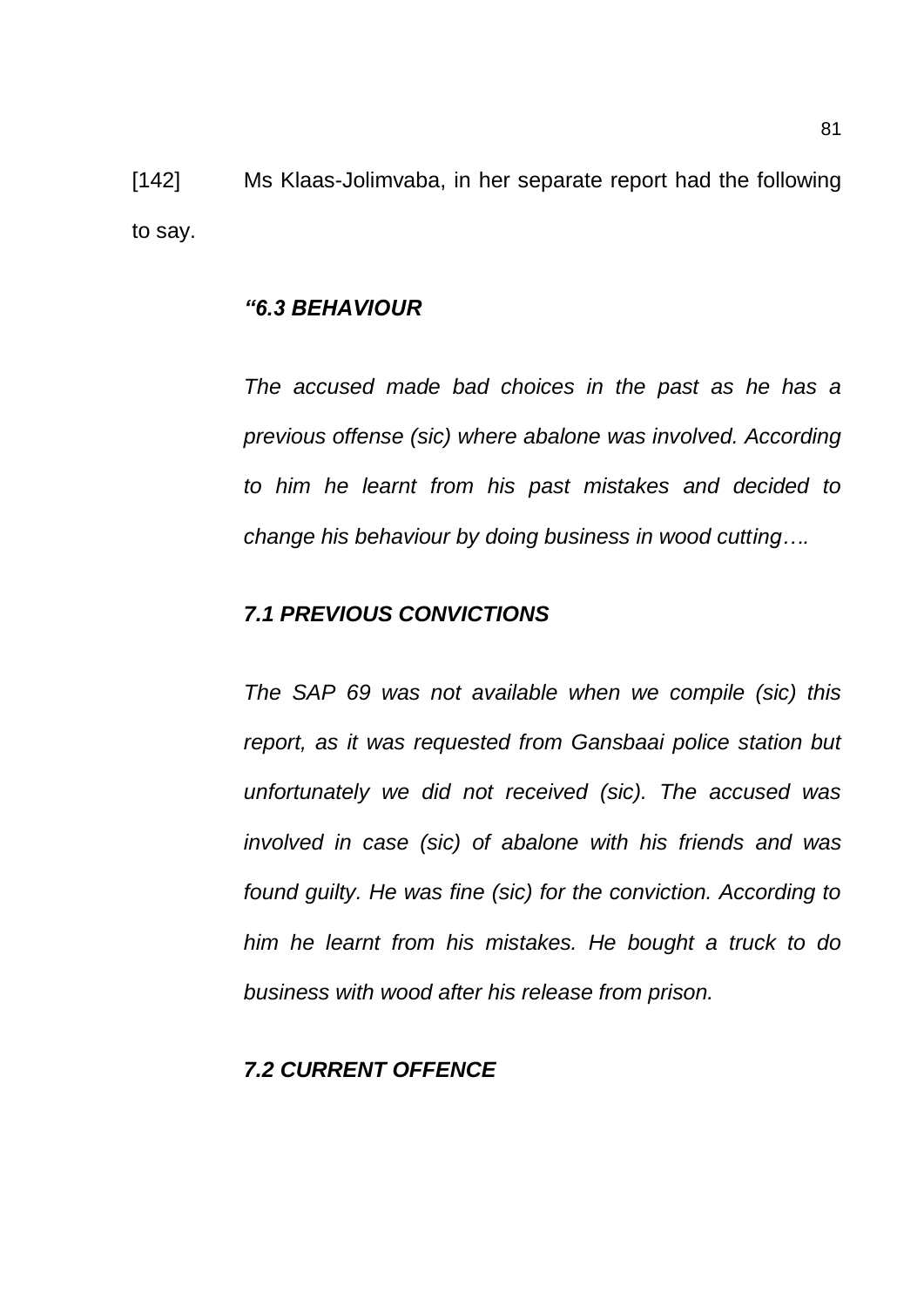*The accused alleged the abalone does not belong to him. He do (sic) not accept responsibility for the offence…"*

[143] When testifying in mitigation of sentence, Mr Wildschutt was cross examined by the prosecution in relation to the allegations suggesting remorse on his part. His contradictory response thereto demonstrates anything but contrition. He firstly turned his back on the plea bargain concluded in response to the Foxhole arrest, saying he was most definitely not guilty but had been advised by his attorney, Mr du Plessis, that a guilty plea was one way of avoiding the stresses, strains and delays of a criminal trial. He initially persisted in this court in maintaining his innocence in that matter.

[144] But then Mr Wildschutt unexpectedly demonstrated an apparent frankess to discuss his past misdemeanours. He told the court that in about 2002 he was a driver for an abalone syndicate headed by the same Frank Barends referred to earlier who is currently standing trial in this Division before Mr Justice Erasmus also on abalone related charges. Mr Wildschut said that in the course of his association with Barends he had been involved in a motor car accident near Bonnievale, had been arrested but was later acquitted as no abalone was found in his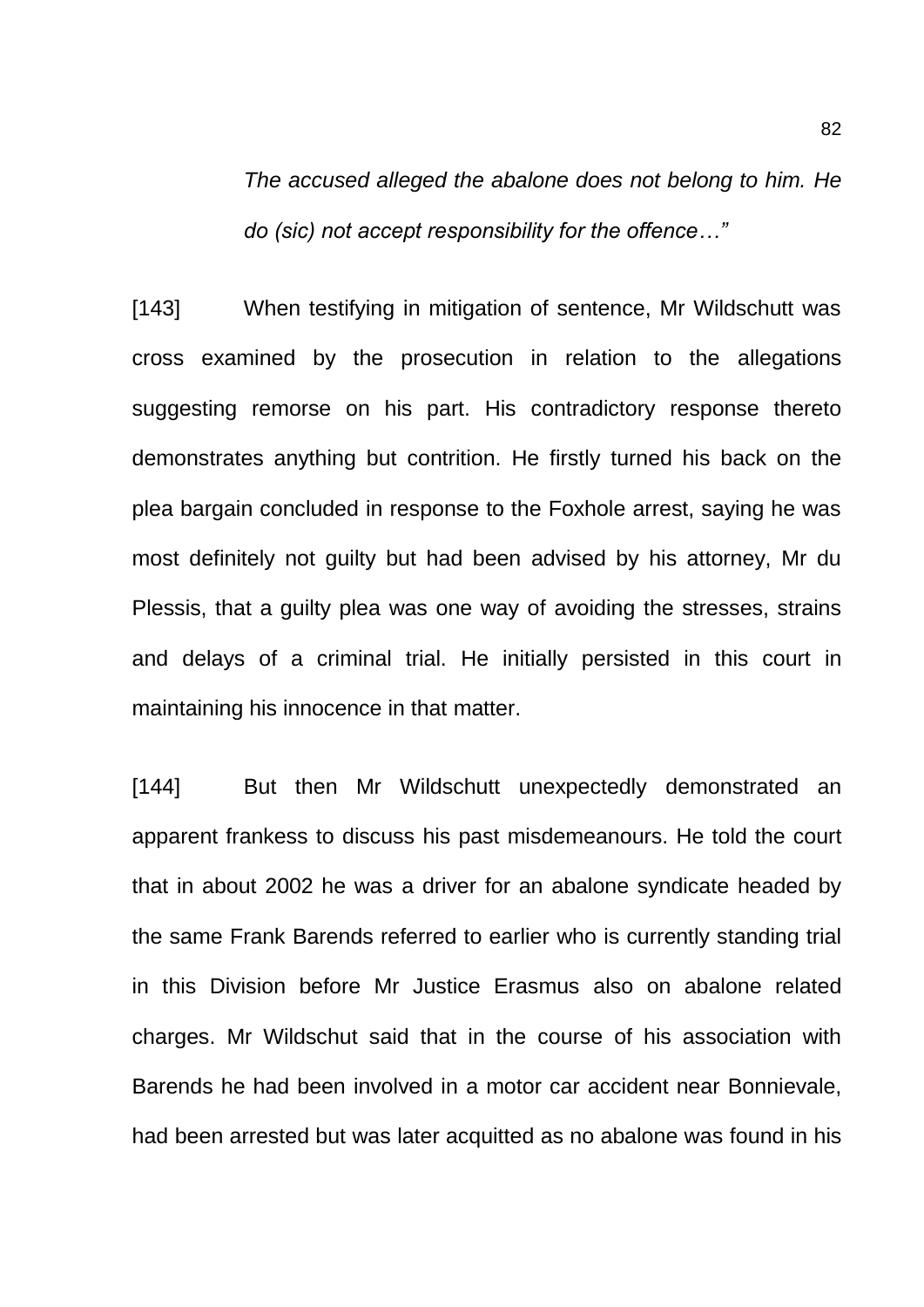vehicle. He claims that he was in fact driving a decoy vehicle as part of the Barends operation.

[145] After initially suggesting to the court that this was the incident in which he learnt from his mistakes, and regretted what he had done, accused no 3 changed tack and on further questioning by Ms van der Merwe said that he was actually referring Ms Klaas-Jolimvaba to the Foxhole arrest. The mere fact of his arrest there was, he suggested, sufficient to teach him a lesson and deter him from any further involvement with abalone.

[146] The court asked Mr Wildschutt to clarify the matter. He then said that he relied on both incidents as demonstrating that he had learned from his past mistakes. The first lesson he said he learned was when he became involved with Mr Barends' activities. This the court understood to be an acknowledgment that Mr Wildschutt had been part of an abalone poaching ring at that time.

[147] Then, said Mr Wildschutt, the Foxhole arrest was a further warning and that the mistake that he made there was that he had associated with the wrong people. And then in a most opaque way the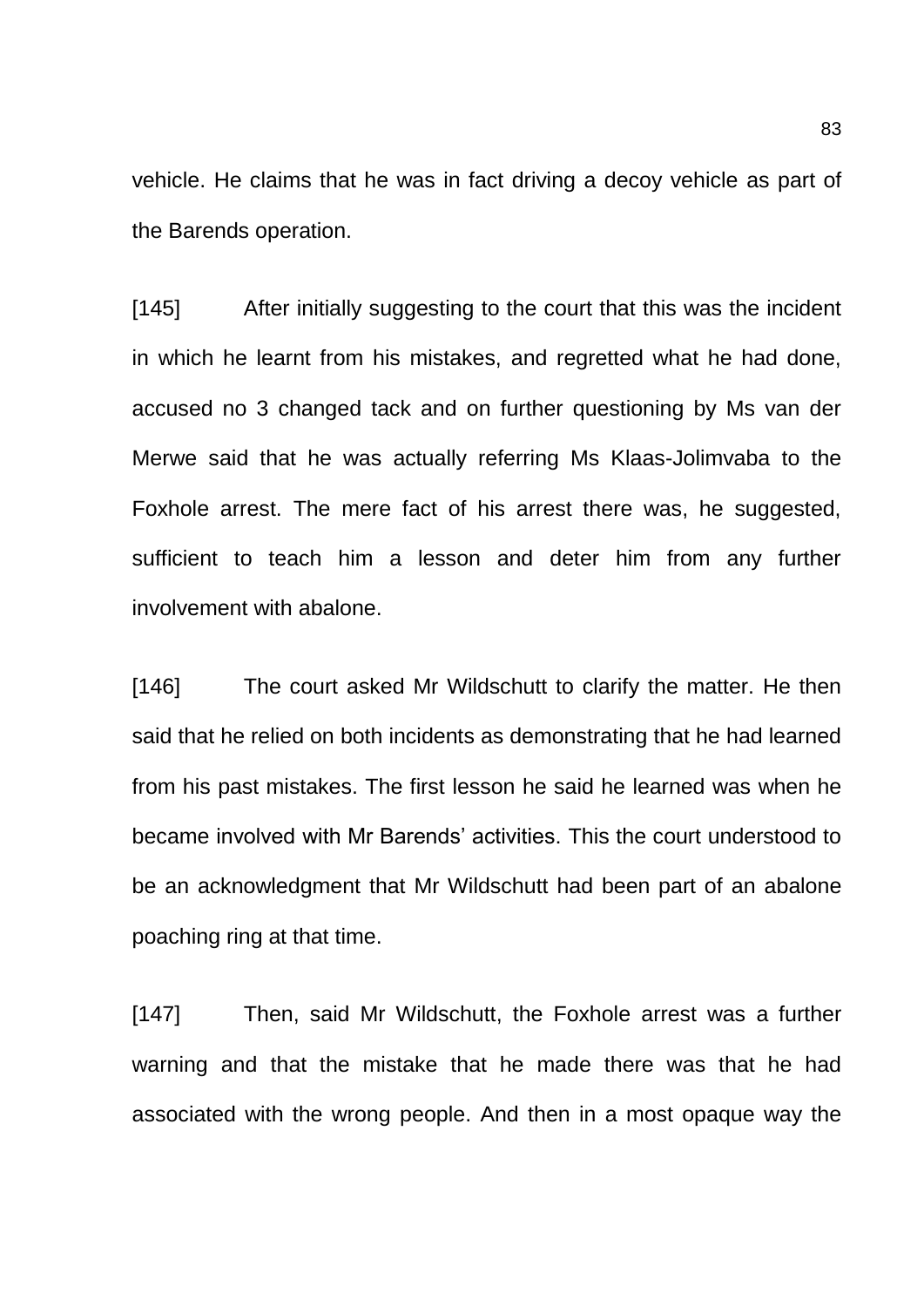accused said that whatever he may have got up to in 2006, he had led an exemplary life since then. Although the temptation to become embroiled in abalone poaching again was literally on his doorstep in Gansbaai, Mr Wildschutt suggested that he had avoided the temptation to do so and invited the court to make enquiries from the investigating officer, W/O Potgieter in that regard.

[148] I regret to say that I am unable to come to the conclusion that Mr Wildschutt has shown true remorse in this matter. Implicit in his evidence is an acknowledgment that he was involved in abalone smuggling over the period 2002-2006, and the persistence of his involvement suggests that at the time he was prepared to continue with such activities despite being a family man. Indeed, as I have said, Ms Wildschutt, too, seems to have been involved to an extent at least as regards Volmoed. And, it seems to me that now the accused is understandably desparate to avoid incarceration so as to be able to care for his ailing wife and children.

[149] That then takes us back to M's case, which requires a court to have regard to the provisions of s28 of the Constitution and consider the impact of the childrens' rights protected therein when imposing sentence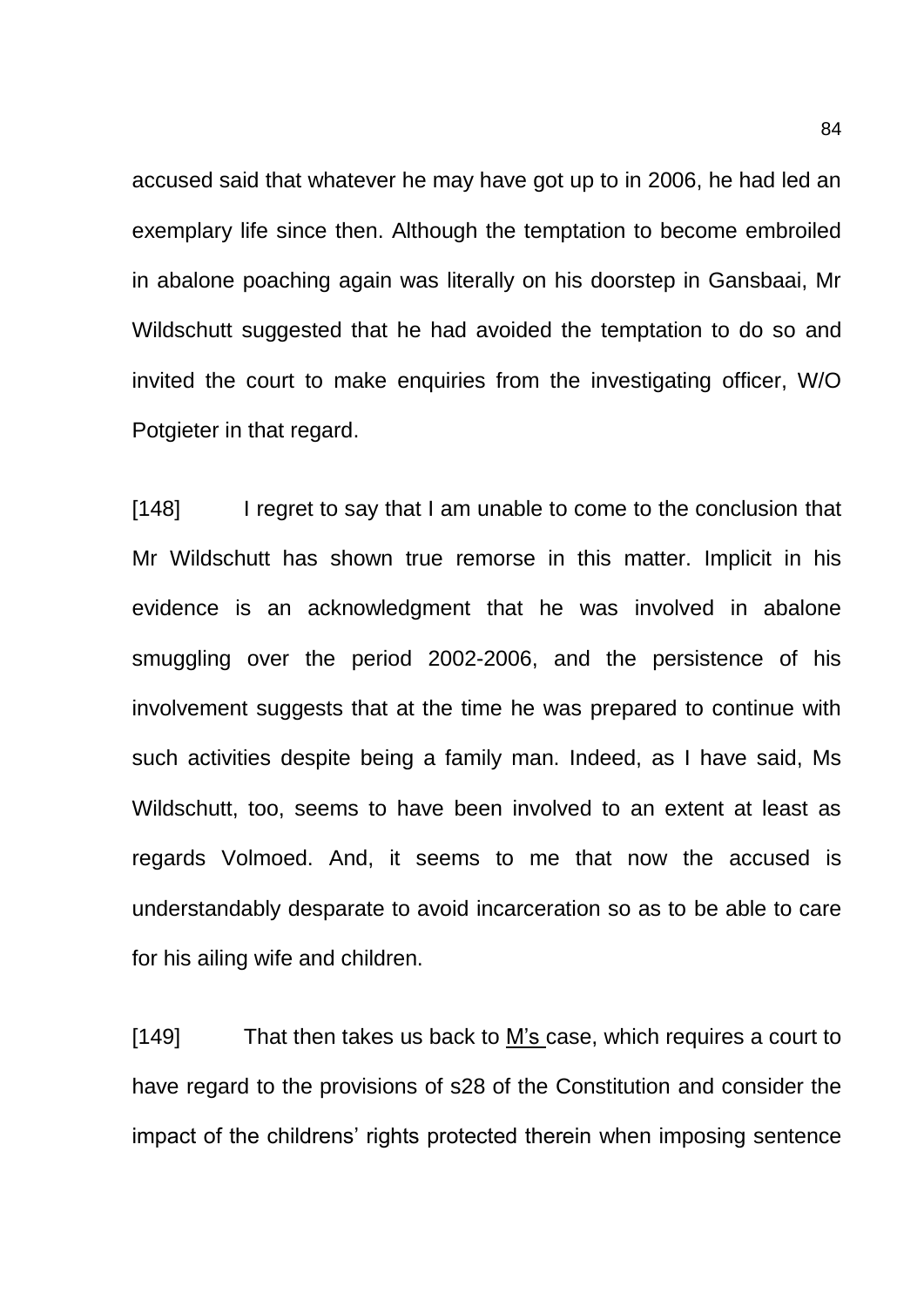in a criminal matter. There the Constitutional Court suggested the following guidelines at para [36].

- *"(a) A sentencing court should find out whether a convicted person is a primary caregiver whenever there are indications that this might be so.*
- *(b) A probation officer's report is not needed to determine this in each case. The convicted person can be asked for information and if the presiding officer has reason to doubt the answer, he or she can ask the convicted person to lead evidence to establish the fact. The prosecution should also contribute what information it can; its normal adversarial posture should be relaxed when the interests of children are involved. The court should also ascertain the effect on the children of a custodial sentence if such a sentence is being considered.*
- *(c) If on the Zinn – triad approach the appropriate sentence is clearly custodial and the convicted person is a*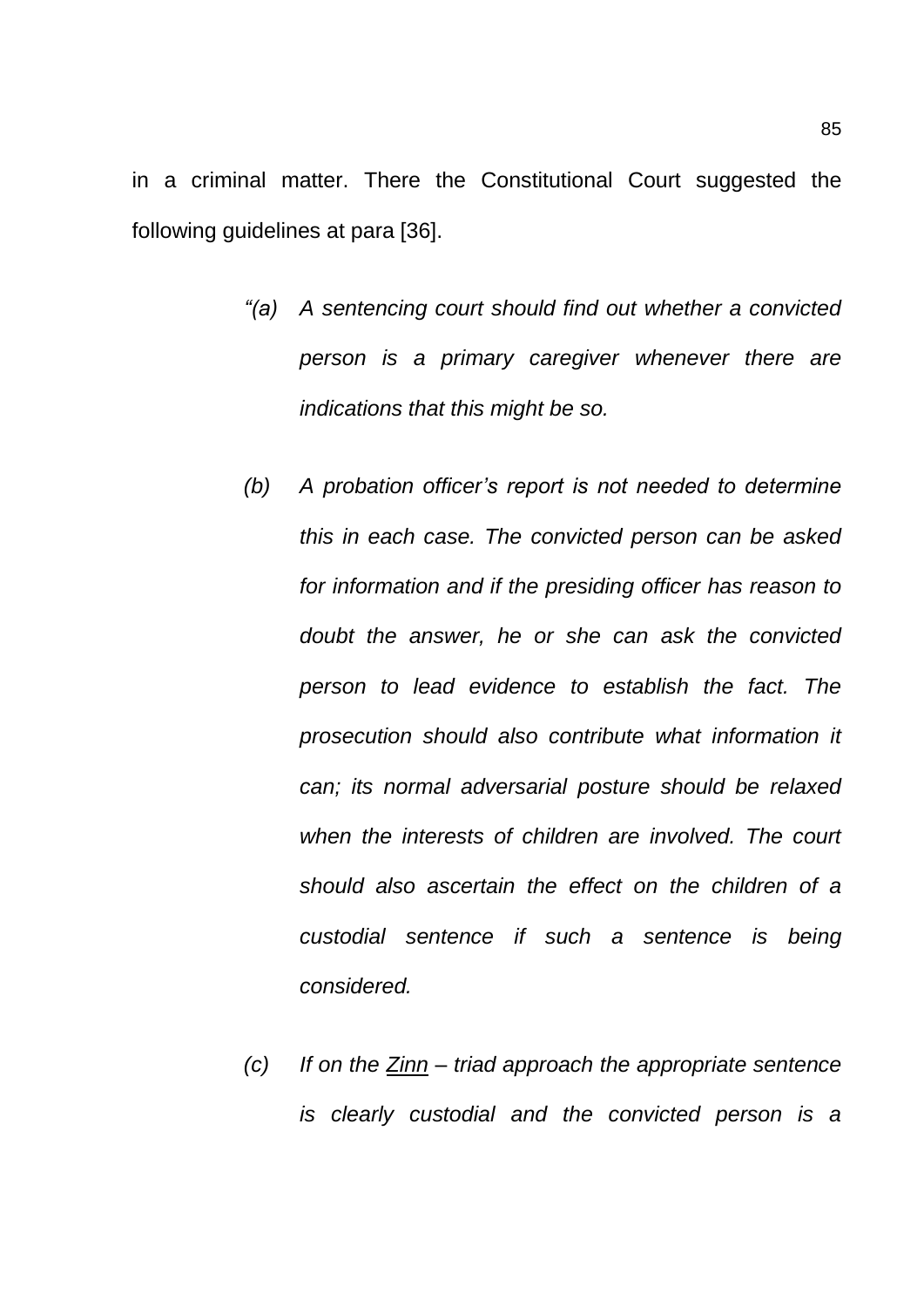*primary caregiver, the court must apply its mind to whether it is necessary to take steps to ensure that the children will be adequately cared for while the caregiver is incarcerated.*

- *(d) If the appropriate sentence is clearly non-custodial, the court must determine the appropriate sentence, bearing in mind the interests of the children.*
- *(e)Finally, if there is a range of appropriate sentences on the Zinn approach, the court must use the paramountcy principle concerning the interests of the child as an important guide in deciding which sentence to impose."*

[150] The Constitutional Court went on to point out that these guidelines are entirely consistent with the constitutional duty of the State to protect its citizens by diligently prosecuting crime and that the sentence in such a matter, which must be approached and a case-by-case basis, involves questions of context and proportionality. In that regard there are two important competing considerations which arise, the first being the importance of maintaining the integrity of family care wherever possible.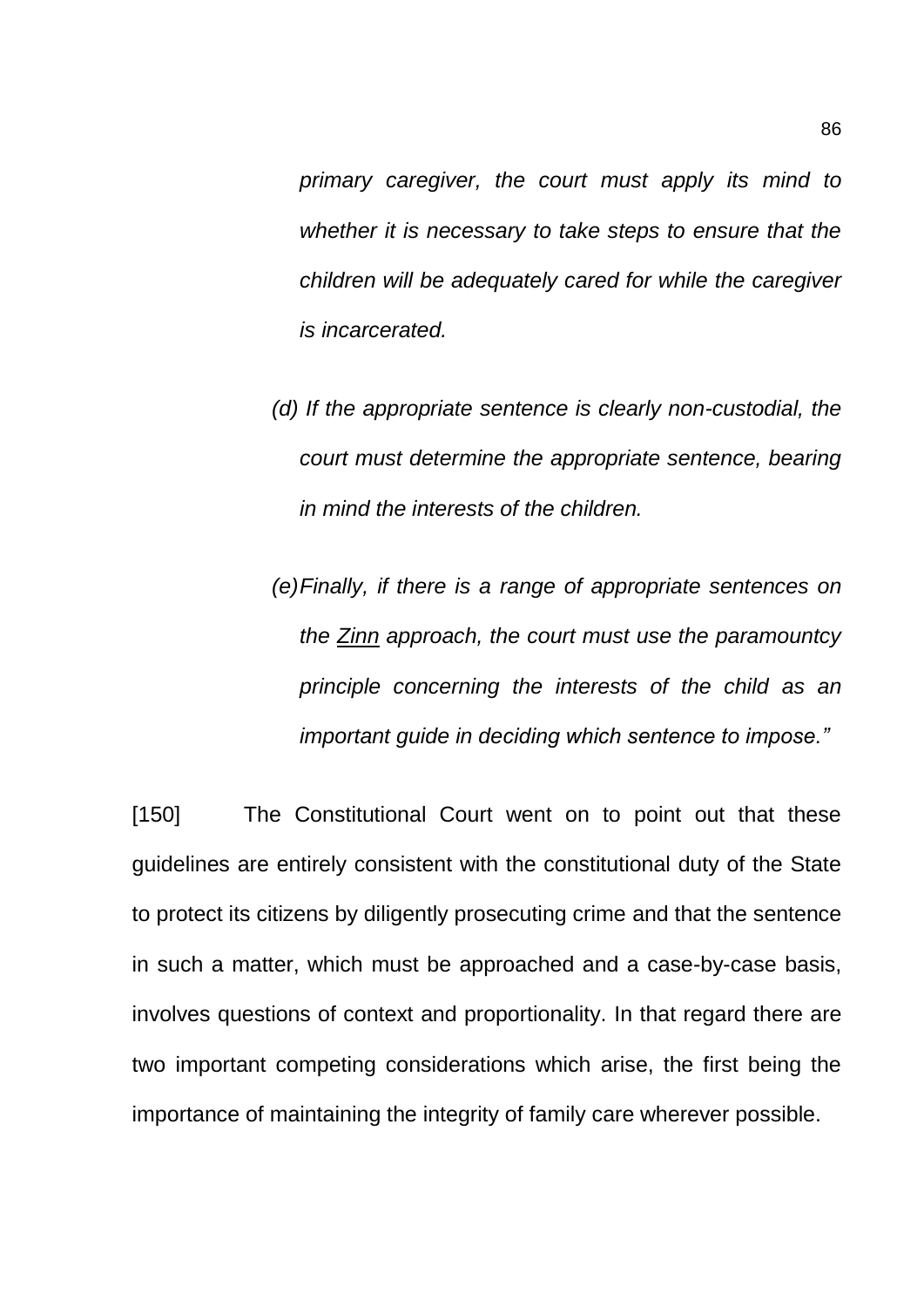*"[39]….. (t)he duty of the State to punish criminal misconduct. The approach recommended in para [36] makes plain that a court must sentence an offender, albeit a primary caregiver, to prison if on the ordinary approach adopted in Zinn a custodial sentence is the proper punishment. The children will weigh as an independent factor to be placed on the sentencing scale only if there could be more than one appropriate sentence on the Zinn approach, one of which is a non-custodial sentence. For the rest, the approach merely requires a sentencing court to consider the situation of children when a custodial sentence is imposed and not to ignore them.*

*[40] The tension lies between maintaining family care wherever possible, on one hand, and the duty on the State to deal firmly with criminal misconduct, on the other. As the Zinn triad recognises, the community has a great interest in seeing that its laws are obeyed and that criminal conduct is appropriately prosecuted, denounced and penalised. Indeed,*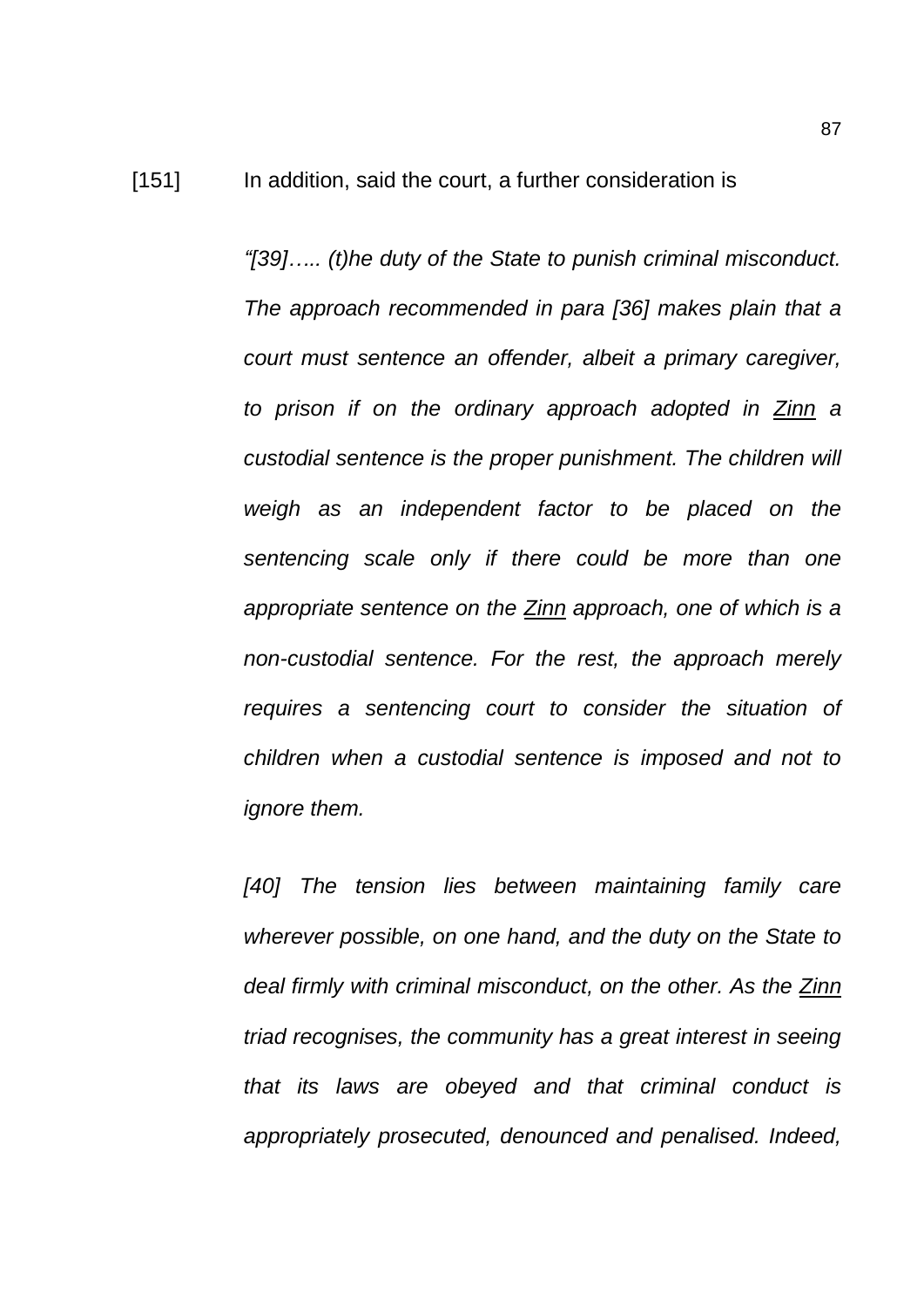*it is profoundly in the interests of children that they grow up in a world of moral accountability where self-centred and antisocial criminality is appropriately and publicly repudiated. In practical terms, then, the difficulty is how appropriately and on a case-by-case basis to balance the three interests as required by Zinn, without disregarding the directory provisions of s 28. This requires a nuanced weighing of all the interlinked factors in each sentencing process. The normative setting for the balancing will be the intricate interrelationship between ss28(1)(b) and 28(2) of the Constitution, on the one hand, and s276 (1) of the CPA, on the other."*

[152] In the case of the Wildschutt household I accordingly have regard to the following factors when considering an appropriate sentence for accused no 3.

152.1In light of Ms Wildschutt's chronic (and potentially terminal) medical condition, the accused shares the role of caregiver in the Gansbaai home. There is evidence that the neighbours help out from time to time and there are also 2 major children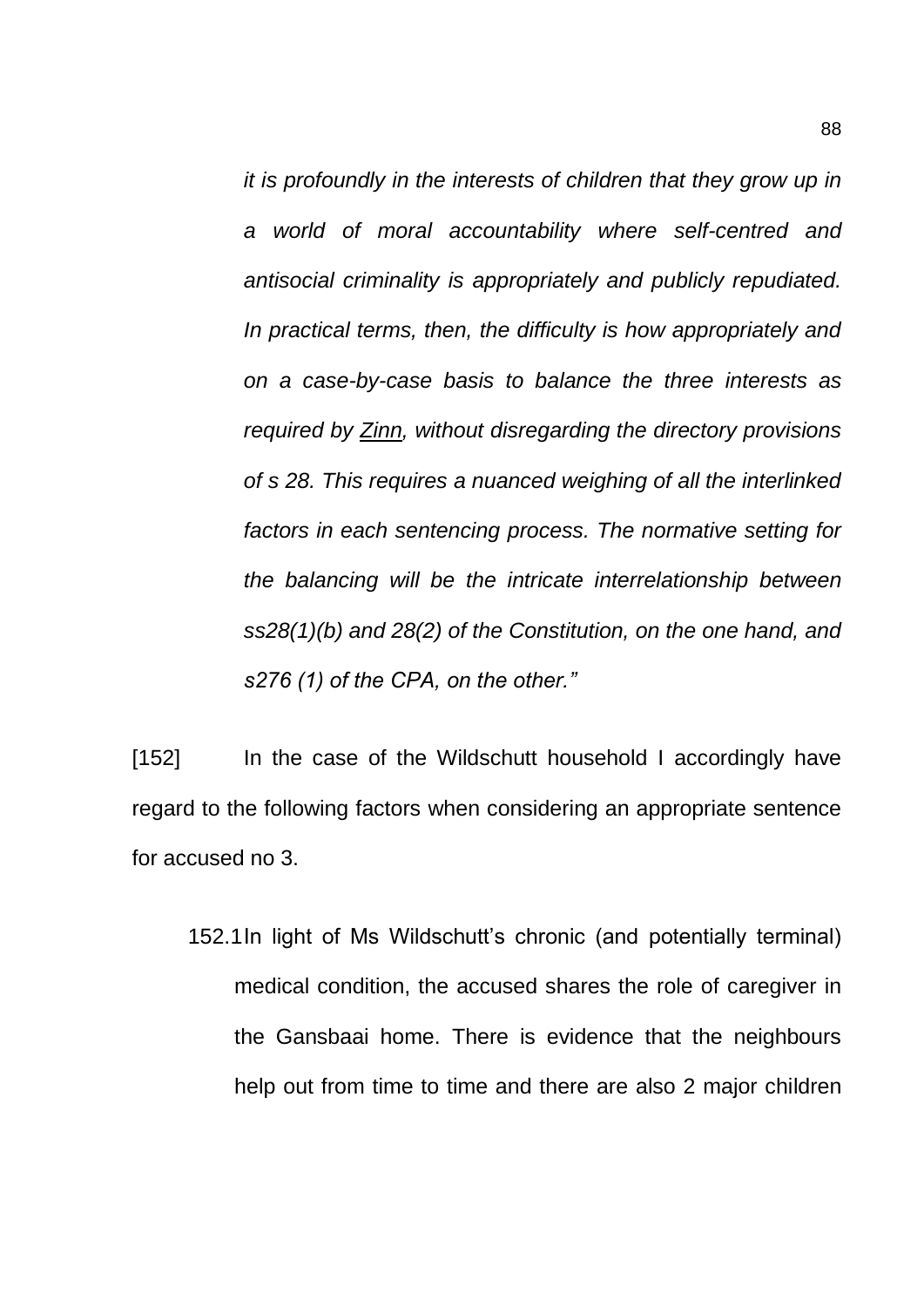in the home, both of whom were described by the accused as responsible and law-abiding young adults.

- 152.2The family is in receipt of various State grants through which its domestic expenditure is augmented.
- 152.3In the event that accused no 3 is incarcerated, a further grant will accrue to the family.
- 152.4There are two major children in the home, both of whom are capable of earning an income so as to contribute to the family's domestic expenses.
- 152.5Both of those major children reside in the home and will be able to attend to the care of their ailing mother and younger siblings.
- 152.6The family is well known to the local welfare authorities, one of whom in particular (Badisa) has a satellite office in the town.
- 152.7Both Mr and Mrs Wildschutt have extended families who reside in the Western Cape, and are families to whom the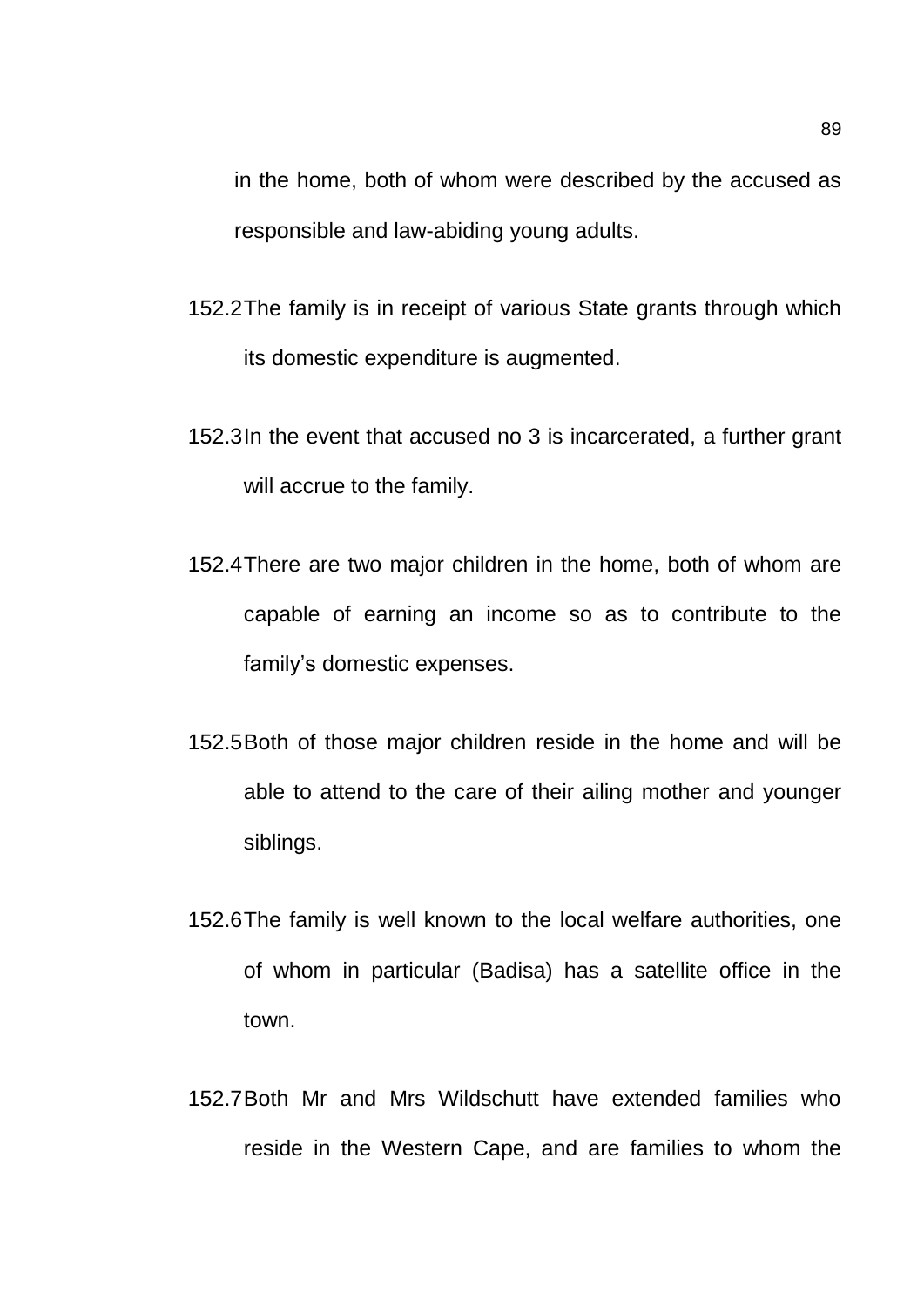children can turn in times of need. Similarly, it is not unreasonable to infer that members of the extended family might step in of their own accord to address any welfare concerns which they might have in regard to the Gansbaai home.

152.8Mr Wildschutt owns a house close to the Tygerberg Hospital. This was formerly their family home when they resided in Cape Town and was seadrched during the investigation in this matter. That house could, no doubt, be utilised by Mrs Wildschutt and the children, in particular should the need arise for her to attend hospital for treatment.

[153] Although Mr Wildschutt has only been convicted in relation to his activities on behalf of Syroun during the first 9 months of 2006, he was nonetheless involved with a substantial amount of live abalone – 232,6 tons with a commercial value of R58,16m as I have already indicated. In his case it is an aggravating factor that he has 2 previous convictions arising out of his arrest at Foxhole Farm and that, notwithstanding that arrest, he continued with business as usual. In fact, even after his arrest in relation to the activities at Bellville South, Belhar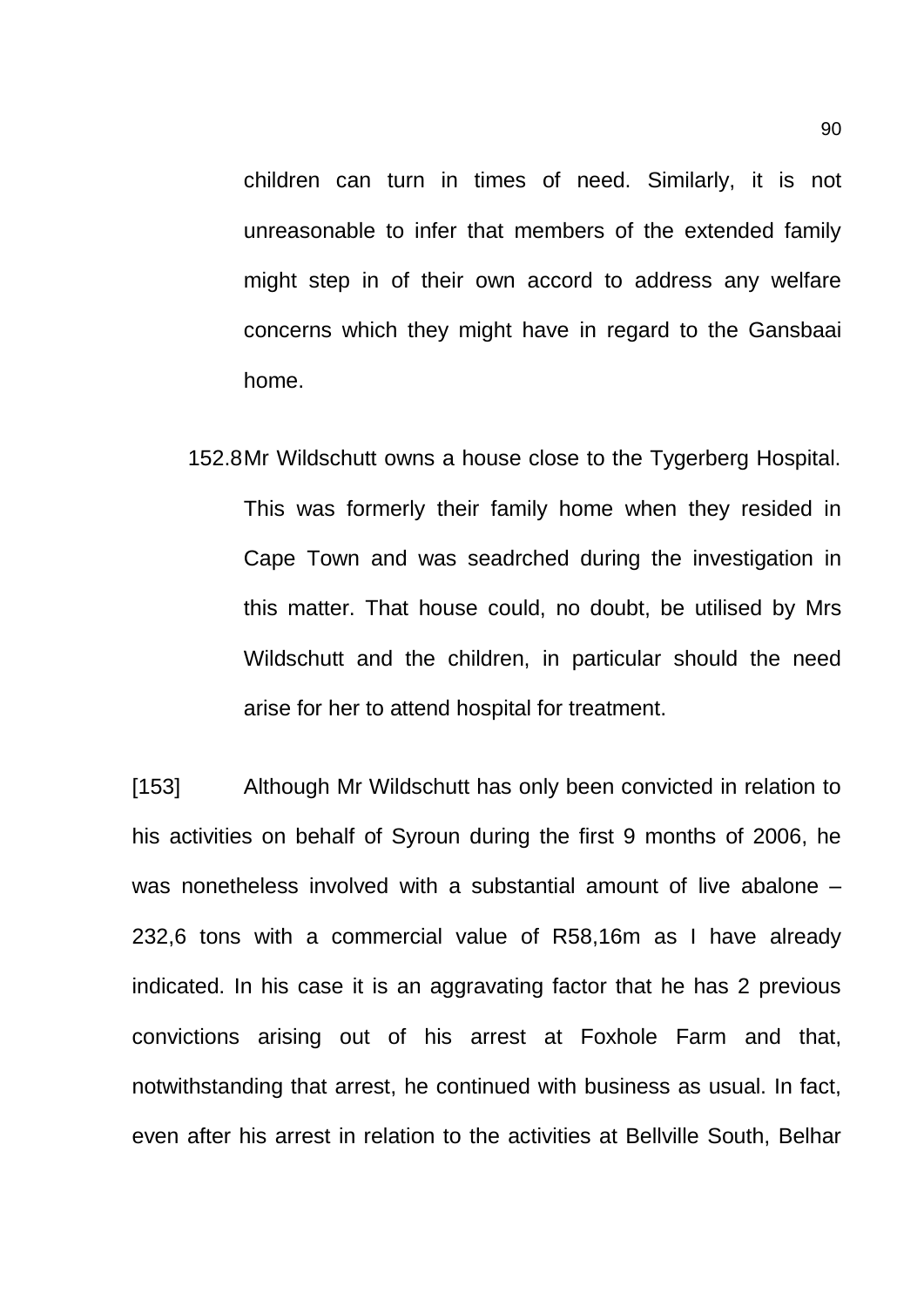and Volmoed, he continued to deliver abalone to V&A on behalf of Syroun.

[154] Mr Wildschutt was clearly driven by greed since he indicated that he and his wife were running a remunerative fish and fresh produce business from their home in Elsies River which produced sufficient income to enable him he to allegedly buy a truck to transport wood, pay the fine arising out of Foxhole and pay his bail in this matter - initially around R100 000. I am of the view that Mr Wildschutt's moral blameworthiness is high and that he is deserving of a heavy sentence.

#### Accused No.4

[155] Tony du Toit is 62 years of age and is divorced with 3 adult children and 4 grandchildren. He lives at Port Edward in kwaZulu-Natal with his life partner where he is currently unemployed. He previously held a sales position at a local furniture store, and his erstwhile employer confirmed in writing that such employment is still available to him should he not be incarcerated.

[156] Mr du Toit did not give further evidence in this matter but Mr Uijs SC handed up a pre-sentence report completed by one S.D.Dladla of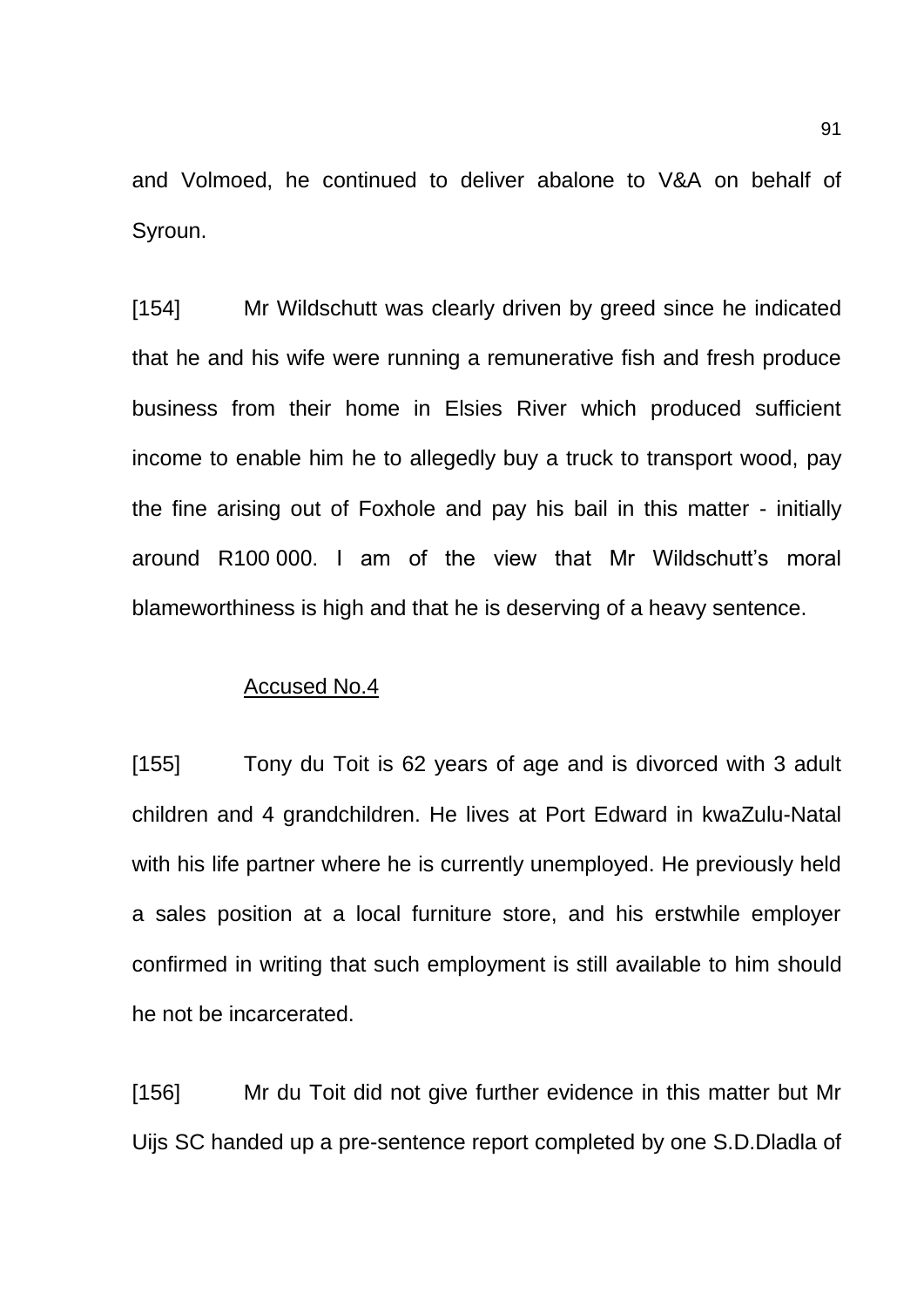the Department of Correctional Services in KZN. The report confirms that Mr du Toit has a monitorable address and is a suitable candidate for correctional supervision in the event that the court considers that to be an appropriate form of sentence. Mr du Toit does not appear to be possessed with any assets with which to pay a fine.

[157] Mr du Toit has a string of previous convictions for dishonesty dating back to the 1980's and one for assault in December 1998. These convictions, too, are to be ignored in terms of s271A of the CPA.

[158] As far as the offences of which he has now been convicted are concerned, we have found that Mr du Toit was responsible for processing, on behalf of Rapitrade, more than 74 tons of frozen abalone during the period Jan 2005 to Sep 2006. This equates to about 247 tons of live product valued at around R61,9m. In the circumstances Mr du Toit on his own was responsible for handling about 70 % of the TAC for those years. Mr du Toit's moral blameworthiness is high in the circumstances and although he did not testify in that regard, the correctional supervision report suggests that Mr du Toit has expressed remorse for what he did and that he says that he ahs learnt from his wrongs.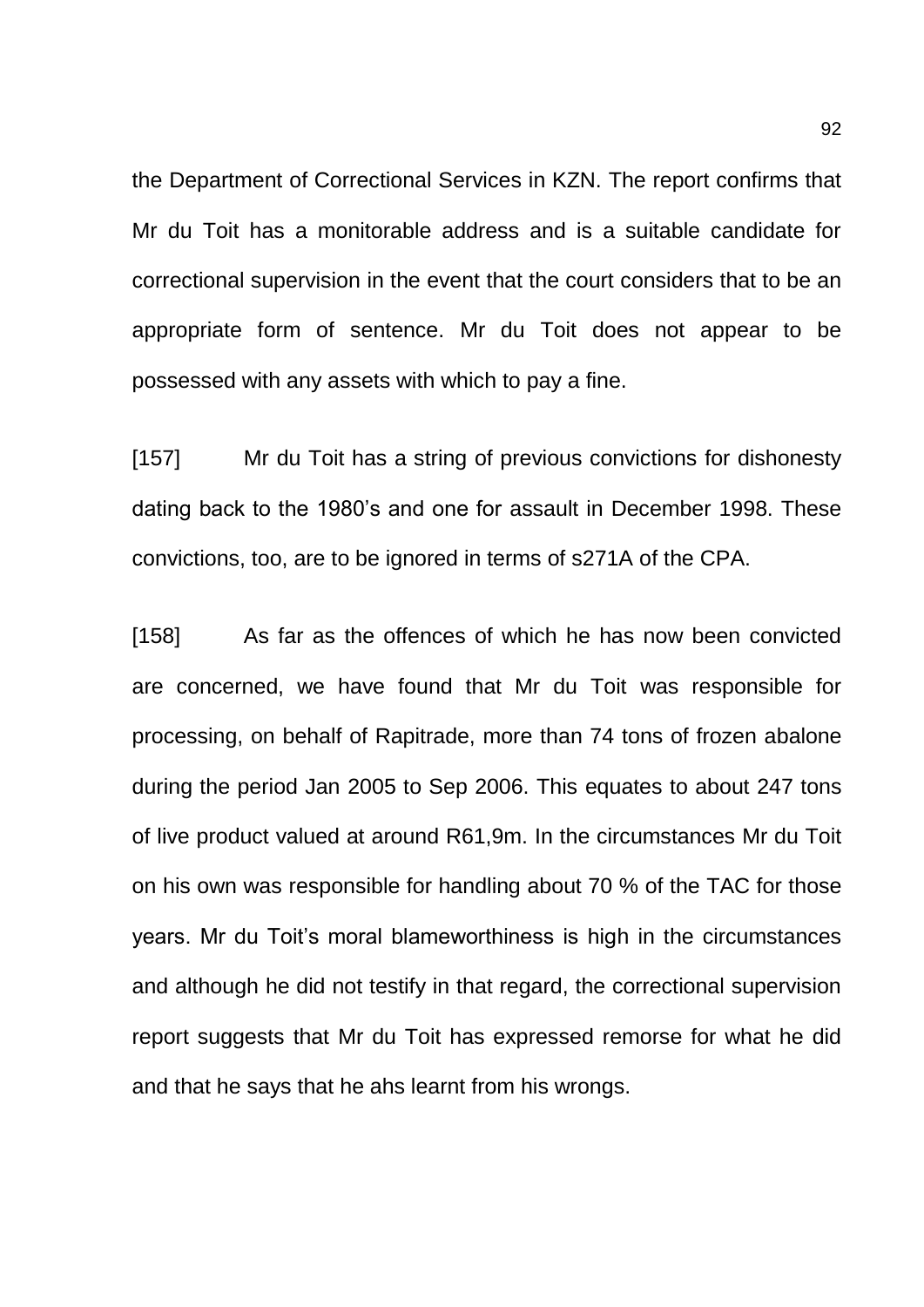[159] I am prepared to accept that he is now contrite. Mr du Toit did not hide his involvement in abalone processing from the court, yet I suppose it might be said that he could hardly do so in light of the evidence which was stacked up against him after the Durbanville and Brackenfell raids. In any event, he sought to justify his conduct on the tenuous basis of a belief that he acted within the law. I have to add that, having listened to the explanation offered by Mr du Toit on the merits, I am left with the abiding impression that he has taken the fall for his friend and sometime business associate, Willie van Rensburg. The manner in which he attempted to distance Mr van Rensburg from any knowledge of his abalone facility in circumstances where the latter was a major participant in the local abalone and crayfish export market did not sit comfortably with the court.

[160] It is no pleasant task to pass sentence on a man in his senior years but the amount of abalone processed by Mr du Toit's FPE is massive. It seems that when he arrived in the Western Cape from Gauteng in around 2004 he was in a financial predicament and that he took to abalone for a livelihood. But when he did so, he took to it in a big way. At the rate which he alleged of R30/kg paid by Richard Chao for his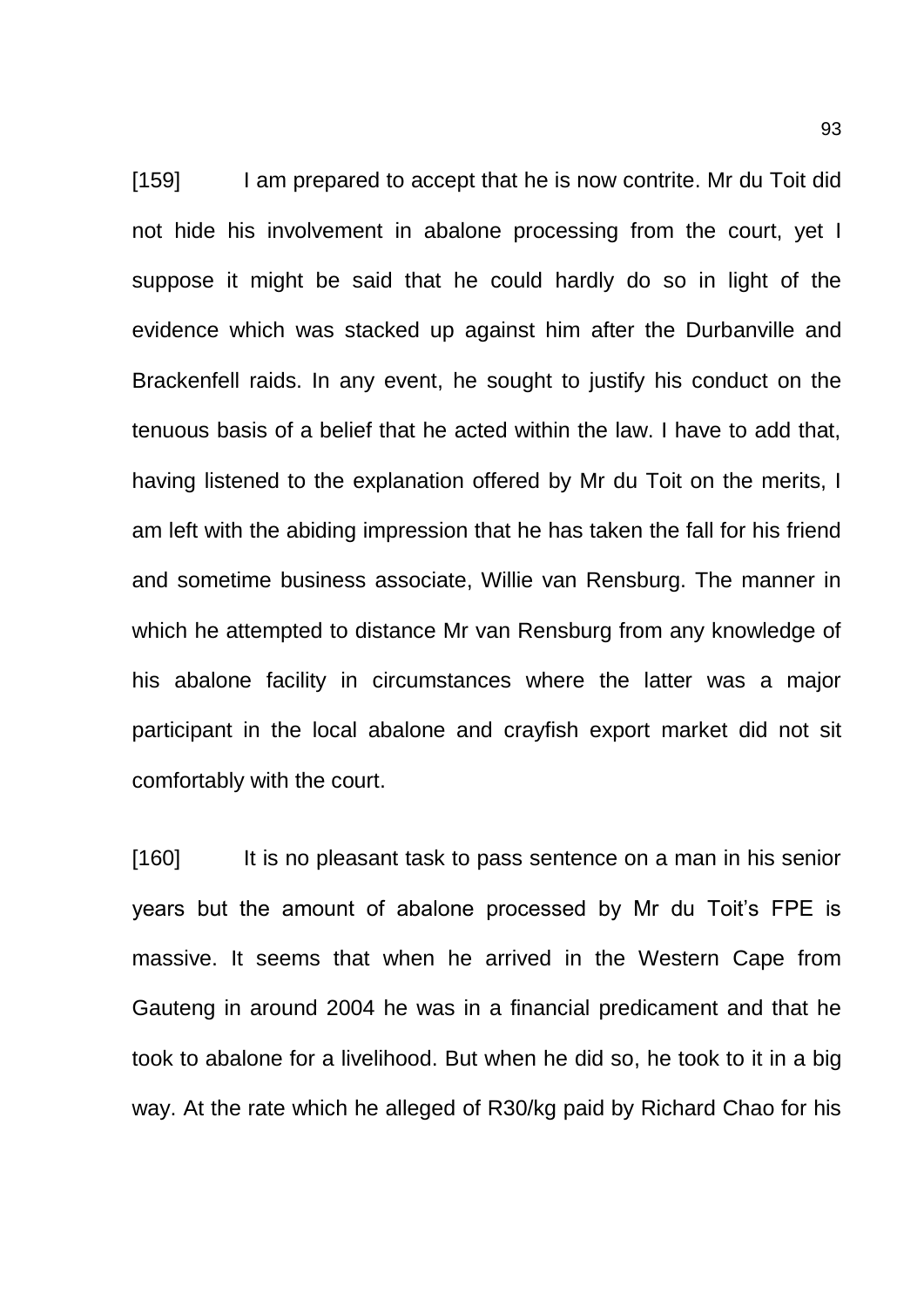services, the almost 80 tons which he processed would have brought in an income of around R2,4m over about a 20 month period. That equates to about R120 00 a month. In today's terms it is a pretty penny and would have been worth far more 12 years ago.

[161] We know from the evidence of Jaco Botha that he and his fellow workers at the Kendal Road FPE were paid well by Mr du Toit and it is reasonable to infer that there would have been other production expenses incurred in relation to that turnover. Nevertheless, I can only conclude that accused no 4 too was overtaken by greed for the easy money which abalone presented. The consequences of his conduct have had a significant effect both on the environment and on the communities who lawfully survive off the sea. Mr du Toit's moral blameworthiness is very high and he too deserves a heavy sentence.

### Accused no 5

[162] Koos Liebenberg is 46 yrs old, single and is self-employed as a chef, earning between R1500 and R2000/day. Like accused no 2 he has maintained a stern silence throughout these proceedings but presented the evidence of his mother in mitigation of sentence. Ms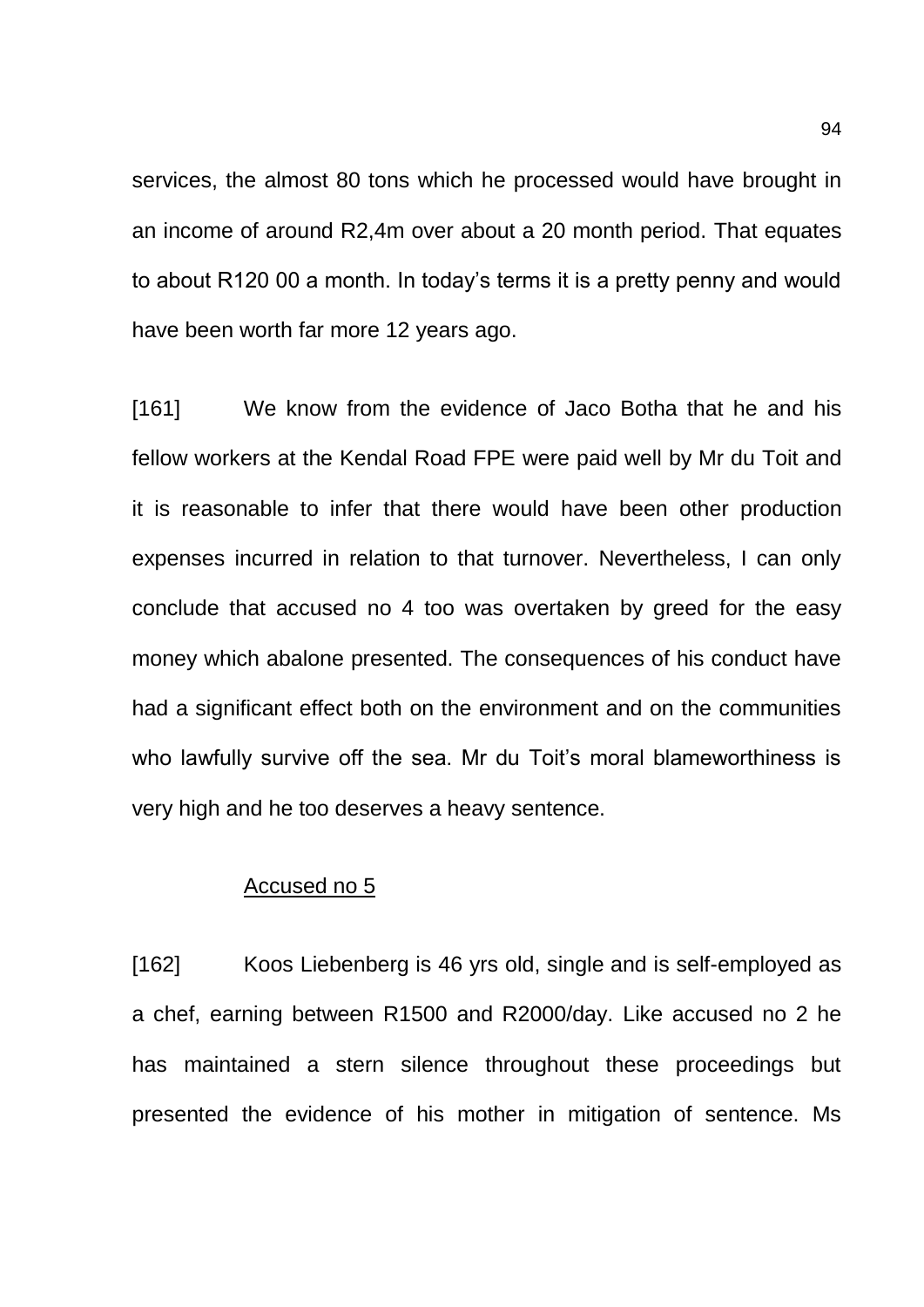Liebenberg told the court that her family suffers from a congenital illness which, in the case of her son, has manifested itself in colon cancer. Mr Liebenberg has already had abdominal surgery for his condition and his long-term prognosis is cause for concern. Mr Liebenberg resides with his mother in Stellenbosch and contributes towards her upkeep. He is not possessed of any substantial assets and is not in a position to pay a fine.

[163] Mr Liebenberg has only been convicted on one count of contravening Reg 39(1)(a), in relation to the 1969 units of frozen abalone found at Brackenfell on 6 October 2006 but his stash of frozen abalone weighed in excess of 2 tons. It seems that he was in cahoots with the Rapitrade supply line and in particular accused nos 2 and 4, but little else is known of Mr Liebenberg's involvement in this matter and, in the circumstances, when compared to his co-accused, his moral blameworthiness is not high notwithstranding the large amount of abalone stored at Brackenfell.

### CONSIDERATION OF AN APPROPRIATE SENTENCE GENERALLY

[164] Having dealt with the three legs of the Zinn triad, I move on to consider what, in general terms, an appropriate form of sentence in this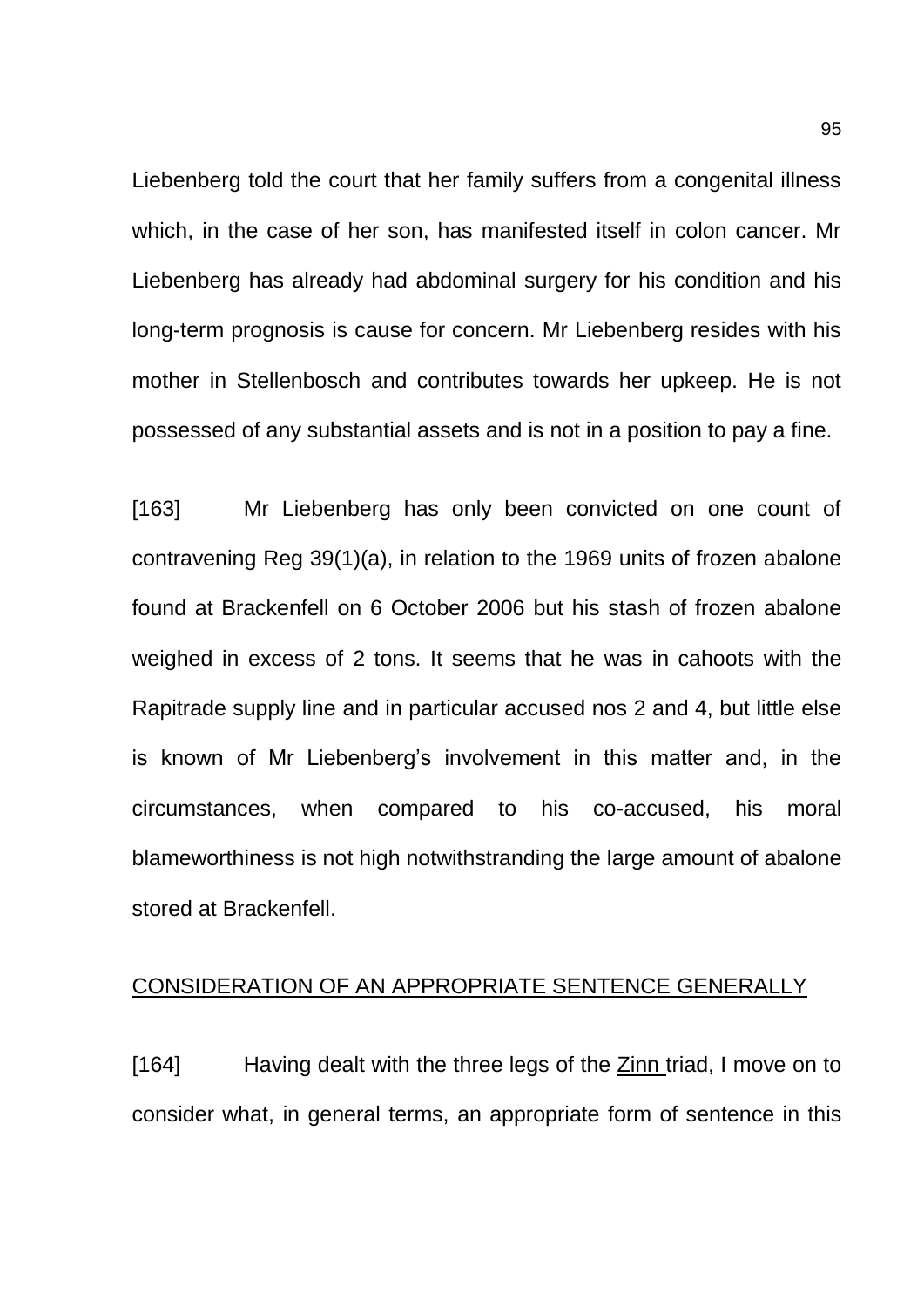matter will be. From what I have already discussed, it is apparent that none of the accused is able position to offer to pay a fine in any meaningful amount, nor did any of their counsel suggest that they were in a position to do so.

[165] Counsel for the defence each submitted that all of the objectives of sentencing could be achieved in this case by imposing noncustodial sentences on their respective clients. In the result, counsel all urged the court to consider the imposition of sentences of correctional supervision in terms of s276(1)(h) of the CPA. As Terblanche op cit at 317 points out, correctional supervision is indeed a suitable and appreciable form of punishment which does not remove the offender from the community where he lives and works. It is intended to limit the freedom of the offender through the imposition of, inter alia, house detention and community based service. In terms of s276A such a sentence must be for a fixed period not exceeding 3 years.

[166] At the same time counsel for the defence all readily conceded that the offences involved here are of a serious nature. In normal circumstances, one would be cautious about imposing correctional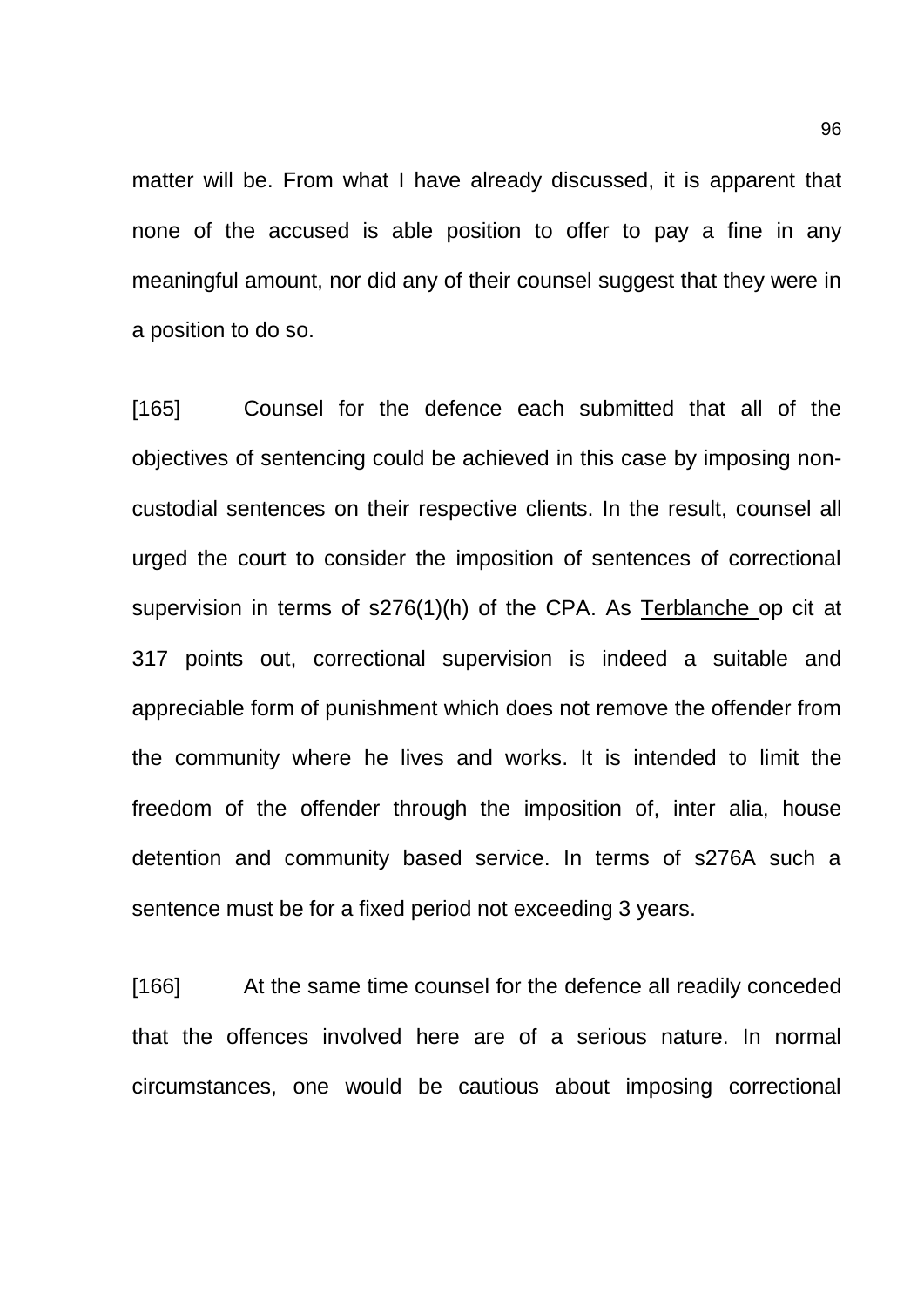supervision for offences of such severity, particularly because of the limited duration thereof – as I have said for a maximum of 3 years.

[167] The Supreme Court of Appeal has repeatedly cautioned that in serious cases the personal circumstances of the offender will often recede into the background as the gravity of the offence and the interest of the public in relation to a suitably severe punishment come to the foreground. Retribution and deterrence (both aimed at the accused personally and towards the members of society in general) are certainly still very relevant considerations in our law.

[168] In S v Swart 2004(2) SACR 370 (SCA) at 378c, Nugent JA referred to cases such as S v Nkambule 1993 (1) SACR 136 (A), S v Mhlakaza and another 1997 (1) SACR 136 (A) and S v Di Blasi 1996 (1) SACR 1 (A), and went on to remark as follows:

*"[12] What appears from those cases is that in our law retribution and deterrence are proper purposes of punishment and they must be accorded due weight in any sentence that is imposed. Each of the elements of punishment is not required to be accorded equal weight, but instead proper weight must be accorded to each*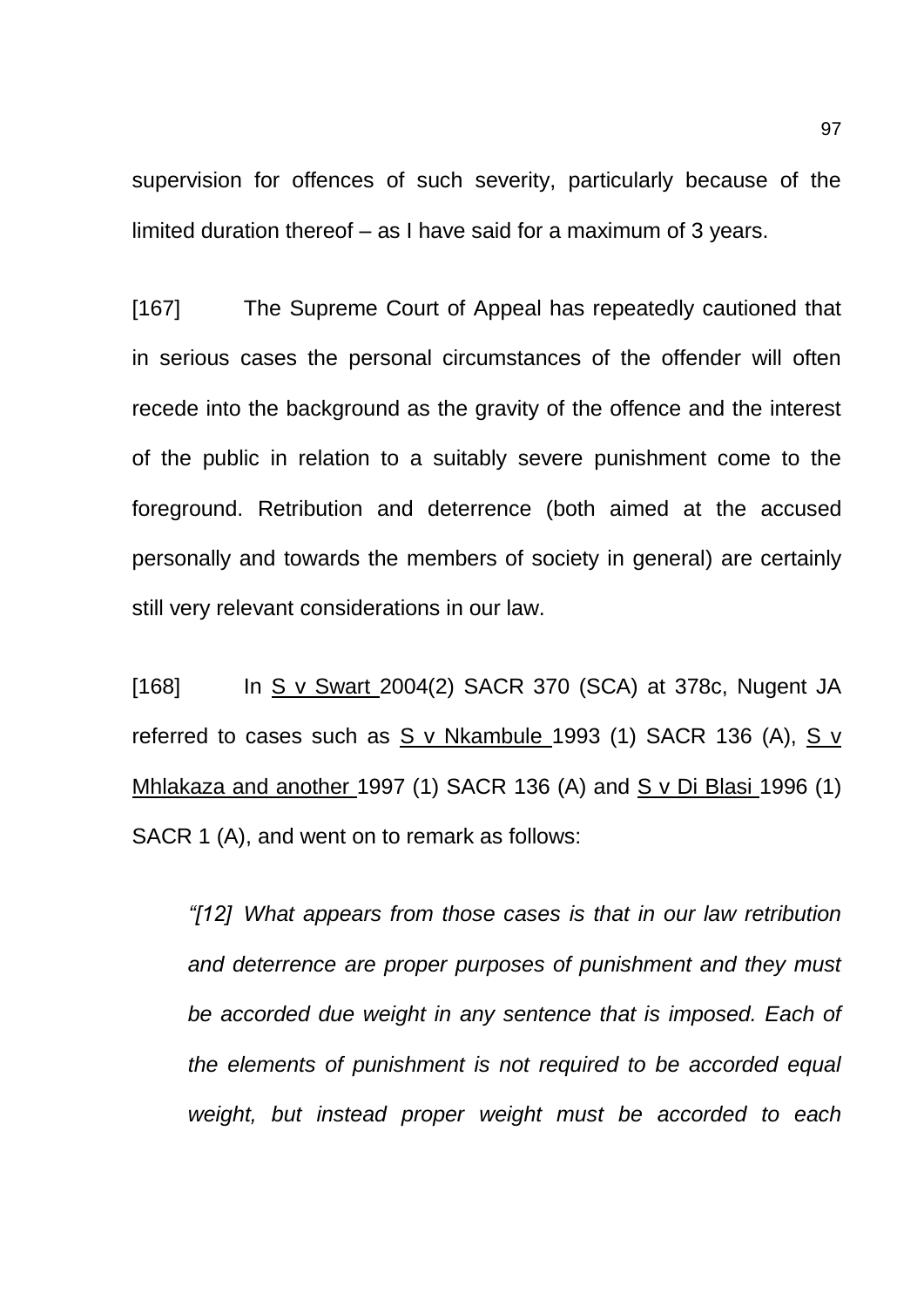*according to the circumstances. Serious crimes will usually require that retribution and deterrence should come to the fore and that the rehabilitation of the offender will consequently play a relatively small role."*

[169] And in S v Vilakazi 2009 (1) SACR 552 (SCA) at 574 d the same Judge had the following to say:

> *"[58]… In cases of serious crime the personal circumstances of the offender, by themselves, will necessarily recede into the background. Once it becomes clear that the crime is deserving of a substantial period of imprisonment the questions whether the accused is married or single, whether he has two children or three, whether or not he is in employment, are in themselves largely immaterial to what that period should be… But they are nonetheless relevant in another respect. A material consideration is whether the accused can be expected to offend again. While that can never be confidently predicted his or her circumstances might assist in making at least some assessment.…"*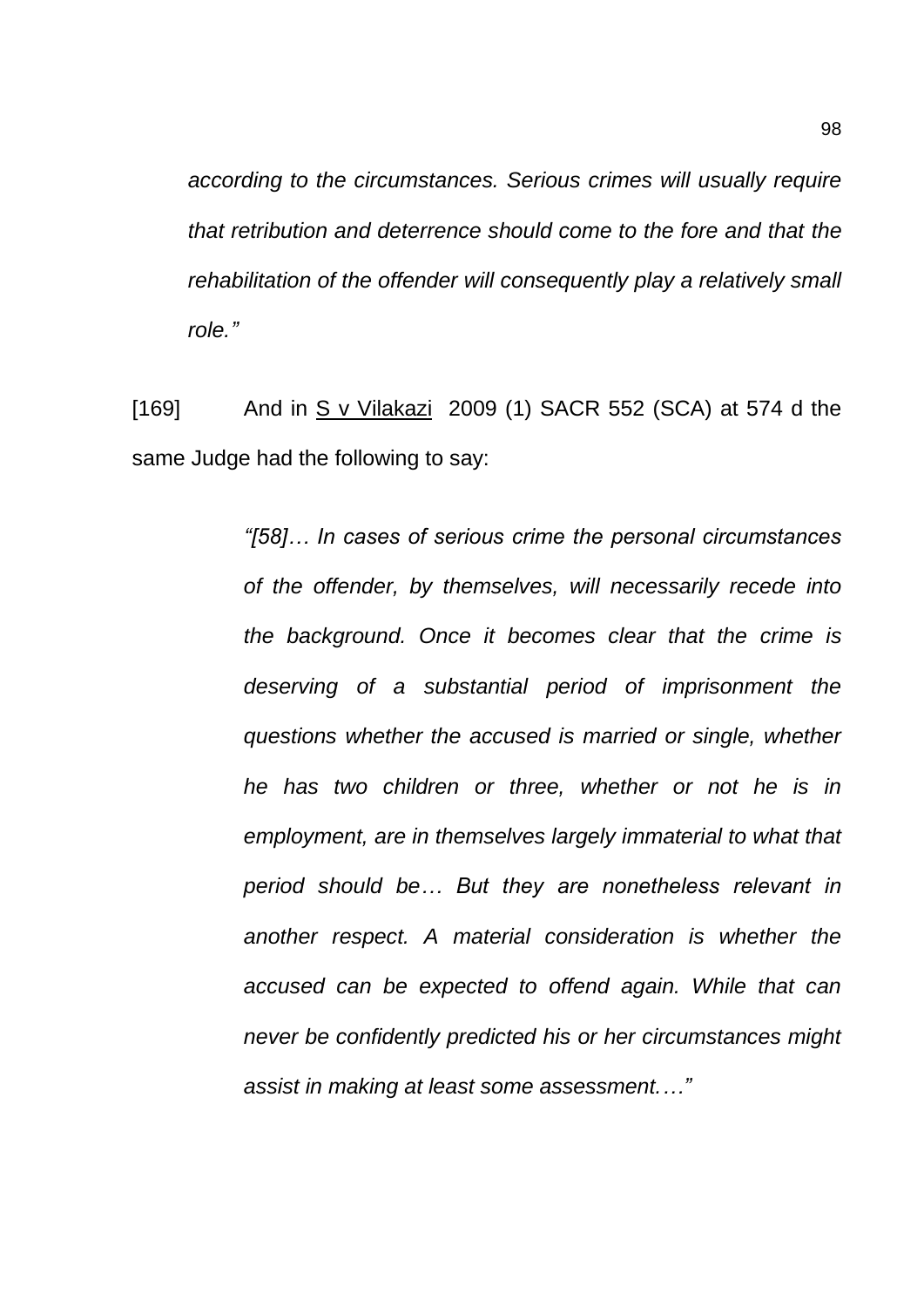[170] In her address on sentence Ms van der Merwe referred the court to a number of earlier superior court decisions relating to sentences imposed in abalone poaching matters. I mention them only to give some idea of the parameters aginst which the gravity of the present offences must be judged. In S v Prinsloo en n ander 2002 (2) SACR 457 (C) at 462g – 463d, Thring J (with the concurrence of Potgieter AJ), in an appeal involving the possession of 50 abalone remarked that contraventions of the MLRA could no longer be regarded as trifling affairs. The court referred to a number of earlier decisions in this Division calling for heavier sentences in circumstances where "*our natural resources are being depleted daily."*

[171] In the unreported case of Kenneth Marthinus v Die Staat (Case no A570/2001, 12 April 2002), Van Reenen J (with HJ Erasmus AJ concurring) upheld a sentence imposed by the Magistrate in Hermanus of 6 months direct imprisonment for the possession and transportation of 160 abalone in the Gansbaai area.

[172] In S v Packereysammmy 2004(2) SACR 169 (SCA), the Supreme Court of Appeal, in an appeal which arose out of a conviction in the Caledon Magistrates' Court for possession of 6140 units of abalone,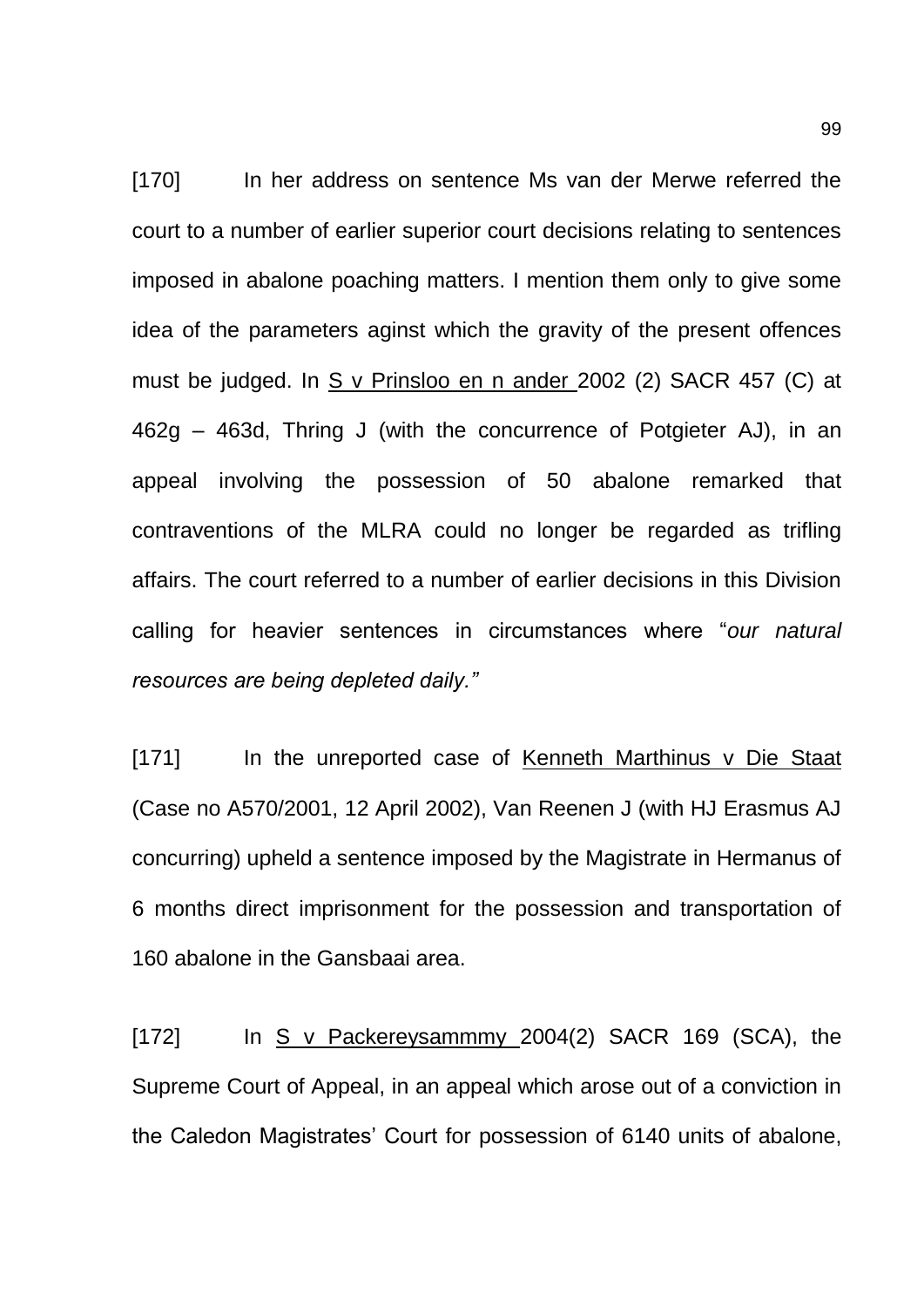found that a sentence of 18 months imprisonment was not excessive. And, in S v Van Dyk 2005(1) SA 35 (SCA) that court confirmed a sentence of 18 months imprisonment in terms of s276(1)(i) for possession of 378 abalone. All of those cases are more than 10 years old and relate to relatively small quantities of abalone in comparison to the present matter. Also, they do not take account of the significant increase in abalone poaching in the last  $10 - 15$  years, nor were the provisions of POCA applicable to those cases.

[173] The State further drew the court's attention to the matter of S v Roberts and others 2013 (1) SACR 369 (ECP). That matter was a POCA based abalone prosecution similar in nature to the present matter. It involved a criminal enterprise commercially exploiting abalone in the Port Elizabeth area and concerned a large tonnage of abalone. The court *a quo,* Chetty J, granted 3 of the 5 accused leave to appeal their sentences to the Full Bench of the Eastern Cape Division. That court (Beshe J with Lowe J and Brooks AJ concurring) upheld the sentences of Chetty J. The citation above is to the judgment of Chetty J in regard to the convictions, while his judgment on sentence and that of the Full Bench are unreported but copies thereof were handed up by the State.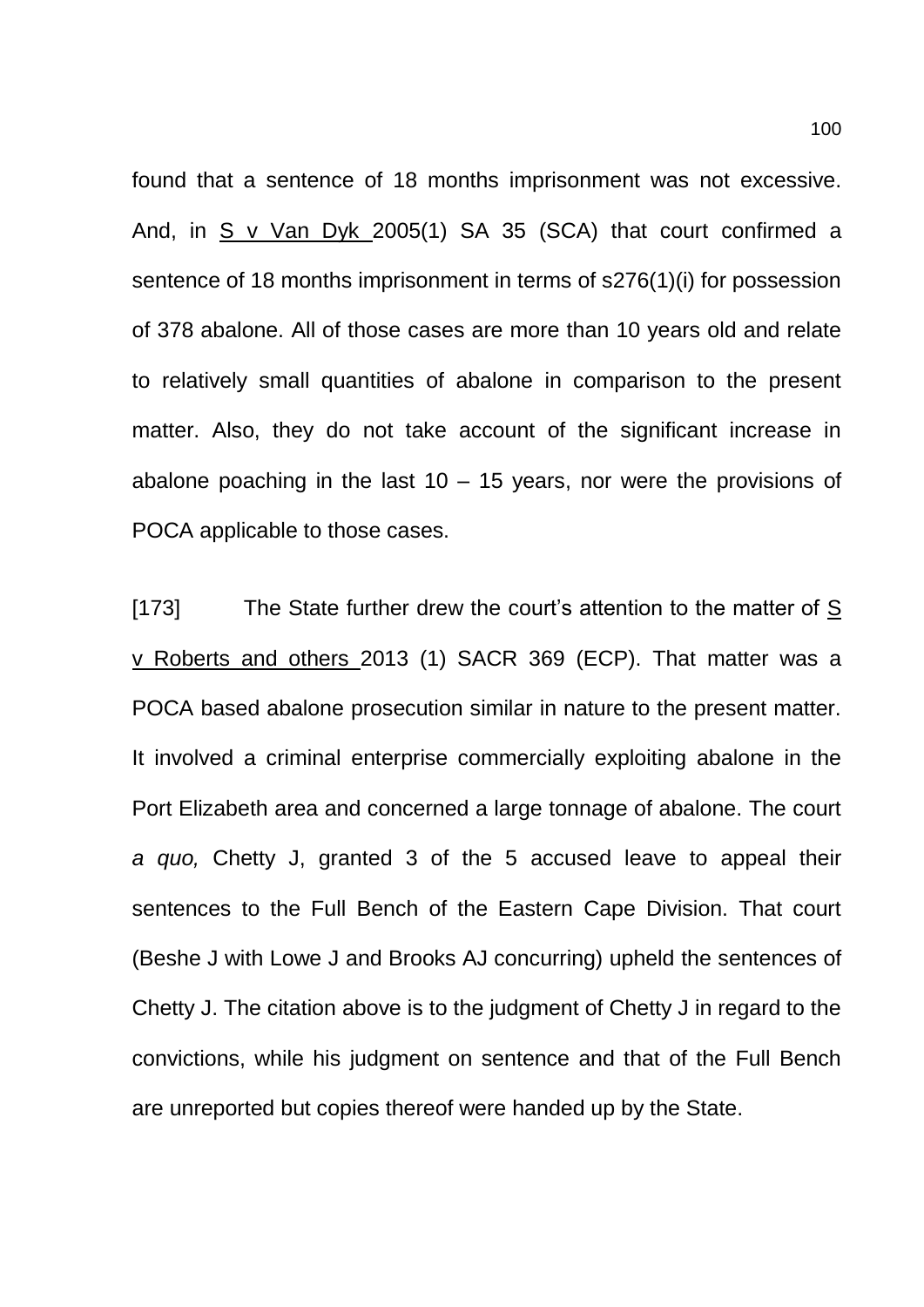[174] In his judgment on sentence handed down on 1 March 2013, Chetty J relied extensively on a research paper placed before him which emanated from the Dept of Ichthyology and Fisheries Science at Rhodes University and which dealt with *"the catastrophic results the relentless poaching of abalone in the Eastern Cape has had on the marine ecosystem."* Counsel for the State and defence were in agreement that this court too could have regard to that report in relation to sentence in this matter and I have done so. Suffice it to say that the evidence regarding environmental degradation which this court has heard is borne out in that paper. So too is the evidence regarding the massive upsurge in abalone poaching over the last 20 years or so.

[175] In seeking to draw some comparisons between the present matter and the Roberts case I note the following in respect of the latter.

- 175.1The 10 charges related to possession of abalone for purposes of commercial exploitation over the period October 2005 to January 2009;
- 175.2The charges involved 25914 units and a further 8130 kg (8.13 tons) of abalone, all of which appears to have been dried; and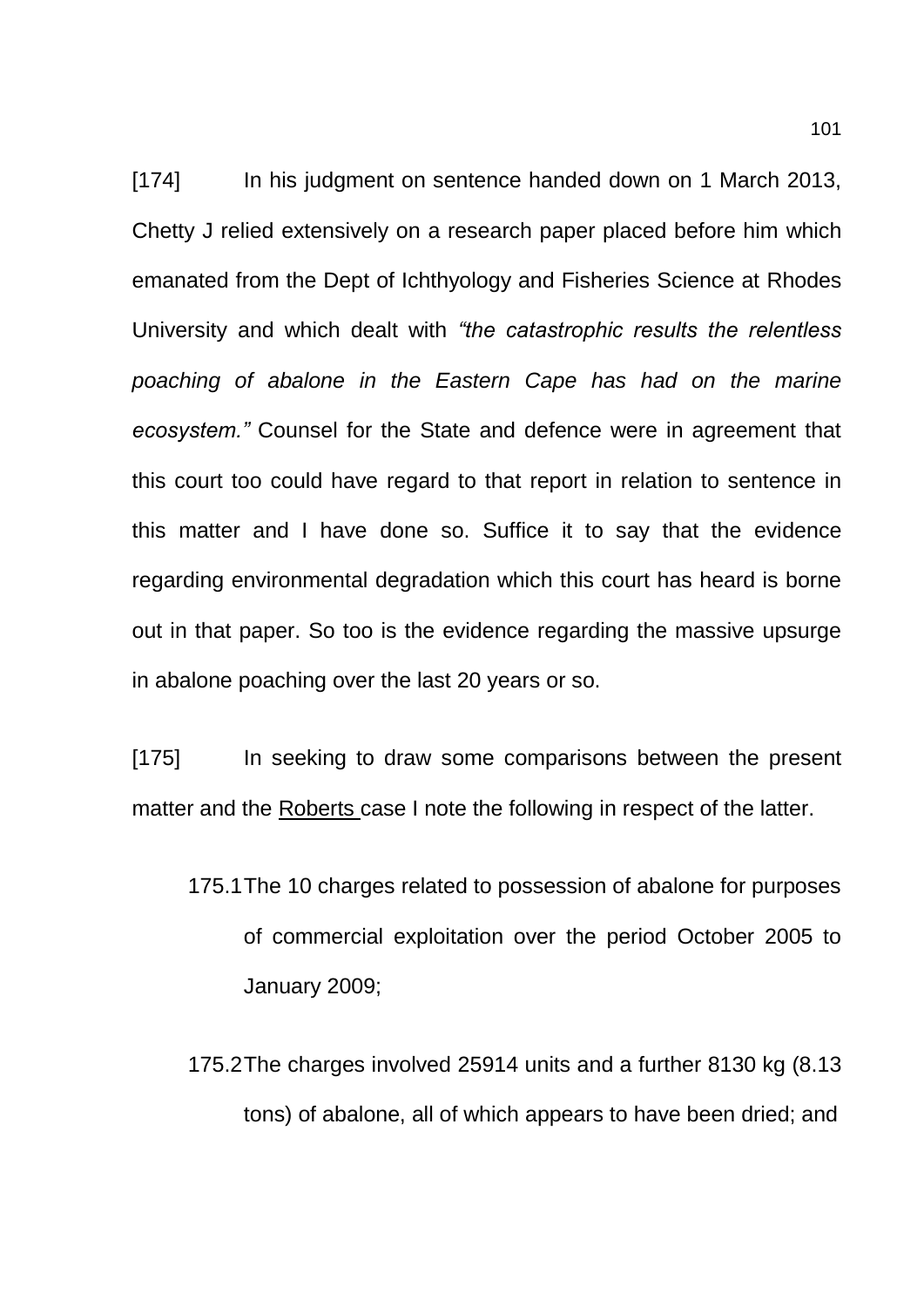175.3The abalone was harvested in the Port Elizabeth area, dried there and transported by road through the Free State and Mpumalanga to Mozambique, from where it was exported to the Far East.

[176] The sentences imposed by Chetty J ranged from 18 months, 2 years and 8 years to 18 years direct imprisonment, while 2 of the accused received fully suspended prison sentences. The first accused, Peter Michael Roberts, who received a sentence of 18 years imprisonment was convicted of contravening both s2(1)(e) and (f) of POCA and had a previous conviction for possessing abalone for commercial purposes, as did the accused who was sentenced to 8 years imprisonment.

[177] Assuming similarly that the dried abalone in that matter represents 30% of the weight of shucked/frozen abalone, the tonnage of 8,13 dried product in that matter represents approxiamately 27 tons of frozen abalone. To that must be added the 25914 dried units which would have weighed around 777kg. Applying the 30% formula to that figure one finds that there were 2590kg or 2,5 tons of frozen abalone giving a grand total of around 30 tons of frozen abalone, or about 100 tons of live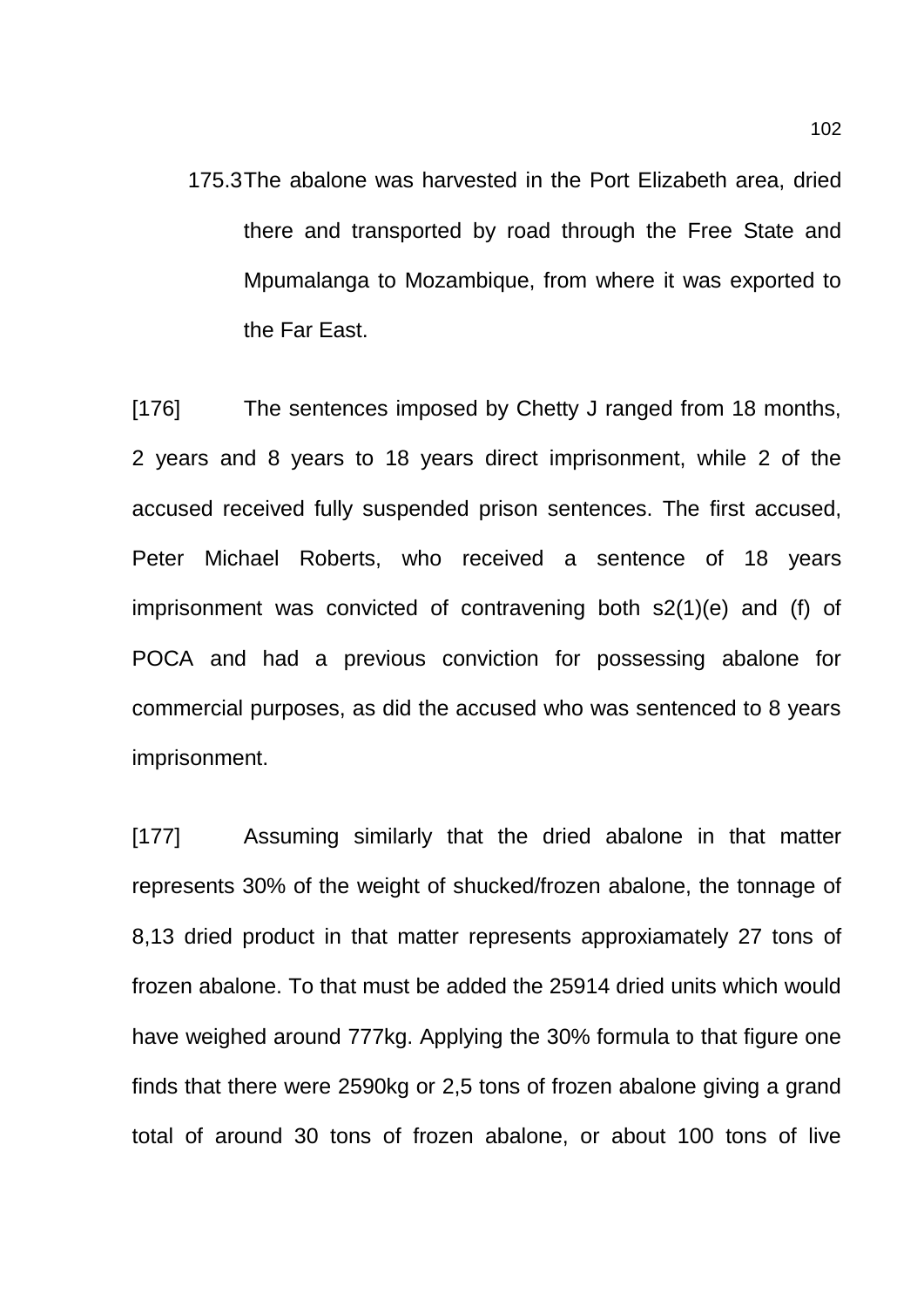abalone. In the result, the total mass of the abalone handled in the Roberts case over a period of 40 months pales into relative insignificance when compared with the more than 400 tons processed in this case in half that time.

[178] Clearly, this case is more serious than the Roberts matter. It involves a far bigger operation, handling larger volumes of abalone over a shorter period of time. It goes without saying that the monetary value of the abalone involved is higher too. Nevertheless, I believe that the judgment of Chetty J, (confirmed as it was on appeal by Beshe J) provides a useful basis for considering the appropriate sentences in this matter. In considering such sentences, I have regard also to the fact that POCA matters involving racketeering have, in the main, attracted heavy sentences from our courts. See, for example, in this regard S v Eyssen 2009 (1) SACR 406 (SCA), S v Dos Santos 2010 (2) SA 382 (SCA), S v Ndebele [2011] ZAGPJHC 42 (14 March 2011), Jwara v S [2015] ZASCA 33 (25 March 2015). The Legislature has determined that the FPE charges too merit fairly stiff sentences.

[179] At the end of the day, however, each case must be considered on its own merits – there being no blueprint for sentencing in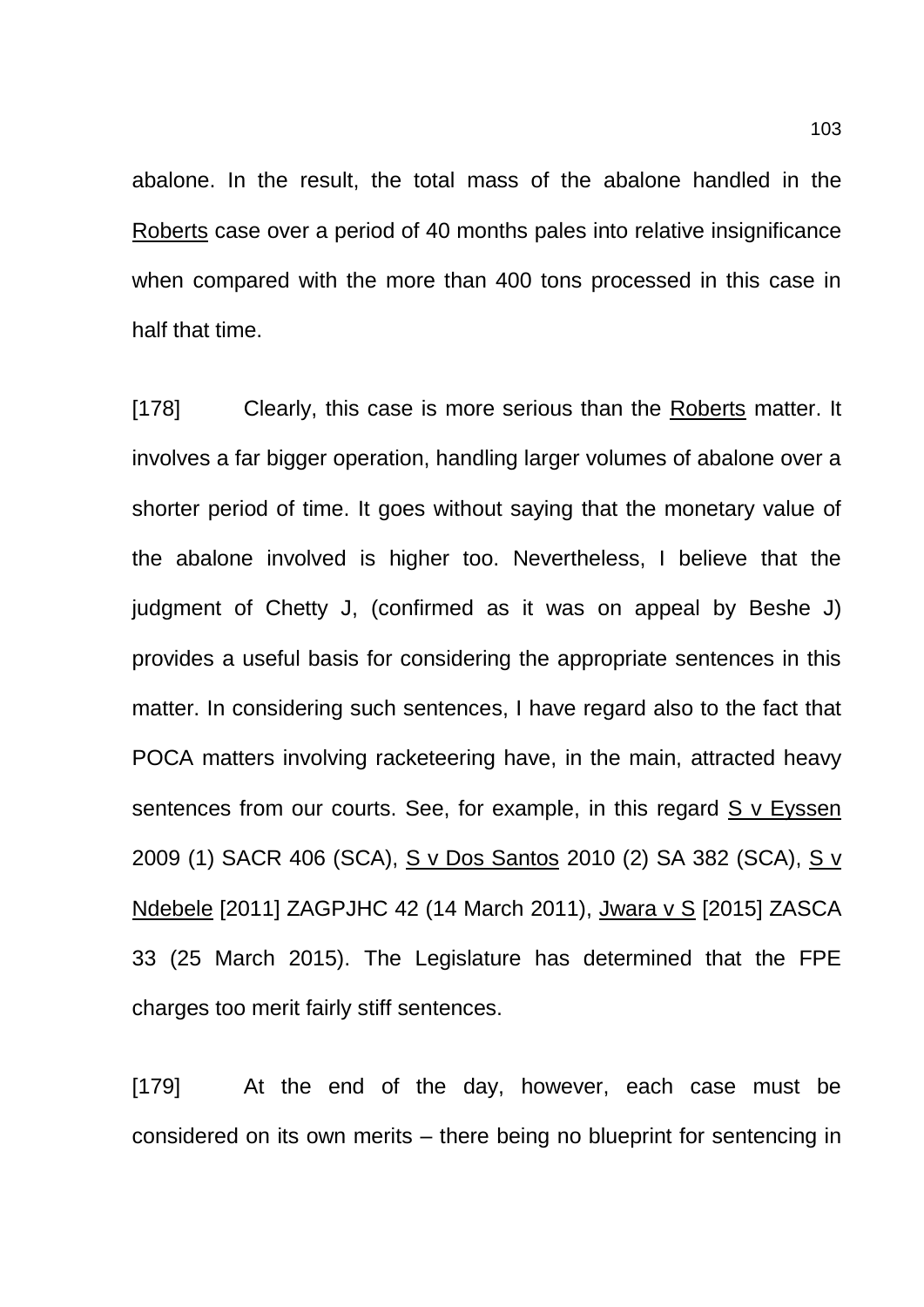matters such as these. And, within the case itself, each accused must be considered individually, with due regard being had for his particular involvement in the affairs of the enterprise, his moral blameworthiness and for the existence (or absence) of a criminal record.

[180] There is one general mitigatory factor which must apply to all the accused. This case has hung like a dark cloud over their heads for more than 11 years. It took 8 years before the trial could commence for the various reasons I referred to earlier, some of which are attributable to the pre-trial stances and challenges adopted by some of the accused. And once it commenced, the hearing of the matter has stretched over a period of more than three and a half years. During that time the accused have been in court over protracted periods of time and their earning capacities, such as they now are, have been compromised accordingly. All have complained of the depressing effect which the uncertainty attached to this litigation has had on them. I believe that their sentences fall to be ameliorated somewhat in the light thereof.

[181] As I have said, counsel for the defence all asked for noncustodial sentences to be imposed on the accused. The State asked that all of the accused, save for no 5, be sentenced to direct imprisonment. In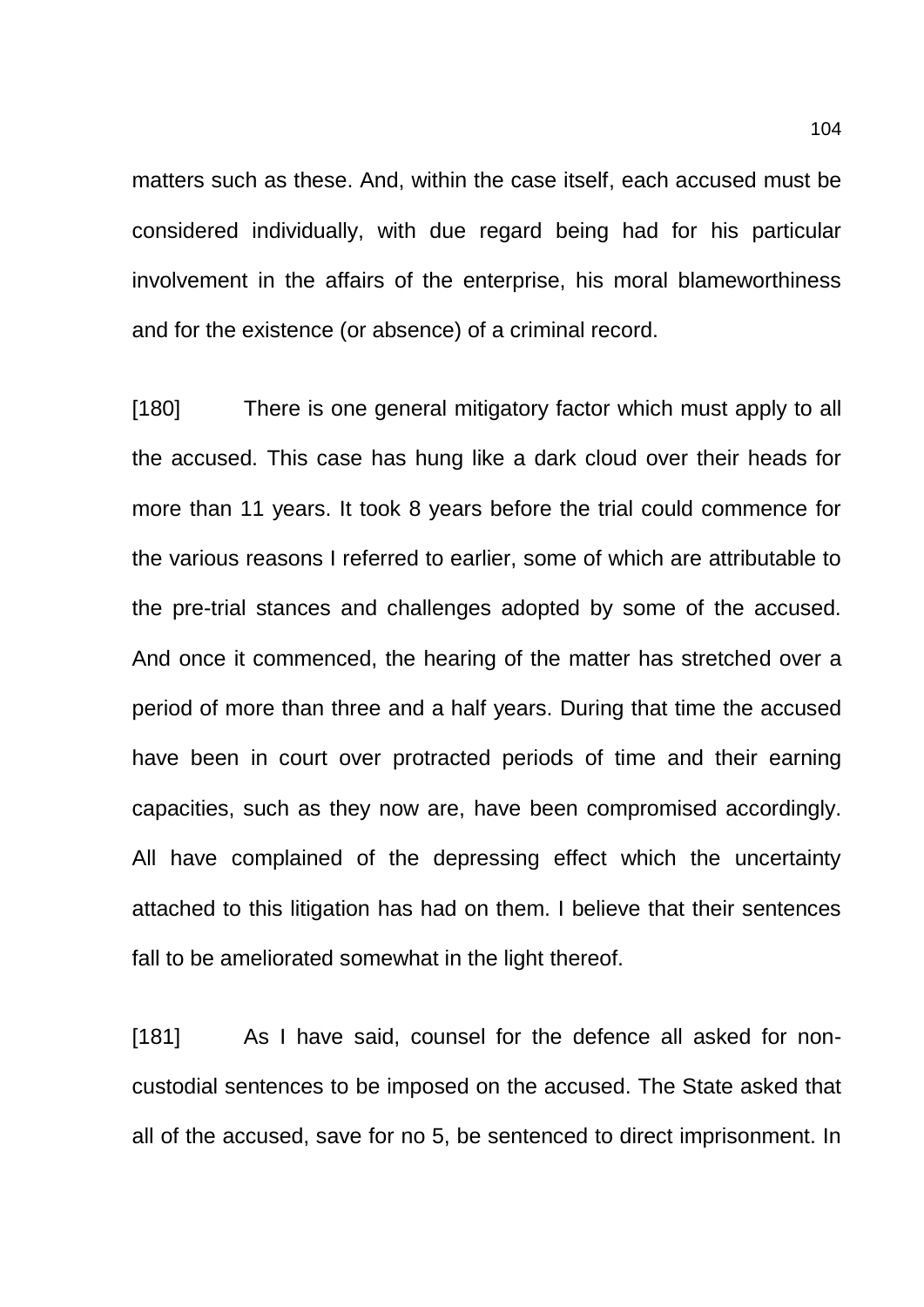the light of that which I have set out above I agree that, other than in respect of accused no 5, direct imprisonment is the only suitable sentence for crimes of this gravity.

[182] In respect of Accused no 1, Ms van der Merwe, when asked by the court whether a sentence of imprisonment might be imposed in terms of s276(1)(i) of the CPA, fairly conceded that such a sentence would not be without merit in light of the fact that Mr Miller's involvement with the enterprise was tempered by his mens rea having been found to be in the form of dolus eventualis and that his activity only involved the supply of pilchards for a period of about 12 months. He is also a person with a strong sense of public spiritedness.

[183] Finally, counsel for the defence asked the court to bear in mind that there might be a duplication of criminal conduct in that those who ran illegal FPE's also had to possess the abalone to achieve these ends, and that the POCA charges are based on the very existence of predicate offences. I agree with the priciples underlying those submissions. In my view, the cumulative effect of the sentences imposed can be addressed by applying the provisions of s280 of the CPA and ordering sentences to run concurrently where appropriate.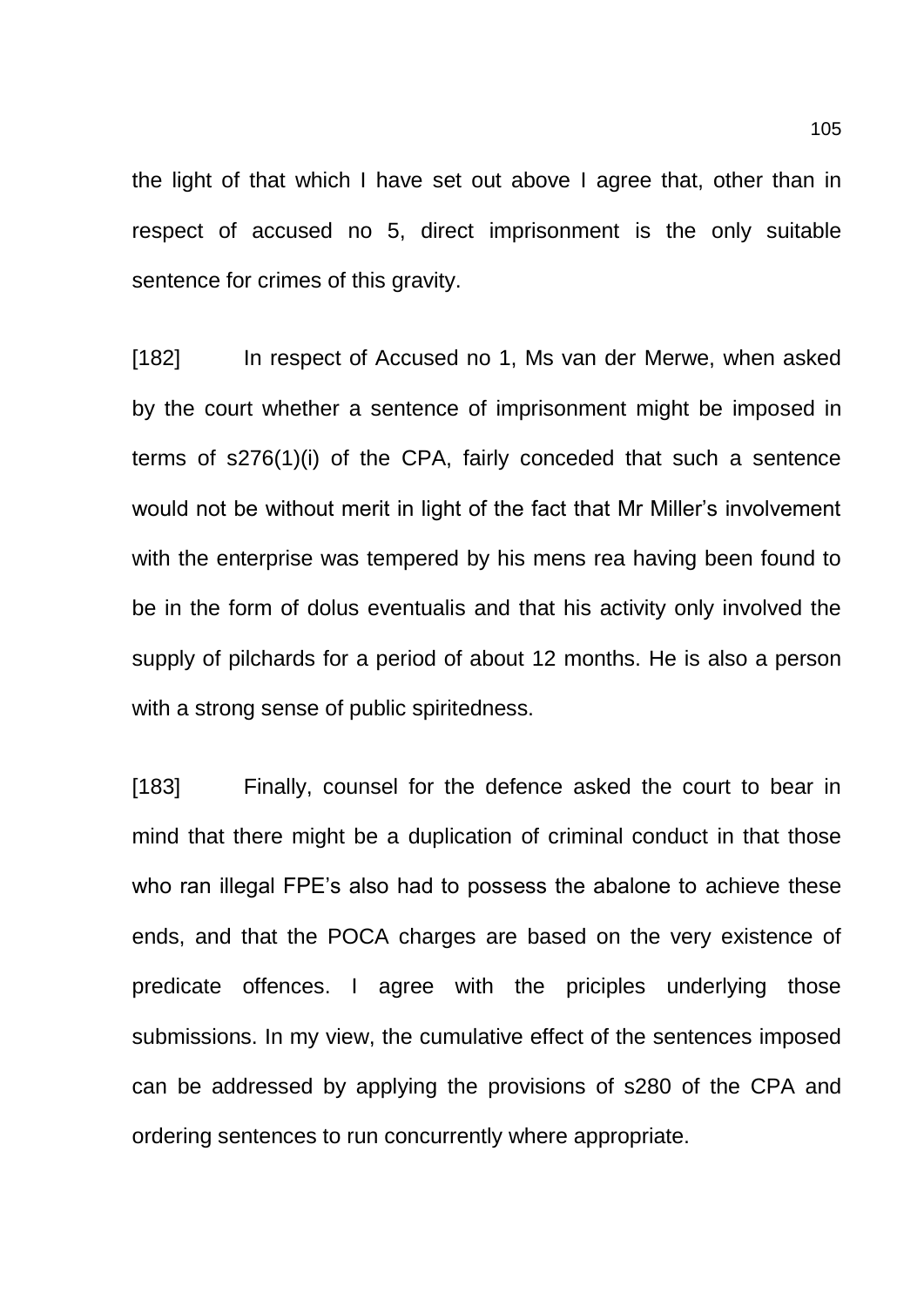## RULING ON THE SECTION 204 WITNESSES

[184] The State relied heavily for the convictions in this case on witnesses warned in terms of s204 of the CPA. That section warrants immunity from prosecution for witnesses who answer potentially self incriminatory questions frankly and honestly. During argument the court indicated to the prosecution some reservations about the manner in which Adam Wildschutt and Salvin Africa, the State's key s204 witness, answered questions. They were not the best of witnesses in my view but at the end of the day the court is satisfied that all of the s204 witnesses are entitled to their indemnities. The court was informed from the bar that the witness David le Roux has since died and accordingly his discharge is no longer necessary.

 $[185]$  In the result it is hereby ordered, in terms of  $\frac{1204(2)}{b}$  of the Criminal Procedure Act, that the following State witnesses are discharged from prosecution in relation to this matter-

- Salvin Africa
- Adam Wildschutt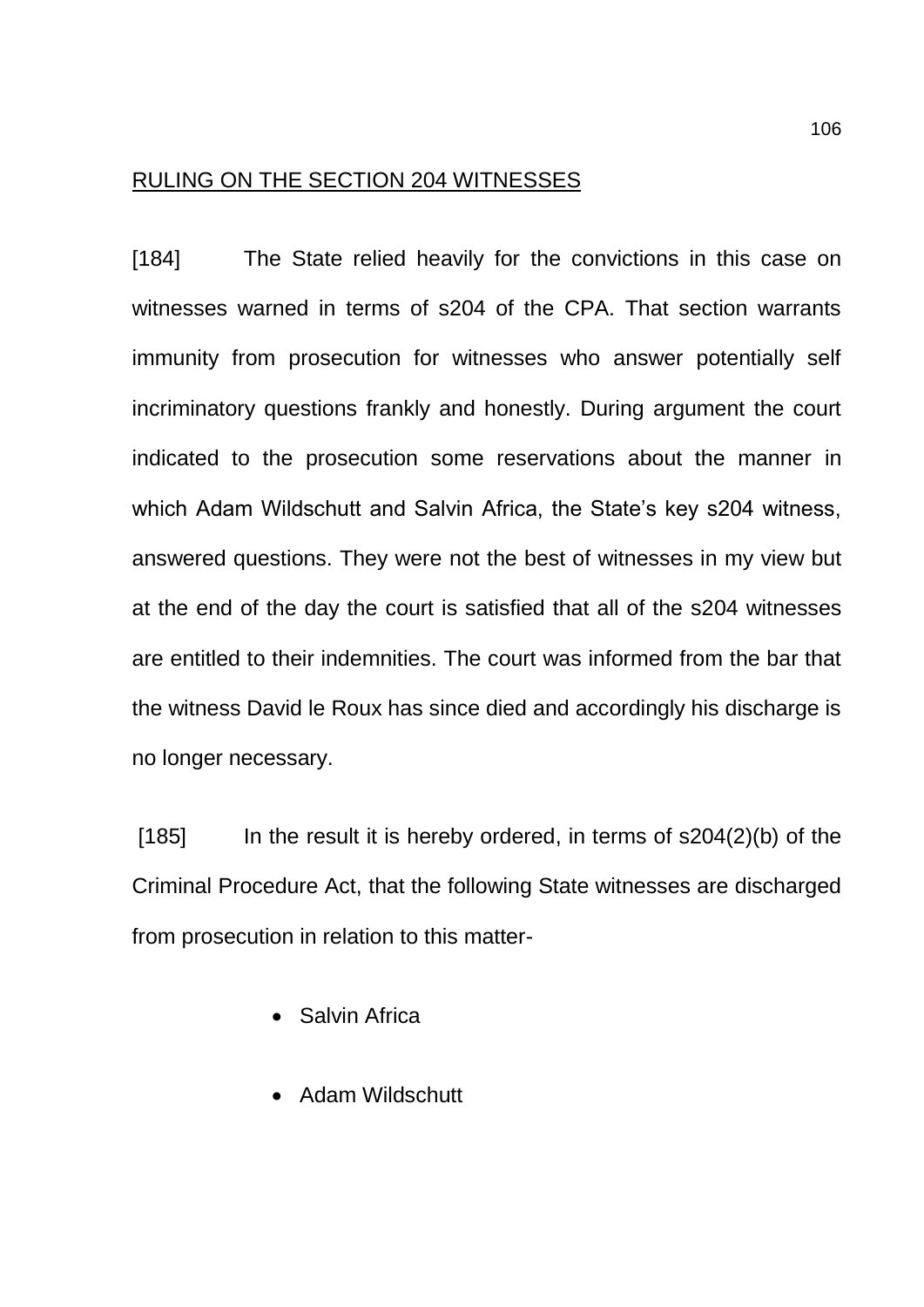- Lydia Wildschutt
- Jacobus Botha
- Percival Clack
- Harold Bauchop.

# **THE SENTENCES WHICH ARE IMPOSED ARE AS FOLLOWS**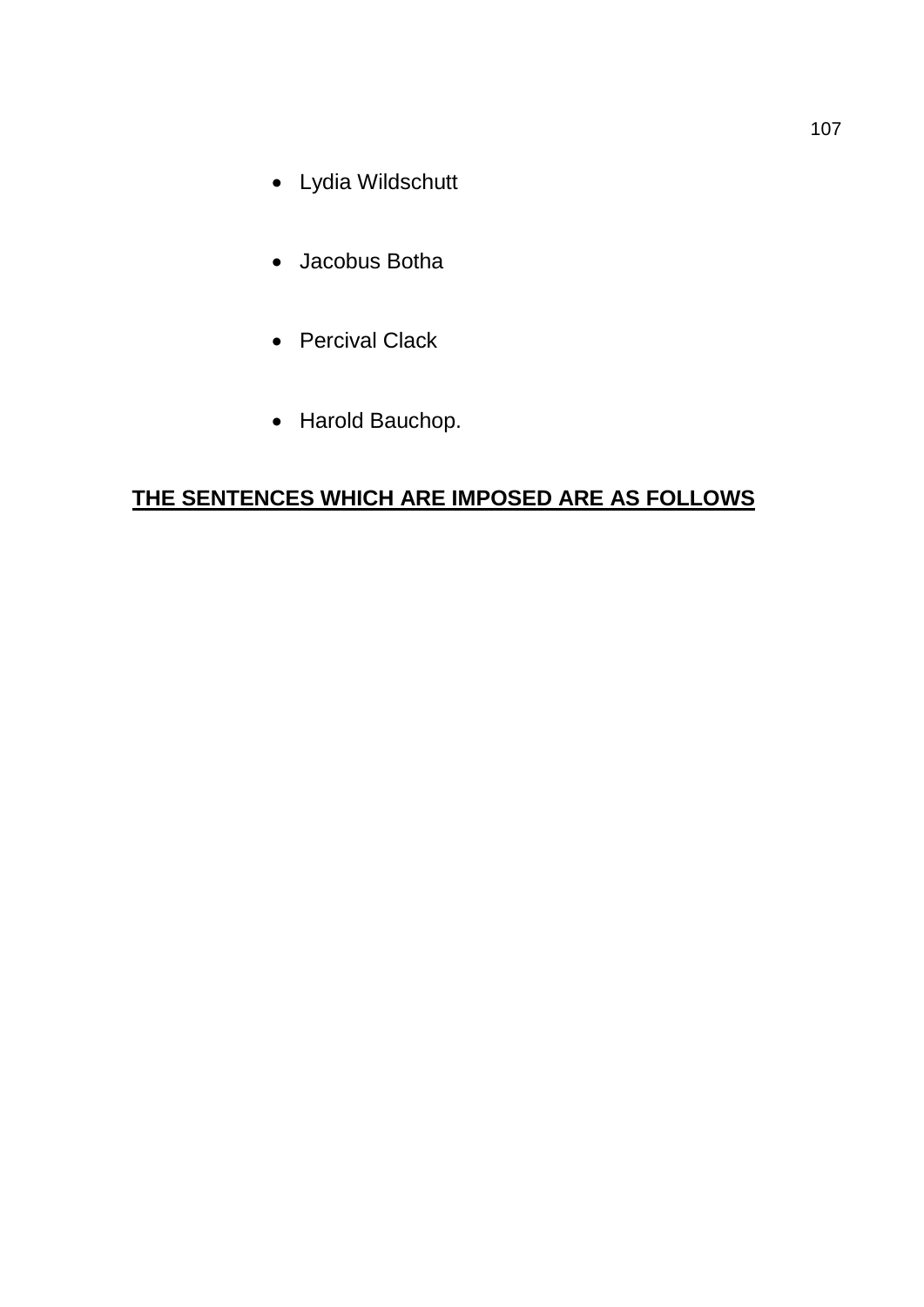## [186] **ACCUSED NO 1 , PHILLIP JAMES MILLER**

### **COUNT 2**

(Contravening s2(1)(e) of the Prevention of Organised Crime Act, 121 of 1998 – participation in the affairs of an enterprise which conducts its affairs through a pattern of racketeering activity)

**4 years imprisonment in terms of s276(1)(i) of the Criminal Procedure Act, 51 of 1977.**

**COUNTS 15, 16, 17, 19, 21, 22, 23, 25, 26, 27, 28, 29, 30, 31 and 32**

(Contravening Reg 39(1)(a) of the Regulations as promulgated under Government Notice R1111 and published in Government Gazette 19205 of 2 September 1998 – unlawful possession of abalone for commercial purposes)

**6 months imprisonment in terms of s276(1)(i) of the Criminal Procedure Act on each count all of which is suspended for 5 years on condition that the accused is**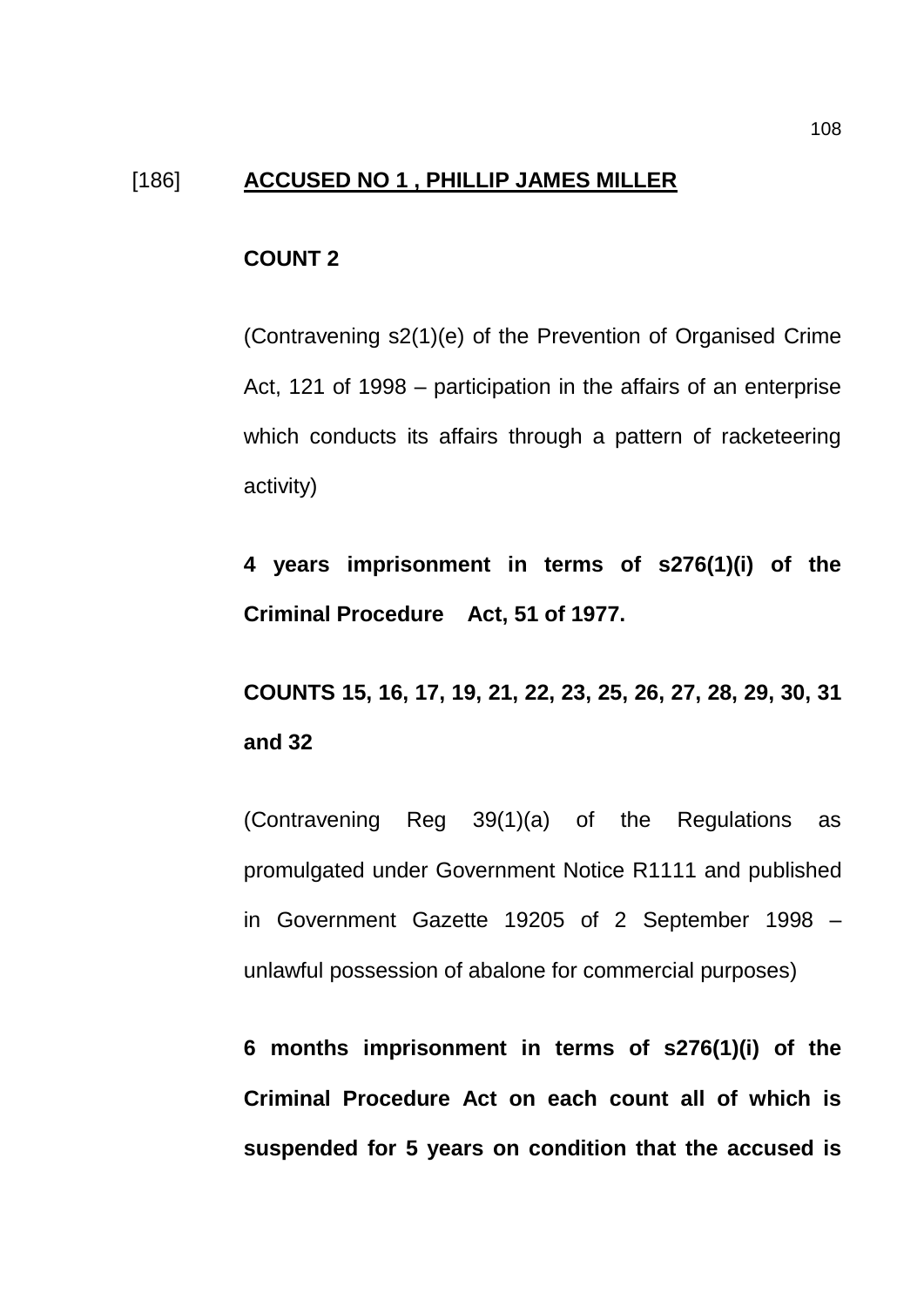**not convicted of any contravention of the Prevention of Organised Crime Act, 121 of 1998, or any offence arising from the provisions of the Marine Living Resources Act, 18 of 1998, and committed during the period of suspension.**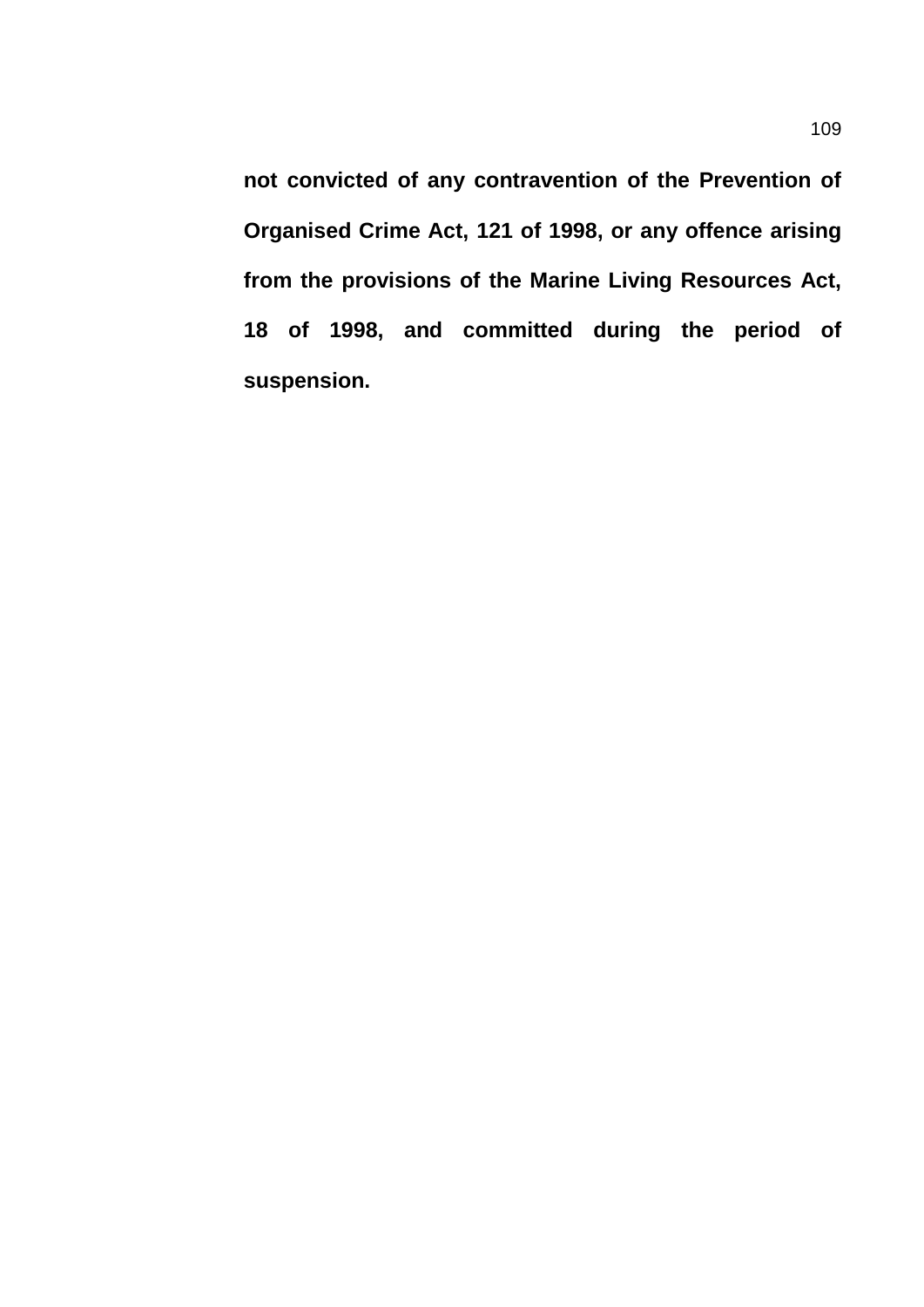## [187] **ACCUSED NO 2 , WILLIE JACOBUS VAN RENSBURG**

## **COUNT 2**

(Contravening s2 (1) (e) of the Prevention of Organised Crime Act, 121 of 1998 - participation in the affairs of an enterprise which conducts its affairs through a pattern of racketeering activity)

#### **8 years imprisonment**

## **COUNTS 34, 35, 38, 39, 41, 42, 43, 48, 105, 107 and 115**

(Contravening Regulation 39(1)(a) of the Regulations as promulgated under Government Notice R1111 and published in Government Gazette 19205 of 2 September 1998 – unlawful possession of abalone for commercial purposes)

## **8 months imprisonment on each count**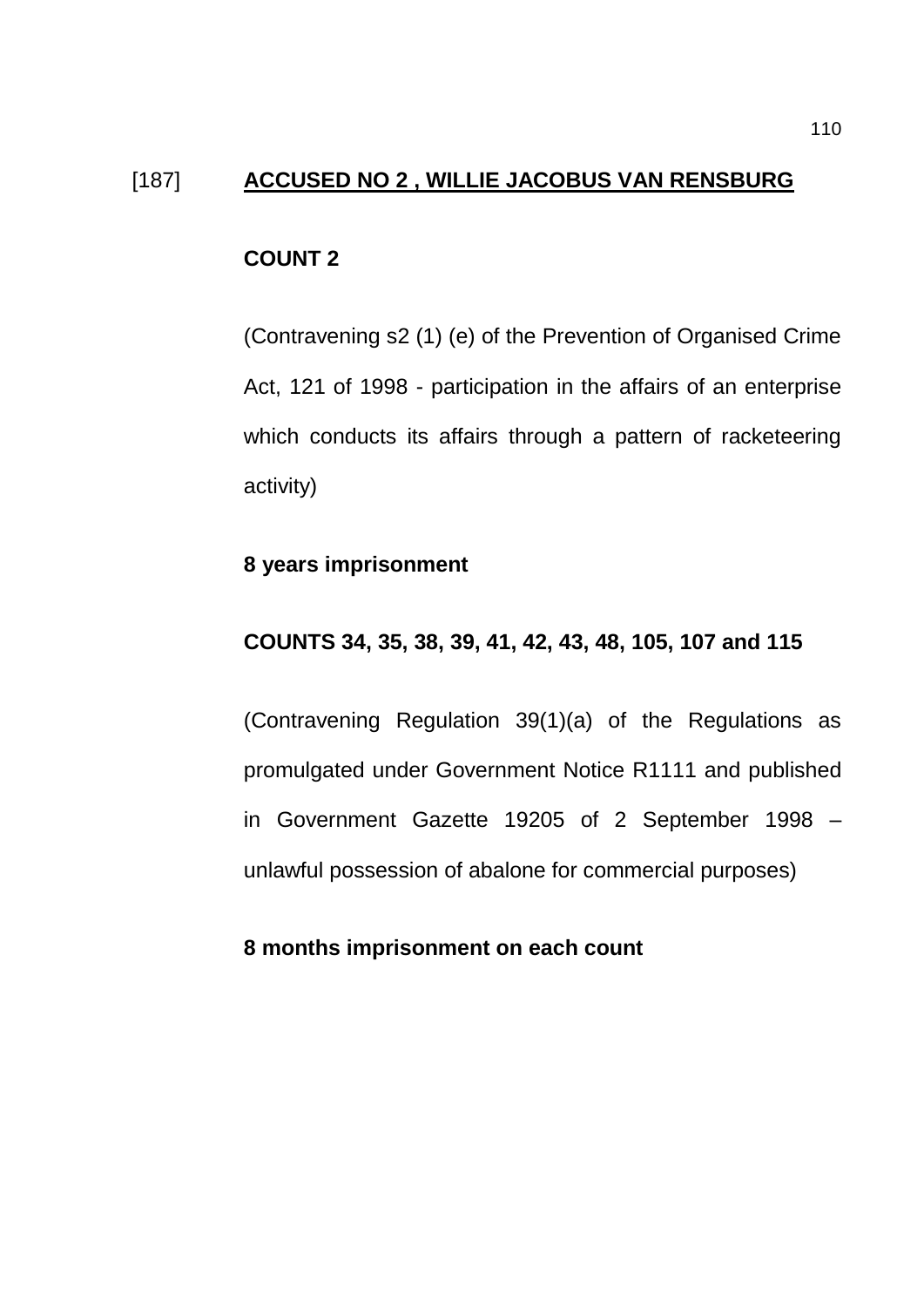## **COUNT 114**

(Contravening s18(1) of the Marine Living Resources Act, 18 of 1998 – unlawfully operating an unlicensed fish procecessing establishment)

# **4 years imprisonment.**

The total period of imprisonment therefore is 19 years and 4 months.

In terms of s280 of the Criminal Procedure Act, 51 of 1977, it is ordered that each of the sentences on counts 34, 35, 38, 39, 41, 42, 43, 48, 105, 107, 114 and 115 is to run concurrently with the sentence on count 2.

**The effective sentence is therefore 8 years imprisonment.**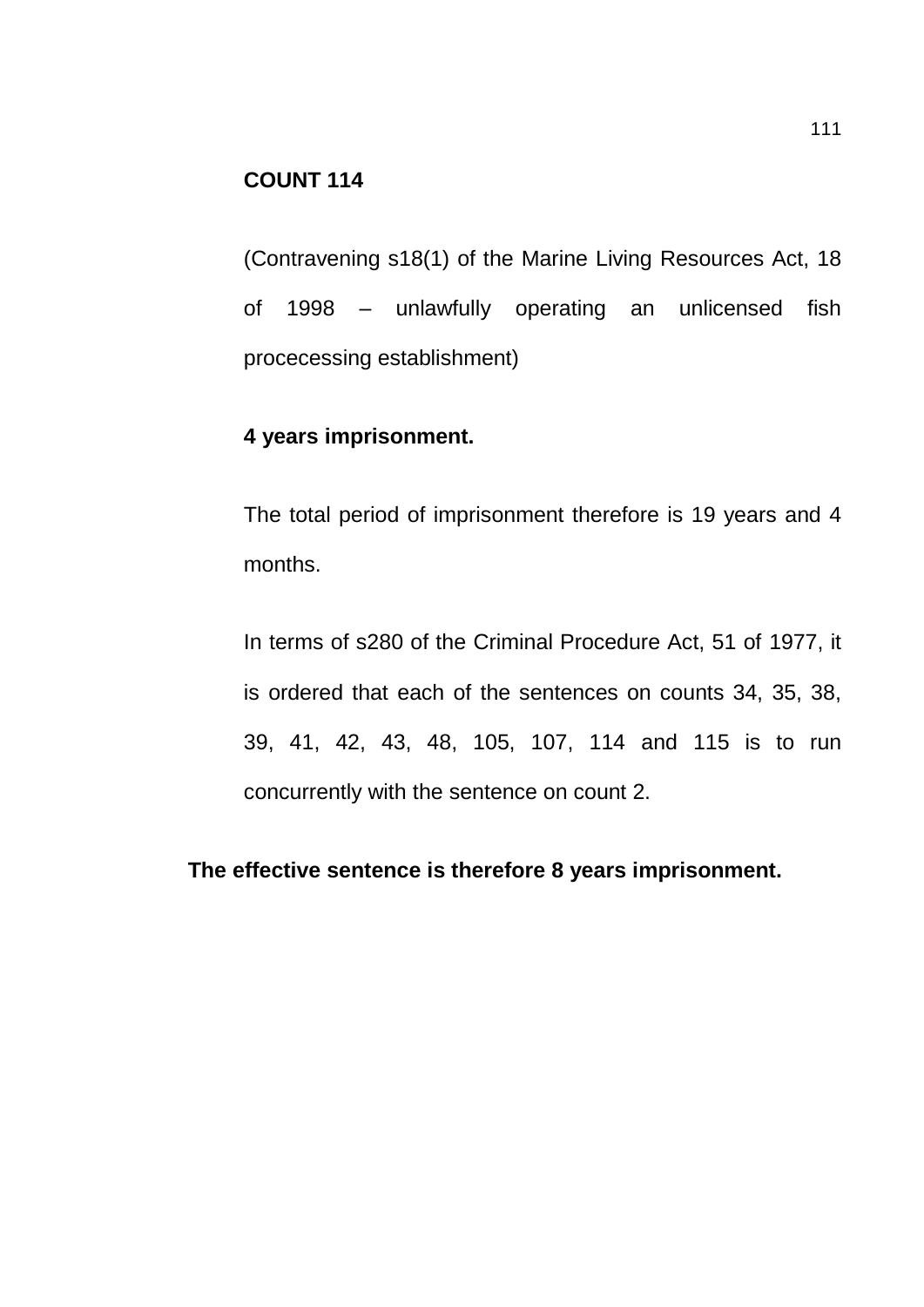#### [188] **ACCUSED NO 3, ADRIAAN GEVAN WILDSCHUTT**

#### **COUNT 2**

(Contravening s2(1)(e) of the Prevention of Organised Crime Act, 121 of 1998 – participation in the affairs of an enterprise which conducts its affairs through a pattern of racketeering activity)

#### **15 years imprisonment**

#### **COUNTS 46, 47, 50, 51,100, 102, 104, 106, 108 and 109**

(Contravening Regulation 39(1)(a) of the Regulations as promulgated under Government Notice R1111 and published in Government Gazette 19205 of 2 September 1998 – unlawful possession of abalone for commercial purposes)

### **8 months imprisonment on each count**

#### **COUNTS 99 and 101**

(Contravening s18 (1) of the Marine Living Resources Act, 18 of 1998 – unlawfully operating an unlicensed fish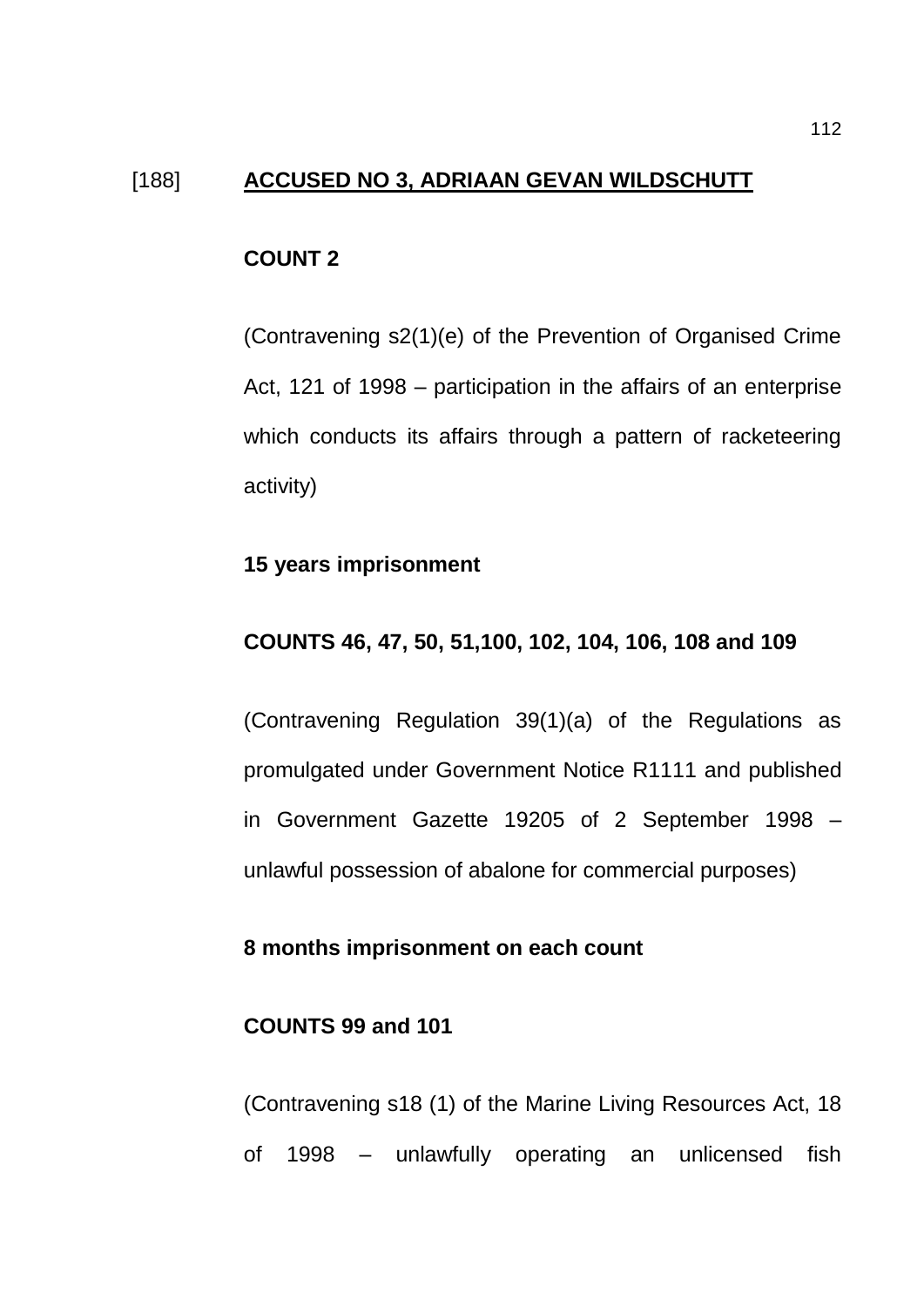procecessing establishment, with the 2 counts being taken together for the purposes of sentence)

# **5 years imprisonment**

# **COUNT 103**

(Contravening s18 (1) of the Marine Living Resources Act, 18 of 1998 – unlawfully operating an unlicensed fish procecessing establishment)

# **5 years imprisonment**

The total period of imprisonment therefore is 31 years and 8 months.

In terms of s280 of the Criminal Procedure Act, 51 of 1977, it is ordered that each of the sentences on counts 46, 47, 50, 51, 99, 100, 101, 102, 103, 104, 106, 108 and 109 is to run concurrently with the sentence on count 2.

#### **The effective sentence is therefore 15 years imprisonment.**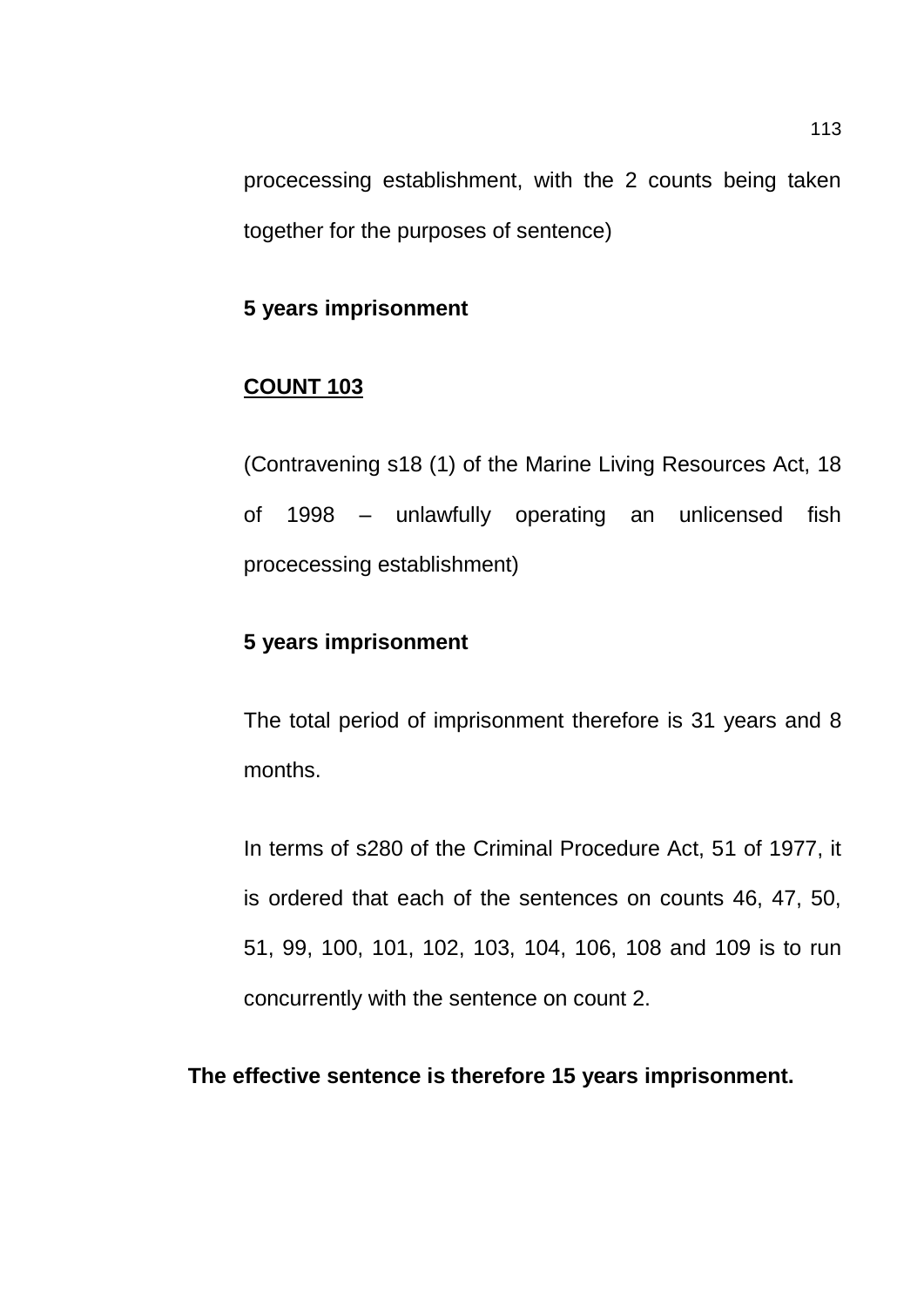## [189] **ACCUSED NO 4, TONY PETER DU TOIT**

#### **COUNT 2**

(Contravening s2(1)(e) of the Prevention of Organised Crime Act, 121 of 1998 – participation in the affairs of an enterprise which conducts its affairs through a pattern of racketeering activity)

#### **15 years imprisonment**

# **COUNTS 14, 15, 16, 17, 19, 21, 22, 23, 25, 26, 27, 28, 29, 30, 31, 32, 34, 35, 38, 39, 41, 42, 43, 48, 105, 107, 115 and 116**

(Contravening Regulation 39(1)(a) of the Regulations as promulgated under Government Notice R1111 and published in Government Gazette 19205 of 2 September 1998 – unlawful possession of abalone for commercial purposes)

# **6 months imprisonment on each count**

# **COUNT 114**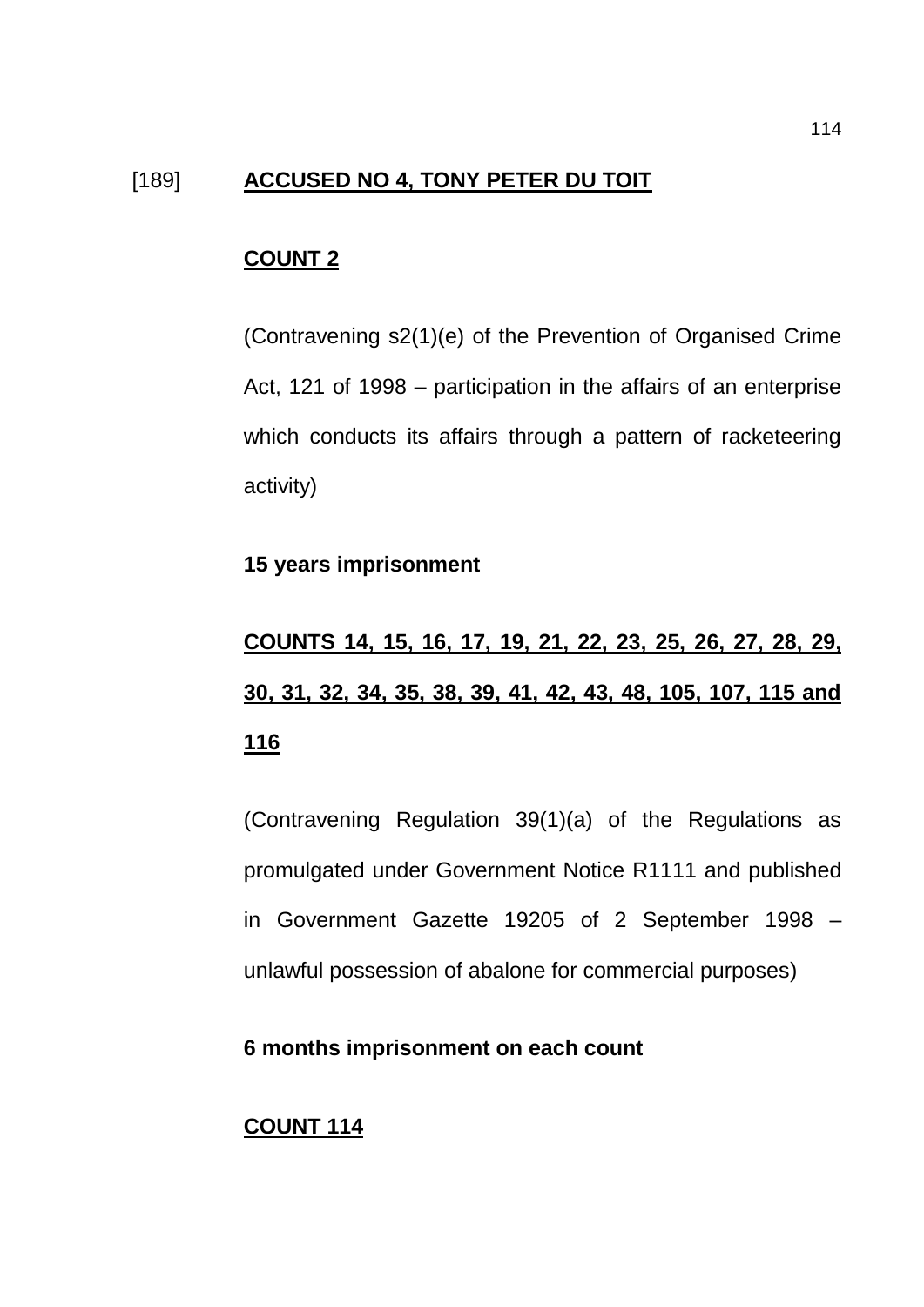(Contravening s18(1) of the Marine Living Resources Act, 18 of 1998 – unlawfully operating an unlicensed fish procecessing establishment)

## **5 years imprisonment**

The total period of imprisonment therefore is 34 years.

In terms of s280 of the Criminal Procedure Act, 51 of 1977, it is ordered that each of the sentences on counts 14, 15, 16, 17, 19, 21, 22, 23, 25, 26, 27, 28, 29, 30, 31, 32, 34, 35, 39, 41, 42, 43, 48, 105, 107, 114, 115 and 116 is to run concurrently with the sentence on count 2.

## **The effective sentence is therefore 15 years imprisonment.**